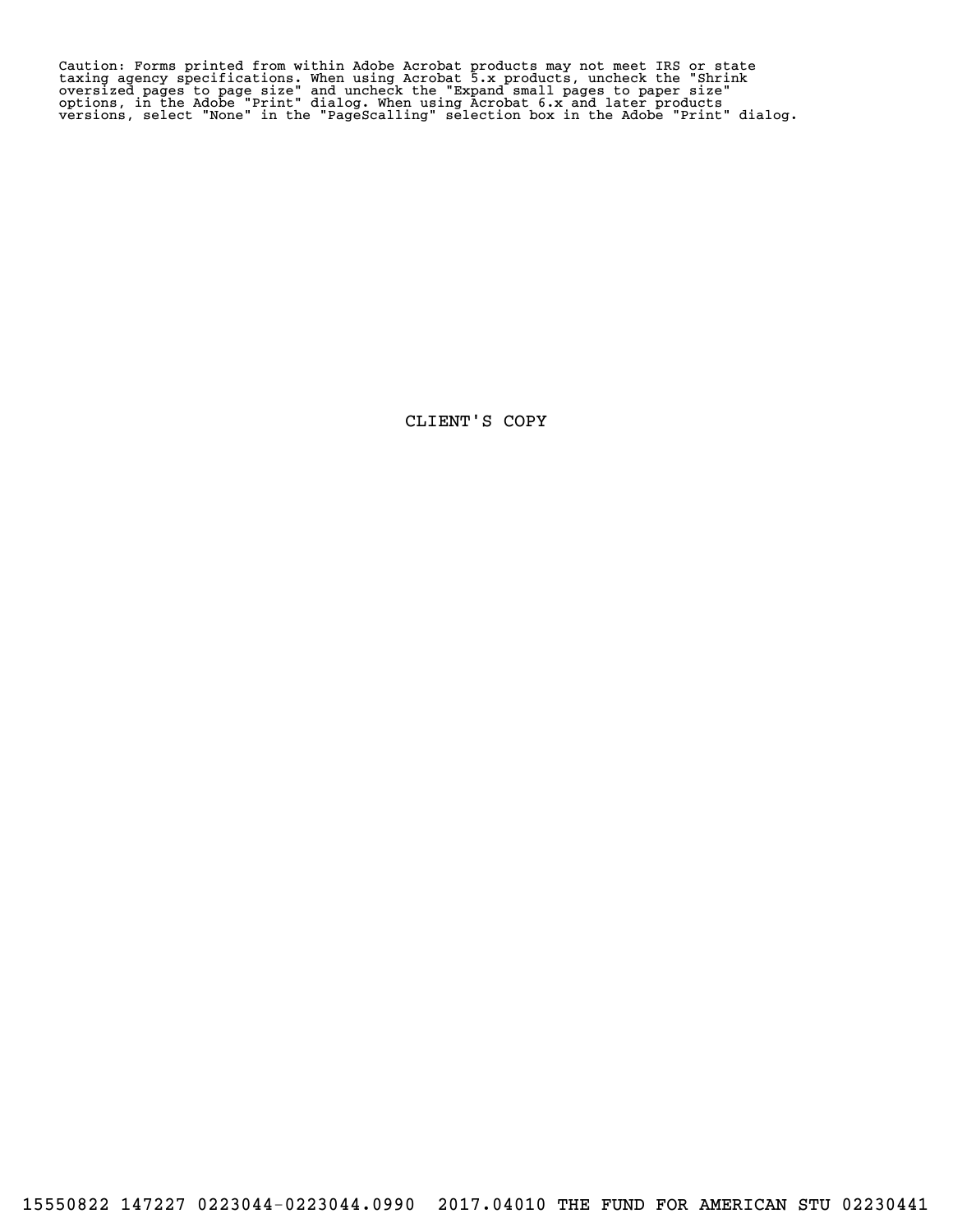

THE FUND FOR AMERICAN STUDIES 1706 NEW HAMPSHIRE AVENUE, NW WASHINGTON, DC 20009

WE HAVE PREPARED THE FOLLOWING TAX RETURNS PRIMARILY FROM THE INFORMATION YOU FURNISHED. SINCE YOU HAVE THE FINAL RESPONSIBILITY FOR THE TAX RETURNS, YOU SHOULD REVIEW THEM CAREFULLY BEFORE YOU SIGN AND FILE THEM OR AUTHORIZE THEM TO BE ELECTRONICALLY FILED.

#### 2017 FORM 990

EACH ORIGINAL SHOULD BE DATED, SIGNED AND FILED IN ACCORDANCE WITH THE FILING INSTRUCTIONS. THE COPY SHOULD BE RETAINED FOR YOUR FILES.

VERY TRULY YOURS,

DANIEL O'SHEA

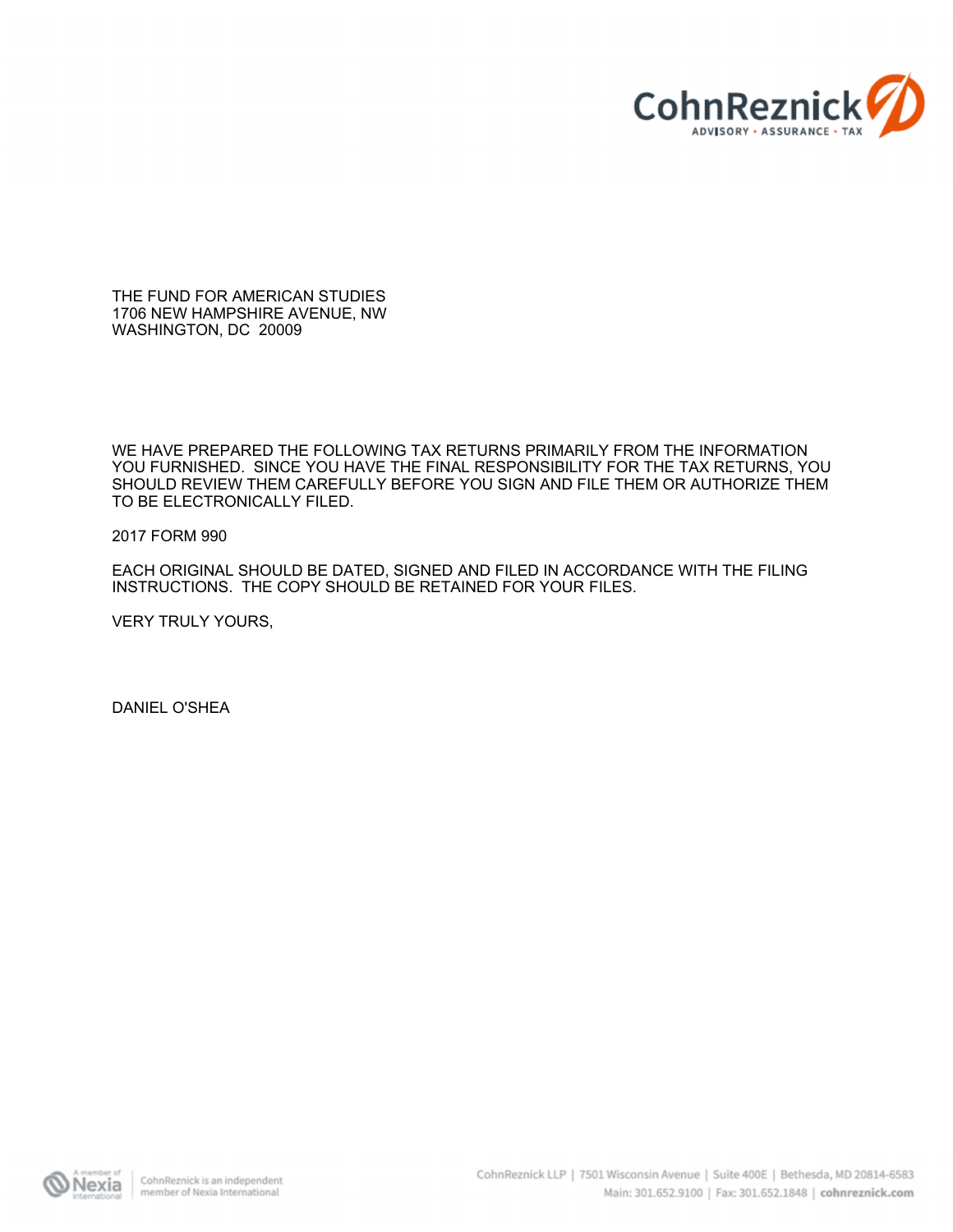## **TAX RETURN FILING INSTRUCTIONS**

FORM 990

#### **FOR THE YEAR ENDING**

DECEMBER 31, 2017

#### **PREPARED FOR:**

THE FUND FOR AMERICAN STUDIES 1706 NEW HAMPSHIRE AVENUE, NW WASHINGTON, DC 20009

#### **PREPARED BY:**

COHNREZNICK LLP 7501 WISCONSIN AVENUE, SUITE 400E BETHESDA, MD 20814

#### **AMOUNT DUE OR REFUND:**

NOT APPLICABLE

#### **MAKE CHECK PAYABLE TO:**

NOT APPLICABLE

#### **MAIL TAX RETURN AND CHECK (IF APPLICABLE) TO:**

DEPARTMENT OF THE TREASURY INTERNAL REVENUE SERVICE CENTER OGDEN, UT 84201-0027

#### **RETURN MUST BE MAILED ON OR BEFORE:**

#### **SPECIAL INSTRUCTIONS:**

THIS COPY OF THE RETURN IS PROVIDED FOR STATE FILING PURPOSES.

PLEASE ENSURE YOU HAVE MET ALL YOUR FILING REQUIREMENTS FOR THE CORRECT INCLUSION OF ANY FOREIGN TRANSACTION OR INFORMATION. FAILURE TO FILE FOREIGN INFORMATIONAL FORMS WILL POTENTIALLY SUBJECT YOU TO SUBSTANTIAL PENALTIES. PLEASE CONTACT US IF YOU BELIEVE YOU HAVE ANY FOREIGN ACTIVITY OR INVESTMENT AND/OR FOREIGN BANK OR SECURITIES ACCOUNT THAT NEED TO BE ADDRESSED.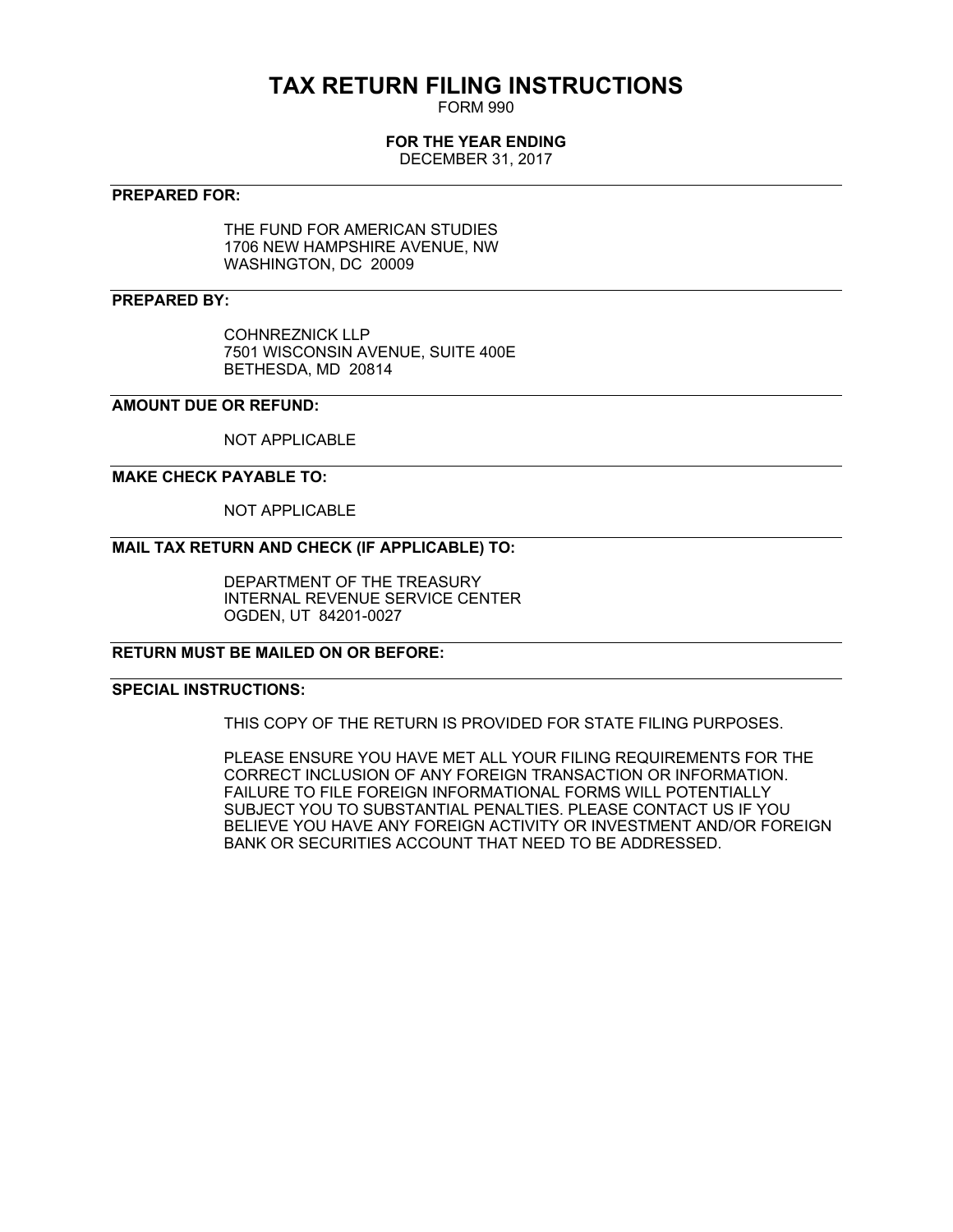| Form |  |  |
|------|--|--|
|------|--|--|

## \*\* PUBLIC DISCLOSURE COPY \*\* \*\* PUBLIC DISCLOSURE COPY \*\* **Return of Organization Exempt From Income Tax**

Form  $\mathbf{990}$  Peturn of Organization Exempt From Income Tax

 $D_{\text{Department of the Treasury}}$  Under section 50 I(C), 527, or 4947(a)(1) or the Internal Revenue Code (except private foundations)<br>Department of the Treasury Do not enter social security numbers on this form as it may be made public. Department of the Treasury Internal Revenue Service

Internal Revenue Service **Commercies** Co to www.irs.gov/Form990 for instructions and the latest information.



|                             | A For the 2017 calendar year, or tax year beginning<br>and ending                                                                         |                                                     |                |                                                                                                       |
|-----------------------------|-------------------------------------------------------------------------------------------------------------------------------------------|-----------------------------------------------------|----------------|-------------------------------------------------------------------------------------------------------|
| Check if<br>applicable:     | <b>C</b> Name of organization                                                                                                             | D Employer identification number                    |                |                                                                                                       |
| Address<br>change           | THE FUND FOR AMERICAN STUDIES                                                                                                             |                                                     |                |                                                                                                       |
| Name<br>change              | Doing business as                                                                                                                         |                                                     |                | 13-6223604                                                                                            |
| Initial<br> return          | Number and street (or P.O. box if mail is not delivered to street address)                                                                | E Telephone number<br>Room/suite                    |                |                                                                                                       |
| Final<br>Ireturn/           | 1706 NEW HAMPSHIRE AVENUE, NW                                                                                                             |                                                     |                | 2029860384                                                                                            |
| termin-<br>ated             | City or town, state or province, country, and ZIP or foreign postal code                                                                  | G Gross receipts \$                                 |                | 30, 261, 593.                                                                                         |
| Amended<br>return           | WASHINGTON, DC<br>20009                                                                                                                   | H(a) Is this a group return                         |                |                                                                                                       |
| Applica-<br>tion<br>pending | F Name and address of principal officer: ROGER R. REAM<br>1706 NEW HAMPSHIRE AVE, NW, WASHINGTON, DC                                      | for subordinates?                                   |                | $\overline{\ }$ Yes $\overline{\ \ X}$ No<br>$H(b)$ Are all subordinates included? $\Box$ Yes<br>  No |
|                             | Tax-exempt status: $X \overline{X}$ 501(c)(3) [<br>$\sqrt{\phantom{a}}$ (insert no.)<br>$501(c)$ (<br>$4947(a)(1)$ or                     | 527                                                 |                | If "No," attach a list. (see instructions)                                                            |
|                             | J Website: WWW.TFAS.ORG                                                                                                                   | $H(c)$ Group exemption number $\blacktriangleright$ |                |                                                                                                       |
|                             | K Form of organization: X Corporation<br>Trust<br>Association<br>Other $\blacktriangleright$                                              |                                                     |                | L Year of formation: $1967$ M State of legal domicile: DC                                             |
| Part II                     | Summary                                                                                                                                   |                                                     |                |                                                                                                       |
| 1                           | Briefly describe the organization's mission or most significant activities: TFAS TEACHES MARKET ECONOMICS                                 |                                                     |                |                                                                                                       |
|                             | AND LIMITED GOVERNMENT TO STUDENTS & YOUNG PROFESSIONALS.                                                                                 |                                                     |                |                                                                                                       |
| $\mathbf{2}$                | Check this box $\blacktriangleright \Box$ if the organization discontinued its operations or disposed of more than 25% of its net assets. |                                                     |                |                                                                                                       |
| 3                           | Number of voting members of the governing body (Part VI, line 1a)                                                                         |                                                     | $\mathbf{3}$   | 20                                                                                                    |
| 4                           |                                                                                                                                           |                                                     | $\overline{4}$ | $\overline{17}$                                                                                       |
| 5                           |                                                                                                                                           |                                                     | $\overline{5}$ | 47                                                                                                    |
| 6                           |                                                                                                                                           |                                                     | 6              | 0                                                                                                     |
| Activities & Governance     |                                                                                                                                           |                                                     | 7a             | 0.                                                                                                    |
|                             |                                                                                                                                           |                                                     | 7 <sub>b</sub> | 0.                                                                                                    |
|                             |                                                                                                                                           | <b>Prior Year</b>                                   |                | <b>Current Year</b>                                                                                   |
| 8                           | Contributions and grants (Part VIII, line 1h)                                                                                             | 4,927,383.                                          |                | 8,096,316.                                                                                            |
| Revenue<br>9                | Program service revenue (Part VIII, line 2g)                                                                                              | $\overline{4}$ , 426, 354.                          |                | 4,294,975.                                                                                            |
| 10                          |                                                                                                                                           | 428,555.                                            |                | 2,414,632.                                                                                            |
| 11                          | Other revenue (Part VIII, column (A), lines 5, 6d, 8c, 9c, 10c, and 11e)                                                                  | 404,684.                                            |                | 288,417.                                                                                              |
| 12                          | Total revenue - add lines 8 through 11 (must equal Part VIII, column (A), line 12)                                                        | 10,186,976.                                         |                | 15,094,340.                                                                                           |
| 13                          | Grants and similar amounts paid (Part IX, column (A), lines 1-3)                                                                          | 1,906,536.                                          |                | $\overline{2}$ , 099, 100.                                                                            |
| 14                          |                                                                                                                                           |                                                     | 0.             | 0.                                                                                                    |
| 15                          | Salaries, other compensation, employee benefits (Part IX, column (A), lines 5-10)                                                         | 3,005,715.                                          |                | 3,571,058.                                                                                            |
|                             |                                                                                                                                           | 120,000.                                            |                | 184, 262.                                                                                             |
|                             | $\blacktriangleright$ $1,221,063$ .<br><b>b</b> Total fundraising expenses (Part IX, column (D), line 25)                                 |                                                     |                |                                                                                                       |
|                             |                                                                                                                                           | 4,998,712.                                          |                | 5,479,754.                                                                                            |
|                             |                                                                                                                                           |                                                     |                |                                                                                                       |
| 18                          | Total expenses. Add lines 13-17 (must equal Part IX, column (A), line 25) [11, 13, 13, 13]                                                | 10,030,963.                                         |                |                                                                                                       |
| 19                          |                                                                                                                                           | 156,013.                                            |                |                                                                                                       |
| Expenses<br>äğ              |                                                                                                                                           | <b>Beginning of Current Year</b>                    |                | <b>End of Year</b>                                                                                    |
|                             | 20 Total assets (Part X, line 16)                                                                                                         | 22, 458, 447.                                       |                |                                                                                                       |
|                             | 21 Total liabilities (Part X, line 26)                                                                                                    | 5,469,022.<br>16,989,425.                           |                | 11,334,174.<br>3,760,166.<br>25, 296, 053.<br>5, 252, 744.<br>20,043,309.                             |

Under penalties of perjury, I declare that I have examined this return, including accompanying schedules and statements, and to the best of my knowledge and belief, it is true, correct, and complete. Declaration of preparer (other than officer) is based on all information of which preparer has any knowledge.

| Sign            | Signature of officer                                                              |                      | Date                                  |
|-----------------|-----------------------------------------------------------------------------------|----------------------|---------------------------------------|
| Here            | REAM, PRESIDENT<br>ROGER R.                                                       |                      |                                       |
|                 | Type or print name and title                                                      |                      |                                       |
|                 | Print/Type preparer's name                                                        | Preparer's signature | Date<br><b>PTIN</b><br>Check          |
| Paid            | DANIEL O'SHEA                                                                     | DANIEL O'SHEA        | P00957510<br>$08/22/18$ self-employed |
| Preparer        | Firm's name COHNREZNICK LLP                                                       |                      | 22-1478099<br>Firm's $EIN$            |
| Use Only        | Firm's address > 7501 WISCONSIN AVENUE, SUITE 400E                                |                      |                                       |
|                 | BETHESDA, MD 20814                                                                |                      | Phone no. $301 - 652 - 9100$          |
|                 | May the IRS discuss this return with the preparer shown above? (see instructions) |                      | x<br>Yes<br><b>No</b>                 |
| 732001 11-28-17 | LHA For Paperwork Reduction Act Notice, see the separate instructions.            |                      | Form 990 (2017)                       |

SEE SCHEDULE O FOR ORGANIZATION MISSION STATEMENT CONTINUATION SEE SCHEDULE O FOR ORGANIZATION MISSION STATEMENT CONTINUATION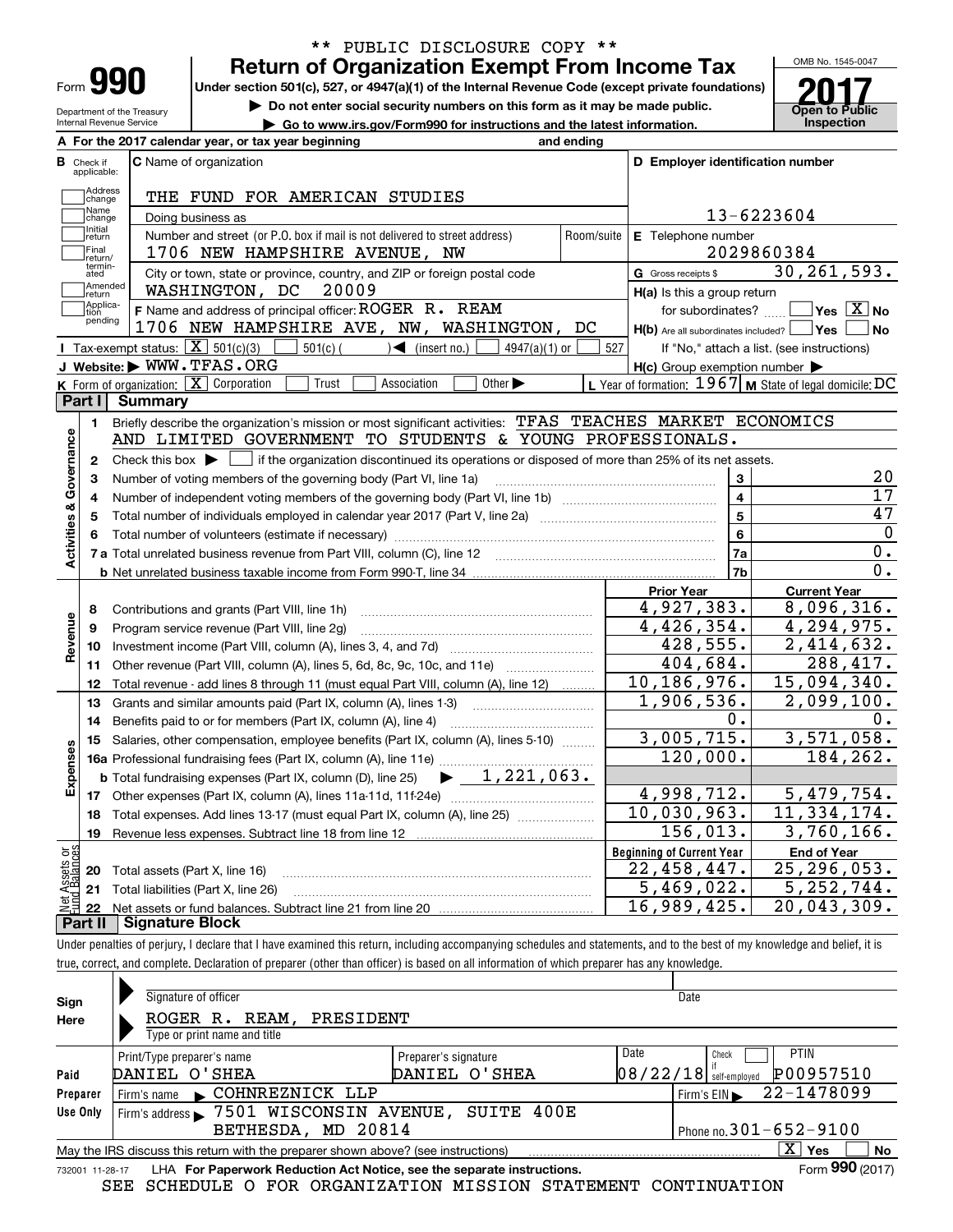|              | 13-6223604<br>THE FUND FOR AMERICAN STUDIES<br>Page 2<br>Form 990 (2017)                                                                     |
|--------------|----------------------------------------------------------------------------------------------------------------------------------------------|
|              | <b>Part III   Statement of Program Service Accomplishments</b>                                                                               |
|              | $\vert$ X $\vert$                                                                                                                            |
| 1            | Briefly describe the organization's mission:                                                                                                 |
|              | THE FUND FOR AMERICAN STUDIES (TFAS) SEEKS TO CREATE A BRIGHTER, MORE                                                                        |
|              | PROSPEROUS FUTURE BY PREPARING YOUNG PEOPLE FOR LEADERSHIP AND                                                                               |
|              | TEACHING THEM THE IDEAS OF FREEDOM AND A FREE-MARKET ECONOMY.<br>(SEE                                                                        |
|              | SCHEDULE 0)                                                                                                                                  |
| $\mathbf{2}$ | Did the organization undertake any significant program services during the year which were not listed on the                                 |
|              | $\sqrt{}$ Yes $\sqrt{X}$ No<br>prior Form 990 or 990-EZ?                                                                                     |
|              | If "Yes," describe these new services on Schedule O.                                                                                         |
| 3            | $\exists$ Yes $\boxed{\text{X}}$ No                                                                                                          |
|              | If "Yes," describe these changes on Schedule O.                                                                                              |
| 4            | Describe the organization's program service accomplishments for each of its three largest program services, as measured by expenses.         |
|              | Section 501(c)(3) and 501(c)(4) organizations are required to report the amount of grants and allocations to others, the total expenses, and |
|              | revenue, if any, for each program service reported.<br>8,385,719. including grants of \$1,924,350. ) (Revenue \$4,107,576. )                 |
| 4a           | ) (Expenses \$<br>(Code:                                                                                                                     |
|              | UNDERGRADUATE PROGRAMS:                                                                                                                      |
|              |                                                                                                                                              |
|              | THESE PROGRAMS ARE DESIGNED FOR UNDERGRADUATE STUDENTS INTERESTED IN<br>U.S. POLITICS, AMERICAN GOVERNMENT, FOREIGN AFFAIRS, THE NONPROFIT   |
|              | THE PROGRAMS HELD IN THE US OFFER ACADEMIC<br>SECTOR AND JOURNALISM.                                                                         |
|              | CREDIT FOR COURSEWORK AT GEORGE MASON UNIVERSITY, AND INCLUDE                                                                                |
|              | INTERNSHIPS AND SITE BRIEFINGS AT PLACES SUCH AS THE WHITE HOUSE,<br>THE                                                                     |
|              | U.S. CAPITOL, AND THE STATE DEPARTMENT. STUDENTS ATTEND REGULAR GUEST                                                                        |
|              | LECTURES, AND INTERACT WITH D.C. PROFESSIONALS THROUGH NETWORKING                                                                            |
|              | ACTIVITIES. COURSES ARE ACCREDITED BY GEORGE MASON UNIVERSITY.<br>ONE                                                                        |
|              | PROGRAM IS OFFERED BY THE RONALD REAGAN PRESIDENTIAL FOUNDATION AND                                                                          |
|              | INSTITUTE IN CONJUNCTION WITH THE FUND FOR AMERICAN STUDIES. IT HELPS                                                                        |
|              | 90,702. including grants of \$<br>) (Expenses \$                                                                                             |
| 4b           | (Code:<br>Revenue \$<br>HIGH SCHOOL PROGRAMS:                                                                                                |
|              |                                                                                                                                              |
|              | ORGANIZED BY<br>THE TFAS-AFFILIATED FOUNDATION FOR TEACHING ECONOMICS                                                                        |
|              | THESE PROGRAMS INCLUDE ECONOMICS FOR LEADERS<br>(FTE)<br>$(EFL)$ ,<br>ONE DAY, AND                                                           |
|              | ONLINE PROGRAMS FOR HIGH SCHOOL STUDENTS AND TEACHERS.<br>THE FLAGSHIP                                                                       |
|              | PROGRAM, EFL IS A SELECTIVE WEEK-LONG SUMMER PROGRAM THAT TEACHES HIGH                                                                       |
|              | SCHOOL STUDENTS HOW TO INTEGRATE ECONOMICS INTO THE PROCESS OF                                                                               |
|              | DECISION-MAKING IN A HANDS-ON, EXPERIENTIAL ENVIRONMENT.                                                                                     |
|              |                                                                                                                                              |
|              | PROGRAMS ARE HELD ON COLLEGE CAMPUSES ACROSS THE COUNTRY. PROGRAMS ARE                                                                       |
|              | LED BY ECONOMICS PROFESSORS AND LEADERSHIP INSTRUCTORS SELECTED FOR                                                                          |
|              | THEIR EXPERTISE AND TEACHING EFFECTIVENESS. MORNING DISCUSSIONS,                                                                             |
|              | 187, 399.<br>$174,750.$ ) (Revenue \$<br>$1,134,062$ and including grants of \$<br>(Express \$<br>4c (Code:                                  |
|              | GRADUATE AND PROFESSIONAL PROGRAMS:                                                                                                          |
|              |                                                                                                                                              |
|              | THESE PROGRAMS SERVE GRADUATE STUDENTS AND PROFESSIONALS IN MANY                                                                             |
|              | DIFFERENT CAREERS, INCLUDING LAW, JOURNALISM AND GOVERNMENT AFFAIRS.<br>A                                                                    |
|              | LEGAL STUDIES INSTITUTE FOR LAW SCHOOL STUDENTS CONSISTS OF THE                                                                              |
|              | FOLLOWING MAJOR COMPONENTS:<br>TWO-PART ACADEMIC COURSE ON THE ECONOMIC                                                                      |
|              | FOUNDATION OF LEGAL STUDIES AND CONSTITUTIONAL ORIGINALISM WITH CREDIT                                                                       |
|              | THROUGH THE ANTONIN SCALIA LAW SCHOOL AT GEORGE MASON UNIVERSITY; AND                                                                        |
|              | LEGAL INTERNSHIPS WITH LAW FIRMS, LOBBYING FIRMS, PUBLIC INTEREST LEGAL                                                                      |
|              | ORGANIZATIONS AND LEGAL DEPARTMENTS OF TRADE ASSOCIATIONS, CORPORATIONS                                                                      |
|              | AND GOVERNMENT AGENCIES THROUGHOUT THE WASHINGTON AREA.<br>THE ROBERT                                                                        |
|              | NOVAK JOURNALISM FELLOWSHIP PROGRAM ALLOWS WRITERS EARLY IN THEIR                                                                            |
|              | 4d Other program services (Describe in Schedule O.)                                                                                          |
|              | (Expenses \$<br>(Revenue \$<br>including grants of \$                                                                                        |
|              |                                                                                                                                              |
|              | 9,610,483.<br>4e Total program service expenses >                                                                                            |
|              | Form 990 (2017)                                                                                                                              |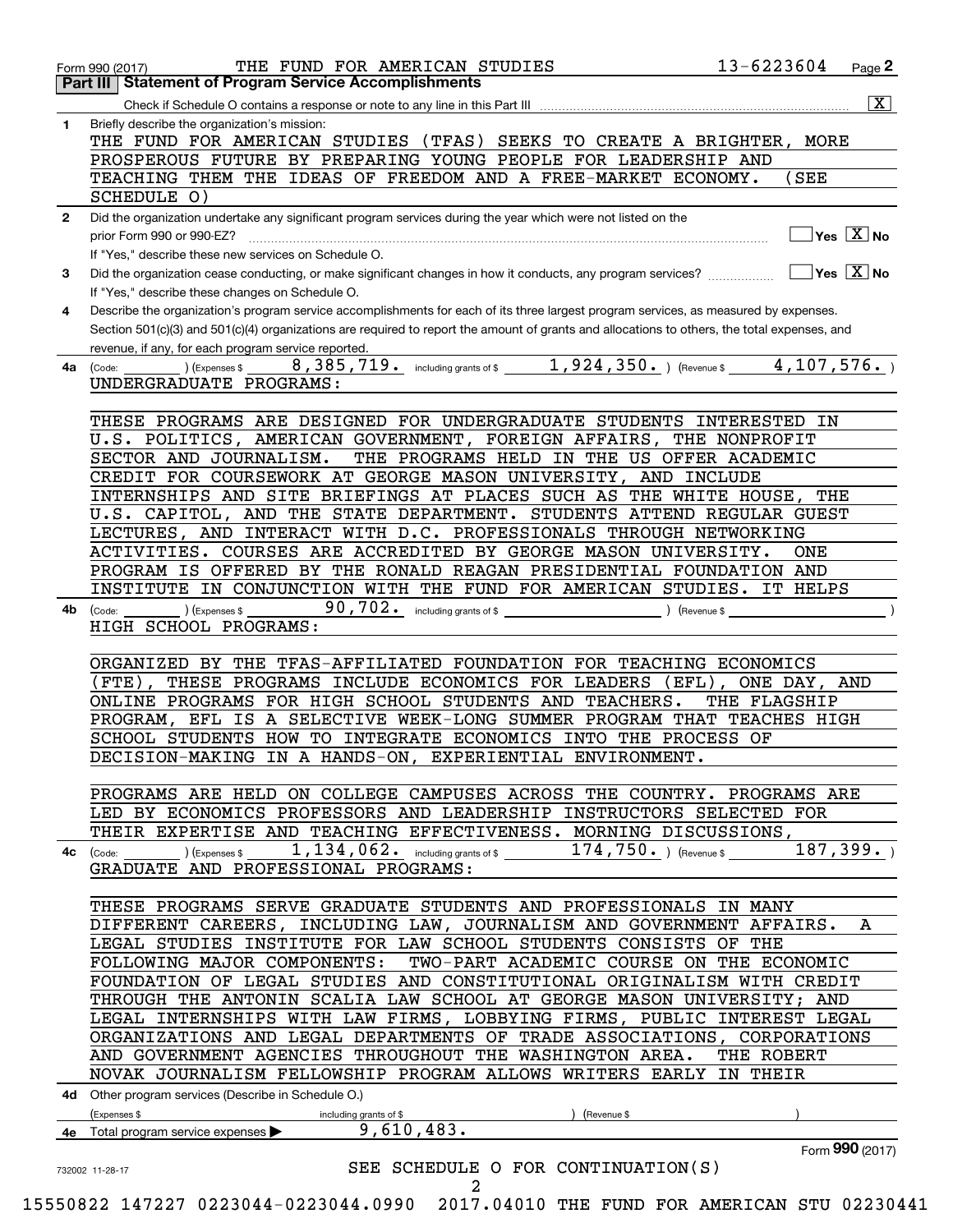|  | Form 990 (2017) |  |
|--|-----------------|--|

Form 990 (2017) **THE FUND FOR AMERICAN STUDIES** 13-6223604 Page 3 Form 990 (2017) THE FUND FOR AMERICAN STUDIES 13-6223604 Page 3<br>Part IV | Checklist of Required Schedules

|     |                                                                                                                                      |              | Yes | No |
|-----|--------------------------------------------------------------------------------------------------------------------------------------|--------------|-----|----|
| 1.  | Is the organization described in section $501(c)(3)$ or $4947(a)(1)$ (other than a private foundation)?                              |              |     |    |
|     |                                                                                                                                      | 1            | X   |    |
| 2   |                                                                                                                                      | $\mathbf{2}$ | X   |    |
| 3   | Did the organization engage in direct or indirect political campaign activities on behalf of or in opposition to candidates for      |              |     |    |
|     |                                                                                                                                      | 3            |     | x  |
| 4   | Section 501(c)(3) organizations. Did the organization engage in lobbying activities, or have a section 501(h) election in effect     |              |     |    |
|     |                                                                                                                                      | 4            |     | х  |
| 5   | Is the organization a section 501(c)(4), 501(c)(5), or 501(c)(6) organization that receives membership dues, assessments, or         |              |     |    |
|     |                                                                                                                                      | 5            |     | х  |
| 6   | Did the organization maintain any donor advised funds or any similar funds or accounts for which donors have the right to            |              |     |    |
|     | provide advice on the distribution or investment of amounts in such funds or accounts? If "Yes," complete Schedule D, Part I         | 6            |     | x  |
| 7   | Did the organization receive or hold a conservation easement, including easements to preserve open space,                            |              |     |    |
|     |                                                                                                                                      | 7            |     | х  |
| 8   | Did the organization maintain collections of works of art, historical treasures, or other similar assets? If "Yes," complete         |              |     |    |
|     |                                                                                                                                      | 8            |     | x  |
| 9   | Did the organization report an amount in Part X, line 21, for escrow or custodial account liability, serve as a custodian for        |              |     |    |
|     | amounts not listed in Part X; or provide credit counseling, debt management, credit repair, or debt negotiation services?            |              |     |    |
|     | If "Yes." complete Schedule D. Part IV                                                                                               | 9            |     | x  |
| 10  | Did the organization, directly or through a related organization, hold assets in temporarily restricted endowments, permanent        |              |     |    |
|     |                                                                                                                                      | 10           | х   |    |
| 11  | If the organization's answer to any of the following questions is "Yes," then complete Schedule D, Parts VI, VIII, VIII, IX, or X    |              |     |    |
|     | as applicable.                                                                                                                       |              |     |    |
|     | a Did the organization report an amount for land, buildings, and equipment in Part X, line 10? If "Yes," complete Schedule D,        |              |     |    |
|     |                                                                                                                                      | 11a          | X   |    |
|     | <b>b</b> Did the organization report an amount for investments - other securities in Part X, line 12 that is 5% or more of its total |              |     |    |
|     |                                                                                                                                      | 11b          |     | х  |
|     | c Did the organization report an amount for investments - program related in Part X, line 13 that is 5% or more of its total         |              |     |    |
|     |                                                                                                                                      | 11c          |     | x  |
|     | d Did the organization report an amount for other assets in Part X, line 15 that is 5% or more of its total assets reported in       |              |     |    |
|     |                                                                                                                                      | 11d          | X   | x  |
|     |                                                                                                                                      | 11e          |     |    |
| f   | Did the organization's separate or consolidated financial statements for the tax year include a footnote that addresses              |              | х   |    |
|     | the organization's liability for uncertain tax positions under FIN 48 (ASC 740)? If "Yes," complete Schedule D, Part X               | 11f          |     |    |
|     | 12a Did the organization obtain separate, independent audited financial statements for the tax year? If "Yes," complete              |              |     | х  |
|     | Schedule D, Parts XI and XII                                                                                                         | 12a          |     |    |
|     | <b>b</b> Was the organization included in consolidated, independent audited financial statements for the tax year?                   | 12b          | x   |    |
| 13  | If "Yes," and if the organization answered "No" to line 12a, then completing Schedule D, Parts XI and XII is optional manum          | 13           |     | x  |
| 14a | Did the organization maintain an office, employees, or agents outside of the United States?                                          | 14a          | х   |    |
|     | <b>b</b> Did the organization have aggregate revenues or expenses of more than \$10,000 from grantmaking, fundraising, business,     |              |     |    |
|     | investment, and program service activities outside the United States, or aggregate foreign investments valued at \$100,000           |              |     |    |
|     |                                                                                                                                      | 14b          | X   |    |
| 15  | Did the organization report on Part IX, column (A), line 3, more than \$5,000 of grants or other assistance to or for any            |              |     |    |
|     |                                                                                                                                      | 15           |     | x  |
| 16  | Did the organization report on Part IX, column (A), line 3, more than \$5,000 of aggregate grants or other assistance to             |              |     |    |
|     |                                                                                                                                      | 16           | х   |    |
| 17  | Did the organization report a total of more than \$15,000 of expenses for professional fundraising services on Part IX,              |              |     |    |
|     |                                                                                                                                      | 17           | х   |    |
| 18  | Did the organization report more than \$15,000 total of fundraising event gross income and contributions on Part VIII, lines         |              |     |    |
|     |                                                                                                                                      | 18           |     | х  |
| 19  | Did the organization report more than \$15,000 of gross income from gaming activities on Part VIII, line 9a? If "Yes."               |              |     |    |
|     |                                                                                                                                      | 19           |     | х  |

Form **990** (2017) Form (2017) **990**

732003 11-28-17 732003 11-28-17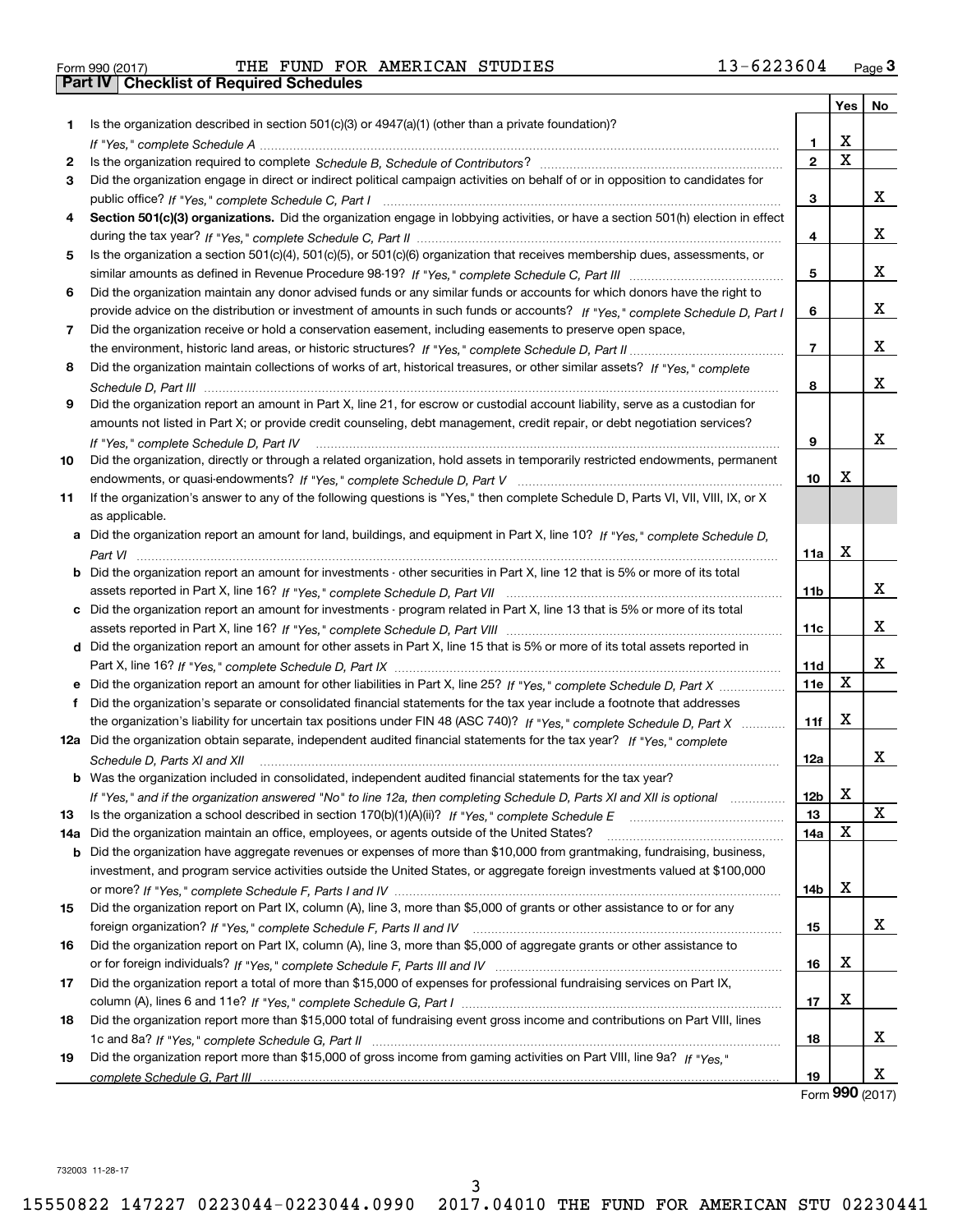|  | Form 990 (2017) |  |
|--|-----------------|--|
|  |                 |  |

Form 990 (2017) THE FUND FOR AMERICAN STUDIES 13-6223604 Page 4 Form 990 (2017) THE FUND FOR AMERICAN STUDIES 13-6223604 <sub>Page</sub> 4<br>**Part IV | Checklist of Required Schedules** <sub>(continued)</sub>

*(continued)*

|    |                                                                                                                                                      |     | Yes         | No |
|----|------------------------------------------------------------------------------------------------------------------------------------------------------|-----|-------------|----|
|    | 20a Did the organization operate one or more hospital facilities? If "Yes," complete Schedule H                                                      | 20a |             | X  |
|    | b If "Yes" to line 20a, did the organization attach a copy of its audited financial statements to this return?                                       | 20b |             |    |
| 21 | Did the organization report more than \$5,000 of grants or other assistance to any domestic organization or                                          |     |             |    |
|    |                                                                                                                                                      | 21  |             | х  |
| 22 | Did the organization report more than \$5,000 of grants or other assistance to or for domestic individuals on                                        |     |             |    |
|    |                                                                                                                                                      | 22  | х           |    |
| 23 | Did the organization answer "Yes" to Part VII, Section A, line 3, 4, or 5 about compensation of the organization's current                           |     |             |    |
|    | and former officers, directors, trustees, key employees, and highest compensated employees? If "Yes." complete                                       |     |             |    |
|    |                                                                                                                                                      | 23  | X           |    |
|    | 24a Did the organization have a tax-exempt bond issue with an outstanding principal amount of more than \$100,000 as of the                          |     |             |    |
|    | last day of the year, that was issued after December 31, 2002? If "Yes," answer lines 24b through 24d and complete                                   |     |             |    |
|    | Schedule K. If "No", go to line 25a                                                                                                                  | 24a |             | x  |
| b  | Did the organization invest any proceeds of tax-exempt bonds beyond a temporary period exception?                                                    | 24b |             |    |
| с  | Did the organization maintain an escrow account other than a refunding escrow at any time during the year to defease                                 |     |             |    |
|    | any tax-exempt bonds?                                                                                                                                | 24c |             |    |
|    |                                                                                                                                                      | 24d |             |    |
|    | 25a Section 501(c)(3), 501(c)(4), and 501(c)(29) organizations. Did the organization engage in an excess benefit                                     |     |             |    |
|    |                                                                                                                                                      | 25a |             | x  |
| b  | Is the organization aware that it engaged in an excess benefit transaction with a disqualified person in a prior year, and                           |     |             |    |
|    | that the transaction has not been reported on any of the organization's prior Forms 990 or 990-EZ? If "Yes," complete                                |     |             | X  |
|    | Schedule L, Part I                                                                                                                                   | 25b |             |    |
| 26 | Did the organization report any amount on Part X, line 5, 6, or 22 for receivables from or payables to any current or                                |     |             |    |
|    | former officers, directors, trustees, key employees, highest compensated employees, or disqualified persons? If "Yes."                               |     |             | X  |
| 27 | complete Schedule L, Part II<br>Did the organization provide a grant or other assistance to an officer, director, trustee, key employee, substantial | 26  |             |    |
|    | contributor or employee thereof, a grant selection committee member, or to a 35% controlled entity or family member                                  |     |             |    |
|    |                                                                                                                                                      | 27  |             | x  |
| 28 | Was the organization a party to a business transaction with one of the following parties (see Schedule L, Part IV                                    |     |             |    |
|    | instructions for applicable filing thresholds, conditions, and exceptions):                                                                          |     |             |    |
| а  | A current or former officer, director, trustee, or key employee? If "Yes," complete Schedule L, Part IV                                              | 28a |             | X  |
| b  | A family member of a current or former officer, director, trustee, or key employee? If "Yes," complete Schedule L, Part IV                           | 28b |             | X  |
|    | c An entity of which a current or former officer, director, trustee, or key employee (or a family member thereof) was an officer,                    |     |             |    |
|    |                                                                                                                                                      | 28c |             | X  |
| 29 |                                                                                                                                                      | 29  | X           |    |
| 30 | Did the organization receive contributions of art, historical treasures, or other similar assets, or qualified conservation                          |     |             |    |
|    |                                                                                                                                                      | 30  |             | х  |
| 31 | Did the organization liquidate, terminate, or dissolve and cease operations?                                                                         |     |             |    |
|    |                                                                                                                                                      | 31  |             | х  |
| 32 | Did the organization sell, exchange, dispose of, or transfer more than 25% of its net assets? If "Yes," complete                                     |     |             |    |
|    |                                                                                                                                                      | 32  |             | х  |
| 33 | Did the organization own 100% of an entity disregarded as separate from the organization under Regulations                                           |     |             |    |
|    |                                                                                                                                                      | 33  |             | х  |
| 34 | Was the organization related to any tax-exempt or taxable entity? If "Yes," complete Schedule R, Part II, III, or IV, and                            |     |             |    |
|    |                                                                                                                                                      | 34  | х           |    |
|    |                                                                                                                                                      | 35a | $\mathbf X$ |    |
|    | b If "Yes" to line 35a, did the organization receive any payment from or engage in any transaction with a controlled entity                          |     |             |    |
|    |                                                                                                                                                      | 35b |             | x  |
| 36 | Section 501(c)(3) organizations. Did the organization make any transfers to an exempt non-charitable related organization?                           |     |             |    |
|    |                                                                                                                                                      | 36  |             | х  |
| 37 | Did the organization conduct more than 5% of its activities through an entity that is not a related organization                                     |     |             |    |
|    |                                                                                                                                                      | 37  |             | х  |
| 38 | Did the organization complete Schedule O and provide explanations in Schedule O for Part VI, lines 11b and 19?                                       |     |             |    |
|    |                                                                                                                                                      | 38  | X           |    |

Form **990** (2017)

<sup>732004</sup>11-28-17 732004 11-28-17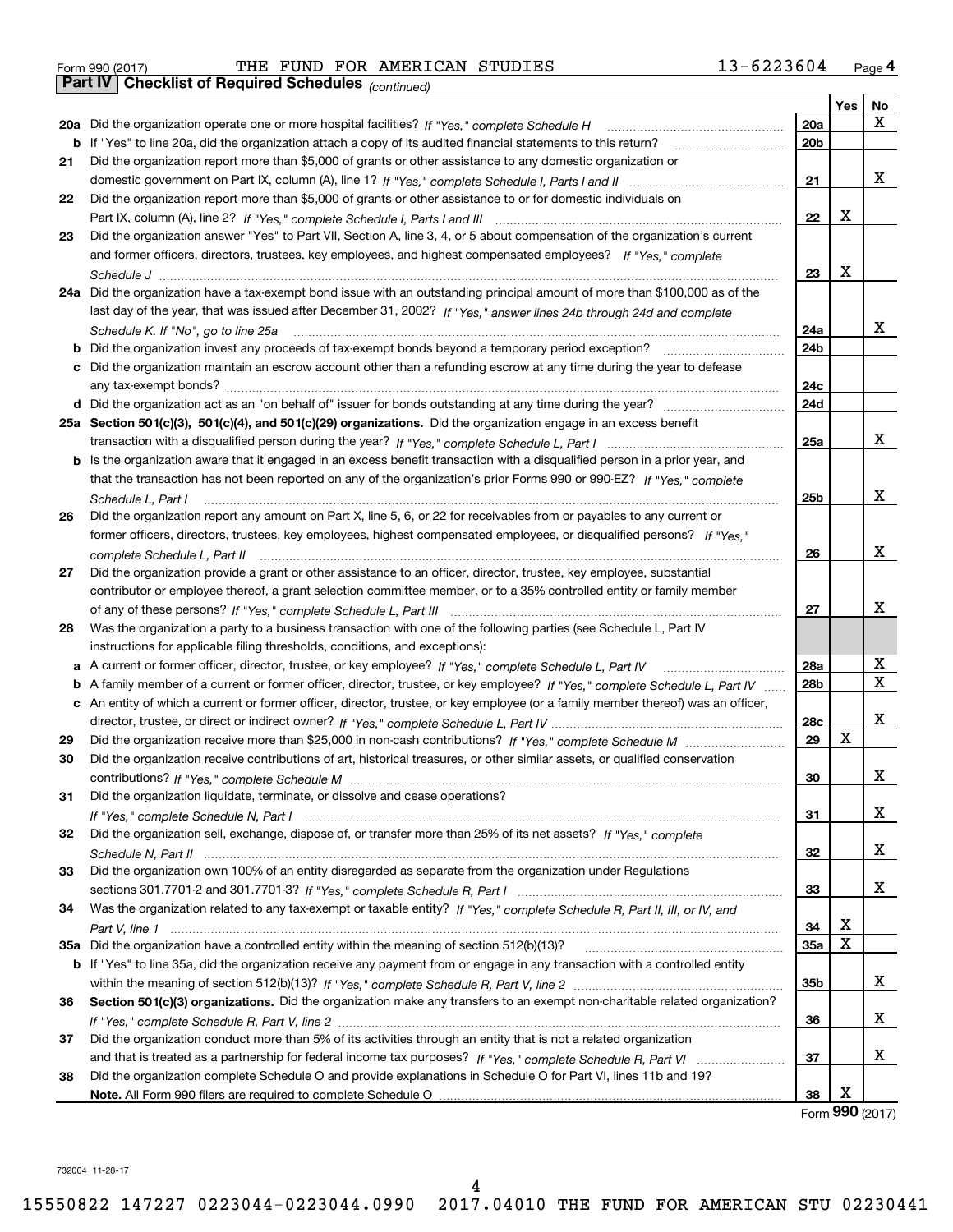|               | 13-6223604<br>THE FUND FOR AMERICAN STUDIES<br>Form 990 (2017)                                                                                  |                        |     | Page 5                      |
|---------------|-------------------------------------------------------------------------------------------------------------------------------------------------|------------------------|-----|-----------------------------|
| <b>Part V</b> | <b>Statements Regarding Other IRS Filings and Tax Compliance</b>                                                                                |                        |     |                             |
|               | Check if Schedule O contains a response or note to any line in this Part V                                                                      |                        |     |                             |
|               |                                                                                                                                                 |                        | Yes | No                          |
|               | 59<br>1a                                                                                                                                        |                        |     |                             |
| b             | 0<br>1 <sub>b</sub><br>Enter the number of Forms W-2G included in line 1a. Enter -0- if not applicable                                          |                        |     |                             |
|               | Did the organization comply with backup withholding rules for reportable payments to vendors and reportable gaming                              |                        |     |                             |
|               |                                                                                                                                                 | 1c                     | X   |                             |
|               | 2a Enter the number of employees reported on Form W-3, Transmittal of Wage and Tax Statements,                                                  |                        |     |                             |
|               | 47<br>filed for the calendar year ending with or within the year covered by this return<br>2a                                                   |                        |     |                             |
|               |                                                                                                                                                 | 2 <sub>b</sub>         | X   |                             |
|               |                                                                                                                                                 |                        |     |                             |
|               | 3a Did the organization have unrelated business gross income of \$1,000 or more during the year?                                                | За                     |     | х                           |
|               |                                                                                                                                                 | 3 <sub>b</sub>         |     |                             |
|               | 4a At any time during the calendar year, did the organization have an interest in, or a signature or other authority over, a                    |                        |     |                             |
|               | financial account in a foreign country (such as a bank account, securities account, or other financial account)?                                | 4a                     |     | х                           |
|               | <b>b</b> If "Yes," enter the name of the foreign country: $\blacktriangleright$                                                                 |                        |     |                             |
|               | See instructions for filing requirements for FinCEN Form 114, Report of Foreign Bank and Financial Accounts (FBAR).                             |                        |     |                             |
| 5a            |                                                                                                                                                 | 5a                     |     | х                           |
| b             |                                                                                                                                                 | 5 <sub>b</sub>         |     | $\mathbf X$                 |
| с             |                                                                                                                                                 | 5c                     |     |                             |
|               | 6a Does the organization have annual gross receipts that are normally greater than \$100,000, and did the organization solicit                  |                        |     |                             |
|               | any contributions that were not tax deductible as charitable contributions?                                                                     | 6a                     |     | x                           |
|               | <b>b</b> If "Yes," did the organization include with every solicitation an express statement that such contributions or gifts                   |                        |     |                             |
|               |                                                                                                                                                 | 6b                     |     |                             |
| 7             | Organizations that may receive deductible contributions under section 170(c).                                                                   |                        |     |                             |
| а             | Did the organization receive a payment in excess of \$75 made partly as a contribution and partly for goods and services provided to the payor? | 7a                     | х   |                             |
|               | If "Yes," did the organization notify the donor of the value of the goods or services provided?                                                 | 7b                     | X   |                             |
|               | c Did the organization sell, exchange, or otherwise dispose of tangible personal property for which it was required                             |                        |     |                             |
|               |                                                                                                                                                 | 7c                     |     | х                           |
|               | 7d                                                                                                                                              |                        |     |                             |
| е             | Did the organization receive any funds, directly or indirectly, to pay premiums on a personal benefit contract?                                 | 7e                     |     | x                           |
| f.            | Did the organization, during the year, pay premiums, directly or indirectly, on a personal benefit contract?                                    | 7f                     |     | $\mathbf X$                 |
|               | If the organization received a contribution of qualified intellectual property, did the organization file Form 8899 as required?                | 7g                     |     |                             |
|               | h If the organization received a contribution of cars, boats, airplanes, or other vehicles, did the organization file a Form 1098-C?            | 7h                     |     |                             |
| 8             | Sponsoring organizations maintaining donor advised funds. Did a donor advised fund maintained by the                                            |                        |     |                             |
|               | sponsoring organization have excess business holdings at any time during the year?                                                              | 8                      |     |                             |
|               | Sponsoring organizations maintaining donor advised funds.                                                                                       |                        |     |                             |
| а             | Did the sponsoring organization make any taxable distributions under section 4966?                                                              | 9а                     |     |                             |
| b             | Did the sponsoring organization make a distribution to a donor, donor advisor, or related person?                                               | 9b                     |     |                             |
| 10            | Section 501(c)(7) organizations. Enter:                                                                                                         |                        |     |                             |
| а             | 10a                                                                                                                                             |                        |     |                             |
| b             | 10 <sub>b</sub><br>Gross receipts, included on Form 990, Part VIII, line 12, for public use of club facilities                                  |                        |     |                             |
| 11            | Section 501(c)(12) organizations. Enter:                                                                                                        |                        |     |                             |
| а             | 11a<br>Gross income from members or shareholders                                                                                                |                        |     |                             |
| b             | Gross income from other sources (Do not net amounts due or paid to other sources against                                                        |                        |     |                             |
|               | amounts due or received from them.)<br>11b                                                                                                      |                        |     |                             |
|               | 12a Section 4947(a)(1) non-exempt charitable trusts. Is the organization filing Form 990 in lieu of Form 1041?                                  | 12a                    |     |                             |
| b             | 12b<br>If "Yes," enter the amount of tax-exempt interest received or accrued during the year manu-                                              |                        |     |                             |
| 13            | Section 501(c)(29) qualified nonprofit health insurance issuers.                                                                                |                        |     |                             |
|               | a Is the organization licensed to issue qualified health plans in more than one state?                                                          | 13а                    |     |                             |
|               | Note. See the instructions for additional information the organization must report on Schedule O.                                               |                        |     |                             |
|               | <b>b</b> Enter the amount of reserves the organization is required to maintain by the states in which the                                       |                        |     |                             |
|               | 13 <sub>b</sub>                                                                                                                                 |                        |     |                             |
| с             | 13 <sub>c</sub><br>14a Did the organization receive any payments for indoor tanning services during the tax year?                               |                        |     | х                           |
|               |                                                                                                                                                 | 14a<br>14 <sub>b</sub> |     |                             |
|               |                                                                                                                                                 |                        |     | $F_{\text{Orm}}$ 990 (2017) |

| Form 990 (2017) |  |
|-----------------|--|
|-----------------|--|

<sup>732005</sup>11-28-17 732005 11-28-17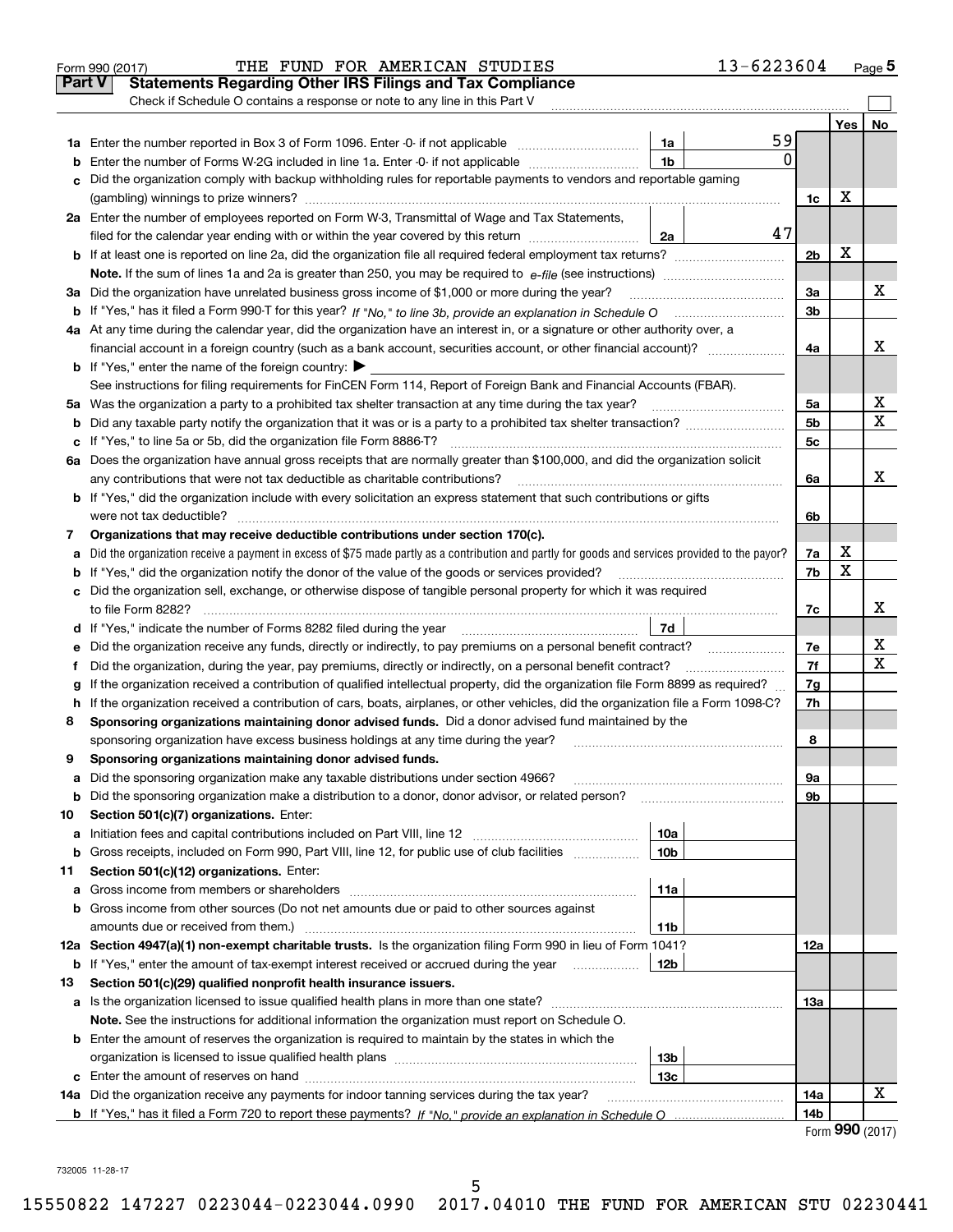|  | Form 990 (2017) |
|--|-----------------|
|  |                 |

Form990(2017) THE FUND FOR AMERICAN STUDIES 13-6223604 Page **6**  THE FUND FOR AMERICAN STUDIES 13-6223604

**Part VI Governance, Management, and Disclosure** For each "Yes" response to lines 2 through 7b below, and for a "No" response to line 8a, 8b, or 10b below, describe the circumstances, processes, or changes in Schedule O. See instructions. Form 990 (2017) **THE FUND FOR AMERICAN STUDIES** 13-6223604 Page 6<br>**Part VI Governance, Management, and Disclosure** For each "Yes" response to lines 2 through 7b below, and for a "No" response

|     | Check if Schedule O contains a response or note to any line in this Part VI                                                                                                                                                    |    |                 |                 | X  |
|-----|--------------------------------------------------------------------------------------------------------------------------------------------------------------------------------------------------------------------------------|----|-----------------|-----------------|----|
|     | <b>Section A. Governing Body and Management</b>                                                                                                                                                                                |    |                 |                 |    |
|     |                                                                                                                                                                                                                                |    |                 | Yes             | No |
|     | <b>1a</b> Enter the number of voting members of the governing body at the end of the tax year                                                                                                                                  | 1a | 20              |                 |    |
|     | If there are material differences in voting rights among members of the governing body, or if the governing                                                                                                                    |    |                 |                 |    |
|     | body delegated broad authority to an executive committee or similar committee, explain in Schedule O.                                                                                                                          |    |                 |                 |    |
| b   | Enter the number of voting members included in line 1a, above, who are independent                                                                                                                                             | 1b | 17              |                 |    |
| 2   | Did any officer, director, trustee, or key employee have a family relationship or a business relationship with any other                                                                                                       |    |                 |                 |    |
|     | officer, director, trustee, or key employee?                                                                                                                                                                                   |    | 2               |                 | X  |
| 3   | Did the organization delegate control over management duties customarily performed by or under the direct supervision                                                                                                          |    |                 |                 |    |
|     |                                                                                                                                                                                                                                |    | 3               |                 | x  |
| 4   | Did the organization make any significant changes to its governing documents since the prior Form 990 was filed?                                                                                                               |    | 4               |                 | X  |
| 5   | Did the organization become aware during the year of a significant diversion of the organization's assets? <i>manageranian</i> entity                                                                                          |    | 5               |                 | X  |
| 6   | Did the organization have members or stockholders?                                                                                                                                                                             |    | 6               |                 | X  |
|     | Did the organization have members, stockholders, or other persons who had the power to elect or appoint one or                                                                                                                 |    |                 |                 |    |
| 7a  |                                                                                                                                                                                                                                |    |                 |                 | X  |
|     | more members of the governing body?                                                                                                                                                                                            |    | 7a              |                 |    |
|     | <b>b</b> Are any governance decisions of the organization reserved to (or subject to approval by) members, stockholders, or                                                                                                    |    |                 |                 |    |
|     | persons other than the governing body?                                                                                                                                                                                         |    | 7b              |                 | х  |
| 8   | Did the organization contemporaneously document the meetings held or written actions undertaken during the year by the following:                                                                                              |    |                 |                 |    |
| a   |                                                                                                                                                                                                                                |    | 8а              | X               |    |
| b   |                                                                                                                                                                                                                                |    | 8b              | Χ               |    |
| 9   | Is there any officer, director, trustee, or key employee listed in Part VII, Section A, who cannot be reached at the                                                                                                           |    |                 |                 |    |
|     |                                                                                                                                                                                                                                |    | 9               |                 | x  |
|     | Section B. Policies <sub>(This</sub> Section B requests information about policies not required by the Internal Revenue Code.)                                                                                                 |    |                 |                 |    |
|     |                                                                                                                                                                                                                                |    |                 | Yes             | No |
|     |                                                                                                                                                                                                                                |    | 10a             |                 | X  |
|     | <b>b</b> If "Yes," did the organization have written policies and procedures governing the activities of such chapters, affiliates,                                                                                            |    |                 |                 |    |
|     | and branches to ensure their operations are consistent with the organization's exempt purposes?                                                                                                                                |    | 10 <sub>b</sub> |                 |    |
|     | 11a Has the organization provided a complete copy of this Form 990 to all members of its governing body before filing the form?                                                                                                |    | 11a             | X               |    |
| b   | Describe in Schedule O the process, if any, used by the organization to review this Form 990.                                                                                                                                  |    |                 |                 |    |
| 12a | Did the organization have a written conflict of interest policy? If "No," go to line 13                                                                                                                                        |    | 12a             | X               |    |
| b   |                                                                                                                                                                                                                                |    | 12 <sub>b</sub> | х               |    |
| с   | Did the organization regularly and consistently monitor and enforce compliance with the policy? If "Yes." describe                                                                                                             |    |                 |                 |    |
|     | in Schedule O how this was done measured and the control of the control of the state of the control of the control of the control of the control of the control of the control of the control of the control of the control of |    | 12c             | х               |    |
| 13  | Did the organization have a written whistleblower policy?                                                                                                                                                                      |    | 13              | X               |    |
| 14  | Did the organization have a written document retention and destruction policy?                                                                                                                                                 |    | 14              | X               |    |
| 15  | Did the process for determining compensation of the following persons include a review and approval by independent                                                                                                             |    |                 |                 |    |
|     | persons, comparability data, and contemporaneous substantiation of the deliberation and decision?                                                                                                                              |    |                 |                 |    |
| а   | The organization's CEO, Executive Director, or top management official manufactured content of the organization's CEO, Executive Director, or top management official                                                          |    | 15a             | X               |    |
|     | <b>b</b> Other officers or key employees of the organization                                                                                                                                                                   |    | 15b             |                 | X  |
|     | If "Yes" to line 15a or 15b, describe the process in Schedule O (see instructions).                                                                                                                                            |    |                 |                 |    |
|     | 16a Did the organization invest in, contribute assets to, or participate in a joint venture or similar arrangement with a                                                                                                      |    |                 |                 |    |
|     | taxable entity during the year?                                                                                                                                                                                                |    | 16a             |                 | х  |
|     | b If "Yes," did the organization follow a written policy or procedure requiring the organization to evaluate its participation                                                                                                 |    |                 |                 |    |
|     | in joint venture arrangements under applicable federal tax law, and take steps to safequard the organization's                                                                                                                 |    |                 |                 |    |
|     | exempt status with respect to such arrangements?                                                                                                                                                                               |    | 16b             |                 |    |
|     | <b>Section C. Disclosure</b>                                                                                                                                                                                                   |    |                 |                 |    |
| 17  | List the states with which a copy of this Form 990 is required to be filed $\blacktriangleright$ AL, AK, AR, CA, CO, CT, DC, FL, GA, IL, KS, KY                                                                                |    |                 |                 |    |
| 18  | Section 6104 requires an organization to make its Forms 1023 (or 1024 if applicable), 990, and 990-T (Section 501(c)(3)s only) available                                                                                       |    |                 |                 |    |
|     | for public inspection. Indicate how you made these available. Check all that apply.                                                                                                                                            |    |                 |                 |    |
|     | $X$ Upon request<br>Another's website<br>Own website<br>Other (explain in Schedule O)                                                                                                                                          |    |                 |                 |    |
| 19  | Describe in Schedule O whether (and if so, how) the organization made its governing documents, conflict of interest policy, and financial                                                                                      |    |                 |                 |    |
|     | statements available to the public during the tax year.                                                                                                                                                                        |    |                 |                 |    |
| 20  | State the name, address, and telephone number of the person who possesses the organization's books and records:                                                                                                                |    |                 |                 |    |
|     | ROBERT CALLAHAN, VP/CFO - 202-986-0384                                                                                                                                                                                         |    |                 |                 |    |
|     | 20009<br>1706 NEW HAMPSHIRE AVENUE, NW, WASHINGTON, DC                                                                                                                                                                         |    |                 |                 |    |
|     | SEE SCHEDULE O FOR FULL LIST OF STATES<br>732006 11-28-17                                                                                                                                                                      |    |                 | Form 990 (2017) |    |
|     | 6<br>022011/17207 האדם המאדם המווים המווים החומר מחמר מחמר ממחמר ממחמר המחמר המחמר המחמר                                                                                                                                       |    |                 |                 |    |
|     |                                                                                                                                                                                                                                |    |                 |                 |    |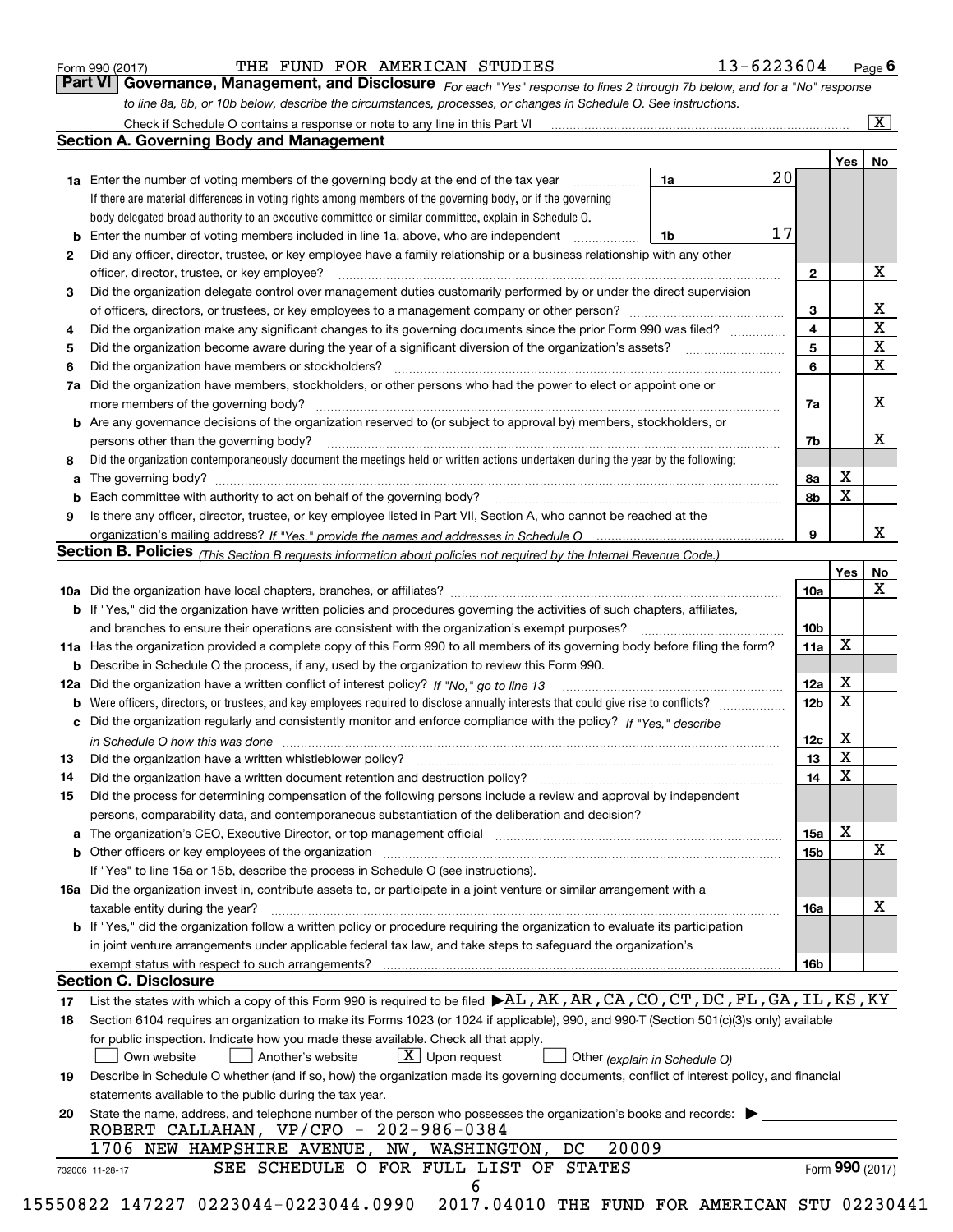$\mathcal{L}^{\text{max}}$ 

**Part VII Compensation of Officers, Directors, Trustees, Key Employees, Highest Compensated 7Part VII Compensation of Officers, Directors, Trustees, Key Employees, Highest Compensated Employees, and Independent Contractors Employees, and Independent Contractors**

Check if Schedule O contains a response or note to any line in this Part VII <u>mand all communication communication</u>

**Section A. Officers, Directors, Trustees, Key Employees, and Highest Compensated Employees Section A. Officers, Directors, Trustees, Key Employees, and Highest Compensated Employees**

1a Complete this table for all persons required to be listed. Report compensation for the calendar year ending with or within the organization's tax year.

List all of the organization's current officers, directors, trustees (whether individuals or organizations), regardless of amount of compensation. Enter -0- in columns (D), (E), and (F) if no compensation was paid.

● List all of the organization's current key employees, if any. See instructions for definition of "key employee."

• List the organization's five current highest compensated employees (other than an officer, director, trustee, or key employee) who received reportable compensation (Box 5 of Form W-2 and/or Box 7 of Form 1099-MISC) of more than \$100,000 from the organization and any related organizations.

List all of the organization's former officers, key employees, and highest compensated employees who received more than \$100,000 of reportable compensation from the organization and any related organizations. reportable compensation from the organization and any related organizations.

List all of the organization's former directors or trustees that received, in the capacity as a former director or trustee of the organization, more than \$10 , <sup>000</sup>of reportable compensation from the organization and any related organizations. more than \$10,000 of reportable compensation from the organization and any related organizations.

List persons in the following order: individual trustees or directors; institutional trustees; officers; key employees; highest compensated employees; and former such persons. and former such persons.

Check this box if neither the organization nor any related organization compensated any current officer, director, or trustee.  $\mathcal{L}^{\text{max}}$ 

| (A)<br>Name and Title         | (B)<br>Average<br>hours per<br>week                                  |                                | (do not check more than one<br>box, unless person is both an<br>officer and a director/trustee) | Position    | (C)          |                                   |        | (D)<br>Reportable<br>compensation<br>from | (E)<br>Reportable<br>compensation<br>from related | (F)<br>Estimated<br>amount of<br>other                                   |
|-------------------------------|----------------------------------------------------------------------|--------------------------------|-------------------------------------------------------------------------------------------------|-------------|--------------|-----------------------------------|--------|-------------------------------------------|---------------------------------------------------|--------------------------------------------------------------------------|
|                               | (list any<br>hours for<br>related<br>organizations<br>below<br>line) | Individual trustee or director | In stitutional trustee                                                                          | Officer     | Key employee | Highest compensated<br>  employee | Former | the<br>organization<br>(W-2/1099-MISC)    | organizations<br>(W-2/1099-MISC)                  | compensation<br>from the<br>organization<br>and related<br>organizations |
| RANDAL C. TEAGUE<br>(1)       | 24.00                                                                |                                |                                                                                                 |             |              |                                   |        |                                           |                                                   |                                                                          |
| CHAIRMAN                      |                                                                      | $\mathbf X$                    |                                                                                                 | $\mathbf X$ |              |                                   |        | 95,000.                                   | 0.                                                | 0.                                                                       |
| MICHAEL W. THOMPSON<br>(2)    | 2.00                                                                 |                                |                                                                                                 |             |              |                                   |        |                                           |                                                   |                                                                          |
| VICE CHAIRMAN                 |                                                                      | $\mathbf x$                    |                                                                                                 | X           |              |                                   |        | $\mathbf 0$ .                             | $0$ .                                             | 0.                                                                       |
| WILLIAM J. HYBL<br>(3)        | 2.00                                                                 |                                |                                                                                                 |             |              |                                   |        |                                           |                                                   |                                                                          |
| VICE CHAIRMAN, INTERNATIONAL  |                                                                      | $\mathbf x$                    |                                                                                                 | X           |              |                                   |        | $\mathbf 0$ .                             | $0$ .                                             | 0.                                                                       |
| DANIEL H. BRANCH<br>(4)       | 2.00                                                                 |                                |                                                                                                 |             |              |                                   |        |                                           |                                                   |                                                                          |
| SECRETARY AND GENERAL COUNSEL |                                                                      | $\mathbf x$                    |                                                                                                 | X           |              |                                   |        | $\mathbf 0$ .                             | $0$ .                                             | 0.                                                                       |
| (5)<br>FRANK T. LAUINGER      | 2.00                                                                 |                                |                                                                                                 |             |              |                                   |        |                                           |                                                   |                                                                          |
| <b>TREASURER</b>              |                                                                      | $\mathbf x$                    |                                                                                                 | X           |              |                                   |        | $\mathbf 0$ .                             | $0$ .                                             | 0.                                                                       |
| FRED BARNES<br>(6)            | 2.00                                                                 |                                |                                                                                                 |             |              |                                   |        |                                           |                                                   |                                                                          |
| TRUSTEE                       |                                                                      | $\mathbf x$                    |                                                                                                 |             |              |                                   |        | 24,000.                                   | $0$ .                                             | 0.                                                                       |
| CHARLES R. BLACK, JR.<br>(7)  | 2.00                                                                 |                                |                                                                                                 |             |              |                                   |        |                                           |                                                   |                                                                          |
| TRUSTEE                       |                                                                      | $\overline{\mathbf{X}}$        |                                                                                                 |             |              |                                   |        | $\mathbf 0$ .                             | $0$ .                                             | 0.                                                                       |
| (8)<br><b>JEFF</b><br>CARNEAL | 2.00                                                                 |                                |                                                                                                 |             |              |                                   |        |                                           |                                                   |                                                                          |
| TRUSTEE                       |                                                                      | $\mathbf x$                    |                                                                                                 |             |              |                                   |        | 0.                                        | $0$ .                                             | 0.                                                                       |
| (9)<br>JAMES B. CULBERTSON    | 2.00                                                                 |                                |                                                                                                 |             |              |                                   |        |                                           |                                                   |                                                                          |
| TRUSTEE                       |                                                                      | $\mathbf x$                    |                                                                                                 |             |              |                                   |        | $\mathbf 0$ .                             | $0$ .                                             | 0.                                                                       |
| (10) LOUIS DEJOY              | 2.00                                                                 |                                |                                                                                                 |             |              |                                   |        |                                           |                                                   |                                                                          |
| TRUSTEE                       |                                                                      | $\overline{\mathbf{X}}$        |                                                                                                 |             |              |                                   |        | $\mathbf 0$ .                             | $0$ .                                             | 0.                                                                       |
| (11) PAULA J. DOBRIANSKY      | 2.00                                                                 |                                |                                                                                                 |             |              |                                   |        |                                           |                                                   |                                                                          |
| TRUSTEE                       |                                                                      | $\overline{\mathbf{X}}$        |                                                                                                 |             |              |                                   |        | $\mathbf 0$ .                             | $0$ .                                             | 0.                                                                       |
| (12) FRANK J. DONATELLI       | 2.00                                                                 |                                |                                                                                                 |             |              |                                   |        |                                           |                                                   |                                                                          |
| TRUSTEE                       |                                                                      | $\mathbf x$                    |                                                                                                 |             |              |                                   |        | $\mathbf 0$ .                             | $0$ .                                             | 0.                                                                       |
| (13) JUANITA D. DUGGAN        | 2.00                                                                 |                                |                                                                                                 |             |              |                                   |        |                                           |                                                   |                                                                          |
| TRUSTEE                       |                                                                      | $\mathbf x$                    |                                                                                                 |             |              |                                   |        | 0.                                        | $0$ .                                             | 0.                                                                       |
| (14) STEPHEN HAYES            | 2.00                                                                 |                                |                                                                                                 |             |              |                                   |        |                                           |                                                   |                                                                          |
| TRUSTEE                       |                                                                      | $\mathbf x$                    |                                                                                                 |             |              |                                   |        | 0.                                        | $0$ .                                             | 0.                                                                       |
| (15) COLENE JOHNSON           | 2.00                                                                 |                                |                                                                                                 |             |              |                                   |        |                                           |                                                   |                                                                          |
| <b>TRUSTEE</b>                |                                                                      | $\mathbf x$                    |                                                                                                 |             |              |                                   |        | 0.                                        | 0.                                                | 0.                                                                       |
| (16) THERESA KOSTRZEWA        | 2.00                                                                 |                                |                                                                                                 |             |              |                                   |        |                                           |                                                   |                                                                          |
| TRUSTEE                       |                                                                      | $\mathbf X$                    |                                                                                                 |             |              |                                   |        | 0.                                        | 0.                                                | $0$ .                                                                    |
| (17) DEREK MCCLAIN            | 2.00                                                                 |                                |                                                                                                 |             |              |                                   |        |                                           |                                                   |                                                                          |
| <b>TRUSTEE</b>                |                                                                      | $\mathbf x$                    |                                                                                                 |             |              |                                   |        | 0.                                        | $0$ .                                             | 0.                                                                       |
| 732007 11-28-17               |                                                                      |                                |                                                                                                 |             |              |                                   |        |                                           |                                                   | Form 990 (2017)                                                          |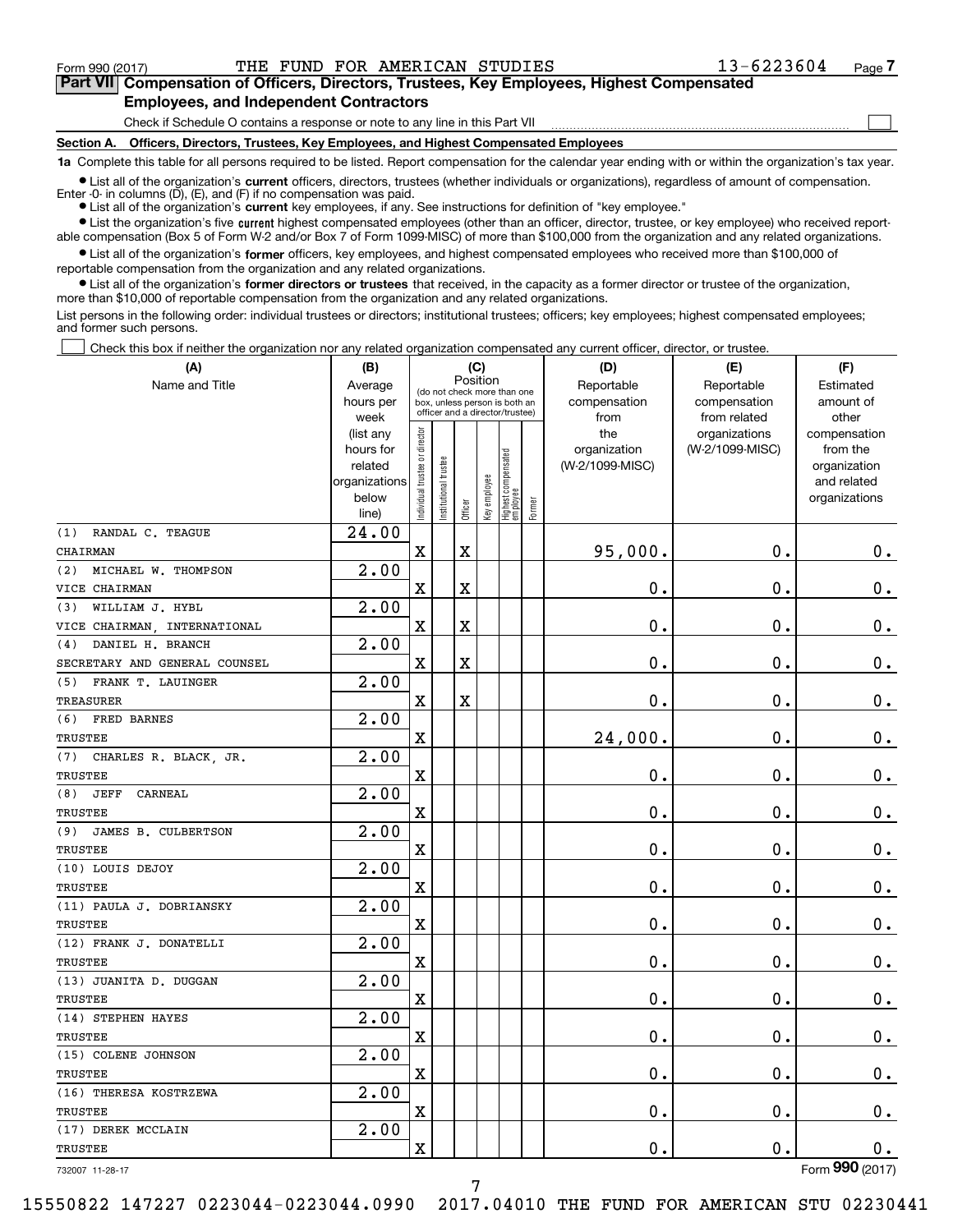|  | Form 990 (2017) |
|--|-----------------|
|  |                 |

**8** 13-6223604

|                                                                                                                                                                                        | (B)                      |                                |                       |         | (C)<br>Position |                                                              |        | Part VII Section A. Officers, Directors, Trustees, Key Employees, and Highest Compensated Employees (continued)<br>(D) | (E)                        |    | (F)                         |
|----------------------------------------------------------------------------------------------------------------------------------------------------------------------------------------|--------------------------|--------------------------------|-----------------------|---------|-----------------|--------------------------------------------------------------|--------|------------------------------------------------------------------------------------------------------------------------|----------------------------|----|-----------------------------|
| Name and title                                                                                                                                                                         | Average<br>hours per     |                                |                       |         |                 | (do not check more than one<br>box, unless person is both an |        | Reportable<br>compensation                                                                                             | Reportable<br>compensation |    | Estimated<br>amount of      |
|                                                                                                                                                                                        | week                     |                                |                       |         |                 | officer and a director/trustee)                              |        | from                                                                                                                   | from related               |    | other                       |
|                                                                                                                                                                                        | (list any                |                                |                       |         |                 |                                                              |        | the                                                                                                                    | organizations              |    | compensation                |
|                                                                                                                                                                                        | hours for                |                                |                       |         |                 |                                                              |        | organization                                                                                                           | (W-2/1099-MISC)            |    | from the                    |
|                                                                                                                                                                                        | related<br>organizations |                                |                       |         |                 |                                                              |        | (W-2/1099-MISC)                                                                                                        |                            |    | organization<br>and related |
|                                                                                                                                                                                        | below                    | Individual trustee or director | Institutional trustee |         | Key employee    | Highest compensated<br>  employee                            |        |                                                                                                                        |                            |    | organizations               |
|                                                                                                                                                                                        | line)                    |                                |                       | Officer |                 |                                                              | Former |                                                                                                                        |                            |    |                             |
| (18) PETER MCPHERSON                                                                                                                                                                   | 2.00                     |                                |                       |         |                 |                                                              |        |                                                                                                                        |                            |    |                             |
| TRUSTEE                                                                                                                                                                                |                          | $\mathbf X$                    |                       |         |                 |                                                              |        | 0.                                                                                                                     |                            | 0. | 0.                          |
| (19) ERIC TANENBLATT<br>TRUSTEE                                                                                                                                                        | 2.00                     | $\mathbf X$                    |                       |         |                 |                                                              |        | 0.                                                                                                                     |                            | 0. | 0.                          |
| (20) ROGER R. REAM                                                                                                                                                                     | 40.00                    |                                |                       |         |                 |                                                              |        |                                                                                                                        |                            |    |                             |
| PRESIDENT                                                                                                                                                                              | 10.00                    | $\mathbf{X}$                   |                       | X       |                 |                                                              |        | 303,605.                                                                                                               | 35,000.                    |    | 21,558.                     |
| (21) ROBERT J. CALLAHAN                                                                                                                                                                | 40.00                    |                                |                       |         |                 |                                                              |        |                                                                                                                        |                            |    |                             |
| CHIEF FINANCIAL OFFICER                                                                                                                                                                | 10.00                    |                                |                       | X       |                 |                                                              |        | 99,575.                                                                                                                | 56,000.                    |    | 21,464.                     |
| (22) STEVE SLATTERY                                                                                                                                                                    | 40.00                    |                                |                       |         |                 |                                                              |        |                                                                                                                        |                            |    |                             |
| EXECUTIVE VICE PRESIDENT                                                                                                                                                               | 10.00                    |                                |                       |         | $\mathbf X$     |                                                              |        | 146,335.                                                                                                               | 19,000.                    |    | 16,827.                     |
| (23) EDWARD TURNER                                                                                                                                                                     | 50.00                    |                                |                       |         |                 |                                                              |        |                                                                                                                        |                            |    |                             |
| VICE PRESIDENT, DEVELOPMENT<br>(24) JOSEPH STARRS                                                                                                                                      |                          |                                |                       |         |                 | X                                                            |        | 166,799.                                                                                                               |                            | 0. | 13,401.                     |
| DIRECTOR, US PROGRAMS                                                                                                                                                                  | 50.00                    |                                |                       |         |                 | X                                                            |        | 112,595.                                                                                                               |                            | 0. | 17,624.                     |
| (25) SHANE MAZZELLA                                                                                                                                                                    | 40.00                    |                                |                       |         |                 |                                                              |        |                                                                                                                        |                            |    |                             |
| VICE PRESIDENT, US PROGRAMS                                                                                                                                                            | 10.00                    |                                |                       |         |                 | X                                                            |        | 85,312.                                                                                                                | 17,500.                    |    | 3,983.                      |
|                                                                                                                                                                                        |                          |                                |                       |         |                 |                                                              |        |                                                                                                                        |                            |    |                             |
|                                                                                                                                                                                        |                          |                                |                       |         |                 |                                                              |        |                                                                                                                        |                            |    |                             |
| 1b Sub-total                                                                                                                                                                           |                          |                                |                       |         |                 |                                                              |        | 1,033,221.                                                                                                             | 127,500.                   |    | 94,857.                     |
|                                                                                                                                                                                        |                          |                                |                       |         |                 |                                                              |        |                                                                                                                        |                            |    |                             |
| c Total from continuation sheets to Part VII, Section A <b>witch the Continuum</b>                                                                                                     |                          |                                |                       |         |                 |                                                              |        | 0.                                                                                                                     |                            | 0. | $\mathbf{0}$ .              |
| Total number of individuals (including but not limited to those listed above) who received more than \$100,000 of reportable<br>$\mathbf{2}$                                           |                          |                                |                       |         |                 |                                                              |        | 1,033,221.                                                                                                             | 127,500.                   |    | 94,857.                     |
| compensation from the organization $\blacktriangleright$<br>Did the organization list any former officer, director, or trustee, key employee, or highest compensated employee on<br>3  |                          |                                |                       |         |                 |                                                              |        |                                                                                                                        |                            |    | 4<br>No<br><b>Yes</b>       |
| line 1a? If "Yes," complete Schedule J for such individual manufactured contains and the "Yes," complete Schedule J for such individual                                                |                          |                                |                       |         |                 |                                                              |        |                                                                                                                        |                            |    | X<br>3                      |
| For any individual listed on line 1a, is the sum of reportable compensation and other compensation from the organization<br>4                                                          |                          |                                |                       |         |                 |                                                              |        |                                                                                                                        |                            |    |                             |
|                                                                                                                                                                                        |                          |                                |                       |         |                 |                                                              |        |                                                                                                                        |                            |    | $\mathbf X$<br>4            |
| Did any person listed on line 1a receive or accrue compensation from any unrelated organization or individual for services<br>5                                                        |                          |                                |                       |         |                 |                                                              |        |                                                                                                                        |                            |    |                             |
|                                                                                                                                                                                        |                          |                                |                       |         |                 |                                                              |        |                                                                                                                        |                            |    | x<br>5                      |
| Complete this table for your five highest compensated independent contractors that received more than \$100,000 of compensation from<br>1                                              |                          |                                |                       |         |                 |                                                              |        |                                                                                                                        |                            |    |                             |
| the organization. Report compensation for the calendar year ending with or within the organization's tax year.                                                                         |                          |                                |                       |         |                 |                                                              |        |                                                                                                                        |                            |    |                             |
| (A)                                                                                                                                                                                    |                          |                                |                       |         |                 |                                                              |        | (B)                                                                                                                    |                            |    | (C)                         |
| Name and business address                                                                                                                                                              |                          |                                |                       |         |                 |                                                              |        | Description of services                                                                                                |                            |    | Compensation                |
|                                                                                                                                                                                        |                          |                                |                       |         |                 |                                                              |        | MARKETING/COMMUNICAT                                                                                                   |                            |    |                             |
|                                                                                                                                                                                        |                          |                                |                       |         |                 |                                                              |        | IONS CONSULTANT                                                                                                        |                            |    | 175,000.                    |
|                                                                                                                                                                                        |                          |                                |                       |         |                 |                                                              |        | DEVELOPMENT/CAMPAIGN                                                                                                   |                            |    |                             |
|                                                                                                                                                                                        |                          |                                |                       |         |                 |                                                              |        | CONSULTANT                                                                                                             |                            |    | 130,000.                    |
|                                                                                                                                                                                        |                          |                                |                       |         |                 |                                                              |        |                                                                                                                        |                            |    |                             |
|                                                                                                                                                                                        |                          |                                |                       |         |                 |                                                              |        |                                                                                                                        |                            |    |                             |
|                                                                                                                                                                                        |                          |                                |                       |         |                 |                                                              |        |                                                                                                                        |                            |    |                             |
|                                                                                                                                                                                        |                          |                                |                       |         |                 |                                                              |        |                                                                                                                        |                            |    |                             |
| 2                                                                                                                                                                                      |                          |                                |                       |         |                 |                                                              |        |                                                                                                                        |                            |    |                             |
| Total number of independent contractors (including but not limited to those listed above) who received more than<br>\$100,000 of compensation from the organization                    |                          |                                |                       |         |                 |                                                              |        |                                                                                                                        |                            |    |                             |
| <b>Section B. Independent Contractors</b><br>CREATIVE RESPONSE CONCEPTS<br>2850 EISENHOWER AVE, ALEXANDRIA, VA 22314<br>BCC & ASSOCIATES LLC<br>7625 WISCONSIN AVE, BETHESDA, MD 20814 |                          |                                |                       |         |                 |                                                              |        |                                                                                                                        |                            |    | Form 990 (2017)             |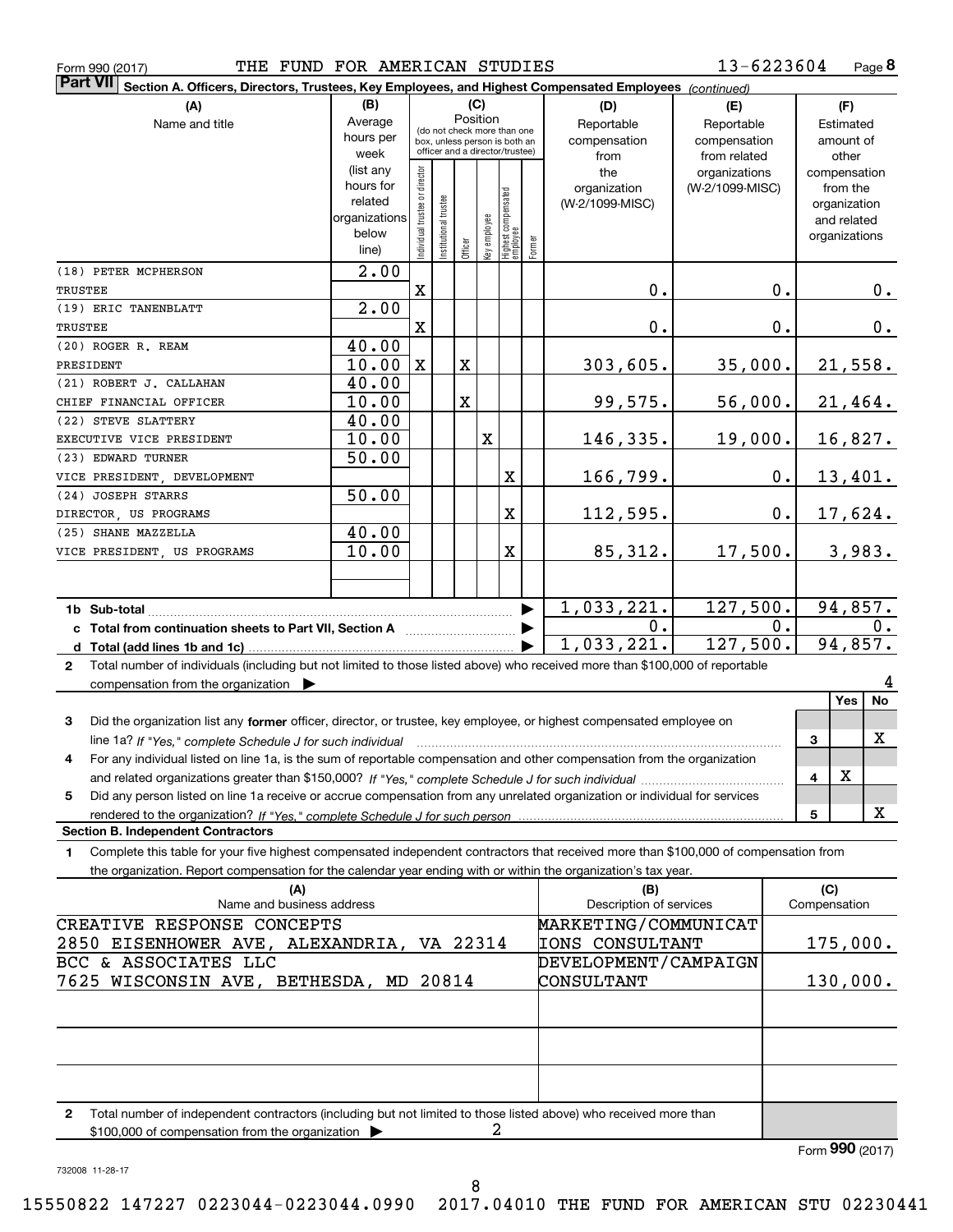|                                                           |        | Check if Schedule O contains a response or note to any line in this Part VIII                                        |                |                      | (A)<br>Total revenue | (B)<br>Related or<br>exempt function<br>revenue | (C)<br>Unrelated<br>business<br>revenue | (D)<br>Revenue excluded<br>from tax under<br>sections<br>512 - 514 |
|-----------------------------------------------------------|--------|----------------------------------------------------------------------------------------------------------------------|----------------|----------------------|----------------------|-------------------------------------------------|-----------------------------------------|--------------------------------------------------------------------|
|                                                           |        | 1 a Federated campaigns                                                                                              | 1a             |                      |                      |                                                 |                                         |                                                                    |
| Contributions, Gifts, Grants<br>and Other Similar Amounts |        | <b>b</b> Membership dues                                                                                             | 1b             |                      |                      |                                                 |                                         |                                                                    |
|                                                           |        | c Fundraising events                                                                                                 | 1c             |                      |                      |                                                 |                                         |                                                                    |
|                                                           |        | d Related organizations                                                                                              | 1 <sub>d</sub> |                      |                      |                                                 |                                         |                                                                    |
|                                                           |        | e Government grants (contributions)                                                                                  | 1e             |                      |                      |                                                 |                                         |                                                                    |
|                                                           |        | f All other contributions, gifts, grants, and                                                                        |                |                      |                      |                                                 |                                         |                                                                    |
|                                                           |        | similar amounts not included above                                                                                   | 1f             | 8,096,316.           |                      |                                                 |                                         |                                                                    |
|                                                           |        | <b>g</b> Noncash contributions included in lines 1a-1f: \$                                                           |                | 179,043.             |                      |                                                 |                                         |                                                                    |
|                                                           |        |                                                                                                                      |                | ▶                    | 8,096,316.           |                                                 |                                         |                                                                    |
|                                                           |        |                                                                                                                      |                | <b>Business Code</b> |                      |                                                 |                                         |                                                                    |
|                                                           | 2a     | TUITION                                                                                                              |                | 900099               | 4,187,946.           | 4,187,946.                                      |                                         |                                                                    |
|                                                           | b      | <b>CONFERENCES</b>                                                                                                   |                | 900099               | 107,029.             | 107,029.                                        |                                         |                                                                    |
|                                                           | с      |                                                                                                                      |                |                      |                      |                                                 |                                         |                                                                    |
|                                                           | d      | <u> 1989 - Johann Stein, marwolaethau a bhann an t-Amhair an t-Amhair an t-Amhair an t-Amhair an t-Amhair an t-A</u> |                |                      |                      |                                                 |                                         |                                                                    |
| Program Service<br>Revenue                                | е      |                                                                                                                      |                |                      |                      |                                                 |                                         |                                                                    |
|                                                           |        | f All other program service revenue                                                                                  |                |                      |                      |                                                 |                                         |                                                                    |
|                                                           | a      |                                                                                                                      |                | ▶                    | 4,294,975.           |                                                 |                                         |                                                                    |
|                                                           | 3      | Investment income (including dividends, interest, and                                                                |                |                      |                      |                                                 |                                         |                                                                    |
|                                                           |        |                                                                                                                      |                | ▶                    | 262,549.             |                                                 |                                         | 262,549.                                                           |
|                                                           | 4      | Income from investment of tax-exempt bond proceeds                                                                   |                |                      |                      |                                                 |                                         |                                                                    |
|                                                           | 5      |                                                                                                                      |                |                      |                      |                                                 |                                         |                                                                    |
|                                                           |        |                                                                                                                      | (i) Real       | (ii) Personal        |                      |                                                 |                                         |                                                                    |
|                                                           |        | 6 a Gross rents                                                                                                      |                |                      |                      |                                                 |                                         |                                                                    |
|                                                           |        | <b>b</b> Less: rental expenses                                                                                       |                |                      |                      |                                                 |                                         |                                                                    |
|                                                           |        | c Rental income or (loss)                                                                                            |                |                      |                      |                                                 |                                         |                                                                    |
|                                                           |        |                                                                                                                      |                |                      |                      |                                                 |                                         |                                                                    |
|                                                           |        | 7 a Gross amount from sales of                                                                                       | (i) Securities | (ii) Other           |                      |                                                 |                                         |                                                                    |
|                                                           |        | assets other than inventory                                                                                          | 17, 319, 336.  |                      |                      |                                                 |                                         |                                                                    |
|                                                           |        | <b>b</b> Less: cost or other basis                                                                                   |                |                      |                      |                                                 |                                         |                                                                    |
|                                                           |        | and sales expenses                                                                                                   | 15, 167, 253.  |                      |                      |                                                 |                                         |                                                                    |
|                                                           |        |                                                                                                                      |                |                      |                      |                                                 |                                         |                                                                    |
|                                                           |        |                                                                                                                      |                | ▶                    | 2,152,083.           |                                                 |                                         | 2,152,083.                                                         |
|                                                           |        | 8 a Gross income from fundraising events (not                                                                        |                |                      |                      |                                                 |                                         |                                                                    |
|                                                           |        | including \$<br>contributions reported on line 1c). See                                                              |                |                      |                      |                                                 |                                         |                                                                    |
| <b>Other Revenue</b>                                      |        |                                                                                                                      |                |                      |                      |                                                 |                                         |                                                                    |
|                                                           |        |                                                                                                                      | b              |                      |                      |                                                 |                                         |                                                                    |
|                                                           |        | c Net income or (loss) from fundraising events                                                                       |                | ▶                    |                      |                                                 |                                         |                                                                    |
|                                                           |        | 9 a Gross income from gaming activities. See                                                                         |                |                      |                      |                                                 |                                         |                                                                    |
|                                                           |        |                                                                                                                      |                |                      |                      |                                                 |                                         |                                                                    |
|                                                           |        |                                                                                                                      | b              |                      |                      |                                                 |                                         |                                                                    |
|                                                           |        |                                                                                                                      |                | ▶                    |                      |                                                 |                                         |                                                                    |
|                                                           |        | 10 a Gross sales of inventory, less returns                                                                          |                |                      |                      |                                                 |                                         |                                                                    |
|                                                           |        |                                                                                                                      |                |                      |                      |                                                 |                                         |                                                                    |
|                                                           |        |                                                                                                                      | b              |                      |                      |                                                 |                                         |                                                                    |
|                                                           |        | c Net income or (loss) from sales of inventory                                                                       |                | ▶                    |                      |                                                 |                                         |                                                                    |
|                                                           |        | Miscellaneous Revenue                                                                                                |                | <b>Business Code</b> |                      |                                                 |                                         |                                                                    |
|                                                           |        | 11 a REIMBURSED PROGRAM COSTS                                                                                        |                | 900099               | 209,017.             | 209,017.                                        |                                         |                                                                    |
|                                                           |        | <b>b</b> OTHER INCOME                                                                                                |                | 900099               | 79,400.              |                                                 |                                         | 79,400.                                                            |
|                                                           |        |                                                                                                                      |                |                      |                      |                                                 |                                         |                                                                    |
|                                                           |        |                                                                                                                      |                |                      |                      |                                                 |                                         |                                                                    |
|                                                           | c<br>d |                                                                                                                      |                |                      |                      |                                                 |                                         |                                                                    |
|                                                           |        |                                                                                                                      |                | ▶                    | 288, 417.            |                                                 |                                         |                                                                    |

Form 990 (2017) THE FUND FOR AMERICAN STUDIES 13-6223604 Page 9

**9**

13-6223604

9 9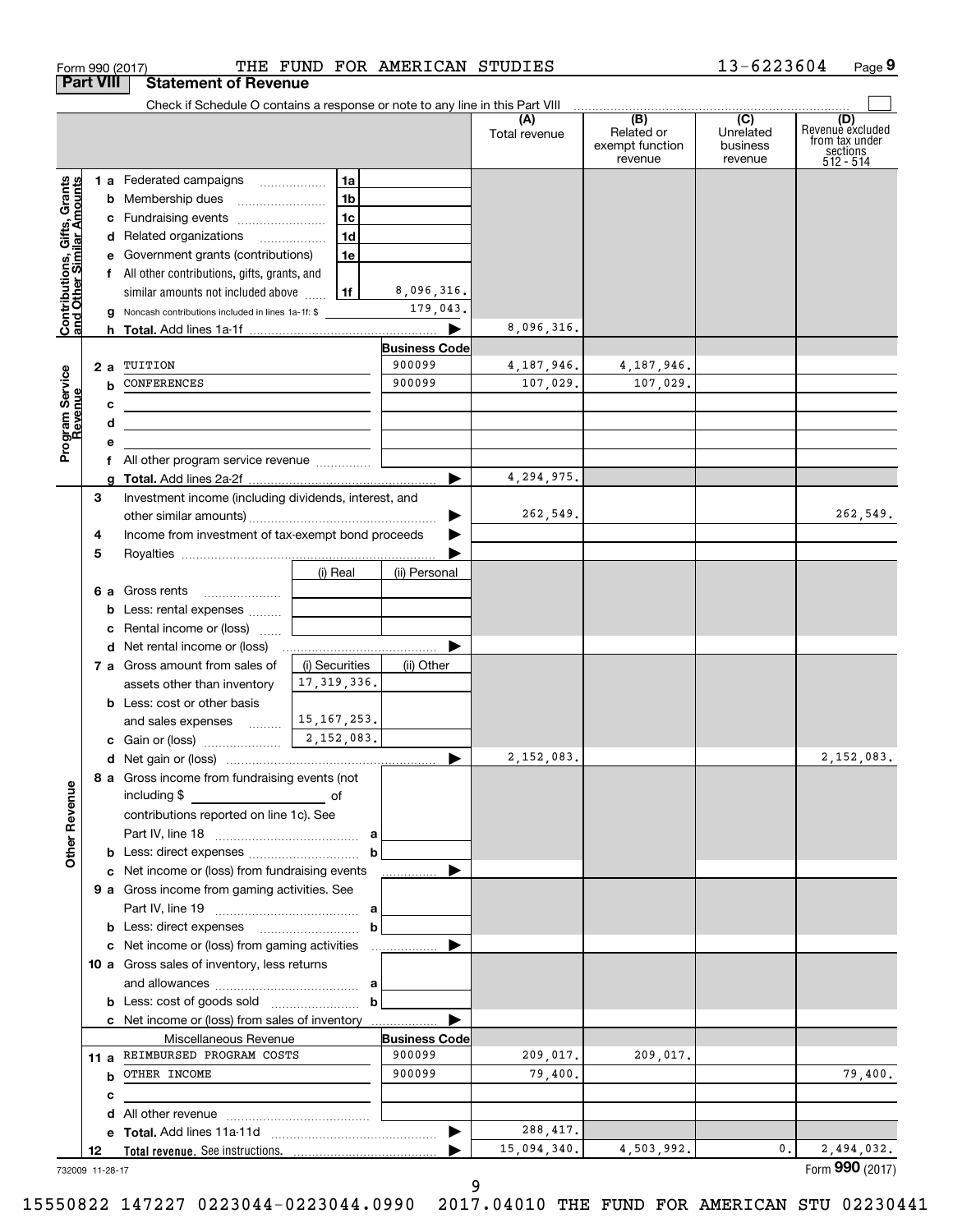Form 990 (2017) THE FUND FOR AMERICAN STUDIES 13-6223604 Page 10 **Part IX | Statement of Functional Expenses** 

|              | Section 501(c)(3) and 501(c)(4) organizations must complete all columns. All other organizations must complete column (A).                                                                                  |                         |                             |                                    |                                |
|--------------|-------------------------------------------------------------------------------------------------------------------------------------------------------------------------------------------------------------|-------------------------|-----------------------------|------------------------------------|--------------------------------|
|              | Check if Schedule O contains a response or note to any line in this Part IX                                                                                                                                 | (A)                     | (B)                         | (C)                                |                                |
|              | Do not include amounts reported on lines 6b,<br>7b, 8b, 9b, and 10b of Part VIII.                                                                                                                           | Total expenses          | Program service<br>expenses | Management and<br>general expenses | (D)<br>Fundraising<br>expenses |
| $\mathbf 1$  | Grants and other assistance to domestic organizations<br>and domestic governments. See Part IV, line 21                                                                                                     |                         |                             |                                    |                                |
| $\mathbf{2}$ | Grants and other assistance to domestic<br>individuals. See Part IV, line 22                                                                                                                                | 1,299,220.              | 1,299,220.                  |                                    |                                |
| 3            | Grants and other assistance to foreign                                                                                                                                                                      |                         |                             |                                    |                                |
|              | organizations, foreign governments, and foreign                                                                                                                                                             |                         |                             |                                    |                                |
|              | individuals. See Part IV, lines 15 and 16                                                                                                                                                                   | 799,880.                | 799,880.                    |                                    |                                |
| 4            | Benefits paid to or for members                                                                                                                                                                             |                         |                             |                                    |                                |
| 5            | Compensation of current officers, directors,                                                                                                                                                                |                         |                             |                                    |                                |
|              | trustees, and key employees                                                                                                                                                                                 | 732,496.                | 661,646.                    | 30,675.                            | 40,175.                        |
| 6            | Compensation not included above, to disqualified                                                                                                                                                            |                         |                             |                                    |                                |
|              | persons (as defined under section 4958(f)(1)) and                                                                                                                                                           |                         |                             |                                    |                                |
|              | persons described in section 4958(c)(3)(B)                                                                                                                                                                  |                         |                             |                                    |                                |
| 7            |                                                                                                                                                                                                             | 2,431,096.              | 1,879,895.                  | 25, 130.                           | 526,071.                       |
| 8            | Pension plan accruals and contributions (include                                                                                                                                                            |                         |                             |                                    |                                |
|              | section 401(k) and 403(b) employer contributions)                                                                                                                                                           | 70,022.                 | 38,113.                     | 18,568.                            | $\frac{13,341}{31,152}$        |
| 9            |                                                                                                                                                                                                             | 148,698.                | 100, 397.                   | 17, 149.                           |                                |
| 10           |                                                                                                                                                                                                             | 188,746.                | 138,219.                    | $\overline{2}$ , 983.              | 47,544.                        |
| 11           | Fees for services (non-employees):                                                                                                                                                                          |                         |                             |                                    |                                |
|              |                                                                                                                                                                                                             |                         |                             |                                    |                                |
| b            |                                                                                                                                                                                                             | 13,398.                 | 11,593.                     | 1,161.                             | 644.                           |
|              |                                                                                                                                                                                                             | 47,459.                 | 41,063.                     | 4,114.                             | 2,282.                         |
|              |                                                                                                                                                                                                             |                         |                             |                                    |                                |
| е            | Professional fundraising services. See Part IV, line 17                                                                                                                                                     | 184,262.                |                             |                                    | 184,262.                       |
|              | Investment management fees                                                                                                                                                                                  |                         |                             |                                    |                                |
|              | g Other. (If line 11g amount exceeds 10% of line 25,                                                                                                                                                        | 291,470.                | 285,193.                    | 680.                               |                                |
|              | column (A) amount, list line 11g expenses on Sch O.)                                                                                                                                                        | 52,920.                 | 30,592.                     | 1,699.                             | $\frac{5,597.}{20,629.}$       |
| 12<br>13     |                                                                                                                                                                                                             | 576,751.                | 471,678.                    | 24,636.                            | 80,437.                        |
| 14           |                                                                                                                                                                                                             | 31,040.                 | 28,315.                     | 1,231.                             | 1,494.                         |
| 15           |                                                                                                                                                                                                             |                         |                             |                                    |                                |
| 16           |                                                                                                                                                                                                             | 365,621.                | 309,118.                    | 39,329.                            | 17,174.                        |
| 17           |                                                                                                                                                                                                             | 228,639.                | 175,348.                    | 3,038.                             | 50, 253.                       |
| 18           | Payments of travel or entertainment expenses                                                                                                                                                                |                         |                             |                                    |                                |
|              | for any federal, state, or local public officials                                                                                                                                                           |                         |                             |                                    |                                |
| 19           | Conferences, conventions, and meetings                                                                                                                                                                      | 847,981.                | 798,210.                    | 24,392.                            | 25,379.                        |
| 20           | Interest                                                                                                                                                                                                    |                         |                             |                                    |                                |
| 21           |                                                                                                                                                                                                             |                         |                             |                                    |                                |
| 22           | Depreciation, depletion, and amortization                                                                                                                                                                   | 236,091.                |                             | 236,091.                           |                                |
| 23           | Insurance                                                                                                                                                                                                   | 43,337.                 | 37,498.                     | 3,756.                             | 2,083.                         |
| 24           | Other expenses. Itemize expenses not covered<br>above. (List miscellaneous expenses in line 24e. If line<br>24e amount exceeds 10% of line 25, column (A)<br>amount, list line 24e expenses on Schedule O.) |                         |                             |                                    |                                |
| a            | STUDENT HOUSING                                                                                                                                                                                             | 1,512,526.              | 1,454,231.                  | 58,295.                            |                                |
|              | UNIVERSITY OVERHEAD                                                                                                                                                                                         | 548,761.                | 548,761.                    |                                    |                                |
|              | STUDENT & ALUMNI EVENTS                                                                                                                                                                                     | $\overline{272}$ , 064. | 267,379.                    | 3,217.                             | 1,468.                         |
|              | STUDENT RECRUITMENT                                                                                                                                                                                         | 180,358.                | 180,358.                    |                                    |                                |
|              | e All other expenses                                                                                                                                                                                        | 231,338.                | 53,776.                     | 6,484.                             | 171,078.                       |
| 25           | Total functional expenses. Add lines 1 through 24e                                                                                                                                                          | 11,334,174.             | 9,610,483.                  | 502,628.                           | $\overline{1,221},063.$        |
| 26           | Joint costs. Complete this line only if the organization                                                                                                                                                    |                         |                             |                                    |                                |
|              | reported in column (B) joint costs from a combined                                                                                                                                                          |                         |                             |                                    |                                |
|              | educational campaign and fundraising solicitation.                                                                                                                                                          |                         |                             |                                    |                                |
|              | Check here<br>if following SOP 98-2 (ASC 958-720)                                                                                                                                                           |                         |                             |                                    | Form 990 (2017)                |
|              | 732010 11-28-17                                                                                                                                                                                             | 10                      |                             |                                    |                                |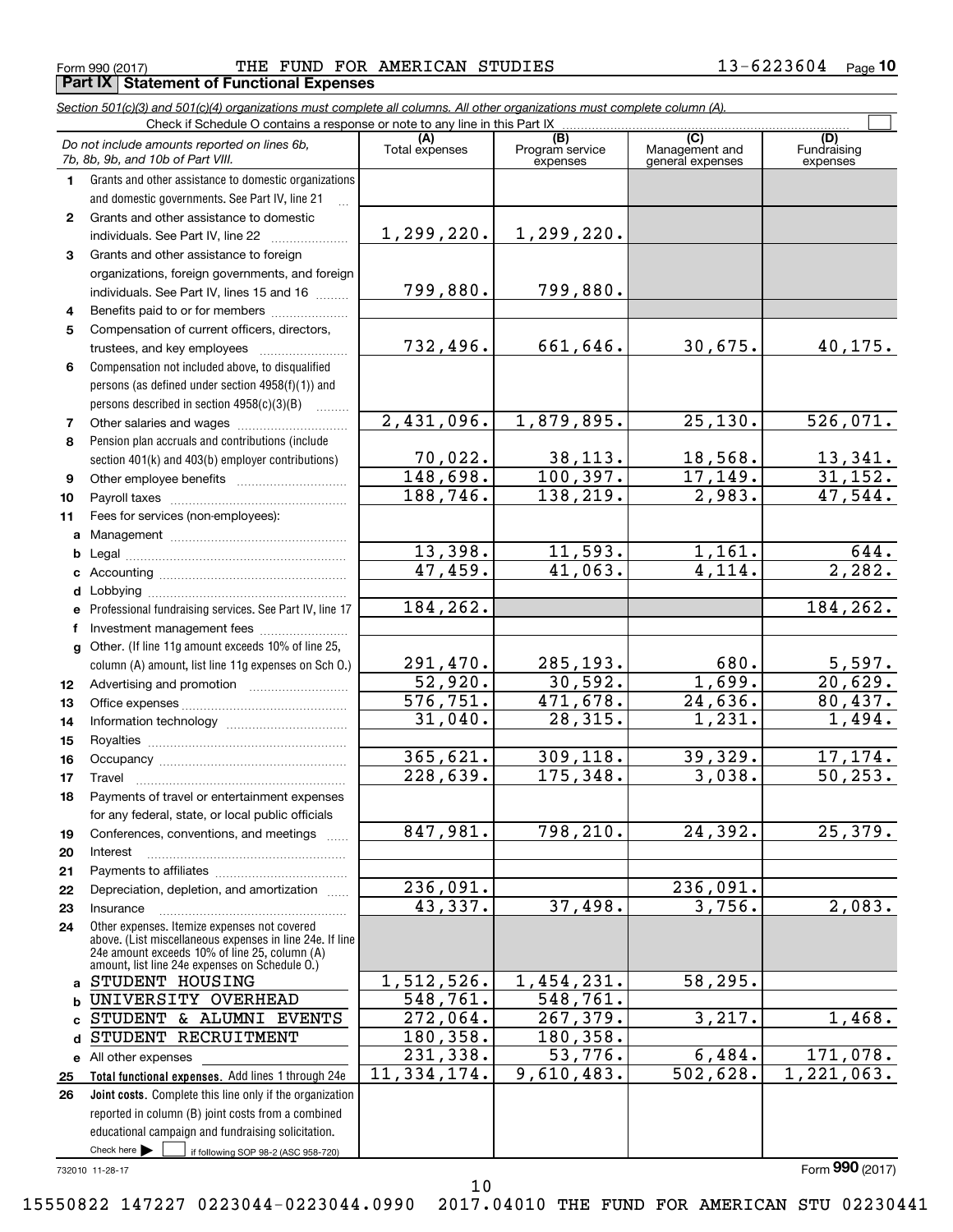#### **b** Less: accumulated depreciation ... ... ... ... ... ... **10b** 3, 233, 945. **b10b** Less: accumulated depreciation ~~~~~~ **11** Investments - publicly traded securities ... ... ... ... ... ... ... ... ... ... ... ... ... ... ... ... ... ... ... Investments - publicly traded securities ~~~~~~~~~~~~~~~~~~~ **<sup>12</sup>**Investments - other securities. See Part IV, line <sup>11</sup> ... ... ... ... ... ... ... ... ... ... ... ... ... ... Investments - other securities. See Part IV, line 11 ~~~~~~~~~~~~~~**13** Investments - program-related. See Part IV, line <sup>11</sup> ... ... ... ... ... ... ... ... ... ... ... ... ... Investments - program-related. See Part IV, line 11 **14** Intangible assets ... ... ... ... ... ... ... ... ... ... ... ... ... ... ... ... ... ... ... ... ... ... ... ... ... ... ... ... ... ... Intangible assets ~~~~~~~~~~~~~~~~~~~~~~~~~~~~~~**<sup>15</sup>**Other assets. See Part IV, line <sup>11</sup> ... ... ... ... ... ... ... ... ... ... ... ... ... ... ... ... ... ... ... ... ... ... Other assets. See Part IV, line 11 ~~~~~~~~~~~~~~~~~~~~~~ Liabilities **17** Accoun t s payable and accrued expenses ... ... ... ... ... ... ... ... ... ... ... ... ... ... ... ... ... ... Accounts payable and accrued expenses ~~~~~~~~~~~~~~~~~~**18** Gra n ts payable ... ... ... ... ... ... ... ... ... ... ... ... ... ... ... ... ... ... ... ... ... ... ... ... ... ... ... ... ... ... ... Grants payable ~~~~~~~~~~~~~~~~~~~~~~~~~~~~~~~ **19** Deferred revenue ... ... ... ... ... ... ... ... ... ... ... ... ... ... ... ... ... ... ... ... ... ... ... ... ... ... ... ... ... ... Deferred revenue **20** Tax-exempt bond liabili t ies ... ... ... ... ... ... ... ... ... ... ... ... ... ... ... ... ... ... ... ... ... ... ... ... ... Tax-exempt bond liabilities ~~~~~~~~~~~~~~~~~~~~~~~~~**21** Escrow or custodial account liability. Complete Part IV of Schedule D ............ **22** Loans and other payables to current and former officers, directors, trustees, Loans and other payables to current and former officers, directors, trustees, key employees, highest compensated employees, and disqualified persons. key employees, highest compensated employees, and disqualified persons. Complete Part II of Schedule L ... ... ... ... ... ... ... ... ... ... ... ... ... ... ... ... ... ... ... ... ... ... ... Complete Part II of Schedule L ~~~~~~~~~~~~~~~~~~~~~~~ 23 Secured mortgages and notes payable to unrelated third parties **Filter and the sympally** 24 Unsecured notes and loans payable to unrelated third parties ....................... **25** Other liabilities (including federal income tax, payables to related third Other liabilities (including federal income tax, payables to related third parties, and other liabilities not included on lines 17-24). Complete Part X of parties, and other liabilities not included on lines 17-24). Complete Part X of Schedule D ... ... ... ... ... ... ... ... ... ... ... ... ... ... ... ... ... ... ... ... ... ... ... ... ... ... ... ... ... ... ... ... Schedule D ~~~~~~~~~~~~~~~~~~~~~~~~~~~~~~~~ **Example the Part II of Schedule L**<br>
Secured mortgages and notes payable to unrelated third parties<br>
Organizations and loans payable to unrelated third parties<br>
Other liabilities (including federal income tax, payables to **complete lines 27 through 29, and lines 33 and 34 . complete lines 27 through 29, and lines 33 and 34. 27** Unrestricted net assets ................................................................................. Unrestricted net assets ~~~~~~~~~~~~~~~~~~~~~~~~~~~**13 1321 21111213141516171819202122232425262710c1112141516171819202223242526Total assets.**  Add lines 1 through 15 (must equal line 34) **Liabilities Total liabilities.**  Add lines 17 through 25 Organizations that follow SFAS 117 (ASC 958), check here  $\blacktriangleright$   $\boxed{\text{X}}$  and **27**275,210. 5,042,585. 4,800,000.

## Form 990 (2017) THE FUND FOR AMERICAN STUDIES 13-6223604 Page 11

Check if Schedule O contains a response or note to any line in this Part X **multuare contained any property of the contains** 

Beginning of year 1, 000. **1**  1,000. 1,000.  $\frac{1}{228,993.}$  2 512,863.<br>1,228,993. 2 512,863. **2 2**1, 881,791. **3**  1,881,791. 4,605,639. 63, 699. **4**  63,699. 4,720. 1, 000. 512, 863. 4, 605, 639. 4,720. **Atsess 1** Cash - non-interest-bearing ........................................................................... Cash - non-interest-bearing ~~~~~~~~~~~~~~~~~~~~~~~~~ **2** Savings and temporary cash investments ...................................................... Savings and temporary cash investments ~~~~~~~~~~~~~~~~~~**3** Pledges and grants receivable, net ............................................................... **3**Pledges and grants receivable, net ~~~~~~~~~~~~~~~~~~~~~ **4** Accounts receivable, net .............................................................................. Accounts receivable, net ~~~~~~~~~~~~~~~~~~~~~~~~~~ **5** Loans and other receivables from current and former officers, directors, **5**Loans and other receivables from current and former officers, directors, trustees, key employees, and highest compensated employees. Complete trustees, key employees, and highest compensated employees. Complete Part II of Schedule L .................................................................................... Part II of Schedule L ~~~~~~~~~~~~~~~~~~~~~~~~~~~~ **6** Loans and other receivables from other disqualified persons (as defined under Loans and other receivables from other disqualified persons (as defined under section 4958(f)(<sup>1</sup> )), persons described in section 4958(c)(<sup>3</sup> )(B), and contributing section 4958(f)(1)), persons described in section 4958(c)(3)(B), and contributing employers and sponsoring organizations of section 501 (c)(<sup>9</sup> ) voluntary employers and sponsoring organizations of section 501(c)(9) voluntary employees' beneficiary organizations (see instr). Complete Part II of Sch L  $\,\,\ldots\ldots$ **7** Notes and loans receivable, net ..................................................................... Notes and loans receivable, net ~~~~~~~~~~~~~~~~~~~~~~~ **8** Inventories for sale or use ... ... ... ... ... ... ... ... ... ... ... ... ... ... ... ... ... ... ... ... ... ... ... ... ... ... Inventories for sale or use ~~~~~~~~~~~~~~~~~~~~~~~~~~ **9** Prepaid expenses and deferred charges ... ... ... ... ... ... ... ... ... ... ... ... ... ... ... ... ... ... Prepaid expenses and deferred charges **10a** Land, buildings, and equipment: cost or other **basis. Complete Part VI of Schedule D** .......... **10a** | 8,858,455. **Net Assets or Fund Balances 28** Temporarily restricted net assets .................................................................. Temporarily restricted net assets ~~~~~~~~~~~~~~~~~~~~~~ **29** Permanently restricted net assets ............................................................... Permanently restricted net assets ~~~~~~~~~~~~~~~~~~~~~**Call in the domain of the follow SFAS 117 Organizations that do not follow SFAS 117 (ASC 958), check here**  $\triangleright$  $\frac{12}{3}$ **,**  $\frac{12}{3}$ **,**  $\frac{12}{3}$  **and complete lines 27 through 29, and lines 33 and 34.<br>
Unrestricted n and complete lines 30 through 34 . and complete lines 30 through 34. 30** Capital stock or trust principal, or current funds ............................................. Capital stock or trust principal, or current funds ~~~~~~~~~~~~~~~ **31** Paid-in or capital surplus, or land, building, or equipment fund ....................... **32** Retained earnings, endowment, accumulated income, or other funds ............ **33** Total net assets or fund balances ... ... ... ... ... ... ... ... ... ... ... ... ... ... ... ... ... ... ... ... ... ... Total net assets or fund balances ~~~~~~~~~~~~~~~~~~~~~~ **7 7**210, 002. **9** 282, 082. 5,764,738. **10c** 5, 624,510. 3,233,945. 5,764,738. 5,624,510. 12, 998,109. **11** 13, 951, 859. 12,998,109. 13,951,859. 34, 905. **12** 37, 082. 34,905. 37,082. 275,210. **15** 276,298.<br>22,458,447. **16** 25,296,053. 22,458,447. **16** 25,296, 053. 22,458,447. 25,296,053. 251,489. **17** 232, 079. 251,489. 232,079. 74,508. **19** 60, 822. 74,508. 60,822. 5, 042,585. **23** 4, 800, 000. 100,440. **25** 159, 843. 100,440. 159,843. 5,469, 022. **<sup>26</sup>**5,252,744. 5,469,022. 5,252,744. 12,551,558. **27** 11, 936,203. 12,551,558. 11,936,203. 3,148,578. **28** 6,708,191. 1,289,289. **29** 1, 398, 915. **31 31**16, 989,425. **33** 20, 043, 309. 22,458,447. **34** 25,296, 053. **1246789282930313233341345689Assets 2829Organizations that do not follow SFAS 117 (ASC 958), check here** | **30323334Net Assets or Fund Balances** Total liabilities and net assets/fund balances  $210,002.$ 8,858,455. 3,148,578. 1,289,289. 16,989,425. 22,458,447.

**(A) (B)**

Beginning of year | | End of year

**(B)**  End of year  $\mathcal{L}^{\text{max}}$ 

**(A)** 

**Part X** Balance Sheet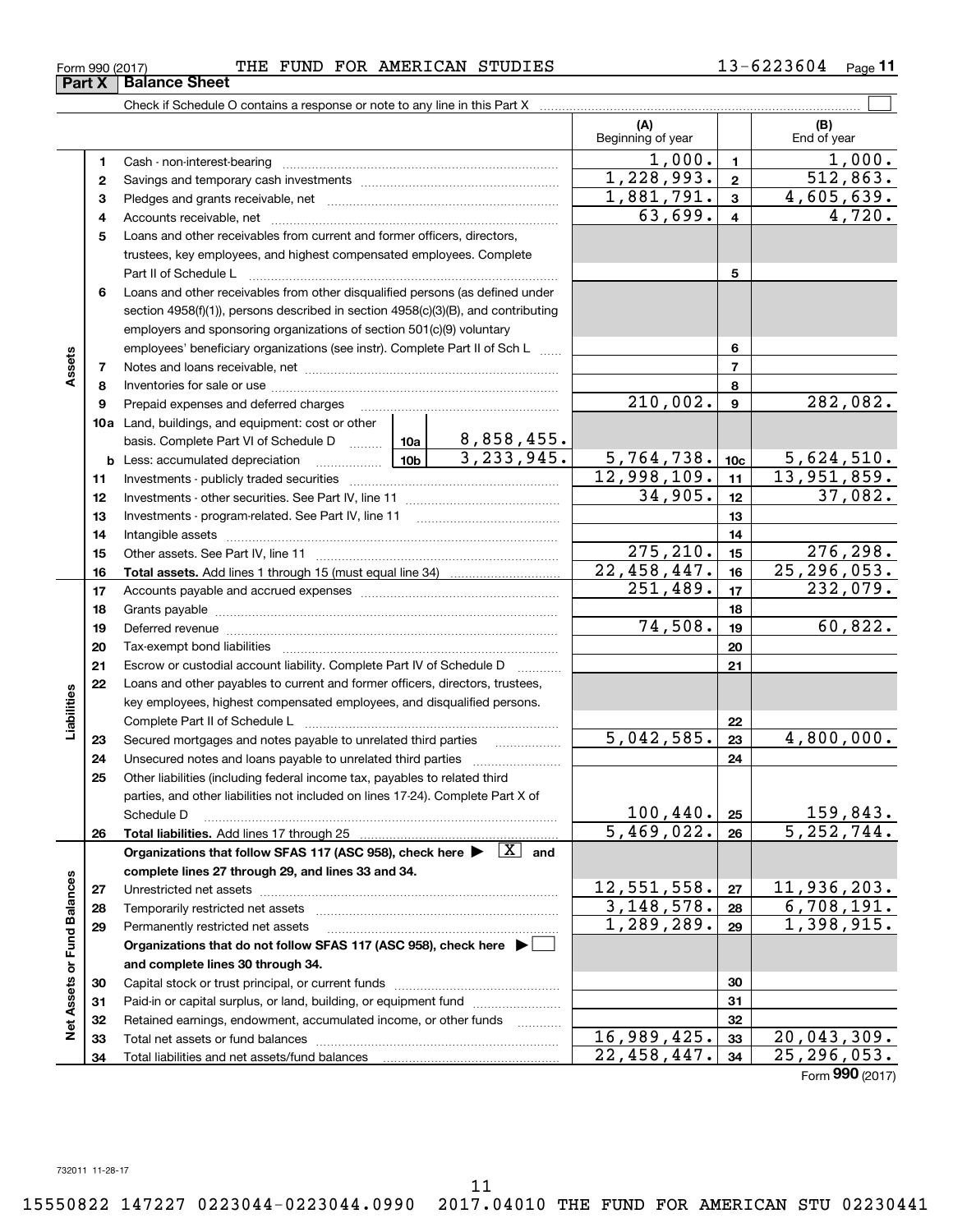|    | THE FUND FOR AMERICAN STUDIES<br>Form 990 (2017)                                                                                |                | 13-6223604                |                 | Page $12$ |
|----|---------------------------------------------------------------------------------------------------------------------------------|----------------|---------------------------|-----------------|-----------|
|    | Part XI   Reconciliation of Net Assets                                                                                          |                |                           |                 |           |
|    | Check if Schedule O contains a response or note to any line in this Part XI                                                     |                |                           |                 |           |
|    |                                                                                                                                 |                |                           |                 |           |
| 1  | Total revenue (must equal Part VIII, column (A), line 12)                                                                       | 1.             | 15,094,340.               |                 |           |
| 2  |                                                                                                                                 | $\mathbf{2}$   | 11,334,174.               |                 |           |
| З  | Revenue less expenses. Subtract line 2 from line 1                                                                              | $\mathbf{a}$   | $\overline{3,760}$ , 166. |                 |           |
| 4  |                                                                                                                                 | $\overline{4}$ | 16,989,425.               |                 |           |
| 5  | Net unrealized gains (losses) on investments                                                                                    | 5              | $-706, 282.$              |                 |           |
| 6  | Donated services and use of facilities                                                                                          | 6              |                           |                 |           |
| 7  | Investment expenses                                                                                                             | $\overline{7}$ |                           |                 |           |
| 8  | Prior period adjustments                                                                                                        | 8              |                           |                 |           |
| 9  | Other changes in net assets or fund balances (explain in Schedule O) [11] [2000] [2000] [2000] [2000] [2000] [                  | $\mathbf{Q}$   |                           |                 | $0$ .     |
| 10 | Net assets or fund balances at end of year. Combine lines 3 through 9 (must equal Part X, line 33,                              |                |                           |                 |           |
|    | column (B))                                                                                                                     | 10             | 20,043,309.               |                 |           |
|    | Part XII Financial Statements and Reporting                                                                                     |                |                           |                 |           |
|    |                                                                                                                                 |                |                           |                 |           |
|    |                                                                                                                                 |                |                           | <b>Yes</b>      | <b>No</b> |
| 1  | $\boxed{\text{X}}$ Accrual<br>Accounting method used to prepare the Form 990: <u>I</u> Cash<br>Other                            |                |                           |                 |           |
|    | If the organization changed its method of accounting from a prior year or checked "Other," explain in Schedule O.               |                |                           |                 |           |
|    | 2a Were the organization's financial statements compiled or reviewed by an independent accountant?                              |                | 2a                        |                 | X         |
|    | If "Yes," check a box below to indicate whether the financial statements for the year were compiled or reviewed on a            |                |                           |                 |           |
|    | separate basis, consolidated basis, or both:                                                                                    |                |                           |                 |           |
|    | Both consolidated and separate basis<br>Separate basis<br>Consolidated basis                                                    |                |                           |                 |           |
|    | <b>b</b> Were the organization's financial statements audited by an independent accountant?                                     |                | 2 <sub>b</sub>            | Χ               |           |
|    | If "Yes," check a box below to indicate whether the financial statements for the year were audited on a separate basis,         |                |                           |                 |           |
|    | consolidated basis, or both:                                                                                                    |                |                           |                 |           |
|    | $\sqrt{\mathbf{X}}$ Consolidated basis<br>Both consolidated and separate basis<br>Separate basis                                |                |                           |                 |           |
|    | c If "Yes" to line 2a or 2b, does the organization have a committee that assumes responsibility for oversight of the audit,     |                |                           |                 |           |
|    |                                                                                                                                 |                | 2c                        | Χ               |           |
|    | If the organization changed either its oversight process or selection process during the tax year, explain in Schedule O.       |                |                           |                 |           |
|    | 3a As a result of a federal award, was the organization required to undergo an audit or audits as set forth in the Single Audit |                |                           |                 |           |
|    | Act and OMB Circular A-133?                                                                                                     |                | За                        |                 | x         |
|    | b If "Yes," did the organization undergo the required audit or audits? If the organization did not undergo the required audit   |                |                           |                 |           |
|    |                                                                                                                                 |                | 3b                        | $000 \text{ m}$ |           |

Form **990** (2017) Form (2017) **990**

732012 11-28-17 732012 11-28-17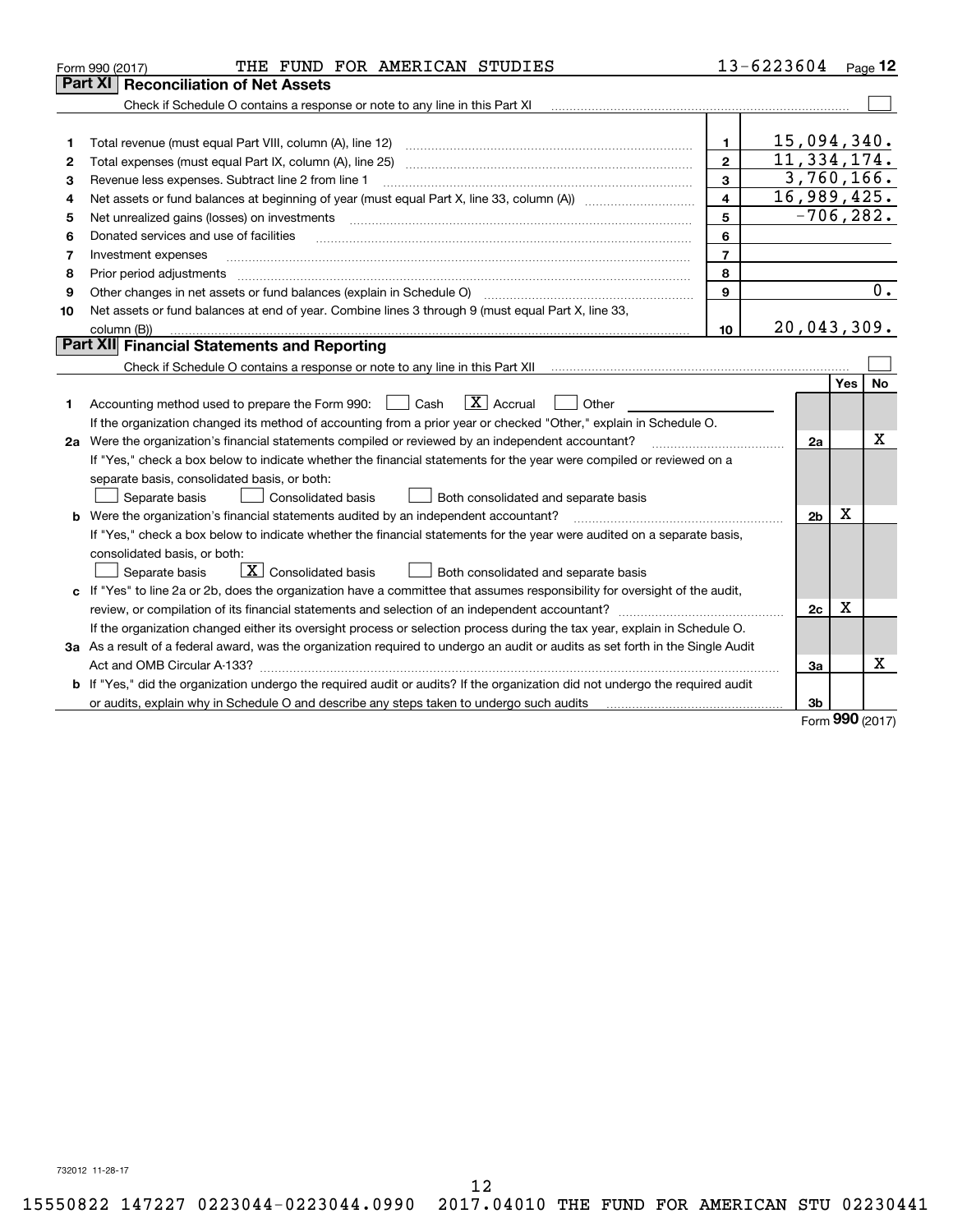|--|

Department of the Treasury Internal Revenue Service

**(Form 990 or 990-EZ)**

# **Public Charity Status and Public Support (Form 990 or 990-EZ) Public Charity Status and Public Support**

**Complete if the organization is a section 501(c)(3 ) organization or a section Complete if the organization is a section 501(c)(3) organization or a section <sup>4947</sup>(a)(1 ) nonexempt charitable trust. 4947(a)(1) nonexempt charitable trust.**

Department of the Treasury **| Attach to Form 990 or Form 990-EZ. | Attach to Form 990 or Form 990-EZ.** 

| Internal Revenue Service | Go to www.irs.gov/Form990 for instructions and the latest information. |
|--------------------------|------------------------------------------------------------------------|
|                          |                                                                        |

| OMB No 1545-0047                    |
|-------------------------------------|
| SU.                                 |
| <b>Open to Public</b><br>Inspection |

|  | Name of the organization |
|--|--------------------------|
|--|--------------------------|

|       |                     | Name of the organization                                                                                                                                                                                                                             |          |                                                        |                             |                                 |                                                      | <b>Employer identification number</b>              |
|-------|---------------------|------------------------------------------------------------------------------------------------------------------------------------------------------------------------------------------------------------------------------------------------------|----------|--------------------------------------------------------|-----------------------------|---------------------------------|------------------------------------------------------|----------------------------------------------------|
|       |                     |                                                                                                                                                                                                                                                      |          | THE FUND FOR AMERICAN STUDIES                          |                             |                                 |                                                      | 13-6223604                                         |
|       | Part I              | Reason for Public Charity Status (All organizations must complete this part.) See instructions.                                                                                                                                                      |          |                                                        |                             |                                 |                                                      |                                                    |
|       |                     | The organization is not a private foundation because it is: (For lines 1 through 12, check only one box.)                                                                                                                                            |          |                                                        |                             |                                 |                                                      |                                                    |
| 1     |                     | A church, convention of churches, or association of churches described in section 170(b)(1)(A)(i).                                                                                                                                                   |          |                                                        |                             |                                 |                                                      |                                                    |
| 2     |                     | A school described in section 170(b)(1)(A)(ii). (Attach Schedule E (Form 990 or 990-EZ).)                                                                                                                                                            |          |                                                        |                             |                                 |                                                      |                                                    |
| 3     |                     | A hospital or a cooperative hospital service organization described in section 170(b)(1)(A)(iii).                                                                                                                                                    |          |                                                        |                             |                                 |                                                      |                                                    |
| 4     |                     | A medical research organization operated in conjunction with a hospital described in section 170(b)(1)(A)(iii). Enter the hospital's name,                                                                                                           |          |                                                        |                             |                                 |                                                      |                                                    |
|       |                     | city, and state:                                                                                                                                                                                                                                     |          |                                                        |                             |                                 |                                                      |                                                    |
| 5     |                     | An organization operated for the benefit of a college or university owned or operated by a governmental unit described in                                                                                                                            |          |                                                        |                             |                                 |                                                      |                                                    |
|       |                     | section 170(b)(1)(A)(iv). (Complete Part II.)                                                                                                                                                                                                        |          |                                                        |                             |                                 |                                                      |                                                    |
| 6     |                     | A federal, state, or local government or governmental unit described in section 170(b)(1)(A)(v).                                                                                                                                                     |          |                                                        |                             |                                 |                                                      |                                                    |
| 7     | $\lfloor x \rfloor$ | An organization that normally receives a substantial part of its support from a governmental unit or from the general public described in                                                                                                            |          |                                                        |                             |                                 |                                                      |                                                    |
|       |                     | section 170(b)(1)(A)(vi). (Complete Part II.)                                                                                                                                                                                                        |          |                                                        |                             |                                 |                                                      |                                                    |
| 8     |                     | A community trust described in section 170(b)(1)(A)(vi). (Complete Part II.)                                                                                                                                                                         |          |                                                        |                             |                                 |                                                      |                                                    |
| 9     |                     | An agricultural research organization described in section 170(b)(1)(A)(ix) operated in conjunction with a land-grant college                                                                                                                        |          |                                                        |                             |                                 |                                                      |                                                    |
|       |                     | or university or a non-land-grant college of agriculture (see instructions). Enter the name, city, and state of the college or                                                                                                                       |          |                                                        |                             |                                 |                                                      |                                                    |
|       |                     | university:                                                                                                                                                                                                                                          |          |                                                        |                             |                                 |                                                      |                                                    |
| 10    |                     | An organization that normally receives: (1) more than 33 1/3% of its support from contributions, membership fees, and gross receipts from                                                                                                            |          |                                                        |                             |                                 |                                                      |                                                    |
|       |                     | activities related to its exempt functions - subject to certain exceptions, and (2) no more than 33 1/3% of its support from gross investment                                                                                                        |          |                                                        |                             |                                 |                                                      |                                                    |
|       |                     | income and unrelated business taxable income (less section 511 tax) from businesses acquired by the organization after June 30, 1975.                                                                                                                |          |                                                        |                             |                                 |                                                      |                                                    |
|       |                     | See section 509(a)(2). (Complete Part III.)                                                                                                                                                                                                          |          |                                                        |                             |                                 |                                                      |                                                    |
| 11    |                     | An organization organized and operated exclusively to test for public safety. See section 509(a)(4).                                                                                                                                                 |          |                                                        |                             |                                 |                                                      |                                                    |
| 12    |                     | An organization organized and operated exclusively for the benefit of, to perform the functions of, or to carry out the purposes of one or                                                                                                           |          |                                                        |                             |                                 |                                                      |                                                    |
|       |                     | more publicly supported organizations described in section 509(a)(1) or section 509(a)(2). See section 509(a)(3). Check the box in<br>lines 12a through 12d that describes the type of supporting organization and complete lines 12e, 12f, and 12g. |          |                                                        |                             |                                 |                                                      |                                                    |
| a     |                     | Type I. A supporting organization operated, supervised, or controlled by its supported organization(s), typically by giving                                                                                                                          |          |                                                        |                             |                                 |                                                      |                                                    |
|       |                     | the supported organization(s) the power to regularly appoint or elect a majority of the directors or trustees of the supporting                                                                                                                      |          |                                                        |                             |                                 |                                                      |                                                    |
|       |                     | organization. You must complete Part IV, Sections A and B.                                                                                                                                                                                           |          |                                                        |                             |                                 |                                                      |                                                    |
| b     |                     | Type II. A supporting organization supervised or controlled in connection with its supported organization(s), by having                                                                                                                              |          |                                                        |                             |                                 |                                                      |                                                    |
|       |                     | control or management of the supporting organization vested in the same persons that control or manage the supported                                                                                                                                 |          |                                                        |                             |                                 |                                                      |                                                    |
|       |                     | organization(s). You must complete Part IV, Sections A and C.                                                                                                                                                                                        |          |                                                        |                             |                                 |                                                      |                                                    |
| с     |                     | Type III functionally integrated. A supporting organization operated in connection with, and functionally integrated with,                                                                                                                           |          |                                                        |                             |                                 |                                                      |                                                    |
|       |                     | its supported organization(s) (see instructions). You must complete Part IV, Sections A, D, and E.                                                                                                                                                   |          |                                                        |                             |                                 |                                                      |                                                    |
| d     |                     | Type III non-functionally integrated. A supporting organization operated in connection with its supported organization(s)                                                                                                                            |          |                                                        |                             |                                 |                                                      |                                                    |
|       |                     | that is not functionally integrated. The organization generally must satisfy a distribution requirement and an attentiveness                                                                                                                         |          |                                                        |                             |                                 |                                                      |                                                    |
|       |                     | requirement (see instructions). You must complete Part IV, Sections A and D, and Part V.                                                                                                                                                             |          |                                                        |                             |                                 |                                                      |                                                    |
|       |                     | Check this box if the organization received a written determination from the IRS that it is a Type I, Type II, Type III                                                                                                                              |          |                                                        |                             |                                 |                                                      |                                                    |
|       |                     | functionally integrated, or Type III non-functionally integrated supporting organization.                                                                                                                                                            |          |                                                        |                             |                                 |                                                      |                                                    |
|       |                     | f Enter the number of supported organizations                                                                                                                                                                                                        |          |                                                        |                             |                                 |                                                      |                                                    |
|       |                     | g Provide the following information about the supported organization(s).                                                                                                                                                                             |          |                                                        |                             | (iv) Is the organization listed |                                                      |                                                    |
|       |                     | (i) Name of supported<br>organization                                                                                                                                                                                                                | (ii) EIN | (iii) Type of organization<br>(described on lines 1-10 | in your governing document? |                                 | (v) Amount of monetary<br>support (see instructions) | (vi) Amount of other<br>support (see instructions) |
|       |                     |                                                                                                                                                                                                                                                      |          | above (see instructions))                              | Yes                         | No                              |                                                      |                                                    |
|       |                     |                                                                                                                                                                                                                                                      |          |                                                        |                             |                                 |                                                      |                                                    |
|       |                     |                                                                                                                                                                                                                                                      |          |                                                        |                             |                                 |                                                      |                                                    |
|       |                     |                                                                                                                                                                                                                                                      |          |                                                        |                             |                                 |                                                      |                                                    |
|       |                     |                                                                                                                                                                                                                                                      |          |                                                        |                             |                                 |                                                      |                                                    |
|       |                     |                                                                                                                                                                                                                                                      |          |                                                        |                             |                                 |                                                      |                                                    |
|       |                     |                                                                                                                                                                                                                                                      |          |                                                        |                             |                                 |                                                      |                                                    |
|       |                     |                                                                                                                                                                                                                                                      |          |                                                        |                             |                                 |                                                      |                                                    |
|       |                     |                                                                                                                                                                                                                                                      |          |                                                        |                             |                                 |                                                      |                                                    |
|       |                     |                                                                                                                                                                                                                                                      |          |                                                        |                             |                                 |                                                      |                                                    |
| Total |                     |                                                                                                                                                                                                                                                      |          |                                                        |                             |                                 |                                                      |                                                    |

LHA For Paperwork Reduction Act Notice, see the Instructions for Form 990 or 990-EZ. 732021 10-06-17 Schedule A (Form 990 or 990-EZ) 2017 13 13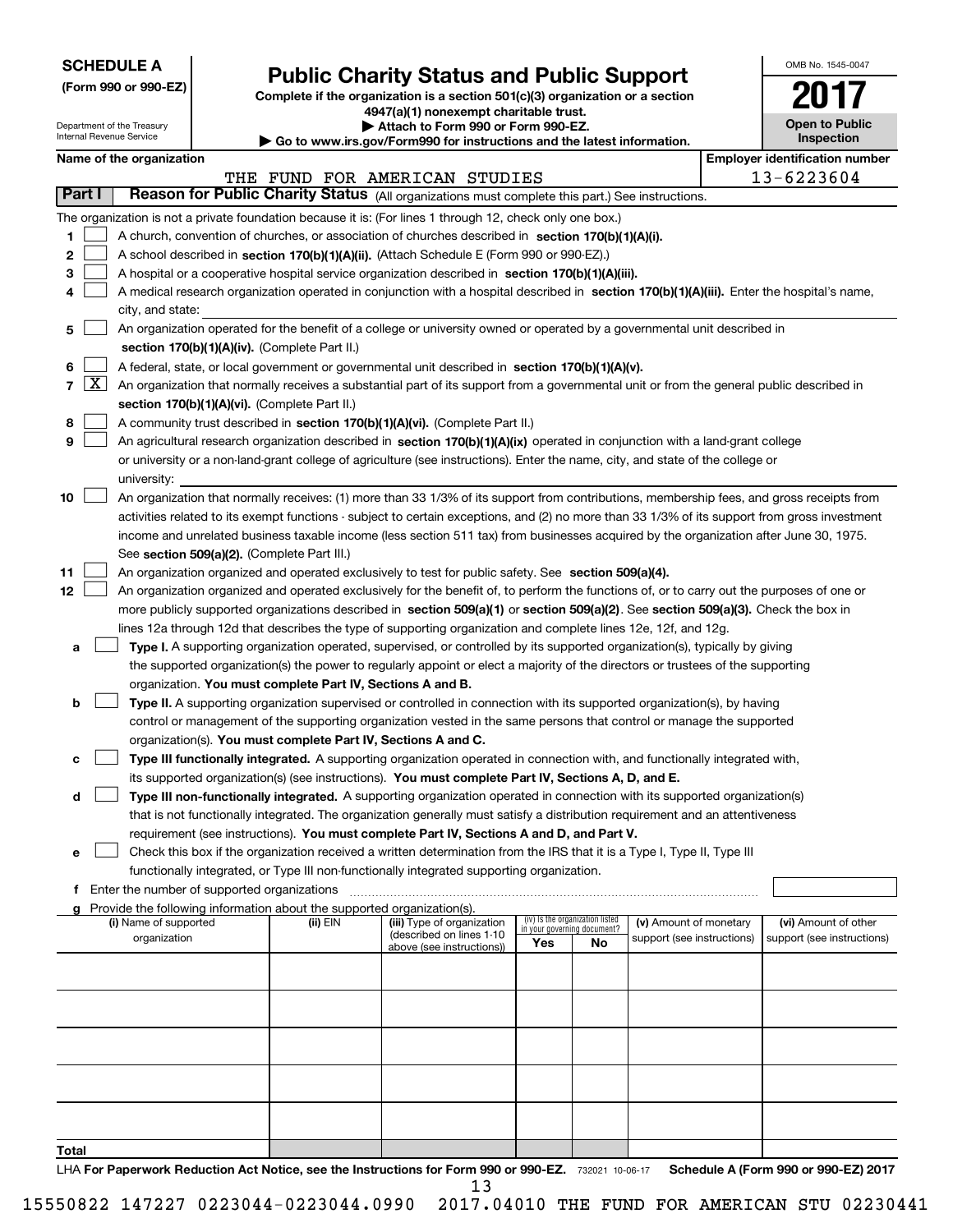## Schedule A (Form 990 or 990-EZ) 2017 THE FUND FOR AMERICAN STUDIES 13-6223604 Page 2

| Schedule A (Form 990 or 990-EZ) 2017 THE FUND FOR AMERICAN STUDIES<br>Support Schedule for Organizations Described in Sections 170(b)(1)(A)(iv) and 170(b)(1)(A)(vi)<br>Part II                                                                                                                                                                                                   |           |            |            |                                                                         |                 | $13 - 6223604$ Page 2                    |
|-----------------------------------------------------------------------------------------------------------------------------------------------------------------------------------------------------------------------------------------------------------------------------------------------------------------------------------------------------------------------------------|-----------|------------|------------|-------------------------------------------------------------------------|-----------------|------------------------------------------|
| (Complete only if you checked the box on line 5, 7, or 8 of Part I or if the organization failed to qualify under Part III. If the organization                                                                                                                                                                                                                                   |           |            |            |                                                                         |                 |                                          |
| fails to qualify under the tests listed below, please complete Part III.)                                                                                                                                                                                                                                                                                                         |           |            |            |                                                                         |                 |                                          |
| <b>Section A. Public Support</b>                                                                                                                                                                                                                                                                                                                                                  |           |            |            |                                                                         |                 |                                          |
| Calendar year (or fiscal year beginning in) $\blacktriangleright$                                                                                                                                                                                                                                                                                                                 | (a) 2013  | (b) 2014   | $(c)$ 2015 | $(d)$ 2016                                                              | (e) 2017        | (f) Total                                |
| 1 Gifts, grants, contributions, and                                                                                                                                                                                                                                                                                                                                               |           |            |            |                                                                         |                 |                                          |
| membership fees received. (Do not                                                                                                                                                                                                                                                                                                                                                 |           |            |            |                                                                         |                 |                                          |
| include any "unusual grants.")                                                                                                                                                                                                                                                                                                                                                    | 3886144.  | 4601289.   | 4794539.   | 4927383.                                                                |                 | 8096316.26305671.                        |
| 2 Tax revenues levied for the organ-                                                                                                                                                                                                                                                                                                                                              |           |            |            |                                                                         |                 |                                          |
| ization's benefit and either paid to<br>or expended on its behalf                                                                                                                                                                                                                                                                                                                 |           |            |            |                                                                         |                 |                                          |
| 3 The value of services or facilities                                                                                                                                                                                                                                                                                                                                             |           |            |            |                                                                         |                 |                                          |
| furnished by a governmental unit to                                                                                                                                                                                                                                                                                                                                               |           |            |            |                                                                         |                 |                                          |
| the organization without charge                                                                                                                                                                                                                                                                                                                                                   |           |            |            |                                                                         |                 |                                          |
| 4 Total. Add lines 1 through 3                                                                                                                                                                                                                                                                                                                                                    | 3886144.  | 4601289.   | 4794539.   | 4927383.                                                                |                 | 8096316.26305671.                        |
| 5 The portion of total contributions                                                                                                                                                                                                                                                                                                                                              |           |            |            |                                                                         |                 |                                          |
| by each person (other than a                                                                                                                                                                                                                                                                                                                                                      |           |            |            |                                                                         |                 |                                          |
| governmental unit or publicly                                                                                                                                                                                                                                                                                                                                                     |           |            |            |                                                                         |                 |                                          |
| supported organization) included<br>on line 1 that exceeds 2% of the                                                                                                                                                                                                                                                                                                              |           |            |            |                                                                         |                 |                                          |
| amount shown on line 11,                                                                                                                                                                                                                                                                                                                                                          |           |            |            |                                                                         |                 |                                          |
| column (f)                                                                                                                                                                                                                                                                                                                                                                        |           |            |            |                                                                         |                 | 1591008.                                 |
| 6 Public support. Subtract line 5 from line 4.                                                                                                                                                                                                                                                                                                                                    |           |            |            |                                                                         |                 | 24714663.                                |
| <b>Section B. Total Support</b>                                                                                                                                                                                                                                                                                                                                                   |           |            |            |                                                                         |                 |                                          |
| Calendar year (or fiscal year beginning in)                                                                                                                                                                                                                                                                                                                                       | (a) 2013  | $(b)$ 2014 | $(c)$ 2015 | $(d)$ 2016                                                              | (e) 2017        | (f) Total                                |
| 7 Amounts from line 4                                                                                                                                                                                                                                                                                                                                                             | 3886144.  | 4601289.   | 4794539.   | 4927383.                                                                |                 | 8096316.26305671.                        |
| 8 Gross income from interest,                                                                                                                                                                                                                                                                                                                                                     |           |            |            |                                                                         |                 |                                          |
| dividends, payments received on                                                                                                                                                                                                                                                                                                                                                   |           |            |            |                                                                         |                 |                                          |
| securities loans, rents, royalties,                                                                                                                                                                                                                                                                                                                                               |           |            |            |                                                                         |                 |                                          |
| and income from similar sources                                                                                                                                                                                                                                                                                                                                                   | 543, 720. |            |            | $188,686.$ 179, 574. 527, 819.                                          | 262,549.        | 1702348.                                 |
| Net income from unrelated business                                                                                                                                                                                                                                                                                                                                                |           |            |            |                                                                         |                 |                                          |
| activities, whether or not the                                                                                                                                                                                                                                                                                                                                                    |           |            |            |                                                                         |                 |                                          |
| business is regularly carried on                                                                                                                                                                                                                                                                                                                                                  |           |            |            |                                                                         |                 |                                          |
| <b>10</b> Other income. Do not include gain                                                                                                                                                                                                                                                                                                                                       |           |            |            |                                                                         |                 |                                          |
| or loss from the sale of capital                                                                                                                                                                                                                                                                                                                                                  |           |            |            |                                                                         |                 |                                          |
| assets (Explain in Part VI.)<br>.                                                                                                                                                                                                                                                                                                                                                 |           |            |            | $116,032$ , $234,252$ , $310,995$ , $404,684$ , $288,417$ , $1354380$ . |                 |                                          |
| <b>11 Total support.</b> Add lines 7 through 10                                                                                                                                                                                                                                                                                                                                   |           |            |            |                                                                         |                 | 29362399.                                |
| <b>12</b> Gross receipts from related activities, etc. (see instructions)                                                                                                                                                                                                                                                                                                         |           |            |            |                                                                         | 12 <sup>2</sup> | 20,081,776.                              |
| 13 First five years. If the Form 990 is for the organization's first, second, third, fourth, or fifth tax year as a section 501(c)(3)                                                                                                                                                                                                                                             |           |            |            |                                                                         |                 |                                          |
| organization, check this box and stop here manufactured and content to the state of the state of the state of the state of the state of the state of the state of the state of the state of the state of the state of the stat<br><b>Section C. Computation of Public Support Percentage</b>                                                                                      |           |            |            |                                                                         |                 |                                          |
|                                                                                                                                                                                                                                                                                                                                                                                   |           |            |            |                                                                         |                 | 84.17                                    |
|                                                                                                                                                                                                                                                                                                                                                                                   |           |            |            |                                                                         | 14<br>15        | $\%$<br>86.35                            |
|                                                                                                                                                                                                                                                                                                                                                                                   |           |            |            |                                                                         |                 | %                                        |
| 16a 33 1/3% support test - 2017. If the organization did not check the box on line 13, and line 14 is 33 1/3% or more, check this box and                                                                                                                                                                                                                                         |           |            |            |                                                                         |                 | $\blacktriangleright$ $\boxed{\text{X}}$ |
| stop here. The organization qualifies as a publicly supported organization manufactured content and the support of the state of the state of the state of the state of the state of the state of the state of the state of the<br><b>b 33 1/3% support test - 2016.</b> If the organization did not check a box on line 13 or 16a, and line 15 is 33 1/3% or more, check this box |           |            |            |                                                                         |                 |                                          |
| and stop here. The organization qualifies as a publicly supported organization [11] [11] [12] [12] [12] [12] [                                                                                                                                                                                                                                                                    |           |            |            |                                                                         |                 |                                          |
| 17a 10% -facts-and-circumstances test - 2017. If the organization did not check a box on line 13, 16a, or 16b, and line 14 is 10% or more,                                                                                                                                                                                                                                        |           |            |            |                                                                         |                 |                                          |
| and if the organization meets the "facts-and-circumstances" test, check this box and stop here. Explain in Part VI how the organization                                                                                                                                                                                                                                           |           |            |            |                                                                         |                 |                                          |
|                                                                                                                                                                                                                                                                                                                                                                                   |           |            |            |                                                                         |                 |                                          |
| b 10% -facts-and-circumstances test - 2016. If the organization did not check a box on line 13, 16a, 16b, or 17a, and line 15 is 10% or                                                                                                                                                                                                                                           |           |            |            |                                                                         |                 |                                          |
| more, and if the organization meets the "facts-and-circumstances" test, check this box and stop here. Explain in Part VI how the                                                                                                                                                                                                                                                  |           |            |            |                                                                         |                 |                                          |
|                                                                                                                                                                                                                                                                                                                                                                                   |           |            |            |                                                                         |                 |                                          |
| organization meets the "facts-and-circumstances" test. The organization qualifies as a publicly supported organization                                                                                                                                                                                                                                                            |           |            |            |                                                                         |                 |                                          |

**Schedule A (Form 990 or 990-EZ) <sup>2017</sup> Schedule A (Form 990 or 990-EZ) 2017**

732022 10-06-17 732022 10-06-17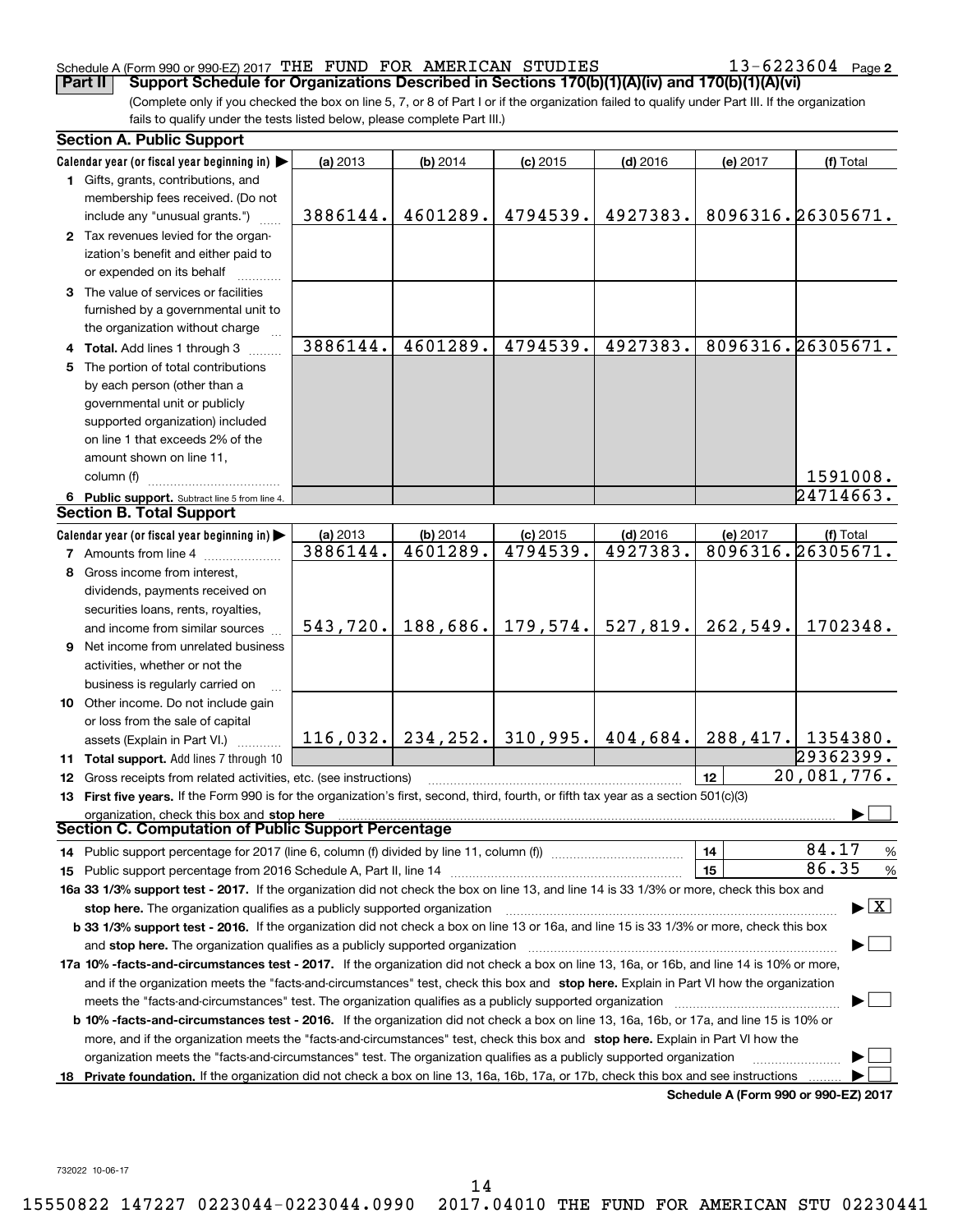## Schedule A (Form 990 or 990-EZ) 2017 THE FUND FOR AMERICAN STUDIES 13-6223604 Page 3 **Part III** Support Schedule for Organizations Described in Section 509(a)(2)

(Complete only if you checked the box on line 10 of Part I or if the organization failed to qualify under Part II. If the organization fails to qualify under the tests listed below, please complete Part II.) qualify under the tests listed below, please complete Part II.)

|    | <b>Section A. Public Support</b>                                                                                                                                                                                                                                   |            |          |            |            |          |                                      |
|----|--------------------------------------------------------------------------------------------------------------------------------------------------------------------------------------------------------------------------------------------------------------------|------------|----------|------------|------------|----------|--------------------------------------|
|    | Calendar year (or fiscal year beginning in) $\blacktriangleright$                                                                                                                                                                                                  | (a) 2013   | (b) 2014 | $(c)$ 2015 | $(d)$ 2016 | (e) 2017 | (f) Total                            |
|    | 1 Gifts, grants, contributions, and                                                                                                                                                                                                                                |            |          |            |            |          |                                      |
|    | membership fees received. (Do not                                                                                                                                                                                                                                  |            |          |            |            |          |                                      |
|    | include any "unusual grants.")                                                                                                                                                                                                                                     |            |          |            |            |          |                                      |
|    | <b>2</b> Gross receipts from admissions,<br>merchandise sold or services per-<br>formed, or facilities furnished in<br>any activity that is related to the<br>organization's tax-exempt purpose                                                                    |            |          |            |            |          |                                      |
|    | 3 Gross receipts from activities that<br>are not an unrelated trade or bus-                                                                                                                                                                                        |            |          |            |            |          |                                      |
|    | iness under section 513                                                                                                                                                                                                                                            |            |          |            |            |          |                                      |
|    | 4 Tax revenues levied for the organ-<br>ization's benefit and either paid to<br>or expended on its behalf                                                                                                                                                          |            |          |            |            |          |                                      |
|    | 5 The value of services or facilities<br>furnished by a governmental unit to<br>the organization without charge                                                                                                                                                    |            |          |            |            |          |                                      |
|    | <b>6 Total.</b> Add lines 1 through 5                                                                                                                                                                                                                              |            |          |            |            |          |                                      |
|    | 7a Amounts included on lines 1, 2, and<br>3 received from disqualified persons<br><b>b</b> Amounts included on lines 2 and 3 received<br>from other than disqualified persons that<br>exceed the greater of \$5,000 or 1% of the<br>amount on line 13 for the year |            |          |            |            |          |                                      |
|    | c Add lines 7a and 7b                                                                                                                                                                                                                                              |            |          |            |            |          |                                      |
|    | 8 Public support. (Subtract line 7c from line 6.)                                                                                                                                                                                                                  |            |          |            |            |          |                                      |
|    | <b>Section B. Total Support</b>                                                                                                                                                                                                                                    |            |          |            |            |          |                                      |
|    | Calendar year (or fiscal year beginning in)                                                                                                                                                                                                                        | (a) $2013$ | (b) 2014 | $(c)$ 2015 | $(d)$ 2016 | (e) 2017 | (f) Total                            |
|    | 9 Amounts from line 6                                                                                                                                                                                                                                              |            |          |            |            |          |                                      |
|    | <b>10a</b> Gross income from interest,<br>dividends, payments received on<br>securities loans, rents, royalties,<br>and income from similar sources                                                                                                                |            |          |            |            |          |                                      |
|    | <b>b</b> Unrelated business taxable income                                                                                                                                                                                                                         |            |          |            |            |          |                                      |
|    | (less section 511 taxes) from businesses<br>acquired after June 30, 1975                                                                                                                                                                                           |            |          |            |            |          |                                      |
|    |                                                                                                                                                                                                                                                                    |            |          |            |            |          |                                      |
|    | c Add lines 10a and 10b<br><b>11</b> Net income from unrelated business<br>activities not included in line 10b.<br>whether or not the business is<br>regularly carried on                                                                                          |            |          |            |            |          |                                      |
|    | <b>12</b> Other income. Do not include gain<br>or loss from the sale of capital<br>assets (Explain in Part VI.)                                                                                                                                                    |            |          |            |            |          |                                      |
|    | <b>13</b> Total support. (Add lines 9, 10c, 11, and 12.)                                                                                                                                                                                                           |            |          |            |            |          |                                      |
|    | 14 First five years. If the Form 990 is for the organization's first, second, third, fourth, or fifth tax year as a section 501(c)(3) organization,                                                                                                                |            |          |            |            |          |                                      |
|    | check this box and stop here www.altamana.com/management/community/community/community/community/community/comm                                                                                                                                                    |            |          |            |            |          |                                      |
|    | <b>Section C. Computation of Public Support Percentage</b>                                                                                                                                                                                                         |            |          |            |            |          |                                      |
|    |                                                                                                                                                                                                                                                                    |            |          |            |            | 15       | %                                    |
| 16 | Public support percentage from 2016 Schedule A, Part III, line 15                                                                                                                                                                                                  |            |          |            |            | 16       | $\%$                                 |
|    | <b>Section D. Computation of Investment Income Percentage</b>                                                                                                                                                                                                      |            |          |            |            |          |                                      |
|    | 17 Investment income percentage for 2017 (line 10c, column (f) divided by line 13, column (f))                                                                                                                                                                     |            |          |            |            | 17       | %                                    |
|    | 18 Investment income percentage from 2016 Schedule A, Part III, line 17                                                                                                                                                                                            |            |          |            |            | 18       | %                                    |
|    | 19a 33 1/3% support tests - 2017. If the organization did not check the box on line 14, and line 15 is more than 33 1/3%, and line 17 is not                                                                                                                       |            |          |            |            |          |                                      |
|    | more than 33 1/3%, check this box and stop here. The organization qualifies as a publicly supported organization                                                                                                                                                   |            |          |            |            |          |                                      |
|    | <b>b 33 1/3% support tests - 2016.</b> If the organization did not check a box on line 14 or line 19a, and line 16 is more than 33 1/3%, and                                                                                                                       |            |          |            |            |          |                                      |
|    | line 18 is not more than 33 1/3%, check this box and stop here. The organization qualifies as a publicly supported organization                                                                                                                                    |            |          |            |            |          |                                      |
| 20 | Private foundation. If the organization did not check a box on line 14, 19a, or 19b, check this box and see instructions                                                                                                                                           |            |          |            |            |          |                                      |
|    | 732023 10-06-17                                                                                                                                                                                                                                                    |            |          |            |            |          | Schedule A (Form 990 or 990-EZ) 2017 |

15550822 147227 0223044-0223044.0990 2017.04010 THE FUND FOR AMERICAN STU 02230441 15550822 147227 0223044-0223044.0990 2017.04010 THE FUND FOR AMERICAN STU 02230441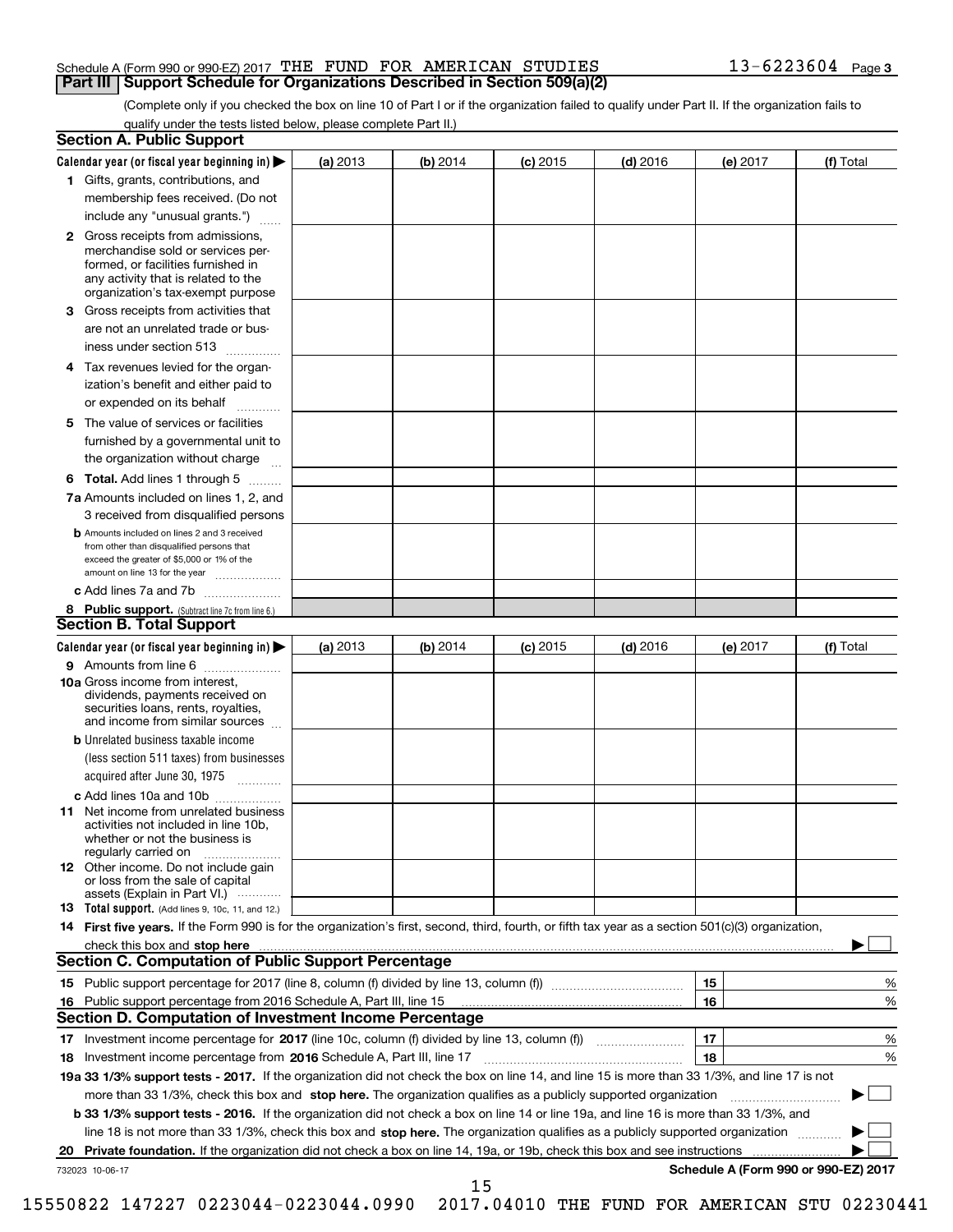## Schedule A (Form 990 or 990-EZ) 2017 THE FUND FOR AMERICAN STUDIES 13-6223604 Page 4

#### **Part IV I Supporting Organizations Part IV Supporting Organizations**

(Complete only if you checked a box in line 12 on Part I. If you checked 12a of Part I, complete Sections A and B. If you checked 12b of Part I, complete Sections A and C. If you checked 12c of Part I, complete and B. If you checked 12b of Part I, complete Sections A and C. If you checked 12c of Part I, complete Sections A, D, and E. If you checked 12d of Part I, complete Sections A and D, and complete Part V.)

#### **Section A. All Supporting Organizations Section A. All Supporting Organizations**

- **1** Are all of the organization's supported organizations listed by name in the organization's governing **1**Are all of the organization's supported organizations listed by name in the organization's governing documents? If "No," describe in Part VI how the supported organizations are designated. If designated by class or purpose, describe the designation. If historic and continuing relationship, explain. *class or purpose, describe the designation. If historic and continuing relationship, explain.*
- **2** Did the organization have any supported organization that does not have an IRS determination of status **2**Did the organization have any supported organization that does not have an IRS determination of status under section 509(a)(1) or (2)? If "Yes," explain in Part VI how the organization determined that the supported organization was described in section 509 (a) (1) or (2). *organization was described in section 509(a)(1) or (2).*
- 3a Did the organization have a supported organization described in section 501(c)(4), (5), or (6)? If "Yes, " answer (b) and (c) below. **3** *(b) and (c) below.*
- b Did the organization confirm that each supported organization qualified under section 501(c)(4), (5), or (6) and satisfied the public support tests under section 509(a)(2)? If "Yes," describe in Part VI when and how the organization made the determination. *organization made the determination.*
- c Did the organization ensure that all support to such organizations was used exclusively for section 170(c)(2)(B) purposes? If "Yes," explain in Part VI what controls the organization put in place to ensure such use.
- 4a Was any supported organization not organized in the United States ("foreign supported organization")? If "Yes," and if you checked 12a or 12b in Part I, answer (b) and (c) below.
- **b** Did the organization have ultimate control and discretion in deciding whether to make grants to the foreign supported organization? If "Yes," describe in Part VI how the organization had such control and discretion despite being controlled or supervised by or in connection with its supported organizations. **4** *despite being controlled or supervised by or in connection with its supported organizations.*
- c Did the organization support any foreign supported organization that does not have an IRS determination under sections 501(c)(3) and 509(a)(1) or (2)? If "Yes, " explain in Part VI what controls the organization used to ensure that all support to the foreign supported organization was used exclusively for section 170(c)(2)(B) purposes.<br>**4** *purposes.*
- 5a Did the organization add, substitute, or remove any supported organizations during the tax year? If "Yes," answer (b) and (c) below (if applicable). Also, provide detail in Part VI, including (i) the names and EIN numbers of the supported organizations added, substituted, or removed; (ii) the reasons for each such action; (iii) the authority under the organization's organizing document authorizing such action; and (iv) how the action was accomplished (such as by amendment to the organizing document). *was accomplished (such as by amendment to the organizing document).*
- **b Type I or Type II only.** Was any added or substituted supported organization part of a class already designated in the organization's organizing document? designated in the organization's organizing document?
- c Substitutions only. Was the substitution the result of an event beyond the organization's control?
- 6 Did the organization provide support (whether in the form of grants or the provision of services or facilities) to anyone other than (i) its supported organizations, (ii) individuals that are part of the charitable class anyone other than (i) its supported organizations, (ii) individuals that are part of the charitable class benefited by one or more of its supported organizations, or (iii) other supporting organizations that also benefited by one or more of its supported organizations, or (iii) other supporting organizations that also support or benefit one or more of the filing organization's supported organizations? If "Yes," provide detail in **Part VI. Part VI.**
- 7 Did the organization provide a grant, loan, compensation, or other similar payment to a substantial contributor (defined in section 4958(c)(3)(C)), a family member of a substantial contributor, or a 35% controlled entity with regard to a substantial contributor? If "Yes," complete Part I of Schedule L (Form 990 or 990-EZ).
- 8 Did the organization make a loan to a disqualified person (as defined in section 4958) not described in line 7? If Yes, complete Part I of Schedule L (Form 990 or 990-EZ). *If "Yes," complete Part I of Schedule L (Form 990 or 990-EZ).*
- 9a Was the organization controlled directly or indirectly at any time during the tax year by one or more disqualified persons as defined in section 4946 (other than foundation managers and organizations described disqualified persons as defined in section 4946 (other than foundation managers and organizations described in section 509(a)(1) or (2))? If "Yes," provide detail in Part VI.
- **b** Did one or more disqualified persons (as defined in line 9a) hold a controlling interest in any entity in which the supporting organization had an interest? If "Yes," provide detail in Part VI.
- c Did a disqualified person (as defined in line 9a) have an ownership interest in, or derive any personal benefit from, assets in which the supporting organization also had an interest? If "Yes," *provide detail in* Part VI.
- 10a Was the organization subject to the excess business holdings rules of section 4943 because of section 4943(f) (regarding certain Type II supporting organizations, and all Type III non-functionally integrated 4943(f) (regarding certain Type II supporting organizations, and all Type III non-functionally integrated supporting organizations)? If "Yes," answer 10b below. **10a** 
	- **b** Did the organization have any excess business holdings in the tax year? (Use Schedule C, Form 4720, to *determine whether the organization had excess business holdings.)*

732024 10-06-17

16 16

**Yes** I **No Yes**

**No**



732024 10-06-17 **Schedule A (Form 990 or 990-EZ) <sup>2017</sup> Schedule A (Form 990 or 990-EZ) 2017**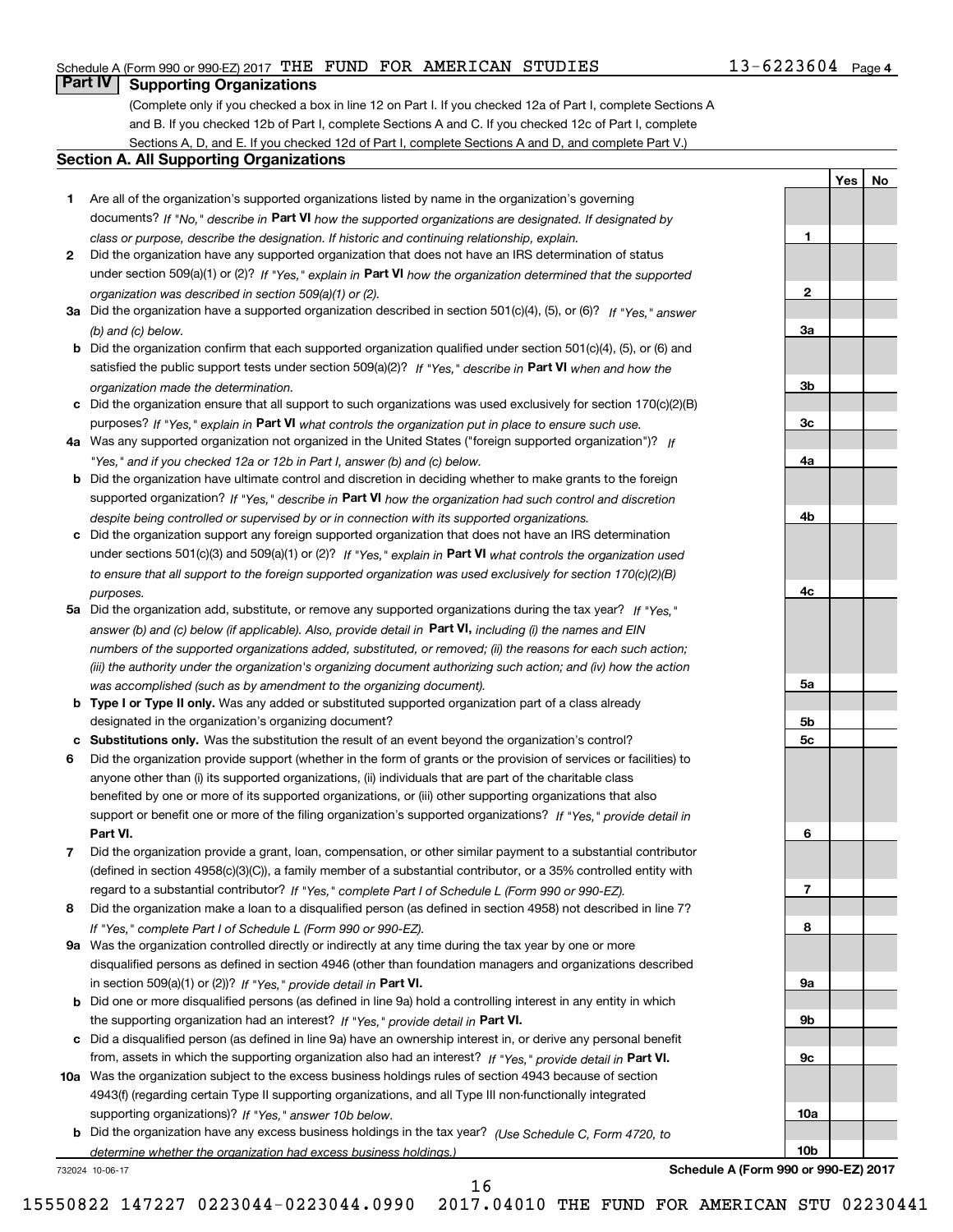## Schedule A (Form 990 or 990-EZ) 2017 THE FUND FOR AMERICAN STUDIES 13-6223604 Page 5

|    | Part IV<br><b>Supporting Organizations (continued)</b>                                                                            |              |     |    |
|----|-----------------------------------------------------------------------------------------------------------------------------------|--------------|-----|----|
|    |                                                                                                                                   |              | Yes | No |
| 11 | Has the organization accepted a gift or contribution from any of the following persons?                                           |              |     |    |
|    | a A person who directly or indirectly controls, either alone or together with persons described in (b) and (c)                    |              |     |    |
|    | below, the governing body of a supported organization?                                                                            | 11a          |     |    |
|    | <b>b</b> A family member of a person described in (a) above?                                                                      | 11b          |     |    |
|    | c A 35% controlled entity of a person described in (a) or (b) above? If "Yes" to a, b, or c, provide detail in Part VI.           | 11c          |     |    |
|    | <b>Section B. Type I Supporting Organizations</b>                                                                                 |              |     |    |
|    |                                                                                                                                   |              | Yes | No |
| 1  | Did the directors, trustees, or membership of one or more supported organizations have the power to                               |              |     |    |
|    | regularly appoint or elect at least a majority of the organization's directors or trustees at all times during the                |              |     |    |
|    | tax year? If "No," describe in Part VI how the supported organization(s) effectively operated, supervised, or                     |              |     |    |
|    | controlled the organization's activities. If the organization had more than one supported organization,                           |              |     |    |
|    | describe how the powers to appoint and/or remove directors or trustees were allocated among the supported                         |              |     |    |
|    | organizations and what conditions or restrictions, if any, applied to such powers during the tax year.                            | 1            |     |    |
| 2  | Did the organization operate for the benefit of any supported organization other than the supported                               |              |     |    |
|    | organization(s) that operated, supervised, or controlled the supporting organization? If "Yes," explain in                        |              |     |    |
|    | Part VI how providing such benefit carried out the purposes of the supported organization(s) that operated,                       |              |     |    |
|    | supervised, or controlled the supporting organization.                                                                            | $\mathbf{2}$ |     |    |
|    | <b>Section C. Type II Supporting Organizations</b>                                                                                |              |     |    |
|    |                                                                                                                                   |              | Yes | No |
| 1  | Were a majority of the organization's directors or trustees during the tax year also a majority of the directors                  |              |     |    |
|    | or trustees of each of the organization's supported organization(s)? If "No." describe in Part VI how control                     |              |     |    |
|    | or management of the supporting organization was vested in the same persons that controlled or managed                            |              |     |    |
|    | the supported organization(s).                                                                                                    | 1            |     |    |
|    | <b>Section D. All Type III Supporting Organizations</b>                                                                           |              |     |    |
|    |                                                                                                                                   |              | Yes | No |
| 1  | Did the organization provide to each of its supported organizations, by the last day of the fifth month of the                    |              |     |    |
|    | organization's tax year, (i) a written notice describing the type and amount of support provided during the prior tax             |              |     |    |
|    | year, (ii) a copy of the Form 990 that was most recently filed as of the date of notification, and (iii) copies of the            |              |     |    |
|    | organization's governing documents in effect on the date of notification, to the extent not previously provided?                  | 1            |     |    |
| 2  | Were any of the organization's officers, directors, or trustees either (i) appointed or elected by the supported                  |              |     |    |
|    | organization(s) or (ii) serving on the governing body of a supported organization? If "No," explain in Part VI how                |              |     |    |
|    | the organization maintained a close and continuous working relationship with the supported organization(s).                       | 2            |     |    |
| 3  | By reason of the relationship described in (2), did the organization's supported organizations have a                             |              |     |    |
|    | significant voice in the organization's investment policies and in directing the use of the organization's                        |              |     |    |
|    | income or assets at all times during the tax year? If "Yes," describe in Part VI the role the organization's                      |              |     |    |
|    | supported organizations played in this regard.                                                                                    | З            |     |    |
|    | Section E. Type III Functionally Integrated Supporting Organizations                                                              |              |     |    |
| 1  | Check the box next to the method that the organization used to satisfy the Integral Part Test during the year (see instructions). |              |     |    |
| a  | The organization satisfied the Activities Test. Complete line 2 below.                                                            |              |     |    |
| b  | The organization is the parent of each of its supported organizations. Complete line 3 below.                                     |              |     |    |
| c  | The organization supported a governmental entity. Describe in Part VI how you supported a government entity (see instructions),   |              |     |    |
| 2  | Activities Test. Answer (a) and (b) below.                                                                                        |              | Yes | No |
| а  | Did substantially all of the organization's activities during the tax year directly further the exempt purposes of                |              |     |    |
|    | the supported organization(s) to which the organization was responsive? If "Yes," then in Part VI identify                        |              |     |    |
|    | those supported organizations and explain how these activities directly furthered their exempt purposes,                          |              |     |    |
|    | how the organization was responsive to those supported organizations, and how the organization determined                         |              |     |    |
|    | that these activities constituted substantially all of its activities.                                                            | 2a           |     |    |
|    | <b>b</b> Did the activities described in (a) constitute activities that, but for the organization's involvement, one or more      |              |     |    |
|    | of the organization's supported organization(s) would have been engaged in? If "Yes," explain in Part VI the                      |              |     |    |
|    | reasons for the organization's position that its supported organization(s) would have engaged in these                            |              |     |    |
|    | activities but for the organization's involvement.                                                                                | 2b           |     |    |
| 3  | Parent of Supported Organizations. Answer (a) and (b) below.                                                                      |              |     |    |
|    | a Did the organization have the power to regularly appoint or elect a majority of the officers, directors, or                     |              |     |    |
|    | trustees of each of the supported organizations? Provide details in Part VI.                                                      | За           |     |    |
|    | <b>b</b> Did the organization exercise a substantial degree of direction over the policies, programs, and activities of each      |              |     |    |
|    | of its supported organizations? If "Yes," describe in Part VI the role played by the organization in this regard.                 | Зb           |     |    |
|    | Schedule A (Form 990 or 990-EZ) 2017<br>732025 10-06-17                                                                           |              |     |    |

17 17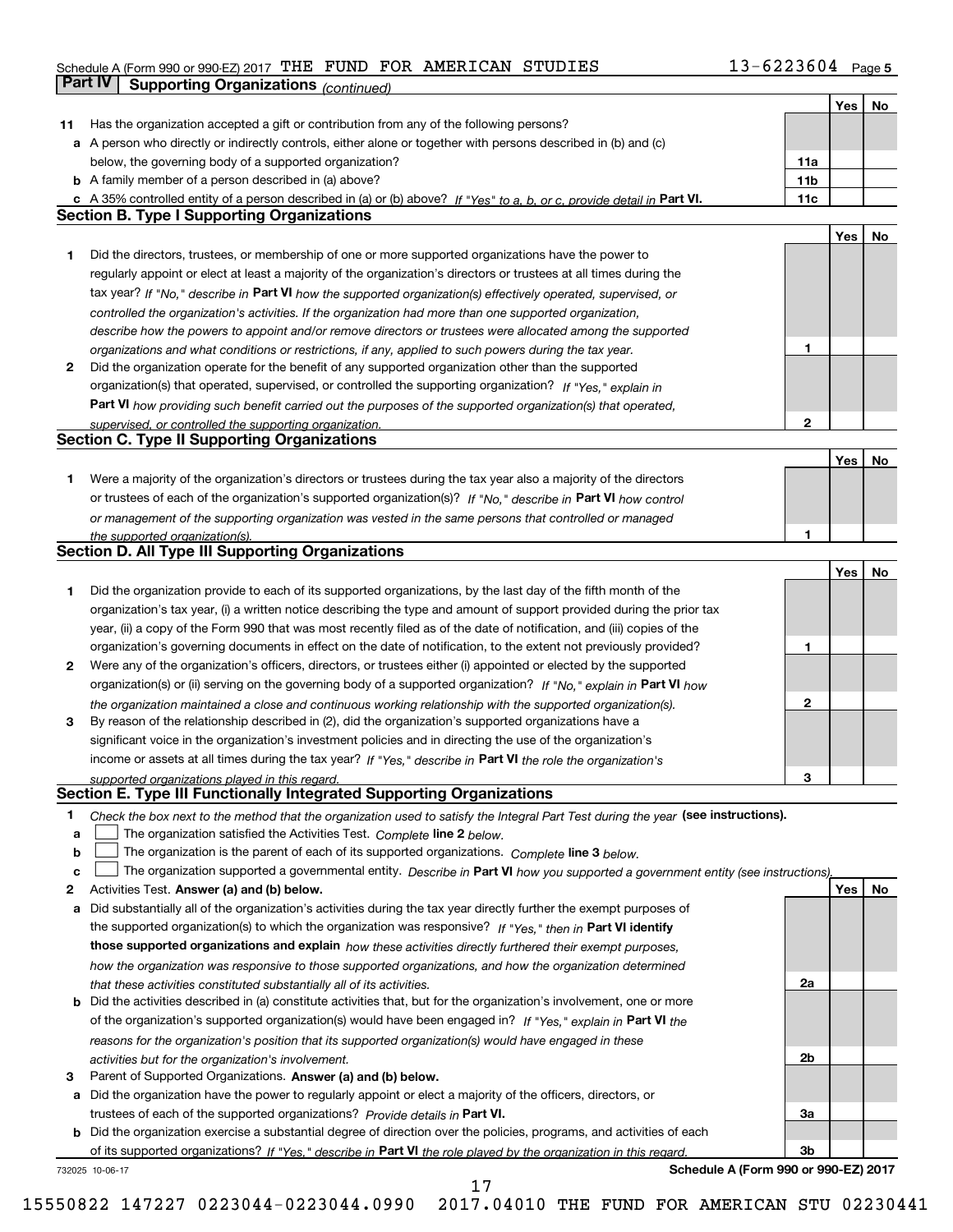| Schedule A (Form 990 or 990-EZ) 2017 THE FUND FOR AMERICAN STUDIES               |  |  | $13 - 6223604$ Page 6 |  |
|----------------------------------------------------------------------------------|--|--|-----------------------|--|
| Part V   Type III Non-Functionally Integrated 509(a)(3) Supporting Organizations |  |  |                       |  |

| 1 Check here if the organization satisfied the Integral Part Test as a qualifying trust on Nov. 20, 1970 (explain in Part VI.) See instructions. All |  |
|------------------------------------------------------------------------------------------------------------------------------------------------------|--|
| other Type III non-functionally integrated supporting organizations must complete Sections A through E.                                              |  |

|                | Section A - Adjusted Net Income                                                                                                   |                | (A) Prior Year | (B) Current Year<br>(optional) |
|----------------|-----------------------------------------------------------------------------------------------------------------------------------|----------------|----------------|--------------------------------|
| 1              | Net short-term capital gain                                                                                                       | 1              |                |                                |
| $\mathbf{2}$   | Recoveries of prior-year distributions                                                                                            | $\mathbf{2}$   |                |                                |
| 3              | Other gross income (see instructions)                                                                                             | 3              |                |                                |
| 4              | Add lines 1 through 3                                                                                                             | 4              |                |                                |
| 5              | Depreciation and depletion                                                                                                        | 5              |                |                                |
| 6              | Portion of operating expenses paid or incurred for production or                                                                  |                |                |                                |
|                | collection of gross income or for management, conservation, or                                                                    |                |                |                                |
|                | maintenance of property held for production of income (see instructions)                                                          | 6              |                |                                |
| 7              | Other expenses (see instructions)                                                                                                 | $\overline{7}$ |                |                                |
| 8              | <b>Adjusted Net Income</b> (subtract lines 5, 6, and 7 from line 4)                                                               | 8              |                |                                |
|                | <b>Section B - Minimum Asset Amount</b>                                                                                           |                | (A) Prior Year | (B) Current Year<br>(optional) |
| 1              | Aggregate fair market value of all non-exempt-use assets (see                                                                     |                |                |                                |
|                | instructions for short tax year or assets held for part of year):                                                                 |                |                |                                |
|                | <b>a</b> Average monthly value of securities                                                                                      | 1a             |                |                                |
|                | <b>b</b> Average monthly cash balances                                                                                            | 1b             |                |                                |
|                | c Fair market value of other non-exempt-use assets                                                                                | 1c             |                |                                |
|                | d Total (add lines 1a, 1b, and 1c)                                                                                                | 1d             |                |                                |
|                | e Discount claimed for blockage or other                                                                                          |                |                |                                |
|                | factors (explain in detail in Part VI):                                                                                           |                |                |                                |
| 2              | Acquisition indebtedness applicable to non-exempt-use assets                                                                      | $\mathbf{2}$   |                |                                |
| 3              | Subtract line 2 from line 1d                                                                                                      | 3              |                |                                |
| 4              | Cash deemed held for exempt use. Enter 1-1/2% of line 3 (for greater amount,                                                      |                |                |                                |
|                | see instructions)                                                                                                                 | 4              |                |                                |
| 5              | Net value of non-exempt-use assets (subtract line 4 from line 3)                                                                  | 5              |                |                                |
| 6              | Multiply line 5 by .035                                                                                                           | 6              |                |                                |
| 7              | Recoveries of prior-year distributions                                                                                            | $\overline{7}$ |                |                                |
| 8              | <b>Minimum Asset Amount</b> (add line 7 to line 6)                                                                                | 8              |                |                                |
|                | <b>Section C - Distributable Amount</b>                                                                                           |                |                | <b>Current Year</b>            |
| 1              | Adjusted net income for prior year (from Section A, line 8, Column A)                                                             | 1              |                |                                |
| $\mathbf{2}$   | Enter 85% of line 1                                                                                                               | $\overline{2}$ |                |                                |
| 3              | Minimum asset amount for prior year (from Section B, line 8, Column A)                                                            | 3              |                |                                |
| 4              | Enter greater of line 2 or line 3                                                                                                 | 4              |                |                                |
| 5              | Income tax imposed in prior year                                                                                                  | 5              |                |                                |
| 6              | Distributable Amount. Subtract line 5 from line 4, unless subject to                                                              |                |                |                                |
|                | emergency temporary reduction (see instructions)                                                                                  | 6              |                |                                |
| $\overline{7}$ | Check here if the current year is the organization's first as a non-functionally integrated Type III supporting organization (see |                |                |                                |

instructions). instructions).

**Schedule A (Form 990 or 990-EZ) <sup>2017</sup> Schedule A (Form 990 or 990-EZ) 2017**

732026 10-06-17 732026 10-06-17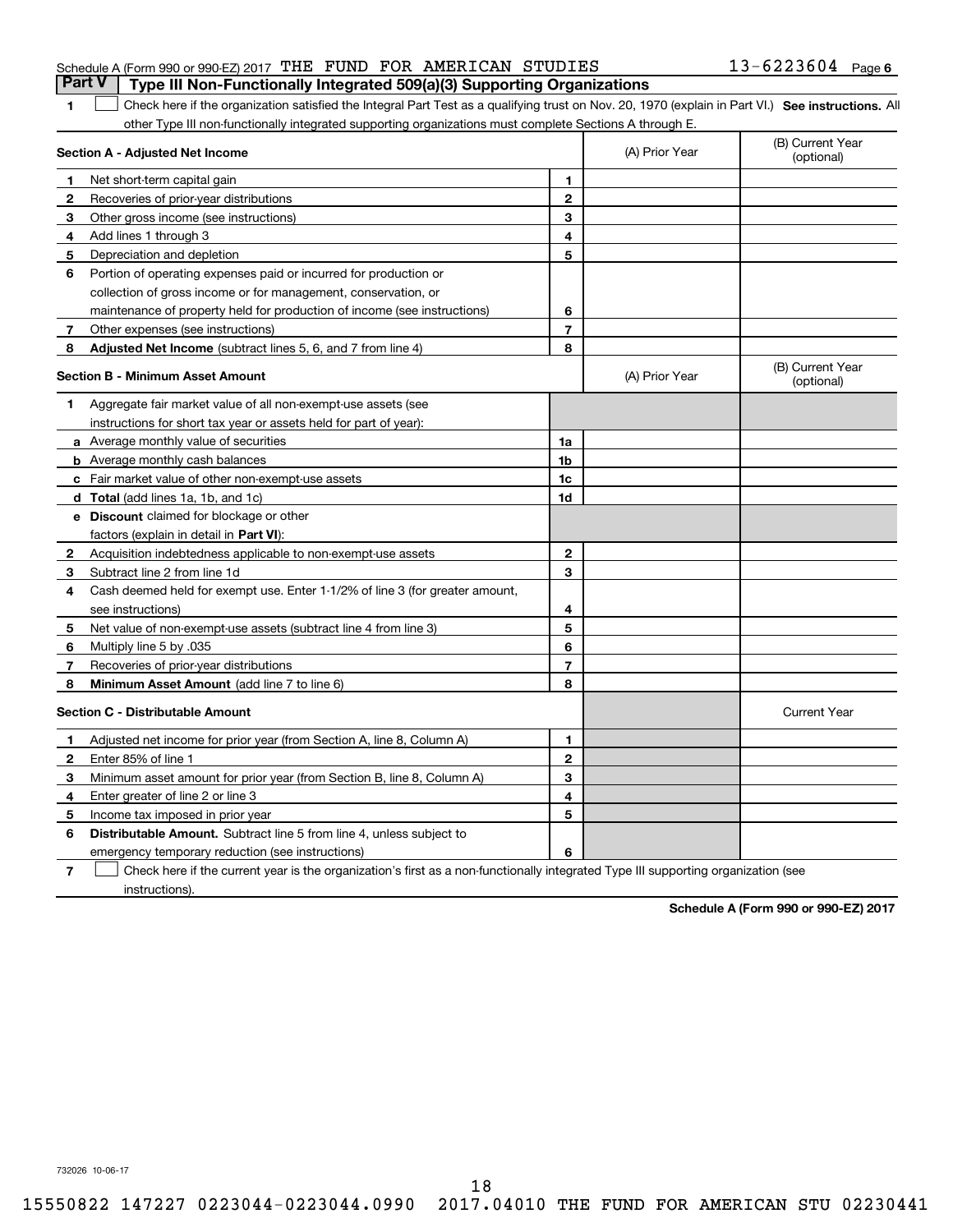## Schedule A (Form 990 or 990-EZ) 2017 THE FUND FOR AMERICAN STUDIES

|               | Schedule A (Form 990 or 990-EZ) 2017 THE FUND FOR AMERICAN STUDIES                         |                                    |                                               | $13 - 6223604$ Page 7                            |
|---------------|--------------------------------------------------------------------------------------------|------------------------------------|-----------------------------------------------|--------------------------------------------------|
| <b>Part V</b> | Type III Non-Functionally Integrated 509(a)(3) Supporting Organizations                    |                                    | (continued)                                   |                                                  |
|               | <b>Section D - Distributions</b>                                                           |                                    |                                               | <b>Current Year</b>                              |
| 1             | Amounts paid to supported organizations to accomplish exempt purposes                      |                                    |                                               |                                                  |
| 2             | Amounts paid to perform activity that directly furthers exempt purposes of supported       |                                    |                                               |                                                  |
|               | organizations, in excess of income from activity                                           |                                    |                                               |                                                  |
| 3             | Administrative expenses paid to accomplish exempt purposes of supported organizations      |                                    |                                               |                                                  |
| 4             | Amounts paid to acquire exempt-use assets                                                  |                                    |                                               |                                                  |
| 5             | Qualified set-aside amounts (prior IRS approval required)                                  |                                    |                                               |                                                  |
| 6             | Other distributions (describe in Part VI). See instructions.                               |                                    |                                               |                                                  |
| 7             | Total annual distributions. Add lines 1 through 6.                                         |                                    |                                               |                                                  |
| 8             | Distributions to attentive supported organizations to which the organization is responsive |                                    |                                               |                                                  |
|               | (provide details in Part VI). See instructions.                                            |                                    |                                               |                                                  |
| 9             | Distributable amount for 2017 from Section C, line 6                                       |                                    |                                               |                                                  |
| 10            | Line 8 amount divided by line 9 amount                                                     |                                    |                                               |                                                  |
|               | Section E - Distribution Allocations (see instructions)                                    | (i)<br><b>Excess Distributions</b> | (ii)<br><b>Underdistributions</b><br>Pre-2017 | (iii)<br><b>Distributable</b><br>Amount for 2017 |
| 1             | Distributable amount for 2017 from Section C, line 6                                       |                                    |                                               |                                                  |
| 2             | Underdistributions, if any, for years prior to 2017 (reason-                               |                                    |                                               |                                                  |
|               | able cause required-explain in Part VI). See instructions.                                 |                                    |                                               |                                                  |
| 3             | Excess distributions carryover, if any, to 2017                                            |                                    |                                               |                                                  |
| a             |                                                                                            |                                    |                                               |                                                  |
|               | <b>b</b> From 2013                                                                         |                                    |                                               |                                                  |
|               | $c$ From 2014                                                                              |                                    |                                               |                                                  |
|               | d From 2015                                                                                |                                    |                                               |                                                  |
|               | e From 2016                                                                                |                                    |                                               |                                                  |
|               | f Total of lines 3a through e                                                              |                                    |                                               |                                                  |
|               | g Applied to underdistributions of prior years                                             |                                    |                                               |                                                  |
|               | <b>h</b> Applied to 2017 distributable amount                                              |                                    |                                               |                                                  |
|               | Carryover from 2012 not applied (see instructions)                                         |                                    |                                               |                                                  |
|               | Remainder. Subtract lines 3g, 3h, and 3i from 3f.                                          |                                    |                                               |                                                  |
| 4             | Distributions for 2017 from Section D,                                                     |                                    |                                               |                                                  |
|               | \$<br>line $7:$                                                                            |                                    |                                               |                                                  |
|               | <b>a</b> Applied to underdistributions of prior years                                      |                                    |                                               |                                                  |
|               | <b>b</b> Applied to 2017 distributable amount                                              |                                    |                                               |                                                  |
|               | <b>c</b> Remainder. Subtract lines 4a and 4b from 4.                                       |                                    |                                               |                                                  |
|               | Remaining underdistributions for years prior to 2017, if                                   |                                    |                                               |                                                  |
|               | any. Subtract lines 3g and 4a from line 2. For result greater                              |                                    |                                               |                                                  |
|               | than zero, explain in Part VI. See instructions.                                           |                                    |                                               |                                                  |
| 6             | Remaining underdistributions for 2017. Subtract lines 3h                                   |                                    |                                               |                                                  |
|               | and 4b from line 1. For result greater than zero, explain in                               |                                    |                                               |                                                  |
|               | Part VI. See instructions.                                                                 |                                    |                                               |                                                  |
| 7             | Excess distributions carryover to 2018. Add lines 3j                                       |                                    |                                               |                                                  |
|               | and 4c.                                                                                    |                                    |                                               |                                                  |
| 8             | Breakdown of line 7:                                                                       |                                    |                                               |                                                  |
|               | a Excess from 2013                                                                         |                                    |                                               |                                                  |
|               | <b>b</b> Excess from 2014                                                                  |                                    |                                               |                                                  |
|               | c Excess from 2015                                                                         |                                    |                                               |                                                  |
|               | d Excess from 2016                                                                         |                                    |                                               |                                                  |
|               | e Excess from 2017                                                                         |                                    |                                               |                                                  |

**Schedule A (Form 990 or 990-EZ) <sup>2017</sup> Schedule A (Form 990 or 990-EZ) 2017**

732027 10-06-17 732027 10-06-17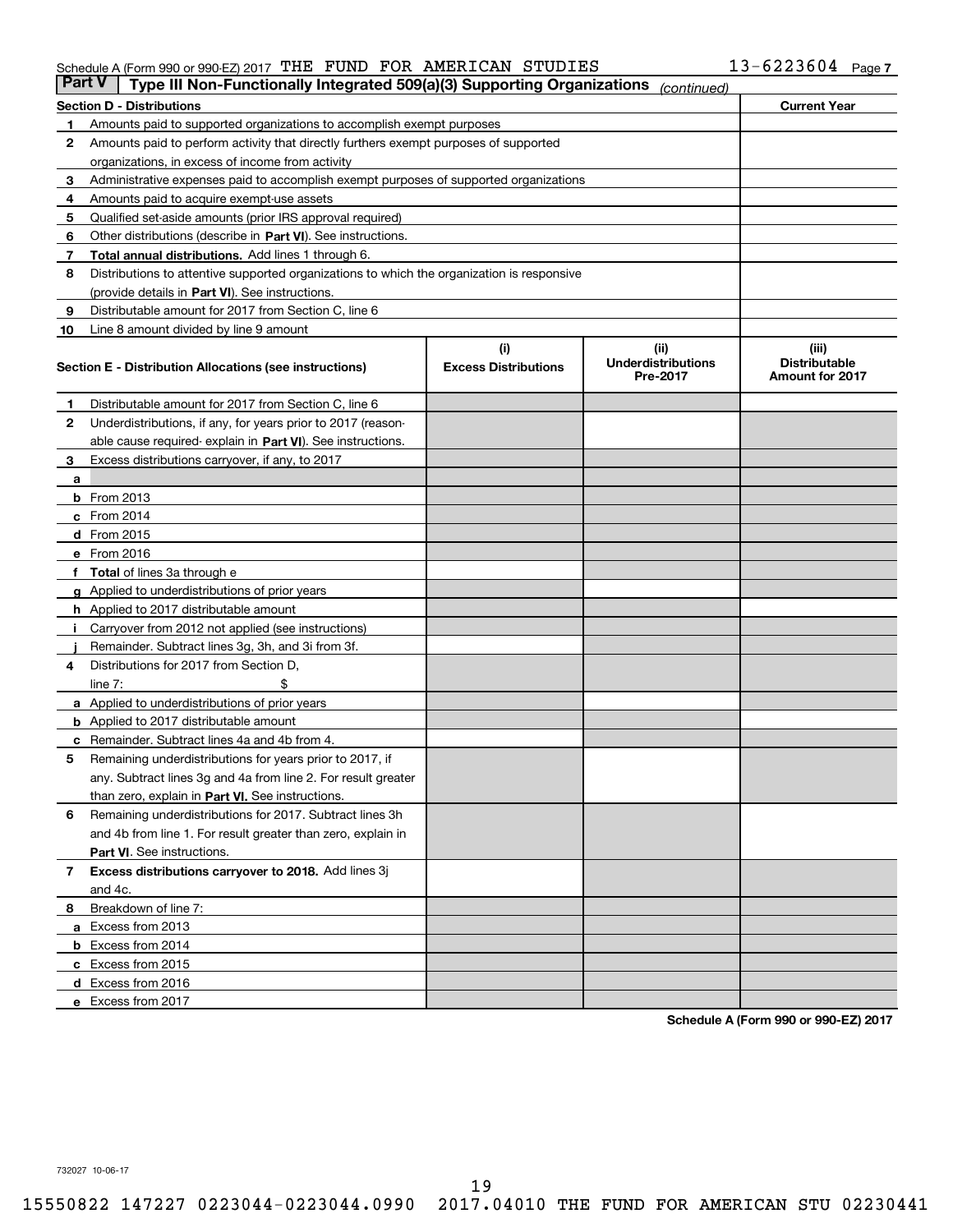| <b>Part VI</b>  | $13 - 6223604$ Page 8<br>Schedule A (Form 990 or 990-EZ) 2017 THE FUND FOR AMERICAN STUDIES<br>Supplemental Information. Provide the explanations required by Part II, line 10; Part II, line 17a or 17b; Part III, line 12;                                                                     |
|-----------------|--------------------------------------------------------------------------------------------------------------------------------------------------------------------------------------------------------------------------------------------------------------------------------------------------|
|                 | Part IV, Section A, lines 1, 2, 3b, 3c, 4b, 4c, 5a, 6, 9a, 9b, 9c, 11a, 11b, and 11c; Part IV, Section B, lines 1 and 2; Part IV, Section C,<br>line 1; Part IV, Section D, lines 2 and 3; Part IV, Section E, lines 1c, 2a, 2b, 3a, and 3b; Part V, line 1; Part V, Section B, line 1e; Part V, |
|                 | Section D, lines 5, 6, and 8; and Part V, Section E, lines 2, 5, and 6. Also complete this part for any additional information.<br>(See instructions.)                                                                                                                                           |
|                 |                                                                                                                                                                                                                                                                                                  |
|                 |                                                                                                                                                                                                                                                                                                  |
|                 |                                                                                                                                                                                                                                                                                                  |
|                 |                                                                                                                                                                                                                                                                                                  |
|                 |                                                                                                                                                                                                                                                                                                  |
|                 |                                                                                                                                                                                                                                                                                                  |
|                 |                                                                                                                                                                                                                                                                                                  |
|                 |                                                                                                                                                                                                                                                                                                  |
|                 |                                                                                                                                                                                                                                                                                                  |
|                 |                                                                                                                                                                                                                                                                                                  |
|                 |                                                                                                                                                                                                                                                                                                  |
|                 |                                                                                                                                                                                                                                                                                                  |
|                 |                                                                                                                                                                                                                                                                                                  |
|                 |                                                                                                                                                                                                                                                                                                  |
|                 |                                                                                                                                                                                                                                                                                                  |
|                 |                                                                                                                                                                                                                                                                                                  |
|                 |                                                                                                                                                                                                                                                                                                  |
|                 |                                                                                                                                                                                                                                                                                                  |
|                 |                                                                                                                                                                                                                                                                                                  |
|                 |                                                                                                                                                                                                                                                                                                  |
|                 |                                                                                                                                                                                                                                                                                                  |
|                 |                                                                                                                                                                                                                                                                                                  |
|                 |                                                                                                                                                                                                                                                                                                  |
|                 |                                                                                                                                                                                                                                                                                                  |
|                 |                                                                                                                                                                                                                                                                                                  |
|                 |                                                                                                                                                                                                                                                                                                  |
|                 |                                                                                                                                                                                                                                                                                                  |
|                 |                                                                                                                                                                                                                                                                                                  |
|                 |                                                                                                                                                                                                                                                                                                  |
|                 |                                                                                                                                                                                                                                                                                                  |
|                 |                                                                                                                                                                                                                                                                                                  |
|                 |                                                                                                                                                                                                                                                                                                  |
|                 |                                                                                                                                                                                                                                                                                                  |
|                 |                                                                                                                                                                                                                                                                                                  |
|                 |                                                                                                                                                                                                                                                                                                  |
|                 |                                                                                                                                                                                                                                                                                                  |
|                 |                                                                                                                                                                                                                                                                                                  |
|                 |                                                                                                                                                                                                                                                                                                  |
|                 |                                                                                                                                                                                                                                                                                                  |
|                 |                                                                                                                                                                                                                                                                                                  |
|                 |                                                                                                                                                                                                                                                                                                  |
|                 |                                                                                                                                                                                                                                                                                                  |
| 732028 10-06-17 | Schedule A (Form 990 or 990-EZ) 2017                                                                                                                                                                                                                                                             |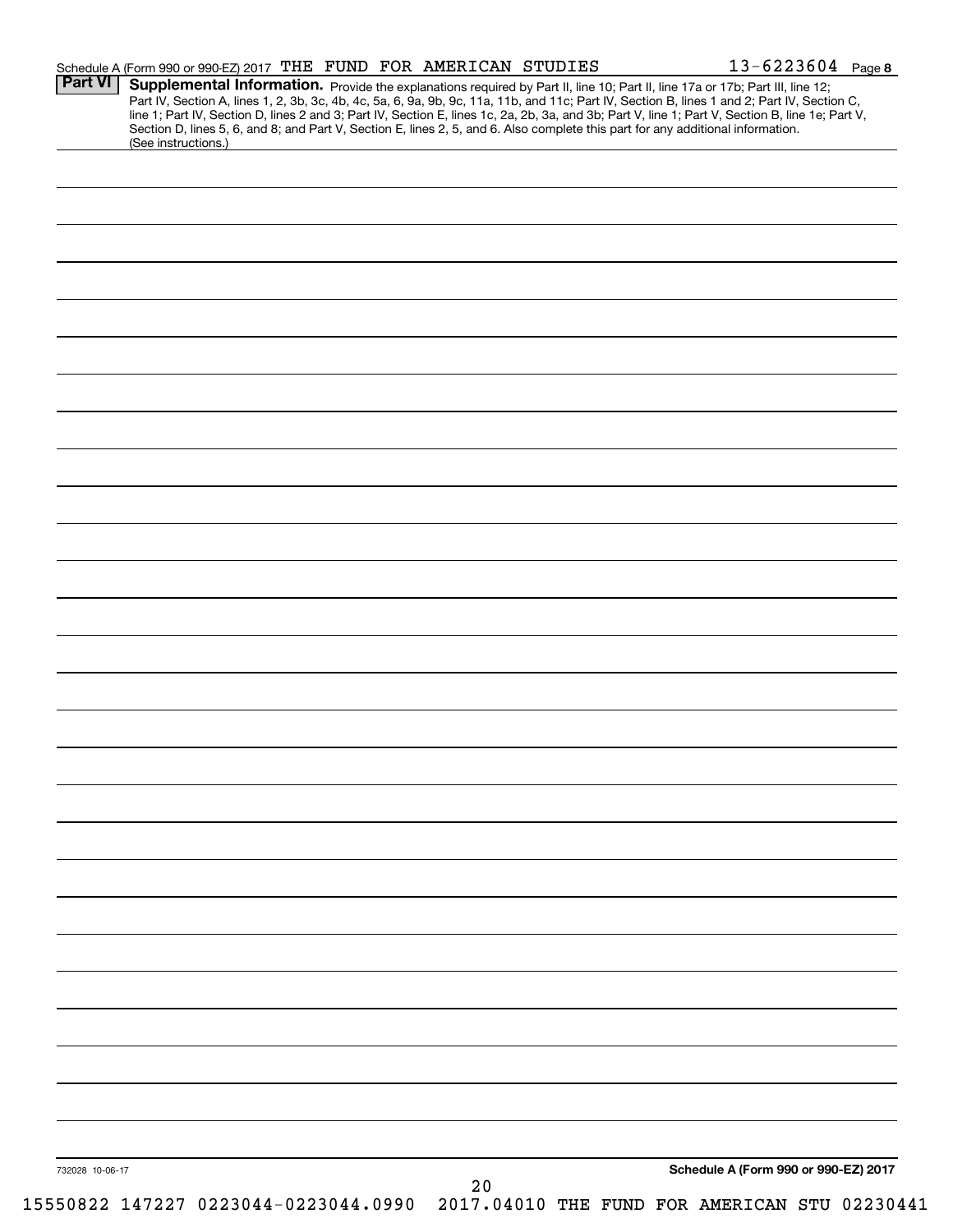#### **Schedule B (Form 990 , 990-EZ, (Form 990, 990-EZ, or 990-PF) or 990-PF)** Department of the Treasury Department of the Treasury

Internal Revenue Service Internal Revenue Service **Name of the organization** 

#### \*\* PUBLIC DISCLOSURE COPY \*\* \*\* PUBLIC DISCLOSURE COPY \*\*

## **Schedule of Contributors Schedule B Schedule of Contributors**

**| Attach to Form 990, Form 990-EZ, or Form 990-PF. | Attach to Form 990, Form 990-EZ, or Form 990-PF. | Go to www.irs.gov/Form990 for the latest information. | Go to www.irs.gov/Form990 for the latest information.** OMB No. 1545-0047 OMB No. 1545-0047

**2017 2017**

| Name of the organization              | <b>Employer identification number</b>                                              |            |
|---------------------------------------|------------------------------------------------------------------------------------|------------|
|                                       | THE FUND FOR AMERICAN<br>STUDIES                                                   | 13-6223604 |
| <b>Organization type (check one):</b> |                                                                                    |            |
| Filers of:                            | Section:                                                                           |            |
| Form 990 or 990-EZ                    | X  <br>501(c)( $3$ ) (enter number) organization                                   |            |
|                                       | $4947(a)(1)$ nonexempt charitable trust <b>not</b> treated as a private foundation |            |
|                                       | 527 political organization                                                         |            |
|                                       |                                                                                    |            |

| Filers of:         | Section:                                                                           |
|--------------------|------------------------------------------------------------------------------------|
| Form 990 or 990-EZ | $\lfloor x \rfloor$ 501(c)( 3) (enter number) organization                         |
|                    | $4947(a)(1)$ nonexempt charitable trust <b>not</b> treated as a private foundation |
|                    | 527 political organization                                                         |
| Form 990-PF        | 501(c)(3) exempt private foundation                                                |
|                    | 4947(a)(1) nonexempt charitable trust treated as a private foundation              |
|                    | 501(c)(3) taxable private foundation                                               |
|                    |                                                                                    |

Check if your organization is covered by the General Rule or a Special Rule. Note: Only a section 501(c)(7), (8), or (10) organization can check boxes for both the General Rule and a Special Rule. See instructions.

#### **General Rule General Rule**

 $\mathcal{L}^{\text{max}}$ 

For an organization filing Form 990, 990-EZ, or 990-PF that received, during the year, contributions totaling \$5,000 or more (in money or property) from any one contributor. Complete Parts I and II. See instructions for determining a contributor's total contributions.

#### **Special Rules Special Rules**

 $\mathcal{L}^{\text{max}}$ 

 $\boxed{\textbf{X}}$  For an organization described in section 501(c)(3) filing Form 990 or 990-EZ that met the 33 1/3% support test of the regulations under sections 509(a)(1) and 170(b)(1)(A)(vi), that checked Schedule A (Form 990 or 990-EZ), Part II, line 13, 16a, or 16b, and that received from any one contributor, during the year, total contributions of the greater of (1) \$5,000; or (2) 2% of the amount on (i) Form 990, Part VIII, line 1h; or (ii) Form 990-EZ, line 1 . Complete Parts I and II. or (ii) Form 990-EZ, line 1. Complete Parts I and II.

For an organization described in section 501(c)(7), (8), or (10) filing Form 990 or 990-EZ that received from any one contributor, during the year, total contributions of more than \$1,000 *exclusively* for religious, charitable, scientific, literary, or educational purposes, or for the prevention of cruelty to children or animals. Complete Parts I, II, and III. the prevention of cruelty to children or animals. Complete Parts I, II, and III.  $\mathcal{L}^{\text{max}}$ 

For an organization described in section 501(c)(7), (8), or (10) filing Form 990 or 990-EZ that received from any one contributor, during the year, contributions <sub>exclusively</sub> for religious, charitable, etc., purposes, but no such contributions totaled more than \$1,000. If this box is checked, enter here the total contributions that were received during the year for an exclusively religious, charitable, etc., purpose. Don't complete any of the parts unless the General Rule applies to this organization because it received *nonexclusively* religious, charitable, etc., contributions totaling \$5 , <sup>000</sup>or more during the year ~ ~ ~ ~ ~ ~ ~ ~ ~ ~ ~ ~ ~ ~ ~ | \$ \_\_\_\_\_\_\_\_\_\_\_\_\_\_\_ religious, charitable, etc., contributions totaling \$5,000 or more during the year ~~~~~~~~~~~~~~~ | \$

Caution: An organization that isn't covered by the General Rule and/or the Special Rules doesn't file Schedule B (Form 990, 990-EZ, or 990-PF), but it <mark>must</mark> answer "No" on Part IV, line 2, of its Form 990; or check the box on line H of its Form 990-EZ or on its Form 990-PF, Part I, line 2, to certify that it doesn't meet the filing requirements of Schedule B (Form 990 , 990-EZ, or 990-PF). certify that it doesn't meet the filing requirements of Schedule B (Form 990, 990-EZ, or 990-PF).

LHA For Paperwork Reduction Act Notice, see the instructions for Form 990, 990-EZ, or 990-PF. **990-EZ, or 990-PF.Schedule B (Form <sup>990</sup> , 990-EZ, or 990-PF) (2017) Schedule B (Form 990, 990-EZ, or 990-PF) (2017)**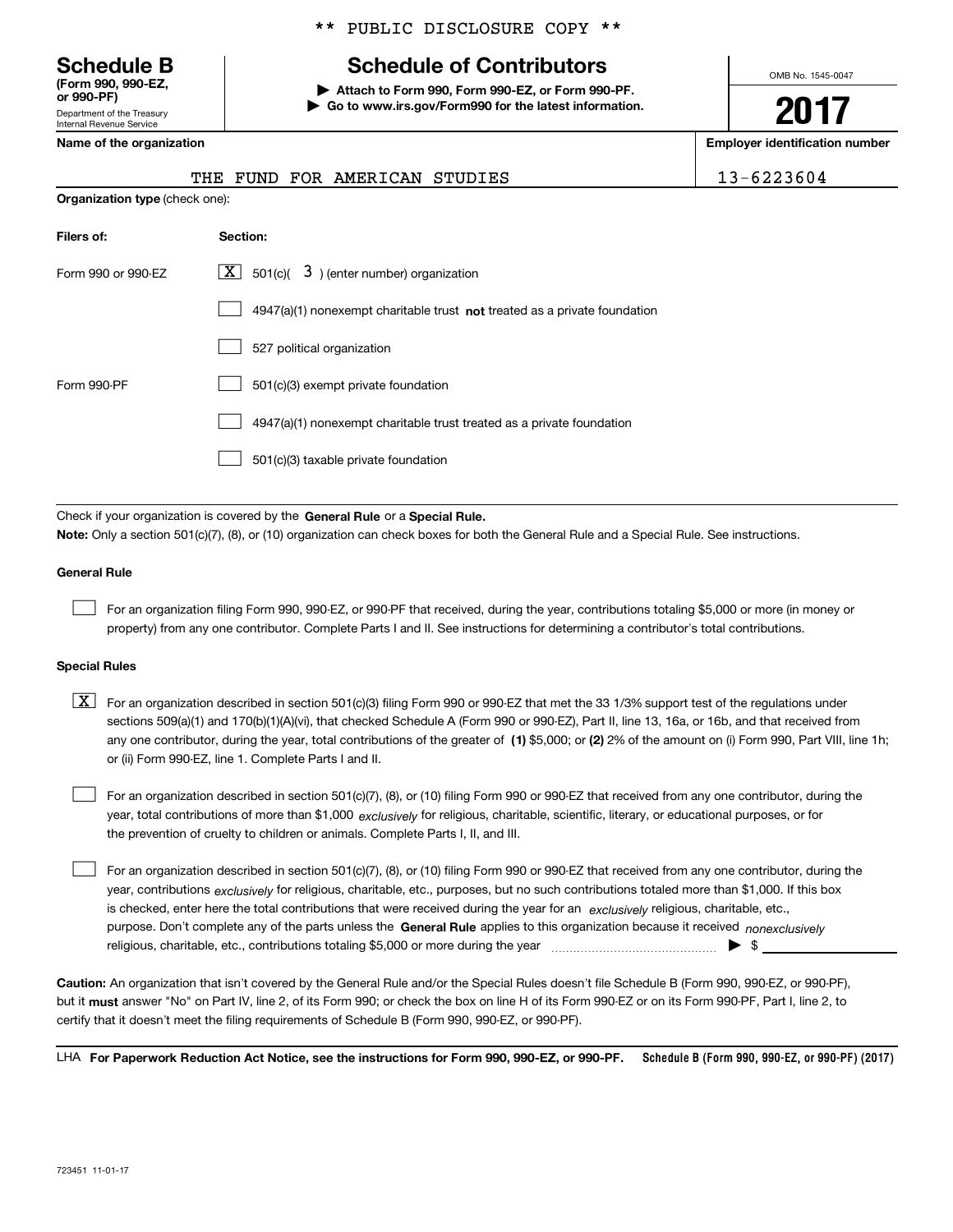**Name of organization Employer identification number Name of organization Employer identification number**

#### THE FUND FOR AMERICAN STUDIES 13-6223604

Schedule B (Form 990, 990-EZ, or 990-PF) (2017)<br>Iame of organization<br>THE FUND FOR AMERICAN STUDIES<br>Part I Contributors (see instructions). Use duplicate copies of Part I if additional space is needed.

| (a)                  | (b)                        | (c)                        | (d)                                                                                                                                                          |
|----------------------|----------------------------|----------------------------|--------------------------------------------------------------------------------------------------------------------------------------------------------------|
| No.                  | Name, address, and ZIP + 4 | <b>Total contributions</b> | Type of contribution                                                                                                                                         |
| 1                    |                            | 316,880.<br>\$             | х<br>Person<br>Payroll<br>Noncash<br>(Complete Part II for<br>noncash contributions.)                                                                        |
| (a)                  | (b)                        | (c)                        | (d)                                                                                                                                                          |
| No.                  | Name, address, and ZIP + 4 | <b>Total contributions</b> | Type of contribution                                                                                                                                         |
| 2                    |                            | 1,000,000.<br>\$           | х<br>Person<br>Payroll<br>Noncash<br>(Complete Part II for<br>noncash contributions.)                                                                        |
| (a)                  | (b)                        | (c)                        | (d)                                                                                                                                                          |
| No.                  | Name, address, and ZIP + 4 | <b>Total contributions</b> | Type of contribution                                                                                                                                         |
| 3                    |                            | 215,000.<br>\$             | х<br>Person<br>Payroll<br><b>Noncash</b><br>(Complete Part II for<br>noncash contributions.)                                                                 |
| (a)                  | (b)                        | (c)                        | (d)                                                                                                                                                          |
| No.                  | Name, address, and ZIP + 4 | <b>Total contributions</b> | Type of contribution                                                                                                                                         |
| 4                    |                            | 200,000.<br>\$             | x<br>Person<br>Payroll<br>Noncash<br>(Complete Part II for<br>noncash contributions.)                                                                        |
| (a)                  | (b)                        | (c)                        | (d)                                                                                                                                                          |
| No.                  | Name, address, and ZIP + 4 | <b>Total contributions</b> | Type of contribution                                                                                                                                         |
| 5                    |                            | 333, 333.<br>\$            | $\overline{\text{X}}$<br>Person<br>Payroll<br>Noncash<br>(Complete Part II for<br>noncash contributions.)                                                    |
| (a)                  | (b)                        | (c)                        | (d)                                                                                                                                                          |
| No.                  | Name, address, and ZIP + 4 | <b>Total contributions</b> | Type of contribution                                                                                                                                         |
| 6<br>723452 11-01-17 |                            | 170,500.<br>\$             | $\overline{\text{X}}$<br>Person<br>Payroll<br>Noncash<br>(Complete Part II for<br>noncash contributions.)<br>Schedule B (Form 990, 990-EZ, or 990-PF) (2017) |

22 22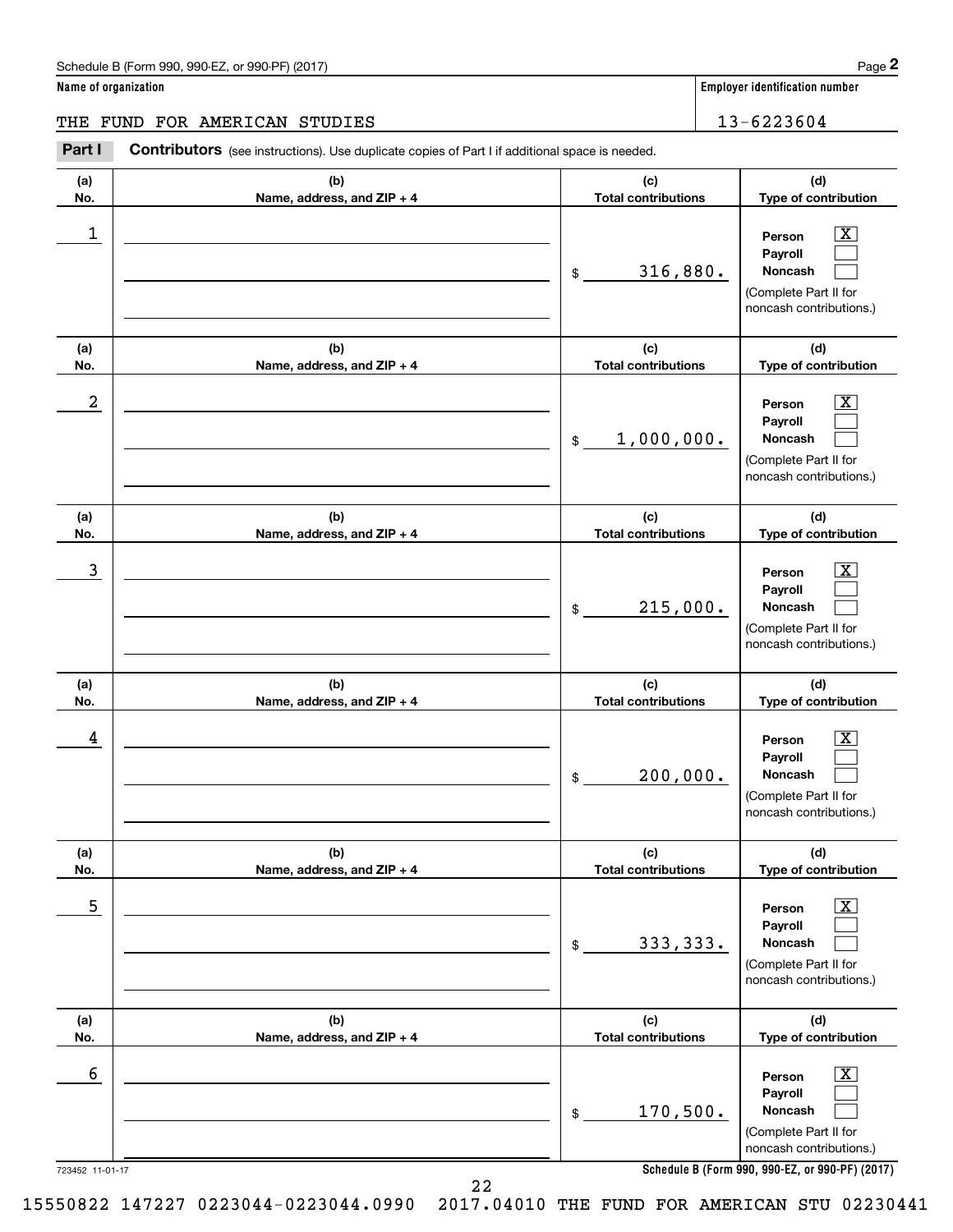**Name of organization Employer identification number Name of organization Employer identification number**

#### THE FUND FOR AMERICAN STUDIES 13-6223604

Schedule B (Form 990, 990-EZ, or 990-PF) (2017)<br>Iame of organization<br>THE FUND FOR AMERICAN STUDIES<br>Part I Contributors (see instructions). Use duplicate copies of Part I if additional space is needed.

| (a)                    | (b)                        | (c)                                          | (d)                                                                                                                                                         |
|------------------------|----------------------------|----------------------------------------------|-------------------------------------------------------------------------------------------------------------------------------------------------------------|
| No.                    | Name, address, and ZIP + 4 | <b>Total contributions</b>                   | Type of contribution                                                                                                                                        |
| 7                      |                            | 342,450.<br>\$                               | x<br>Person<br>Payroll<br>Noncash<br>(Complete Part II for<br>noncash contributions.)                                                                       |
| (a)                    | (b)                        | (c)                                          | (d)                                                                                                                                                         |
| No.<br>8               | Name, address, and ZIP + 4 | <b>Total contributions</b><br>350,000.<br>\$ | Type of contribution<br>x<br>Person<br>Payroll<br>Noncash<br>(Complete Part II for<br>noncash contributions.)                                               |
| (a)                    | (b)                        | (c)                                          | (d)                                                                                                                                                         |
| No.                    | Name, address, and ZIP + 4 | <b>Total contributions</b>                   | Type of contribution                                                                                                                                        |
| 9                      |                            | 1,375,000.<br>$$\mathbb{S}$$                 | x<br>Person<br>Payroll<br>Noncash<br>(Complete Part II for<br>noncash contributions.)                                                                       |
| (a)                    | (b)                        | (c)                                          | (d)                                                                                                                                                         |
| No.                    | Name, address, and ZIP + 4 | <b>Total contributions</b><br>\$             | Type of contribution<br>Person<br>Payroll<br><b>Noncash</b><br>(Complete Part II for<br>noncash contributions.)                                             |
| (a)                    | (b)                        | (c)                                          | (d)                                                                                                                                                         |
| No.                    | Name, address, and ZIP + 4 | Total contributions<br>\$                    | Type of contribution<br>Person<br>Payroll<br>Noncash<br>(Complete Part II for<br>noncash contributions.)                                                    |
| (a)                    | (b)                        | (c)                                          | (d)                                                                                                                                                         |
| No.<br>723452 11-01-17 | Name, address, and ZIP + 4 | <b>Total contributions</b><br>\$             | Type of contribution<br>Person<br>Payroll<br>Noncash<br>(Complete Part II for<br>noncash contributions.)<br>Schedule B (Form 990, 990-EZ, or 990-PF) (2017) |

723452 11-01-17 **Schedule B (Form 990 , 990-EZ, or 990-PF) (2017) Schedule B (Form 990, 990-EZ, or 990-PF) (2017)**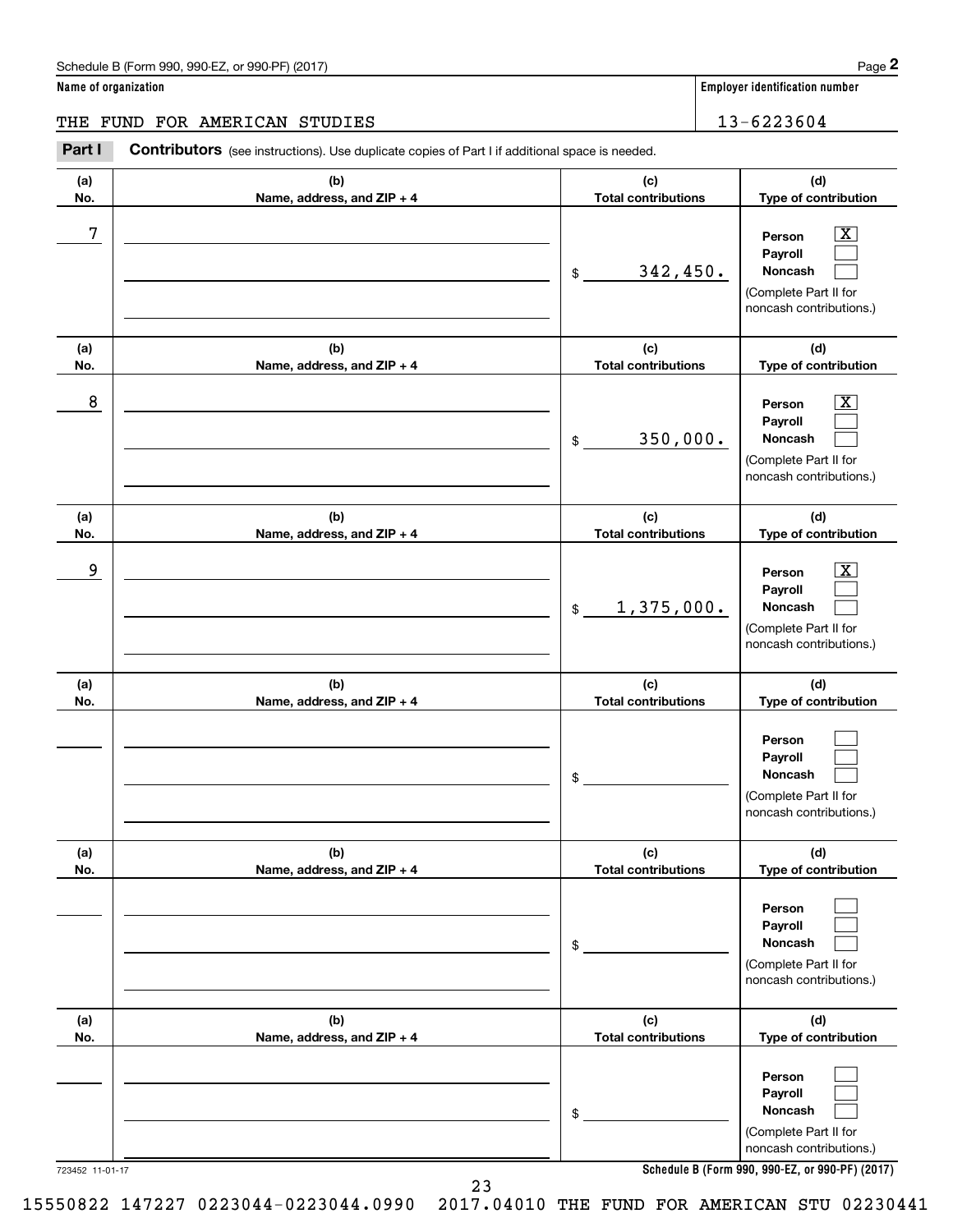**Name of organization Employer identification number Name of organization Employer identification number**

#### THE FUND FOR AMERICAN STUDIES 13-6223604

Employer identification number<br>Iame of organization<br>THE FUND FOR AMERICAN STUDIES 13-6223604<br>Part II Noncash Property (see instructions). Use duplicate copies of Part II if additional space is needed.

| (a)<br>No.<br>from<br>Part I | (b)<br>Description of noncash property given | (c)<br>FMV (or estimate)<br>(See instructions.) | (d)<br>Date received                            |
|------------------------------|----------------------------------------------|-------------------------------------------------|-------------------------------------------------|
|                              |                                              | $\sim$                                          |                                                 |
| (a)<br>No.<br>from<br>Part I | (b)<br>Description of noncash property given | (c)<br>FMV (or estimate)<br>(See instructions.) | (d)<br>Date received                            |
|                              |                                              | \$                                              |                                                 |
| (a)<br>No.<br>from<br>Part I | (b)<br>Description of noncash property given | (c)<br>FMV (or estimate)<br>(See instructions.) | (d)<br>Date received                            |
|                              |                                              | \$                                              |                                                 |
| (a)<br>No.<br>from<br>Part I | (b)<br>Description of noncash property given | (c)<br>FMV (or estimate)<br>(See instructions.) | (d)<br>Date received                            |
|                              |                                              | \$                                              |                                                 |
| (a)<br>No.<br>from<br>Part I | (b)<br>Description of noncash property given | (c)<br>FMV (or estimate)<br>(See instructions.) | (d)<br>Date received                            |
|                              |                                              | \$                                              |                                                 |
| (a)<br>No.<br>from<br>Part I | (b)<br>Description of noncash property given | (c)<br>FMV (or estimate)<br>(See instructions.) | (d)<br>Date received                            |
| 723453 11-01-17              |                                              | \$                                              | Schedule B (Form 990, 990-EZ, or 990-PF) (2017) |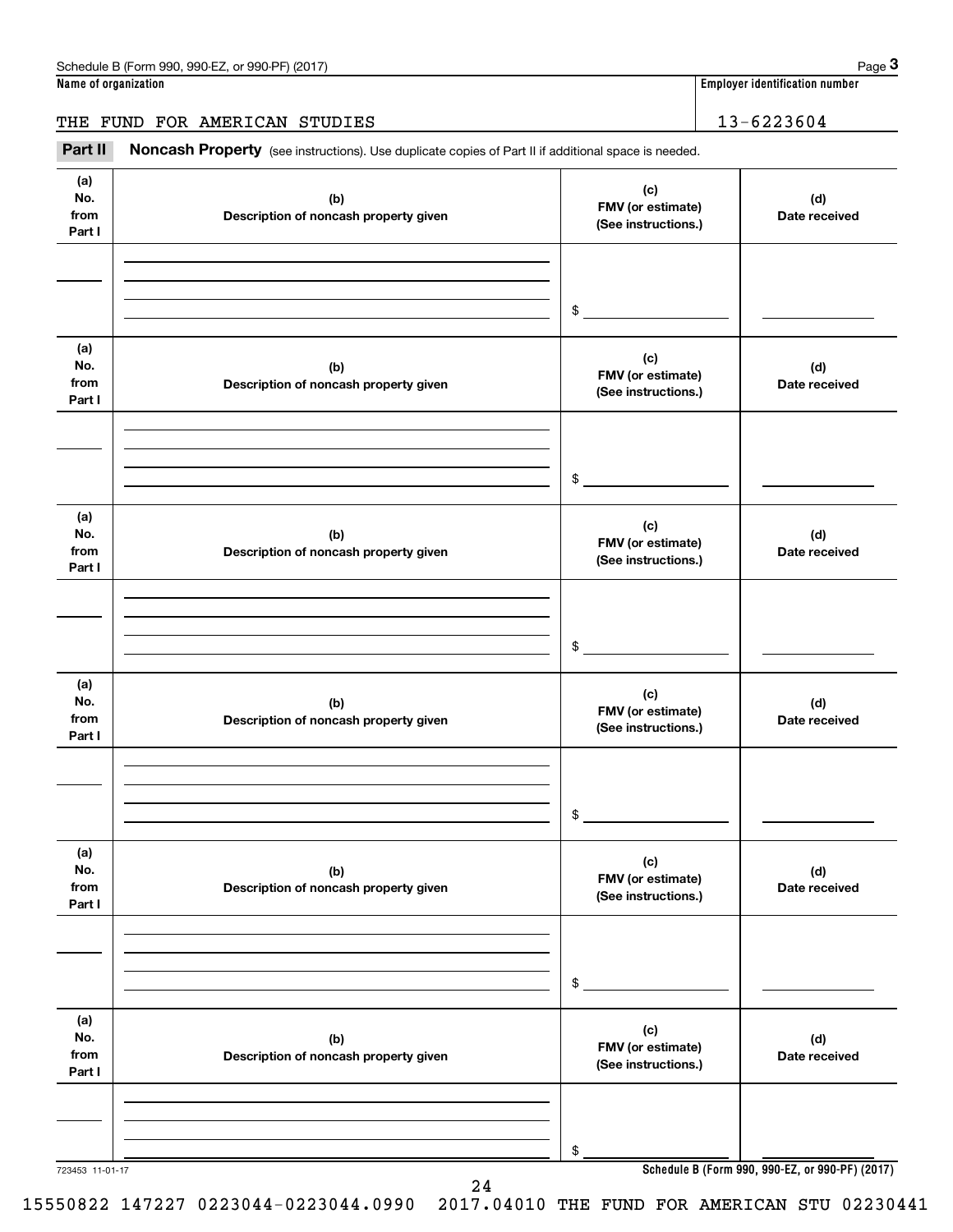|                           | Schedule B (Form 990, 990-EZ, or 990-PF) (2017)                                                                                                                                                                                                      |                      | Page 4                                                                                                                                                  |
|---------------------------|------------------------------------------------------------------------------------------------------------------------------------------------------------------------------------------------------------------------------------------------------|----------------------|---------------------------------------------------------------------------------------------------------------------------------------------------------|
| Name of organization      |                                                                                                                                                                                                                                                      |                      | <b>Employer identification number</b>                                                                                                                   |
|                           | THE FUND FOR AMERICAN STUDIES                                                                                                                                                                                                                        |                      | 13-6223604                                                                                                                                              |
| Part III                  | the year from any one contributor. Complete columns (a) through (e) and the following line entry. For organizations                                                                                                                                  |                      | $Exclusively$ religious, charitable, etc., contributions to organizations described in section 501(c)(7), (8), or (10) that total more than \$1,000 for |
|                           | completing Part III, enter the total of exclusively religious, charitable, etc., contributions of \$1,000 or less for the year. (Enter this info. once.) $\blacktriangleright$ \$<br>Use duplicate copies of Part III if additional space is needed. |                      |                                                                                                                                                         |
| (a) No.<br>from<br>Part I | (b) Purpose of gift                                                                                                                                                                                                                                  | (c) Use of gift      | (d) Description of how gift is held                                                                                                                     |
|                           |                                                                                                                                                                                                                                                      |                      |                                                                                                                                                         |
|                           |                                                                                                                                                                                                                                                      | (e) Transfer of gift |                                                                                                                                                         |
|                           | Transferee's name, address, and $ZIP + 4$                                                                                                                                                                                                            |                      | Relationship of transferor to transferee                                                                                                                |
|                           |                                                                                                                                                                                                                                                      |                      |                                                                                                                                                         |
| (a) No.<br>from<br>Part I | (b) Purpose of gift                                                                                                                                                                                                                                  | (c) Use of gift      | (d) Description of how gift is held                                                                                                                     |
|                           |                                                                                                                                                                                                                                                      |                      |                                                                                                                                                         |
|                           |                                                                                                                                                                                                                                                      | (e) Transfer of gift |                                                                                                                                                         |
|                           | Transferee's name, address, and ZIP + 4                                                                                                                                                                                                              |                      | Relationship of transferor to transferee                                                                                                                |
|                           |                                                                                                                                                                                                                                                      |                      |                                                                                                                                                         |
| (a) No.<br>from<br>Part I | (b) Purpose of gift                                                                                                                                                                                                                                  | (c) Use of gift      | (d) Description of how gift is held                                                                                                                     |
|                           |                                                                                                                                                                                                                                                      |                      |                                                                                                                                                         |
|                           |                                                                                                                                                                                                                                                      | (e) Transfer of gift |                                                                                                                                                         |
|                           | Transferee's name, address, and ZIP + 4                                                                                                                                                                                                              |                      | Relationship of transferor to transferee                                                                                                                |
|                           |                                                                                                                                                                                                                                                      |                      |                                                                                                                                                         |
| (a) No.<br>from<br>Part I | (b) Purpose of gift                                                                                                                                                                                                                                  | (c) Use of gift      | (d) Description of how gift is held                                                                                                                     |
|                           |                                                                                                                                                                                                                                                      |                      |                                                                                                                                                         |
|                           |                                                                                                                                                                                                                                                      | (e) Transfer of gift |                                                                                                                                                         |
|                           | Transferee's name, address, and ZIP + 4                                                                                                                                                                                                              |                      | Relationship of transferor to transferee                                                                                                                |
|                           |                                                                                                                                                                                                                                                      |                      |                                                                                                                                                         |
| 723454 11-01-17           |                                                                                                                                                                                                                                                      |                      | Schedule B (Form 990, 990-EZ, or 990-PF) (2017)                                                                                                         |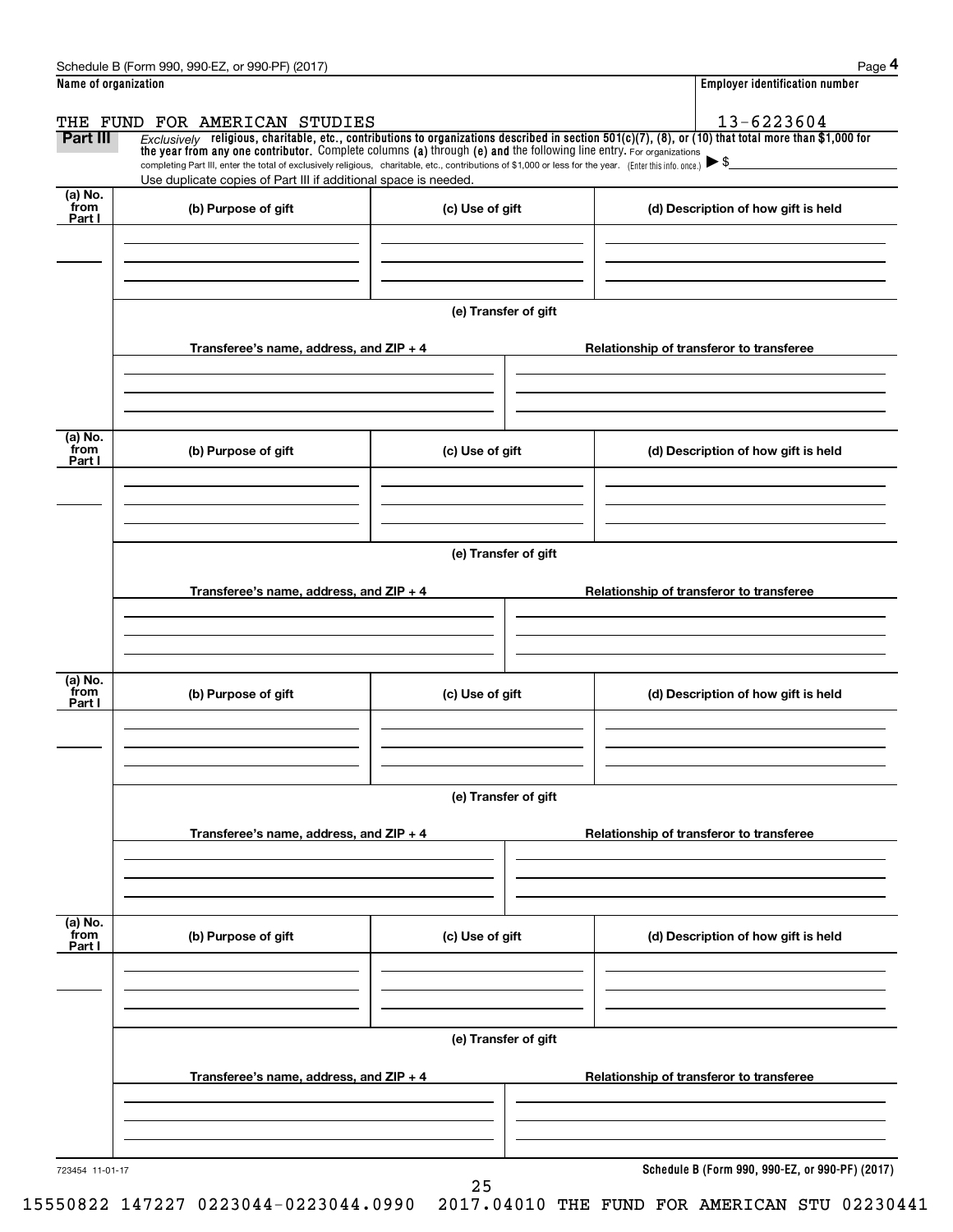| <b>SCHEDULE D</b> |  |
|-------------------|--|
|-------------------|--|

Department of the Treasury

| (Form 990) |  |
|------------|--|
|------------|--|

#### **SCHEDULE D Supplemental Financial Statements SCHEDULE D Supplemental Financial Statements**

(Form 990) (Form 990, Demplete if the organization answered "Yes" on Form 990,<br>Part IV, line 6, 7, 8, 9, 10, 11a, 11b, 11c, 11d, 11e, 11f, 12a, or 12b. Department of the Treasury **Department of the Treasury <b>Attach to Form 990**. (Form 990)<br>
Pepartment of the Treasury<br>
Department of the Treasury<br>
Department of the Treasury<br>
Department of the Treasury<br> **Co to www.irs.gov/Form990 for instructions and the latest information.**<br> **Co to www.irs.gov/Form9** 



**Name of the organization**  Internal Revenue Service

**Employer identification number Name of the organization Employer identification number**

 $13 - 6223601$ 

| Part I<br>Organizations Maintaining Donor Advised Funds or Other Similar Funds or Accounts. Complete if the<br>organization answered "Yes" on Form 990, Part IV, line 6.<br>(a) Donor advised funds<br>(b) Funds and other accounts<br>1<br>Aggregate value of contributions to (during year)<br>2<br>Aggregate value of grants from (during year)<br>з<br>4<br>Did the organization inform all donors and donor advisors in writing that the assets held in donor advised funds<br>5<br>Yes<br>Did the organization inform all grantees, donors, and donor advisors in writing that grant funds can be used only<br>6<br>for charitable purposes and not for the benefit of the donor or donor advisor, or for any other purpose conferring<br>Yes<br>Part II<br>Conservation Easements. Complete if the organization answered "Yes" on Form 990, Part IV, line 7.<br>Purpose(s) of conservation easements held by the organization (check all that apply).<br>1<br>Preservation of land for public use (e.g., recreation or education)<br>Preservation of a historically important land area<br>Protection of natural habitat<br>Preservation of a certified historic structure<br>Preservation of open space<br>Complete lines 2a through 2d if the organization held a qualified conservation contribution in the form of a conservation easement on the last<br>2<br>day of the tax year.<br>2a<br>2b<br>Total acreage restricted by conservation easements<br>2c<br>Number of conservation easements on a certified historic structure included in (a) manufacture included in (a)<br>d Number of conservation easements included in (c) acquired after 7/25/06, and not on a historic structure<br>2d<br>listed in the National Register [111] Marshall Register [11] Marshall Register [11] Marshall Register [11] Marshall Register [11] Marshall Register [11] Marshall Register [11] Marshall Register [11] Marshall Register [11]<br>Number of conservation easements modified, transferred, released, extinguished, or terminated by the organization during the tax<br>3<br>year<br>Number of states where property subject to conservation easement is located ><br>4<br>Does the organization have a written policy regarding the periodic monitoring, inspection, handling of<br>5<br>Yes<br>violations, and enforcement of the conservation easements it holds?<br>Staff and volunteer hours devoted to monitoring, inspecting, handling of violations, and enforcing conservation easements during the year<br>6<br>Amount of expenses incurred in monitoring, inspecting, handling of violations, and enforcing conservation easements during the year<br>7<br>$\blacktriangleright$ s<br>Does each conservation easement reported on line 2(d) above satisfy the requirements of section 170(h)(4)(B)(i)<br>8<br>Yes<br>In Part XIII, describe how the organization reports conservation easements in its revenue and expense statement, and balance sheet, and<br>9<br>include, if applicable, the text of the footnote to the organization's financial statements that describes the organization's accounting for<br>conservation easements.<br>Organizations Maintaining Collections of Art, Historical Treasures, or Other Similar Assets.<br>Part III<br>Complete if the organization answered "Yes" on Form 990, Part IV, line 8.<br>1a If the organization elected, as permitted under SFAS 116 (ASC 958), not to report in its revenue statement and balance sheet works of art,<br>historical treasures, or other similar assets held for public exhibition, education, or research in furtherance of public service, provide, in Part XIII,<br>the text of the footnote to its financial statements that describes these items.<br><b>b</b> If the organization elected, as permitted under SFAS 116 (ASC 958), to report in its revenue statement and balance sheet works of art, historical<br>treasures, or other similar assets held for public exhibition, education, or research in furtherance of public service, provide the following amounts<br>relating to these items:<br>(ii) Assets included in Form 990, Part X<br>If the organization received or held works of art, historical treasures, or other similar assets for financial gain, provide<br>$\mathbf{2}$ | THE FUND FOR AMERICAN STUDIES | 13-6223604                      |
|----------------------------------------------------------------------------------------------------------------------------------------------------------------------------------------------------------------------------------------------------------------------------------------------------------------------------------------------------------------------------------------------------------------------------------------------------------------------------------------------------------------------------------------------------------------------------------------------------------------------------------------------------------------------------------------------------------------------------------------------------------------------------------------------------------------------------------------------------------------------------------------------------------------------------------------------------------------------------------------------------------------------------------------------------------------------------------------------------------------------------------------------------------------------------------------------------------------------------------------------------------------------------------------------------------------------------------------------------------------------------------------------------------------------------------------------------------------------------------------------------------------------------------------------------------------------------------------------------------------------------------------------------------------------------------------------------------------------------------------------------------------------------------------------------------------------------------------------------------------------------------------------------------------------------------------------------------------------------------------------------------------------------------------------------------------------------------------------------------------------------------------------------------------------------------------------------------------------------------------------------------------------------------------------------------------------------------------------------------------------------------------------------------------------------------------------------------------------------------------------------------------------------------------------------------------------------------------------------------------------------------------------------------------------------------------------------------------------------------------------------------------------------------------------------------------------------------------------------------------------------------------------------------------------------------------------------------------------------------------------------------------------------------------------------------------------------------------------------------------------------------------------------------------------------------------------------------------------------------------------------------------------------------------------------------------------------------------------------------------------------------------------------------------------------------------------------------------------------------------------------------------------------------------------------------------------------------------------------------------------------------------------------------------------------------------------------------------------------------------------------------------------------------------------------------------------------------------------------------------------------------------------------------------------------------------------------------------------------------------------------------------------------------------------------------------------------------------------------------------------------------------------------------------------------------------------------------------------------------------------------------------------------------------------------------------|-------------------------------|---------------------------------|
|                                                                                                                                                                                                                                                                                                                                                                                                                                                                                                                                                                                                                                                                                                                                                                                                                                                                                                                                                                                                                                                                                                                                                                                                                                                                                                                                                                                                                                                                                                                                                                                                                                                                                                                                                                                                                                                                                                                                                                                                                                                                                                                                                                                                                                                                                                                                                                                                                                                                                                                                                                                                                                                                                                                                                                                                                                                                                                                                                                                                                                                                                                                                                                                                                                                                                                                                                                                                                                                                                                                                                                                                                                                                                                                                                                                                                                                                                                                                                                                                                                                                                                                                                                                                                                                                                                                |                               |                                 |
|                                                                                                                                                                                                                                                                                                                                                                                                                                                                                                                                                                                                                                                                                                                                                                                                                                                                                                                                                                                                                                                                                                                                                                                                                                                                                                                                                                                                                                                                                                                                                                                                                                                                                                                                                                                                                                                                                                                                                                                                                                                                                                                                                                                                                                                                                                                                                                                                                                                                                                                                                                                                                                                                                                                                                                                                                                                                                                                                                                                                                                                                                                                                                                                                                                                                                                                                                                                                                                                                                                                                                                                                                                                                                                                                                                                                                                                                                                                                                                                                                                                                                                                                                                                                                                                                                                                |                               |                                 |
|                                                                                                                                                                                                                                                                                                                                                                                                                                                                                                                                                                                                                                                                                                                                                                                                                                                                                                                                                                                                                                                                                                                                                                                                                                                                                                                                                                                                                                                                                                                                                                                                                                                                                                                                                                                                                                                                                                                                                                                                                                                                                                                                                                                                                                                                                                                                                                                                                                                                                                                                                                                                                                                                                                                                                                                                                                                                                                                                                                                                                                                                                                                                                                                                                                                                                                                                                                                                                                                                                                                                                                                                                                                                                                                                                                                                                                                                                                                                                                                                                                                                                                                                                                                                                                                                                                                |                               |                                 |
|                                                                                                                                                                                                                                                                                                                                                                                                                                                                                                                                                                                                                                                                                                                                                                                                                                                                                                                                                                                                                                                                                                                                                                                                                                                                                                                                                                                                                                                                                                                                                                                                                                                                                                                                                                                                                                                                                                                                                                                                                                                                                                                                                                                                                                                                                                                                                                                                                                                                                                                                                                                                                                                                                                                                                                                                                                                                                                                                                                                                                                                                                                                                                                                                                                                                                                                                                                                                                                                                                                                                                                                                                                                                                                                                                                                                                                                                                                                                                                                                                                                                                                                                                                                                                                                                                                                |                               |                                 |
|                                                                                                                                                                                                                                                                                                                                                                                                                                                                                                                                                                                                                                                                                                                                                                                                                                                                                                                                                                                                                                                                                                                                                                                                                                                                                                                                                                                                                                                                                                                                                                                                                                                                                                                                                                                                                                                                                                                                                                                                                                                                                                                                                                                                                                                                                                                                                                                                                                                                                                                                                                                                                                                                                                                                                                                                                                                                                                                                                                                                                                                                                                                                                                                                                                                                                                                                                                                                                                                                                                                                                                                                                                                                                                                                                                                                                                                                                                                                                                                                                                                                                                                                                                                                                                                                                                                |                               |                                 |
|                                                                                                                                                                                                                                                                                                                                                                                                                                                                                                                                                                                                                                                                                                                                                                                                                                                                                                                                                                                                                                                                                                                                                                                                                                                                                                                                                                                                                                                                                                                                                                                                                                                                                                                                                                                                                                                                                                                                                                                                                                                                                                                                                                                                                                                                                                                                                                                                                                                                                                                                                                                                                                                                                                                                                                                                                                                                                                                                                                                                                                                                                                                                                                                                                                                                                                                                                                                                                                                                                                                                                                                                                                                                                                                                                                                                                                                                                                                                                                                                                                                                                                                                                                                                                                                                                                                |                               |                                 |
|                                                                                                                                                                                                                                                                                                                                                                                                                                                                                                                                                                                                                                                                                                                                                                                                                                                                                                                                                                                                                                                                                                                                                                                                                                                                                                                                                                                                                                                                                                                                                                                                                                                                                                                                                                                                                                                                                                                                                                                                                                                                                                                                                                                                                                                                                                                                                                                                                                                                                                                                                                                                                                                                                                                                                                                                                                                                                                                                                                                                                                                                                                                                                                                                                                                                                                                                                                                                                                                                                                                                                                                                                                                                                                                                                                                                                                                                                                                                                                                                                                                                                                                                                                                                                                                                                                                |                               |                                 |
|                                                                                                                                                                                                                                                                                                                                                                                                                                                                                                                                                                                                                                                                                                                                                                                                                                                                                                                                                                                                                                                                                                                                                                                                                                                                                                                                                                                                                                                                                                                                                                                                                                                                                                                                                                                                                                                                                                                                                                                                                                                                                                                                                                                                                                                                                                                                                                                                                                                                                                                                                                                                                                                                                                                                                                                                                                                                                                                                                                                                                                                                                                                                                                                                                                                                                                                                                                                                                                                                                                                                                                                                                                                                                                                                                                                                                                                                                                                                                                                                                                                                                                                                                                                                                                                                                                                |                               |                                 |
|                                                                                                                                                                                                                                                                                                                                                                                                                                                                                                                                                                                                                                                                                                                                                                                                                                                                                                                                                                                                                                                                                                                                                                                                                                                                                                                                                                                                                                                                                                                                                                                                                                                                                                                                                                                                                                                                                                                                                                                                                                                                                                                                                                                                                                                                                                                                                                                                                                                                                                                                                                                                                                                                                                                                                                                                                                                                                                                                                                                                                                                                                                                                                                                                                                                                                                                                                                                                                                                                                                                                                                                                                                                                                                                                                                                                                                                                                                                                                                                                                                                                                                                                                                                                                                                                                                                |                               | No                              |
|                                                                                                                                                                                                                                                                                                                                                                                                                                                                                                                                                                                                                                                                                                                                                                                                                                                                                                                                                                                                                                                                                                                                                                                                                                                                                                                                                                                                                                                                                                                                                                                                                                                                                                                                                                                                                                                                                                                                                                                                                                                                                                                                                                                                                                                                                                                                                                                                                                                                                                                                                                                                                                                                                                                                                                                                                                                                                                                                                                                                                                                                                                                                                                                                                                                                                                                                                                                                                                                                                                                                                                                                                                                                                                                                                                                                                                                                                                                                                                                                                                                                                                                                                                                                                                                                                                                |                               |                                 |
|                                                                                                                                                                                                                                                                                                                                                                                                                                                                                                                                                                                                                                                                                                                                                                                                                                                                                                                                                                                                                                                                                                                                                                                                                                                                                                                                                                                                                                                                                                                                                                                                                                                                                                                                                                                                                                                                                                                                                                                                                                                                                                                                                                                                                                                                                                                                                                                                                                                                                                                                                                                                                                                                                                                                                                                                                                                                                                                                                                                                                                                                                                                                                                                                                                                                                                                                                                                                                                                                                                                                                                                                                                                                                                                                                                                                                                                                                                                                                                                                                                                                                                                                                                                                                                                                                                                |                               |                                 |
|                                                                                                                                                                                                                                                                                                                                                                                                                                                                                                                                                                                                                                                                                                                                                                                                                                                                                                                                                                                                                                                                                                                                                                                                                                                                                                                                                                                                                                                                                                                                                                                                                                                                                                                                                                                                                                                                                                                                                                                                                                                                                                                                                                                                                                                                                                                                                                                                                                                                                                                                                                                                                                                                                                                                                                                                                                                                                                                                                                                                                                                                                                                                                                                                                                                                                                                                                                                                                                                                                                                                                                                                                                                                                                                                                                                                                                                                                                                                                                                                                                                                                                                                                                                                                                                                                                                |                               | No                              |
|                                                                                                                                                                                                                                                                                                                                                                                                                                                                                                                                                                                                                                                                                                                                                                                                                                                                                                                                                                                                                                                                                                                                                                                                                                                                                                                                                                                                                                                                                                                                                                                                                                                                                                                                                                                                                                                                                                                                                                                                                                                                                                                                                                                                                                                                                                                                                                                                                                                                                                                                                                                                                                                                                                                                                                                                                                                                                                                                                                                                                                                                                                                                                                                                                                                                                                                                                                                                                                                                                                                                                                                                                                                                                                                                                                                                                                                                                                                                                                                                                                                                                                                                                                                                                                                                                                                |                               |                                 |
|                                                                                                                                                                                                                                                                                                                                                                                                                                                                                                                                                                                                                                                                                                                                                                                                                                                                                                                                                                                                                                                                                                                                                                                                                                                                                                                                                                                                                                                                                                                                                                                                                                                                                                                                                                                                                                                                                                                                                                                                                                                                                                                                                                                                                                                                                                                                                                                                                                                                                                                                                                                                                                                                                                                                                                                                                                                                                                                                                                                                                                                                                                                                                                                                                                                                                                                                                                                                                                                                                                                                                                                                                                                                                                                                                                                                                                                                                                                                                                                                                                                                                                                                                                                                                                                                                                                |                               |                                 |
|                                                                                                                                                                                                                                                                                                                                                                                                                                                                                                                                                                                                                                                                                                                                                                                                                                                                                                                                                                                                                                                                                                                                                                                                                                                                                                                                                                                                                                                                                                                                                                                                                                                                                                                                                                                                                                                                                                                                                                                                                                                                                                                                                                                                                                                                                                                                                                                                                                                                                                                                                                                                                                                                                                                                                                                                                                                                                                                                                                                                                                                                                                                                                                                                                                                                                                                                                                                                                                                                                                                                                                                                                                                                                                                                                                                                                                                                                                                                                                                                                                                                                                                                                                                                                                                                                                                |                               |                                 |
|                                                                                                                                                                                                                                                                                                                                                                                                                                                                                                                                                                                                                                                                                                                                                                                                                                                                                                                                                                                                                                                                                                                                                                                                                                                                                                                                                                                                                                                                                                                                                                                                                                                                                                                                                                                                                                                                                                                                                                                                                                                                                                                                                                                                                                                                                                                                                                                                                                                                                                                                                                                                                                                                                                                                                                                                                                                                                                                                                                                                                                                                                                                                                                                                                                                                                                                                                                                                                                                                                                                                                                                                                                                                                                                                                                                                                                                                                                                                                                                                                                                                                                                                                                                                                                                                                                                |                               |                                 |
|                                                                                                                                                                                                                                                                                                                                                                                                                                                                                                                                                                                                                                                                                                                                                                                                                                                                                                                                                                                                                                                                                                                                                                                                                                                                                                                                                                                                                                                                                                                                                                                                                                                                                                                                                                                                                                                                                                                                                                                                                                                                                                                                                                                                                                                                                                                                                                                                                                                                                                                                                                                                                                                                                                                                                                                                                                                                                                                                                                                                                                                                                                                                                                                                                                                                                                                                                                                                                                                                                                                                                                                                                                                                                                                                                                                                                                                                                                                                                                                                                                                                                                                                                                                                                                                                                                                |                               |                                 |
|                                                                                                                                                                                                                                                                                                                                                                                                                                                                                                                                                                                                                                                                                                                                                                                                                                                                                                                                                                                                                                                                                                                                                                                                                                                                                                                                                                                                                                                                                                                                                                                                                                                                                                                                                                                                                                                                                                                                                                                                                                                                                                                                                                                                                                                                                                                                                                                                                                                                                                                                                                                                                                                                                                                                                                                                                                                                                                                                                                                                                                                                                                                                                                                                                                                                                                                                                                                                                                                                                                                                                                                                                                                                                                                                                                                                                                                                                                                                                                                                                                                                                                                                                                                                                                                                                                                |                               |                                 |
|                                                                                                                                                                                                                                                                                                                                                                                                                                                                                                                                                                                                                                                                                                                                                                                                                                                                                                                                                                                                                                                                                                                                                                                                                                                                                                                                                                                                                                                                                                                                                                                                                                                                                                                                                                                                                                                                                                                                                                                                                                                                                                                                                                                                                                                                                                                                                                                                                                                                                                                                                                                                                                                                                                                                                                                                                                                                                                                                                                                                                                                                                                                                                                                                                                                                                                                                                                                                                                                                                                                                                                                                                                                                                                                                                                                                                                                                                                                                                                                                                                                                                                                                                                                                                                                                                                                |                               | Held at the End of the Tax Year |
|                                                                                                                                                                                                                                                                                                                                                                                                                                                                                                                                                                                                                                                                                                                                                                                                                                                                                                                                                                                                                                                                                                                                                                                                                                                                                                                                                                                                                                                                                                                                                                                                                                                                                                                                                                                                                                                                                                                                                                                                                                                                                                                                                                                                                                                                                                                                                                                                                                                                                                                                                                                                                                                                                                                                                                                                                                                                                                                                                                                                                                                                                                                                                                                                                                                                                                                                                                                                                                                                                                                                                                                                                                                                                                                                                                                                                                                                                                                                                                                                                                                                                                                                                                                                                                                                                                                |                               |                                 |
|                                                                                                                                                                                                                                                                                                                                                                                                                                                                                                                                                                                                                                                                                                                                                                                                                                                                                                                                                                                                                                                                                                                                                                                                                                                                                                                                                                                                                                                                                                                                                                                                                                                                                                                                                                                                                                                                                                                                                                                                                                                                                                                                                                                                                                                                                                                                                                                                                                                                                                                                                                                                                                                                                                                                                                                                                                                                                                                                                                                                                                                                                                                                                                                                                                                                                                                                                                                                                                                                                                                                                                                                                                                                                                                                                                                                                                                                                                                                                                                                                                                                                                                                                                                                                                                                                                                |                               |                                 |
|                                                                                                                                                                                                                                                                                                                                                                                                                                                                                                                                                                                                                                                                                                                                                                                                                                                                                                                                                                                                                                                                                                                                                                                                                                                                                                                                                                                                                                                                                                                                                                                                                                                                                                                                                                                                                                                                                                                                                                                                                                                                                                                                                                                                                                                                                                                                                                                                                                                                                                                                                                                                                                                                                                                                                                                                                                                                                                                                                                                                                                                                                                                                                                                                                                                                                                                                                                                                                                                                                                                                                                                                                                                                                                                                                                                                                                                                                                                                                                                                                                                                                                                                                                                                                                                                                                                |                               |                                 |
|                                                                                                                                                                                                                                                                                                                                                                                                                                                                                                                                                                                                                                                                                                                                                                                                                                                                                                                                                                                                                                                                                                                                                                                                                                                                                                                                                                                                                                                                                                                                                                                                                                                                                                                                                                                                                                                                                                                                                                                                                                                                                                                                                                                                                                                                                                                                                                                                                                                                                                                                                                                                                                                                                                                                                                                                                                                                                                                                                                                                                                                                                                                                                                                                                                                                                                                                                                                                                                                                                                                                                                                                                                                                                                                                                                                                                                                                                                                                                                                                                                                                                                                                                                                                                                                                                                                |                               |                                 |
|                                                                                                                                                                                                                                                                                                                                                                                                                                                                                                                                                                                                                                                                                                                                                                                                                                                                                                                                                                                                                                                                                                                                                                                                                                                                                                                                                                                                                                                                                                                                                                                                                                                                                                                                                                                                                                                                                                                                                                                                                                                                                                                                                                                                                                                                                                                                                                                                                                                                                                                                                                                                                                                                                                                                                                                                                                                                                                                                                                                                                                                                                                                                                                                                                                                                                                                                                                                                                                                                                                                                                                                                                                                                                                                                                                                                                                                                                                                                                                                                                                                                                                                                                                                                                                                                                                                |                               |                                 |
|                                                                                                                                                                                                                                                                                                                                                                                                                                                                                                                                                                                                                                                                                                                                                                                                                                                                                                                                                                                                                                                                                                                                                                                                                                                                                                                                                                                                                                                                                                                                                                                                                                                                                                                                                                                                                                                                                                                                                                                                                                                                                                                                                                                                                                                                                                                                                                                                                                                                                                                                                                                                                                                                                                                                                                                                                                                                                                                                                                                                                                                                                                                                                                                                                                                                                                                                                                                                                                                                                                                                                                                                                                                                                                                                                                                                                                                                                                                                                                                                                                                                                                                                                                                                                                                                                                                |                               |                                 |
|                                                                                                                                                                                                                                                                                                                                                                                                                                                                                                                                                                                                                                                                                                                                                                                                                                                                                                                                                                                                                                                                                                                                                                                                                                                                                                                                                                                                                                                                                                                                                                                                                                                                                                                                                                                                                                                                                                                                                                                                                                                                                                                                                                                                                                                                                                                                                                                                                                                                                                                                                                                                                                                                                                                                                                                                                                                                                                                                                                                                                                                                                                                                                                                                                                                                                                                                                                                                                                                                                                                                                                                                                                                                                                                                                                                                                                                                                                                                                                                                                                                                                                                                                                                                                                                                                                                |                               |                                 |
|                                                                                                                                                                                                                                                                                                                                                                                                                                                                                                                                                                                                                                                                                                                                                                                                                                                                                                                                                                                                                                                                                                                                                                                                                                                                                                                                                                                                                                                                                                                                                                                                                                                                                                                                                                                                                                                                                                                                                                                                                                                                                                                                                                                                                                                                                                                                                                                                                                                                                                                                                                                                                                                                                                                                                                                                                                                                                                                                                                                                                                                                                                                                                                                                                                                                                                                                                                                                                                                                                                                                                                                                                                                                                                                                                                                                                                                                                                                                                                                                                                                                                                                                                                                                                                                                                                                |                               |                                 |
|                                                                                                                                                                                                                                                                                                                                                                                                                                                                                                                                                                                                                                                                                                                                                                                                                                                                                                                                                                                                                                                                                                                                                                                                                                                                                                                                                                                                                                                                                                                                                                                                                                                                                                                                                                                                                                                                                                                                                                                                                                                                                                                                                                                                                                                                                                                                                                                                                                                                                                                                                                                                                                                                                                                                                                                                                                                                                                                                                                                                                                                                                                                                                                                                                                                                                                                                                                                                                                                                                                                                                                                                                                                                                                                                                                                                                                                                                                                                                                                                                                                                                                                                                                                                                                                                                                                |                               |                                 |
|                                                                                                                                                                                                                                                                                                                                                                                                                                                                                                                                                                                                                                                                                                                                                                                                                                                                                                                                                                                                                                                                                                                                                                                                                                                                                                                                                                                                                                                                                                                                                                                                                                                                                                                                                                                                                                                                                                                                                                                                                                                                                                                                                                                                                                                                                                                                                                                                                                                                                                                                                                                                                                                                                                                                                                                                                                                                                                                                                                                                                                                                                                                                                                                                                                                                                                                                                                                                                                                                                                                                                                                                                                                                                                                                                                                                                                                                                                                                                                                                                                                                                                                                                                                                                                                                                                                |                               | No                              |
|                                                                                                                                                                                                                                                                                                                                                                                                                                                                                                                                                                                                                                                                                                                                                                                                                                                                                                                                                                                                                                                                                                                                                                                                                                                                                                                                                                                                                                                                                                                                                                                                                                                                                                                                                                                                                                                                                                                                                                                                                                                                                                                                                                                                                                                                                                                                                                                                                                                                                                                                                                                                                                                                                                                                                                                                                                                                                                                                                                                                                                                                                                                                                                                                                                                                                                                                                                                                                                                                                                                                                                                                                                                                                                                                                                                                                                                                                                                                                                                                                                                                                                                                                                                                                                                                                                                |                               |                                 |
|                                                                                                                                                                                                                                                                                                                                                                                                                                                                                                                                                                                                                                                                                                                                                                                                                                                                                                                                                                                                                                                                                                                                                                                                                                                                                                                                                                                                                                                                                                                                                                                                                                                                                                                                                                                                                                                                                                                                                                                                                                                                                                                                                                                                                                                                                                                                                                                                                                                                                                                                                                                                                                                                                                                                                                                                                                                                                                                                                                                                                                                                                                                                                                                                                                                                                                                                                                                                                                                                                                                                                                                                                                                                                                                                                                                                                                                                                                                                                                                                                                                                                                                                                                                                                                                                                                                |                               |                                 |
|                                                                                                                                                                                                                                                                                                                                                                                                                                                                                                                                                                                                                                                                                                                                                                                                                                                                                                                                                                                                                                                                                                                                                                                                                                                                                                                                                                                                                                                                                                                                                                                                                                                                                                                                                                                                                                                                                                                                                                                                                                                                                                                                                                                                                                                                                                                                                                                                                                                                                                                                                                                                                                                                                                                                                                                                                                                                                                                                                                                                                                                                                                                                                                                                                                                                                                                                                                                                                                                                                                                                                                                                                                                                                                                                                                                                                                                                                                                                                                                                                                                                                                                                                                                                                                                                                                                |                               |                                 |
|                                                                                                                                                                                                                                                                                                                                                                                                                                                                                                                                                                                                                                                                                                                                                                                                                                                                                                                                                                                                                                                                                                                                                                                                                                                                                                                                                                                                                                                                                                                                                                                                                                                                                                                                                                                                                                                                                                                                                                                                                                                                                                                                                                                                                                                                                                                                                                                                                                                                                                                                                                                                                                                                                                                                                                                                                                                                                                                                                                                                                                                                                                                                                                                                                                                                                                                                                                                                                                                                                                                                                                                                                                                                                                                                                                                                                                                                                                                                                                                                                                                                                                                                                                                                                                                                                                                |                               |                                 |
|                                                                                                                                                                                                                                                                                                                                                                                                                                                                                                                                                                                                                                                                                                                                                                                                                                                                                                                                                                                                                                                                                                                                                                                                                                                                                                                                                                                                                                                                                                                                                                                                                                                                                                                                                                                                                                                                                                                                                                                                                                                                                                                                                                                                                                                                                                                                                                                                                                                                                                                                                                                                                                                                                                                                                                                                                                                                                                                                                                                                                                                                                                                                                                                                                                                                                                                                                                                                                                                                                                                                                                                                                                                                                                                                                                                                                                                                                                                                                                                                                                                                                                                                                                                                                                                                                                                |                               |                                 |
|                                                                                                                                                                                                                                                                                                                                                                                                                                                                                                                                                                                                                                                                                                                                                                                                                                                                                                                                                                                                                                                                                                                                                                                                                                                                                                                                                                                                                                                                                                                                                                                                                                                                                                                                                                                                                                                                                                                                                                                                                                                                                                                                                                                                                                                                                                                                                                                                                                                                                                                                                                                                                                                                                                                                                                                                                                                                                                                                                                                                                                                                                                                                                                                                                                                                                                                                                                                                                                                                                                                                                                                                                                                                                                                                                                                                                                                                                                                                                                                                                                                                                                                                                                                                                                                                                                                |                               | No                              |
|                                                                                                                                                                                                                                                                                                                                                                                                                                                                                                                                                                                                                                                                                                                                                                                                                                                                                                                                                                                                                                                                                                                                                                                                                                                                                                                                                                                                                                                                                                                                                                                                                                                                                                                                                                                                                                                                                                                                                                                                                                                                                                                                                                                                                                                                                                                                                                                                                                                                                                                                                                                                                                                                                                                                                                                                                                                                                                                                                                                                                                                                                                                                                                                                                                                                                                                                                                                                                                                                                                                                                                                                                                                                                                                                                                                                                                                                                                                                                                                                                                                                                                                                                                                                                                                                                                                |                               |                                 |
|                                                                                                                                                                                                                                                                                                                                                                                                                                                                                                                                                                                                                                                                                                                                                                                                                                                                                                                                                                                                                                                                                                                                                                                                                                                                                                                                                                                                                                                                                                                                                                                                                                                                                                                                                                                                                                                                                                                                                                                                                                                                                                                                                                                                                                                                                                                                                                                                                                                                                                                                                                                                                                                                                                                                                                                                                                                                                                                                                                                                                                                                                                                                                                                                                                                                                                                                                                                                                                                                                                                                                                                                                                                                                                                                                                                                                                                                                                                                                                                                                                                                                                                                                                                                                                                                                                                |                               |                                 |
|                                                                                                                                                                                                                                                                                                                                                                                                                                                                                                                                                                                                                                                                                                                                                                                                                                                                                                                                                                                                                                                                                                                                                                                                                                                                                                                                                                                                                                                                                                                                                                                                                                                                                                                                                                                                                                                                                                                                                                                                                                                                                                                                                                                                                                                                                                                                                                                                                                                                                                                                                                                                                                                                                                                                                                                                                                                                                                                                                                                                                                                                                                                                                                                                                                                                                                                                                                                                                                                                                                                                                                                                                                                                                                                                                                                                                                                                                                                                                                                                                                                                                                                                                                                                                                                                                                                |                               |                                 |
|                                                                                                                                                                                                                                                                                                                                                                                                                                                                                                                                                                                                                                                                                                                                                                                                                                                                                                                                                                                                                                                                                                                                                                                                                                                                                                                                                                                                                                                                                                                                                                                                                                                                                                                                                                                                                                                                                                                                                                                                                                                                                                                                                                                                                                                                                                                                                                                                                                                                                                                                                                                                                                                                                                                                                                                                                                                                                                                                                                                                                                                                                                                                                                                                                                                                                                                                                                                                                                                                                                                                                                                                                                                                                                                                                                                                                                                                                                                                                                                                                                                                                                                                                                                                                                                                                                                |                               |                                 |
|                                                                                                                                                                                                                                                                                                                                                                                                                                                                                                                                                                                                                                                                                                                                                                                                                                                                                                                                                                                                                                                                                                                                                                                                                                                                                                                                                                                                                                                                                                                                                                                                                                                                                                                                                                                                                                                                                                                                                                                                                                                                                                                                                                                                                                                                                                                                                                                                                                                                                                                                                                                                                                                                                                                                                                                                                                                                                                                                                                                                                                                                                                                                                                                                                                                                                                                                                                                                                                                                                                                                                                                                                                                                                                                                                                                                                                                                                                                                                                                                                                                                                                                                                                                                                                                                                                                |                               |                                 |
|                                                                                                                                                                                                                                                                                                                                                                                                                                                                                                                                                                                                                                                                                                                                                                                                                                                                                                                                                                                                                                                                                                                                                                                                                                                                                                                                                                                                                                                                                                                                                                                                                                                                                                                                                                                                                                                                                                                                                                                                                                                                                                                                                                                                                                                                                                                                                                                                                                                                                                                                                                                                                                                                                                                                                                                                                                                                                                                                                                                                                                                                                                                                                                                                                                                                                                                                                                                                                                                                                                                                                                                                                                                                                                                                                                                                                                                                                                                                                                                                                                                                                                                                                                                                                                                                                                                |                               |                                 |
|                                                                                                                                                                                                                                                                                                                                                                                                                                                                                                                                                                                                                                                                                                                                                                                                                                                                                                                                                                                                                                                                                                                                                                                                                                                                                                                                                                                                                                                                                                                                                                                                                                                                                                                                                                                                                                                                                                                                                                                                                                                                                                                                                                                                                                                                                                                                                                                                                                                                                                                                                                                                                                                                                                                                                                                                                                                                                                                                                                                                                                                                                                                                                                                                                                                                                                                                                                                                                                                                                                                                                                                                                                                                                                                                                                                                                                                                                                                                                                                                                                                                                                                                                                                                                                                                                                                |                               |                                 |
|                                                                                                                                                                                                                                                                                                                                                                                                                                                                                                                                                                                                                                                                                                                                                                                                                                                                                                                                                                                                                                                                                                                                                                                                                                                                                                                                                                                                                                                                                                                                                                                                                                                                                                                                                                                                                                                                                                                                                                                                                                                                                                                                                                                                                                                                                                                                                                                                                                                                                                                                                                                                                                                                                                                                                                                                                                                                                                                                                                                                                                                                                                                                                                                                                                                                                                                                                                                                                                                                                                                                                                                                                                                                                                                                                                                                                                                                                                                                                                                                                                                                                                                                                                                                                                                                                                                |                               |                                 |
|                                                                                                                                                                                                                                                                                                                                                                                                                                                                                                                                                                                                                                                                                                                                                                                                                                                                                                                                                                                                                                                                                                                                                                                                                                                                                                                                                                                                                                                                                                                                                                                                                                                                                                                                                                                                                                                                                                                                                                                                                                                                                                                                                                                                                                                                                                                                                                                                                                                                                                                                                                                                                                                                                                                                                                                                                                                                                                                                                                                                                                                                                                                                                                                                                                                                                                                                                                                                                                                                                                                                                                                                                                                                                                                                                                                                                                                                                                                                                                                                                                                                                                                                                                                                                                                                                                                |                               |                                 |
|                                                                                                                                                                                                                                                                                                                                                                                                                                                                                                                                                                                                                                                                                                                                                                                                                                                                                                                                                                                                                                                                                                                                                                                                                                                                                                                                                                                                                                                                                                                                                                                                                                                                                                                                                                                                                                                                                                                                                                                                                                                                                                                                                                                                                                                                                                                                                                                                                                                                                                                                                                                                                                                                                                                                                                                                                                                                                                                                                                                                                                                                                                                                                                                                                                                                                                                                                                                                                                                                                                                                                                                                                                                                                                                                                                                                                                                                                                                                                                                                                                                                                                                                                                                                                                                                                                                |                               |                                 |
|                                                                                                                                                                                                                                                                                                                                                                                                                                                                                                                                                                                                                                                                                                                                                                                                                                                                                                                                                                                                                                                                                                                                                                                                                                                                                                                                                                                                                                                                                                                                                                                                                                                                                                                                                                                                                                                                                                                                                                                                                                                                                                                                                                                                                                                                                                                                                                                                                                                                                                                                                                                                                                                                                                                                                                                                                                                                                                                                                                                                                                                                                                                                                                                                                                                                                                                                                                                                                                                                                                                                                                                                                                                                                                                                                                                                                                                                                                                                                                                                                                                                                                                                                                                                                                                                                                                |                               |                                 |
|                                                                                                                                                                                                                                                                                                                                                                                                                                                                                                                                                                                                                                                                                                                                                                                                                                                                                                                                                                                                                                                                                                                                                                                                                                                                                                                                                                                                                                                                                                                                                                                                                                                                                                                                                                                                                                                                                                                                                                                                                                                                                                                                                                                                                                                                                                                                                                                                                                                                                                                                                                                                                                                                                                                                                                                                                                                                                                                                                                                                                                                                                                                                                                                                                                                                                                                                                                                                                                                                                                                                                                                                                                                                                                                                                                                                                                                                                                                                                                                                                                                                                                                                                                                                                                                                                                                |                               | $\frac{1}{2}$                   |
|                                                                                                                                                                                                                                                                                                                                                                                                                                                                                                                                                                                                                                                                                                                                                                                                                                                                                                                                                                                                                                                                                                                                                                                                                                                                                                                                                                                                                                                                                                                                                                                                                                                                                                                                                                                                                                                                                                                                                                                                                                                                                                                                                                                                                                                                                                                                                                                                                                                                                                                                                                                                                                                                                                                                                                                                                                                                                                                                                                                                                                                                                                                                                                                                                                                                                                                                                                                                                                                                                                                                                                                                                                                                                                                                                                                                                                                                                                                                                                                                                                                                                                                                                                                                                                                                                                                |                               |                                 |
|                                                                                                                                                                                                                                                                                                                                                                                                                                                                                                                                                                                                                                                                                                                                                                                                                                                                                                                                                                                                                                                                                                                                                                                                                                                                                                                                                                                                                                                                                                                                                                                                                                                                                                                                                                                                                                                                                                                                                                                                                                                                                                                                                                                                                                                                                                                                                                                                                                                                                                                                                                                                                                                                                                                                                                                                                                                                                                                                                                                                                                                                                                                                                                                                                                                                                                                                                                                                                                                                                                                                                                                                                                                                                                                                                                                                                                                                                                                                                                                                                                                                                                                                                                                                                                                                                                                |                               |                                 |
| the following amounts required to be reported under SFAS 116 (ASC 958) relating to these items:                                                                                                                                                                                                                                                                                                                                                                                                                                                                                                                                                                                                                                                                                                                                                                                                                                                                                                                                                                                                                                                                                                                                                                                                                                                                                                                                                                                                                                                                                                                                                                                                                                                                                                                                                                                                                                                                                                                                                                                                                                                                                                                                                                                                                                                                                                                                                                                                                                                                                                                                                                                                                                                                                                                                                                                                                                                                                                                                                                                                                                                                                                                                                                                                                                                                                                                                                                                                                                                                                                                                                                                                                                                                                                                                                                                                                                                                                                                                                                                                                                                                                                                                                                                                                |                               |                                 |
| \$<br>а                                                                                                                                                                                                                                                                                                                                                                                                                                                                                                                                                                                                                                                                                                                                                                                                                                                                                                                                                                                                                                                                                                                                                                                                                                                                                                                                                                                                                                                                                                                                                                                                                                                                                                                                                                                                                                                                                                                                                                                                                                                                                                                                                                                                                                                                                                                                                                                                                                                                                                                                                                                                                                                                                                                                                                                                                                                                                                                                                                                                                                                                                                                                                                                                                                                                                                                                                                                                                                                                                                                                                                                                                                                                                                                                                                                                                                                                                                                                                                                                                                                                                                                                                                                                                                                                                                        |                               |                                 |
| -\$<br>Assets included in Form 990, Part X<br>b                                                                                                                                                                                                                                                                                                                                                                                                                                                                                                                                                                                                                                                                                                                                                                                                                                                                                                                                                                                                                                                                                                                                                                                                                                                                                                                                                                                                                                                                                                                                                                                                                                                                                                                                                                                                                                                                                                                                                                                                                                                                                                                                                                                                                                                                                                                                                                                                                                                                                                                                                                                                                                                                                                                                                                                                                                                                                                                                                                                                                                                                                                                                                                                                                                                                                                                                                                                                                                                                                                                                                                                                                                                                                                                                                                                                                                                                                                                                                                                                                                                                                                                                                                                                                                                                |                               |                                 |
| LHA For Paperwork Reduction Act Notice, see the Instructions for Form 990.                                                                                                                                                                                                                                                                                                                                                                                                                                                                                                                                                                                                                                                                                                                                                                                                                                                                                                                                                                                                                                                                                                                                                                                                                                                                                                                                                                                                                                                                                                                                                                                                                                                                                                                                                                                                                                                                                                                                                                                                                                                                                                                                                                                                                                                                                                                                                                                                                                                                                                                                                                                                                                                                                                                                                                                                                                                                                                                                                                                                                                                                                                                                                                                                                                                                                                                                                                                                                                                                                                                                                                                                                                                                                                                                                                                                                                                                                                                                                                                                                                                                                                                                                                                                                                     |                               | Schedule D (Form 990) 2017      |
| 732051 10-09-17                                                                                                                                                                                                                                                                                                                                                                                                                                                                                                                                                                                                                                                                                                                                                                                                                                                                                                                                                                                                                                                                                                                                                                                                                                                                                                                                                                                                                                                                                                                                                                                                                                                                                                                                                                                                                                                                                                                                                                                                                                                                                                                                                                                                                                                                                                                                                                                                                                                                                                                                                                                                                                                                                                                                                                                                                                                                                                                                                                                                                                                                                                                                                                                                                                                                                                                                                                                                                                                                                                                                                                                                                                                                                                                                                                                                                                                                                                                                                                                                                                                                                                                                                                                                                                                                                                |                               |                                 |

26 26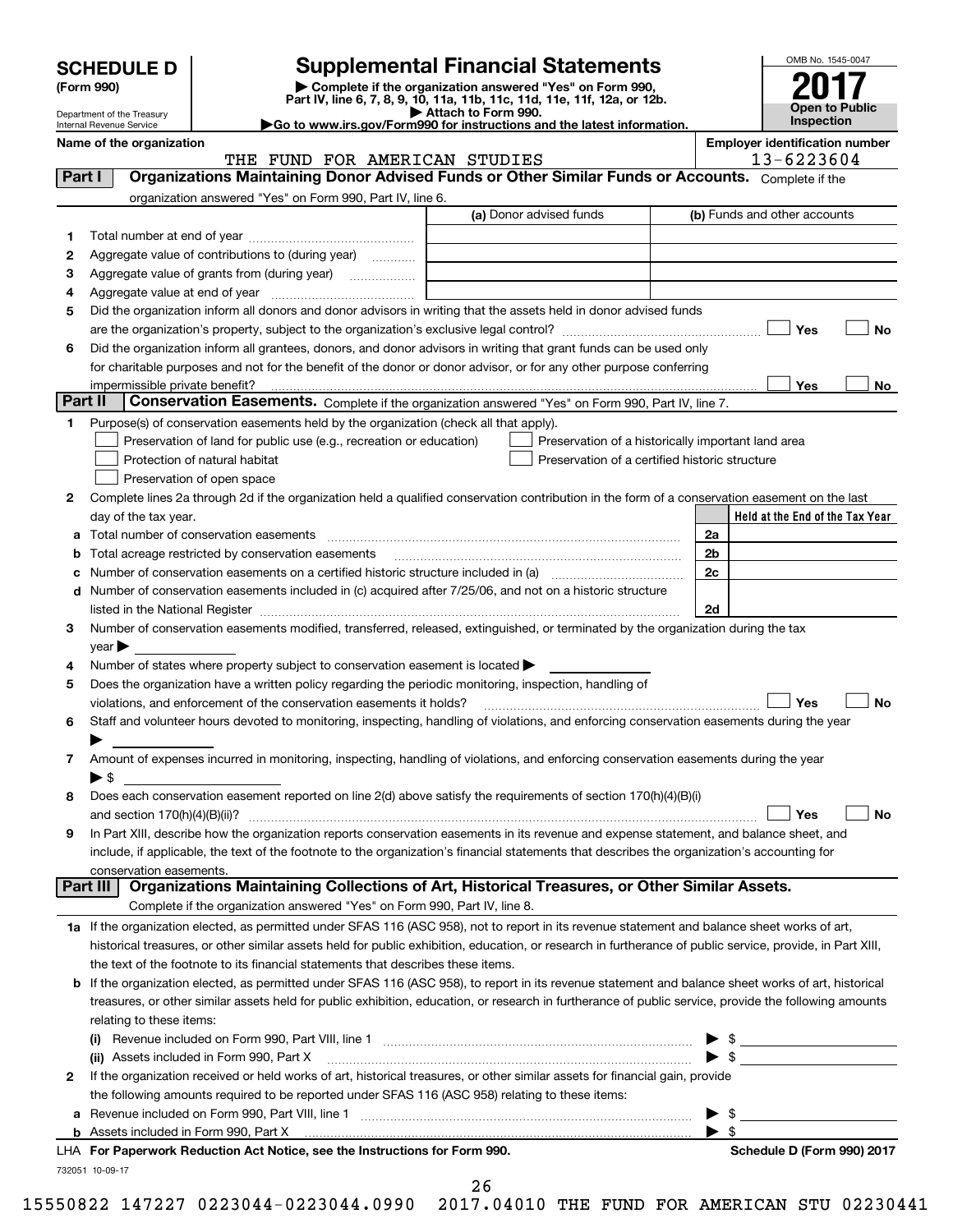|   | Schedule D (Form 990) 2017                                                                                                                                                                                                     | THE FUND FOR AMERICAN STUDIES |                |                                                                                                                                                                                                                               |                      | 13-6223604 Page 2          |                     |
|---|--------------------------------------------------------------------------------------------------------------------------------------------------------------------------------------------------------------------------------|-------------------------------|----------------|-------------------------------------------------------------------------------------------------------------------------------------------------------------------------------------------------------------------------------|----------------------|----------------------------|---------------------|
|   | Organizations Maintaining Collections of Art, Historical Treasures, or Other Similar Assets (continued)<br>Part III                                                                                                            |                               |                |                                                                                                                                                                                                                               |                      |                            |                     |
| з | Using the organization's acquisition, accession, and other records, check any of the following that are a significant use of its collection items                                                                              |                               |                |                                                                                                                                                                                                                               |                      |                            |                     |
|   | (check all that apply):                                                                                                                                                                                                        |                               |                |                                                                                                                                                                                                                               |                      |                            |                     |
| a | Public exhibition                                                                                                                                                                                                              |                               |                | Loan or exchange programs                                                                                                                                                                                                     |                      |                            |                     |
| b | Scholarly research                                                                                                                                                                                                             | е                             |                | Other and the contract of the contract of the contract of the contract of the contract of the contract of the contract of the contract of the contract of the contract of the contract of the contract of the contract of the |                      |                            |                     |
| с | Preservation for future generations                                                                                                                                                                                            |                               |                |                                                                                                                                                                                                                               |                      |                            |                     |
| 4 | Provide a description of the organization's collections and explain how they further the organization's exempt purpose in Part XIII.                                                                                           |                               |                |                                                                                                                                                                                                                               |                      |                            |                     |
| 5 | During the year, did the organization solicit or receive donations of art, historical treasures, or other similar assets                                                                                                       |                               |                |                                                                                                                                                                                                                               |                      |                            |                     |
|   |                                                                                                                                                                                                                                |                               |                |                                                                                                                                                                                                                               |                      | Yes                        | No                  |
|   | <b>Part IV</b><br>Escrow and Custodial Arrangements. Complete if the organization answered "Yes" on Form 990, Part IV, line 9, or<br>reported an amount on Form 990, Part X, line 21.                                          |                               |                |                                                                                                                                                                                                                               |                      |                            |                     |
|   | 1a Is the organization an agent, trustee, custodian or other intermediary for contributions or other assets not included                                                                                                       |                               |                |                                                                                                                                                                                                                               |                      |                            |                     |
|   | on Form 990, Part X? [11] matter contracts and contracts and contracts are contracted as a form 990, Part X?                                                                                                                   |                               |                |                                                                                                                                                                                                                               |                      | Yes                        | No                  |
|   | <b>b</b> If "Yes," explain the arrangement in Part XIII and complete the following table:                                                                                                                                      |                               |                |                                                                                                                                                                                                                               |                      |                            |                     |
|   |                                                                                                                                                                                                                                |                               |                |                                                                                                                                                                                                                               |                      | Amount                     |                     |
|   | c Beginning balance measurements and the state of the state of the state of the state of the state of the state of the state of the state of the state of the state of the state of the state of the state of the state of the |                               |                |                                                                                                                                                                                                                               | 1c                   |                            |                     |
|   | d Additions during the year measurement contains and a state of the year.                                                                                                                                                      |                               |                |                                                                                                                                                                                                                               | 1d                   |                            |                     |
|   | e Distributions during the year manufactured and contained and contained and contained and contained and contained and contained and contained and contained and contained and contained and contained and contained and conta |                               |                |                                                                                                                                                                                                                               | 1e                   |                            |                     |
| f |                                                                                                                                                                                                                                |                               |                |                                                                                                                                                                                                                               | 1f                   |                            |                     |
|   | 2a Did the organization include an amount on Form 990, Part X, line 21, for escrow or custodial account liability?                                                                                                             |                               |                |                                                                                                                                                                                                                               | .                    | Yes                        | No                  |
|   | <b>b</b> If "Yes," explain the arrangement in Part XIII. Check here if the explanation has been provided on Part XIII                                                                                                          |                               |                |                                                                                                                                                                                                                               |                      |                            |                     |
|   | Part V<br>Endowment Funds. Complete if the organization answered "Yes" on Form 990, Part IV, line 10.                                                                                                                          |                               |                |                                                                                                                                                                                                                               |                      |                            |                     |
|   |                                                                                                                                                                                                                                | (a) Current year              | (b) Prior year | (c) Two years back                                                                                                                                                                                                            | (d) Three years back |                            | (e) Four years back |
|   | 1a Beginning of year balance                                                                                                                                                                                                   | 12,959,941.                   | 12,675,938.    | 14, 124, 027.                                                                                                                                                                                                                 | 15,653,131.          |                            | 14,815,065.         |
| b |                                                                                                                                                                                                                                | 302,419.                      | 20,350.        | 23,706.                                                                                                                                                                                                                       | 32,814.              |                            | 29,375.             |
|   | Net investment earnings, gains, and losses                                                                                                                                                                                     | 1,453,204.                    | 668,516.       | $-102,855.$                                                                                                                                                                                                                   | 937,792.             |                            | 2,432,301.          |
|   |                                                                                                                                                                                                                                | 552,448.                      | 404,863.       | 2,920,037.                                                                                                                                                                                                                    | 2,499,710.           |                            | 1,623,610.          |
|   | e Other expenditures for facilities                                                                                                                                                                                            |                               |                |                                                                                                                                                                                                                               |                      |                            |                     |
|   | and programs                                                                                                                                                                                                                   |                               |                |                                                                                                                                                                                                                               |                      |                            |                     |
|   |                                                                                                                                                                                                                                |                               |                |                                                                                                                                                                                                                               |                      |                            |                     |
| g | End of year balance                                                                                                                                                                                                            | 14, 163, 116.                 | 12,959,941.    | 11, 124, 841.                                                                                                                                                                                                                 | 14, 124, 027.        |                            | 15,653,131.         |
| 2 | Provide the estimated percentage of the current year end balance (line 1g, column (a)) held as:                                                                                                                                |                               |                |                                                                                                                                                                                                                               |                      |                            |                     |
| а | Board designated or quasi-endowment                                                                                                                                                                                            | 89.00                         | %              |                                                                                                                                                                                                                               |                      |                            |                     |
|   | <b>b</b> Permanent endowment $\triangleright$ 10.00                                                                                                                                                                            | %                             |                |                                                                                                                                                                                                                               |                      |                            |                     |
|   | c Temporarily restricted endowment $\blacktriangleright$ 1.00                                                                                                                                                                  | %                             |                |                                                                                                                                                                                                                               |                      |                            |                     |
|   | The percentages on lines 2a, 2b, and 2c should equal 100%.                                                                                                                                                                     |                               |                |                                                                                                                                                                                                                               |                      |                            |                     |
|   | 3a Are there endowment funds not in the possession of the organization that are held and administered for the organization                                                                                                     |                               |                |                                                                                                                                                                                                                               |                      |                            |                     |
|   | by:                                                                                                                                                                                                                            |                               |                |                                                                                                                                                                                                                               |                      |                            | Yes<br>No           |
|   | (i)                                                                                                                                                                                                                            |                               |                |                                                                                                                                                                                                                               |                      | 3a(i)                      | х                   |
|   |                                                                                                                                                                                                                                |                               |                |                                                                                                                                                                                                                               |                      | 3a(ii)                     | X                   |
|   |                                                                                                                                                                                                                                |                               |                |                                                                                                                                                                                                                               |                      | 3b                         |                     |
|   | Describe in Part XIII the intended uses of the organization's endowment funds.<br>Land, Buildings, and Equipment.<br><b>Part VI</b>                                                                                            |                               |                |                                                                                                                                                                                                                               |                      |                            |                     |
|   | Complete if the organization answered "Yes" on Form 990, Part IV, line 11a. See Form 990, Part X, line 10.                                                                                                                     |                               |                |                                                                                                                                                                                                                               |                      |                            |                     |
|   | Description of property                                                                                                                                                                                                        | (a) Cost or other             |                | (b) Cost or other                                                                                                                                                                                                             | (c) Accumulated      | (d) Book value             |                     |
|   |                                                                                                                                                                                                                                | basis (investment)            |                | basis (other)                                                                                                                                                                                                                 | depreciation         |                            |                     |
|   |                                                                                                                                                                                                                                |                               |                | 2,327,023.                                                                                                                                                                                                                    |                      |                            | 2,327,023.          |
| b |                                                                                                                                                                                                                                |                               |                | 5, 219, 352.                                                                                                                                                                                                                  | 2, 165, 023.         |                            | 3,054,329.          |
|   |                                                                                                                                                                                                                                |                               |                |                                                                                                                                                                                                                               |                      |                            |                     |
|   |                                                                                                                                                                                                                                |                               |                |                                                                                                                                                                                                                               |                      |                            |                     |
|   |                                                                                                                                                                                                                                |                               |                | 1,312,080.                                                                                                                                                                                                                    | 1,068,922.           |                            | 243,158.            |
|   | Total. Add lines 1a through 1e. (Column (d) must equal Form 990. Part X, column (B), line 10c.)                                                                                                                                |                               |                |                                                                                                                                                                                                                               |                      |                            | 5,624,510.          |
|   |                                                                                                                                                                                                                                |                               |                |                                                                                                                                                                                                                               |                      | Schedule D (Form 990) 2017 |                     |

732052 10-09-17 732052 10-09-17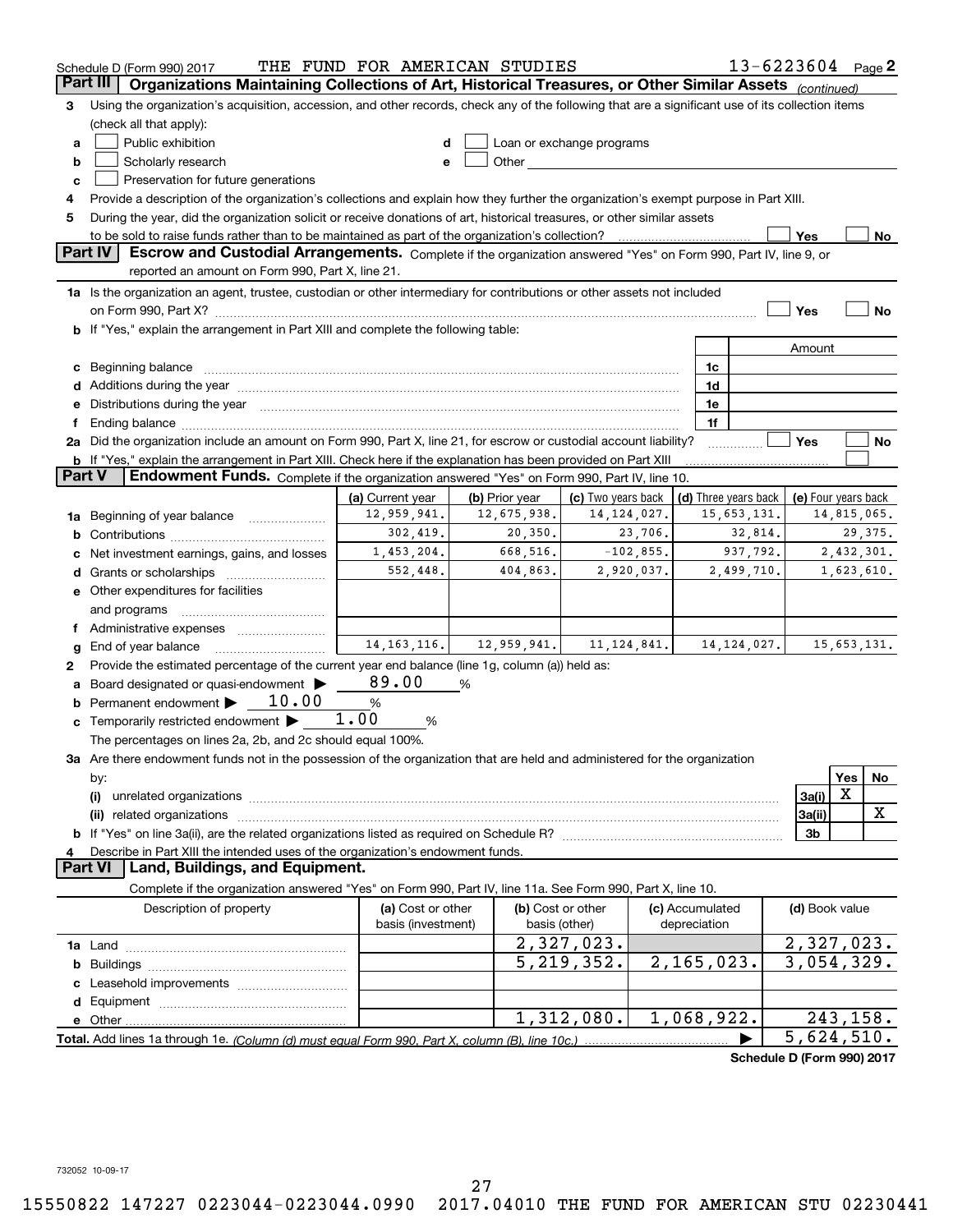| Schedule D (Form 990) 2017                                                                                                                  | THE FUND FOR AMERICAN STUDIES |                | $13 - 6223604$ Page 3                                     |
|---------------------------------------------------------------------------------------------------------------------------------------------|-------------------------------|----------------|-----------------------------------------------------------|
| Part VII Investments - Other Securities.                                                                                                    |                               |                |                                                           |
| Complete if the organization answered "Yes" on Form 990, Part IV, line 11b. See Form 990, Part X, line 12.                                  |                               |                |                                                           |
| (a) Description of security or category (including name of security)                                                                        | (b) Book value                |                | (c) Method of valuation: Cost or end-of-year market value |
| (1) Financial derivatives                                                                                                                   |                               |                |                                                           |
| (2) Closely-held equity interests [11] [2] Closely-held equity interests                                                                    |                               |                |                                                           |
| $(3)$ Other                                                                                                                                 |                               |                |                                                           |
| (A)                                                                                                                                         |                               |                |                                                           |
| (B)                                                                                                                                         |                               |                |                                                           |
| (C)                                                                                                                                         |                               |                |                                                           |
| (D)                                                                                                                                         |                               |                |                                                           |
| (E)                                                                                                                                         |                               |                |                                                           |
| (F)                                                                                                                                         |                               |                |                                                           |
| (G)                                                                                                                                         |                               |                |                                                           |
| (H)                                                                                                                                         |                               |                |                                                           |
| Total. (Col. (b) must equal Form 990, Part X, col. (B) line 12.)<br>Part VIII   Investments - Program Related.                              |                               |                |                                                           |
|                                                                                                                                             |                               |                |                                                           |
| Complete if the organization answered "Yes" on Form 990, Part IV, line 11c. See Form 990, Part X, line 13.<br>(a) Description of investment | (b) Book value                |                | (c) Method of valuation: Cost or end-of-year market value |
|                                                                                                                                             |                               |                |                                                           |
| (1)<br>(2)                                                                                                                                  |                               |                |                                                           |
| (3)                                                                                                                                         |                               |                |                                                           |
| (4)                                                                                                                                         |                               |                |                                                           |
| (5)                                                                                                                                         |                               |                |                                                           |
| (6)                                                                                                                                         |                               |                |                                                           |
| (7)                                                                                                                                         |                               |                |                                                           |
| (8)                                                                                                                                         |                               |                |                                                           |
| (9)                                                                                                                                         |                               |                |                                                           |
| Total. (Col. (b) must equal Form 990, Part X, col. (B) line 13.)                                                                            |                               |                |                                                           |
| <b>Other Assets.</b><br>Part IX                                                                                                             |                               |                |                                                           |
| Complete if the organization answered "Yes" on Form 990, Part IV, line 11d. See Form 990, Part X, line 15.                                  |                               |                |                                                           |
|                                                                                                                                             | (a) Description               |                | (b) Book value                                            |
| (1)                                                                                                                                         |                               |                |                                                           |
| (2)                                                                                                                                         |                               |                |                                                           |
| (3)                                                                                                                                         |                               |                |                                                           |
| (4)                                                                                                                                         |                               |                |                                                           |
| (5)                                                                                                                                         |                               |                |                                                           |
| (6)                                                                                                                                         |                               |                |                                                           |
| (7)                                                                                                                                         |                               |                |                                                           |
| (8)                                                                                                                                         |                               |                |                                                           |
| (9)                                                                                                                                         |                               |                |                                                           |
| Total. (Column (b) must equal Form 990. Part X, col. (B) line 15.)<br><b>Other Liabilities.</b><br>Part X                                   |                               |                |                                                           |
| Complete if the organization answered "Yes" on Form 990, Part IV, line 11e or 11f. See Form 990, Part X, line 25.                           |                               |                |                                                           |
| (a) Description of liability<br>1.                                                                                                          |                               | (b) Book value |                                                           |
| (1)<br>Federal income taxes                                                                                                                 |                               |                |                                                           |

| Federal income taxes                                                                                                   |          |
|------------------------------------------------------------------------------------------------------------------------|----------|
| CAPITAL LEASE OBLIGATION<br>(2)                                                                                        | 78,725.  |
| DEFERRED COMPENSATION<br>(3)                                                                                           | 81,118.  |
| (4)                                                                                                                    |          |
| (5)                                                                                                                    |          |
| (6)                                                                                                                    |          |
|                                                                                                                        |          |
| (8)                                                                                                                    |          |
| (9)                                                                                                                    |          |
| <b>Total.</b> (Column (b) must equal Form 990, Part X, col. (B) line 25.)                                              | 159,843. |
| Liability for uncertain tax positions. In Part XIII, provide the text of the footnote to the organization's fina<br>2. |          |
| organization's liability for uncertain tax positions under FIN 48 (ASC 740). Check here if the text of the fo          |          |

2. Liability for uncertain tax positions. In Part XIII, provide the text of the footnote to the organization's financial statements that reports the

organization's liability for uncertain tax positions under FIN 48 (ASC 740). Check here if the text of the footnote has been provided in Part XIII  $~\fbox{X}$ 

**Schedule D (Form 990) <sup>2017</sup> Schedule D (Form 990) 2017**

732053 10-09-17 732053 10-09-17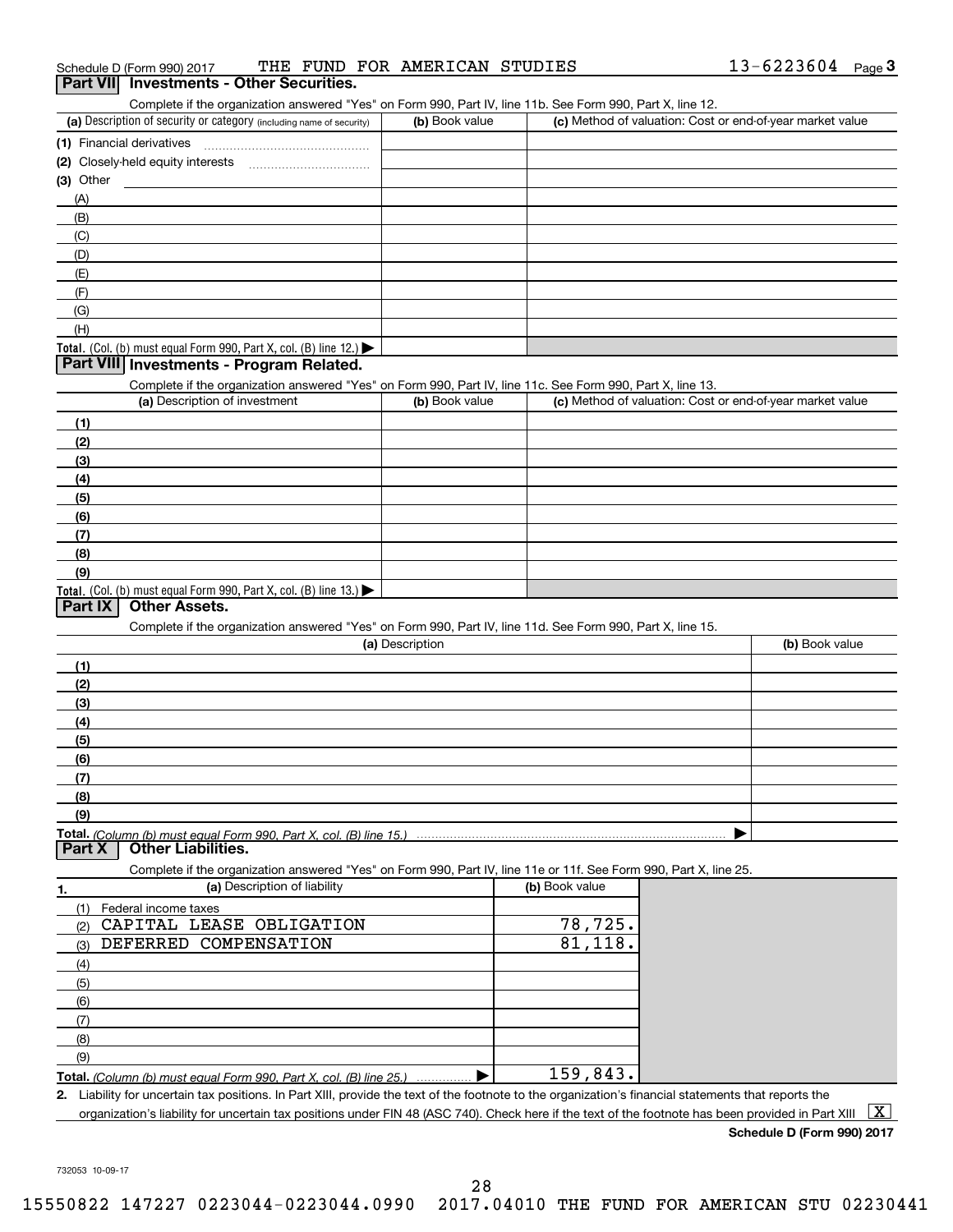| Schedule D (Form 990) 2017                                                                                               | THE FUND FOR AMERICAN STUDIES |                            |                | 13-6223604 Page 4 |
|--------------------------------------------------------------------------------------------------------------------------|-------------------------------|----------------------------|----------------|-------------------|
| Reconciliation of Revenue per Audited Financial Statements With Revenue per Return.<br><b>Part XI</b>                    |                               |                            |                |                   |
| Complete if the organization answered "Yes" on Form 990, Part IV, line 12a.                                              |                               |                            |                |                   |
| Total revenue, gains, and other support per audited financial statements<br>1                                            |                               |                            | $\blacksquare$ | 14,689,339.       |
| Amounts included on line 1 but not on Form 990, Part VIII, line 12:<br>2                                                 |                               |                            |                |                   |
| Net unrealized gains (losses) on investments [11] matter contracts and the unrealized gains (losses) on investments<br>a | 2a                            | $-706, 282.$               |                |                   |
| b                                                                                                                        | 2 <sub>b</sub>                | 52,951.                    |                |                   |
| c                                                                                                                        | 2c                            |                            |                |                   |
| Other (Describe in Part XIII.)<br>d                                                                                      | 2d                            | 2, 210, 930.               |                |                   |
| Add lines 2a through 2d<br>e                                                                                             |                               |                            | 2e             | 1,557,599.        |
| 3                                                                                                                        |                               |                            | 3              | 13, 131, 740.     |
| Amounts included on Form 990. Part VIII. line 12, but not on line 1:<br>4                                                |                               |                            |                |                   |
| Investment expenses not included on Form 990, Part VIII, line 7b                                                         | 4a                            |                            |                |                   |
| b                                                                                                                        | 4 <sub>b</sub>                | 1,962,600.                 |                |                   |
| c Add lines 4a and 4b                                                                                                    |                               |                            | 4c             | 1,962,600.        |
|                                                                                                                          |                               |                            | 5              | 15,094,340.       |
| Part XII   Reconciliation of Expenses per Audited Financial Statements With Expenses per Return.                         |                               |                            |                |                   |
|                                                                                                                          |                               |                            |                |                   |
| Complete if the organization answered "Yes" on Form 990, Part IV, line 12a.                                              |                               |                            |                |                   |
| Total expenses and losses per audited financial statements<br>1                                                          |                               |                            | $\blacksquare$ | 11,665,298.       |
| Amounts included on line 1 but not on Form 990, Part IX, line 25:<br>2                                                   |                               |                            |                |                   |
| a                                                                                                                        | 2a                            | 52,951.                    |                |                   |
| b                                                                                                                        | 2 <sub>b</sub>                |                            |                |                   |
| Other losses                                                                                                             | 2c                            |                            |                |                   |
| d                                                                                                                        | 2d                            | $\overline{2}$ , 240, 773. |                |                   |
| Add lines 2a through 2d<br>e                                                                                             |                               |                            | 2e             | 2,293,724.        |
| Subtract line 2e from line 1 <b>Manual Community and Community</b> Subtract line 2e from line 1<br>з                     |                               |                            | 3              | 9,371,574.        |
| Amounts included on Form 990, Part IX, line 25, but not on line 1:                                                       |                               |                            |                |                   |
| a                                                                                                                        | 4a                            |                            |                |                   |
| Other (Describe in Part XIII.)<br>b                                                                                      | 4 <sub>b</sub>                | 1,962,600.                 |                |                   |
| Add lines 4a and 4b                                                                                                      |                               |                            | 4c             | 1,962,600.        |
| 5<br>Part XIII Supplemental Information.                                                                                 |                               |                            | 5              | 11,334,174.       |

-<br>Provide the descriptions required for Part II, lines 3, 5, and 9; Part III, lines 1a and 4; Part IV, lines 1b and 2b; Part V, line 4; Part X, line 2; Part XI, lines 2d and 4b; and Part XII, lines 2d and 4b. Also complete this part to provide any additional information.

## PART V, LINE 4:

TO PROVIDE SCHOLARSHIPS FOR STUDENTS IN VARIOUS PROGRAMS OF THE TO PROVIDE SCHOLARSHIPS FOR STUDENTS IN VARIOUS PROGRAMS OF THE

ORGANIZATION, OR FOR SPECIFIC SUPPORT OF PROJECTS OF THE ORGANIZATION. ORGANIZATION, OR FOR SPECIFIC SUPPORT OF PROJECTS OF THE ORGANIZATION.

PART X, LINE 2:

TFAS IS EXEMPT FROM FEDERAL INCOME TAXES UNDER THE PROVISIONS OF SECTION TFAS IS EXEMPT FROM FEDERAL INCOME TAXES UNDER THE PROVISIONS OF SECTION

501(C) ( 3) OF THE INTERNAL REVENUE CODE. HOWEVER, INCOME FROM CERTAIN 501(C)(3) OF THE INTERNAL REVENUE CODE. HOWEVER, INCOME FROM CERTAIN

ACTIVITIES NOT DIRECTLY RELATED TO THE FUND'S TAX-EXEMPT PURPOSE IS ACTIVITIES NOT DIRECTLY RELATED TO THE FUND'S TAX-EXEMPT PURPOSE IS

SUBJECT TO TAXATION AS UNRELATED BUSINESS INCOME. THERE HAS BEEN NO SUBJECT TO TAXATION AS UNRELATED BUSINESS INCOME. THERE HAS BEEN NO

UNRELATED BUSINESS INCOME OR INCOME TAX EXPENSE FOR THE YEAR ENDED UNRELATED BUSINESS INCOME OR INCOME TAX EXPENSE FOR THE YEAR ENDED

DECEMBER 31 , 2017 . THE FUND BELIEVES IT HAS APPROPRIATE SUPPORT FOR ANY DECEMBER 31, 2017. THE FUND BELIEVES IT HAS APPROPRIATE SUPPORT FOR ANY

TAX POSITION TAKEN AND, AS SUCH, DOES NOT HAVE ANY UNCERTAIN TAX POSITIONS

732054 10-09-17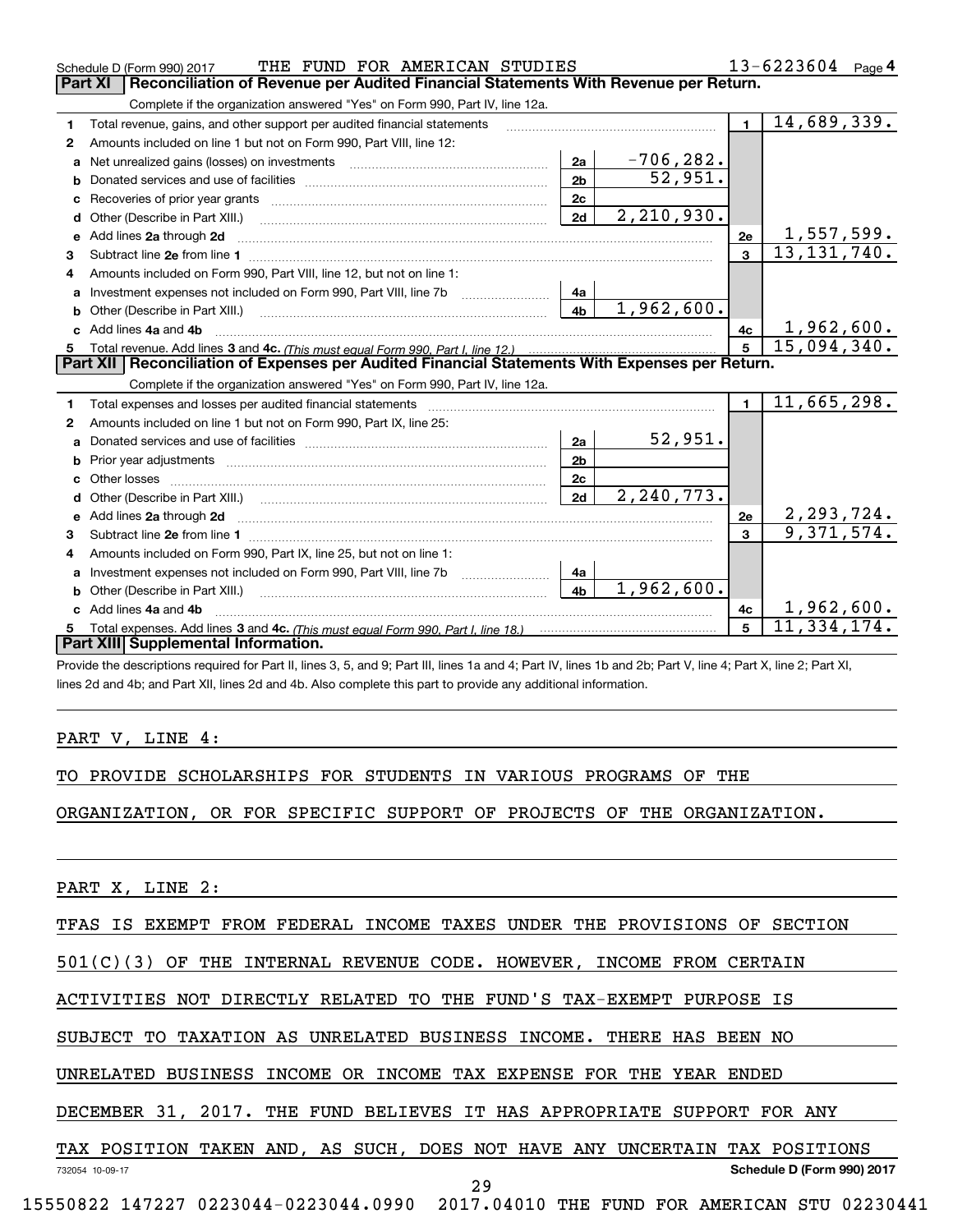| THE FUND FOR AMERICAN STUDIES<br>Schedule D (Form 990) 2017<br><b>Part XIII Supplemental Information</b> (continued) | $13 - 6223604$ Page 5      |
|----------------------------------------------------------------------------------------------------------------------|----------------------------|
| THAT ARE MATERIAL TO THE CONSOLIDATED FINANCIAL STATEMENTS.                                                          | THE FUND                   |
| <b>RECOGNIZES</b><br>INTEREST EXPENSE AND PENALTIES RELATED<br>TO UNRECOGNIZED TAX                                   |                            |
| IN ACCOUNTS PAYABLE AND ACCRUED EXPENSES AND OTHER EXPENSE<br>POSITIONS                                              | ON                         |
| CONSOLIDATED FINANCIAL STATEMENTS.<br>THE<br>THE FUND REPORTED NO PENALTIES AND                                      |                            |
| UNRECOGNIZED TAX POSITIONS FOR THE YEAR ENDED DECEMBER<br>INTEREST RELATED<br>TO                                     |                            |
| 31, 2017. TAX YEARS PRIOR TO 2014 ARE NO LONGER SUBJECT TO EXAMINATION BY                                            |                            |
| OR THE TAX JURISDICTION OF THE DISTRICT OF COLUMBIA.<br>THE<br>IRS                                                   |                            |
|                                                                                                                      |                            |
| PART XI, LINE 2D - OTHER ADJUSTMENTS:                                                                                |                            |
| (FTE)<br>RELATED ORGANIZATION REVENUE                                                                                | 2,419,947.                 |
| INTERCOMPANY ELIMINATIONS                                                                                            | $-209,017.$                |
| TOTAL TO SCHEDULE D, PART XI, LINE 2D                                                                                | 2, 210, 930.               |
|                                                                                                                      |                            |
| PART XI, LINE 4B - OTHER ADJUSTMENTS:                                                                                |                            |
| SCHOLARSHIPS                                                                                                         | 1,962,600.                 |
|                                                                                                                      |                            |
| 2D - OTHER ADJUSTMENTS:<br>PART XII, LINE                                                                            |                            |
| RELATED ORGANIZATION EXPENDITURE (FTE)                                                                               | 2,449,790.                 |
| INTERCOMPANY ELIMINATIONS                                                                                            | $-209,017$ .               |
| TOTAL TO SCHEDULE D, PART XII, LINE 2D                                                                               | 2, 240, 773.               |
|                                                                                                                      |                            |
| PART XII, LINE 4B - OTHER ADJUSTMENTS:                                                                               |                            |
| SCHOLARSHIPS                                                                                                         | 1,962,600.                 |
|                                                                                                                      |                            |
|                                                                                                                      |                            |
|                                                                                                                      |                            |
|                                                                                                                      |                            |
|                                                                                                                      | Schedule D (Form 990) 2017 |
|                                                                                                                      |                            |

732055 10-09-17 732055 10-09-17

30 30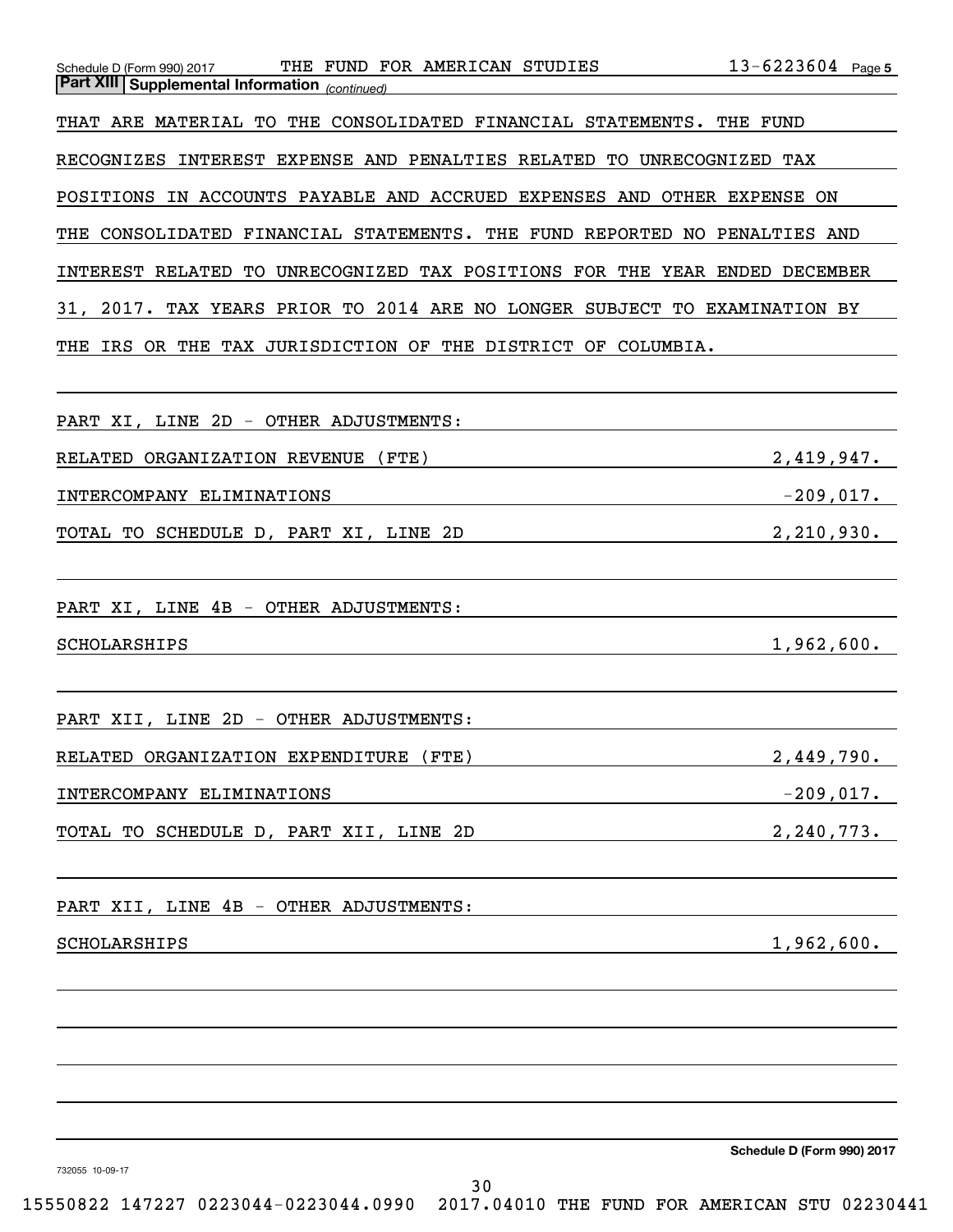|               | <b>SCHEDULE F</b><br>(Form 990)            |                          |                              | <b>Statement of Activities Outside the United States</b><br>Complete if the organization answered "Yes" on Form 990, Part IV, line 14b, 15, or 16. |                            |                                                        | OMB No. 1545-0047            |
|---------------|--------------------------------------------|--------------------------|------------------------------|----------------------------------------------------------------------------------------------------------------------------------------------------|----------------------------|--------------------------------------------------------|------------------------------|
|               | Department of the Treasury                 |                          |                              | Attach to Form 990.                                                                                                                                |                            |                                                        | Open to Public               |
|               | Internal Revenue Service                   |                          |                              | Go to www.irs.gov/Form990 for instructions and the latest information.                                                                             |                            | <b>Inspection</b>                                      |                              |
|               | Name of the organization                   |                          |                              |                                                                                                                                                    |                            | <b>Employer identification number</b>                  |                              |
|               | THE FUND FOR AMERICAN STUDIES              |                          |                              |                                                                                                                                                    |                            | 13-6223604                                             |                              |
| Part I        |                                            |                          |                              | General Information on Activities Outside the United States. Complete if the organization answered "Yes" on                                        |                            |                                                        |                              |
| 1             | Form 990, Part IV, line 14b.               |                          |                              | For grantmakers. Does the organization maintain records to substantiate the amount of its grants and other assistance,                             |                            |                                                        |                              |
|               |                                            |                          |                              | the grantees' eligibility for the grants or assistance, and the selection criteria used to award the grants or assistance?                         |                            |                                                        | $\boxed{\text{X}}$ Yes<br>No |
| 2             | United States.                             |                          |                              | For grantmakers. Describe in Part V the organization's procedures for monitoring the use of its grants and other assistance outside the            |                            |                                                        |                              |
|               |                                            |                          |                              | Activities per Region. (The following Part I, line 3 table can be duplicated if additional space is needed.)                                       |                            |                                                        |                              |
|               | (a) Region                                 | (b) Number of<br>offices | (c) Number of<br>employees,  | (d) Activities conducted in the region<br>(by type) (such as, fundraising, pro-                                                                    |                            | (e) If activity listed in (d)<br>is a program service, | (f) Total<br>expenditures    |
|               |                                            | in the region            | agents, and<br>independent   | gram services, investments, grants to                                                                                                              |                            | describe specific type                                 | for and                      |
|               |                                            |                          | contractors<br>in the region | recipients located in the region)                                                                                                                  |                            | of service(s) in the region                            | investments<br>in the region |
|               |                                            |                          |                              |                                                                                                                                                    |                            |                                                        |                              |
|               | CENTRAL AMERICA AND                        |                          |                              |                                                                                                                                                    |                            |                                                        |                              |
|               | THE CARRIBEAN                              |                          |                              | PROGRAM SERVICES                                                                                                                                   | <b>ILA PROGRAM EXPENSE</b> |                                                        | 70,948.                      |
|               |                                            |                          |                              |                                                                                                                                                    |                            |                                                        |                              |
|               | EAST ASIA AND THE                          |                          |                              |                                                                                                                                                    |                            |                                                        |                              |
|               | PACIFIC                                    |                          |                              | PROGRAM SERVICES                                                                                                                                   | AIPE PROGRAM EXPENSE       |                                                        | 51,629.                      |
|               |                                            |                          |                              |                                                                                                                                                    |                            |                                                        |                              |
|               |                                            |                          |                              |                                                                                                                                                    |                            |                                                        |                              |
| <b>EUROPE</b> |                                            |                          | 1                            | PROGRAM SERVICES                                                                                                                                   | AIPES PROGRAM EXPENSE      |                                                        | 96, 153.                     |
|               |                                            |                          |                              |                                                                                                                                                    |                            |                                                        |                              |
|               | CENTRAL AMERICA AND                        |                          |                              |                                                                                                                                                    |                            |                                                        |                              |
|               | THE CARRIBEAN                              |                          |                              | GRANTMAKING                                                                                                                                        | SCHOLARSHIPS               |                                                        | 26,750.                      |
|               |                                            |                          |                              |                                                                                                                                                    |                            |                                                        |                              |
|               | EAST ASIA AND THE                          |                          |                              |                                                                                                                                                    |                            |                                                        |                              |
|               | PACIFIC                                    |                          |                              | GRANTMAKING                                                                                                                                        | SCHOLARSHIPS               |                                                        | 147,355.                     |
|               |                                            |                          |                              |                                                                                                                                                    |                            |                                                        |                              |
|               |                                            |                          |                              |                                                                                                                                                    |                            |                                                        |                              |
| EUROPE        |                                            |                          |                              | GRANTMAKING                                                                                                                                        | SCHOLARSHIPS               |                                                        | 247,925.                     |
|               |                                            |                          |                              |                                                                                                                                                    |                            |                                                        |                              |
|               | MIDDLE EAST AND                            |                          |                              |                                                                                                                                                    |                            |                                                        |                              |
|               | NORTH AFRICA                               |                          |                              | GRANTMAKING                                                                                                                                        | SCHOLARSHIPS               |                                                        | 72,000.                      |
|               |                                            |                          |                              |                                                                                                                                                    |                            |                                                        |                              |
|               |                                            |                          |                              |                                                                                                                                                    |                            |                                                        |                              |
|               | NORTH AMERICA                              |                          |                              | GRANTMAKING                                                                                                                                        | SCHOLARSHIPS               |                                                        | 22,800.                      |
|               | <b>3 a</b> Sub-total                       | 0                        | 1                            |                                                                                                                                                    |                            |                                                        | 735,560.                     |
|               | <b>b</b> Total from continuation           |                          |                              |                                                                                                                                                    |                            |                                                        |                              |
|               | sheets to Part I<br>c Totals (add lines 3a | 0                        | 0                            |                                                                                                                                                    |                            |                                                        | 283,050.                     |
|               | and 3b)                                    | 0                        | 1                            |                                                                                                                                                    |                            |                                                        | 1,018,610.                   |

LHA **For Paperwork Reduction Act Notice, see the Instructions for Form 990 . For Paperwork Reduction Act Notice, see the Instructions for Form 990. Schedule F (Form 990) 2017** LHA

**Schedule F (Form 990) <sup>2017</sup>**

732071 10-06-17 732071 10-06-17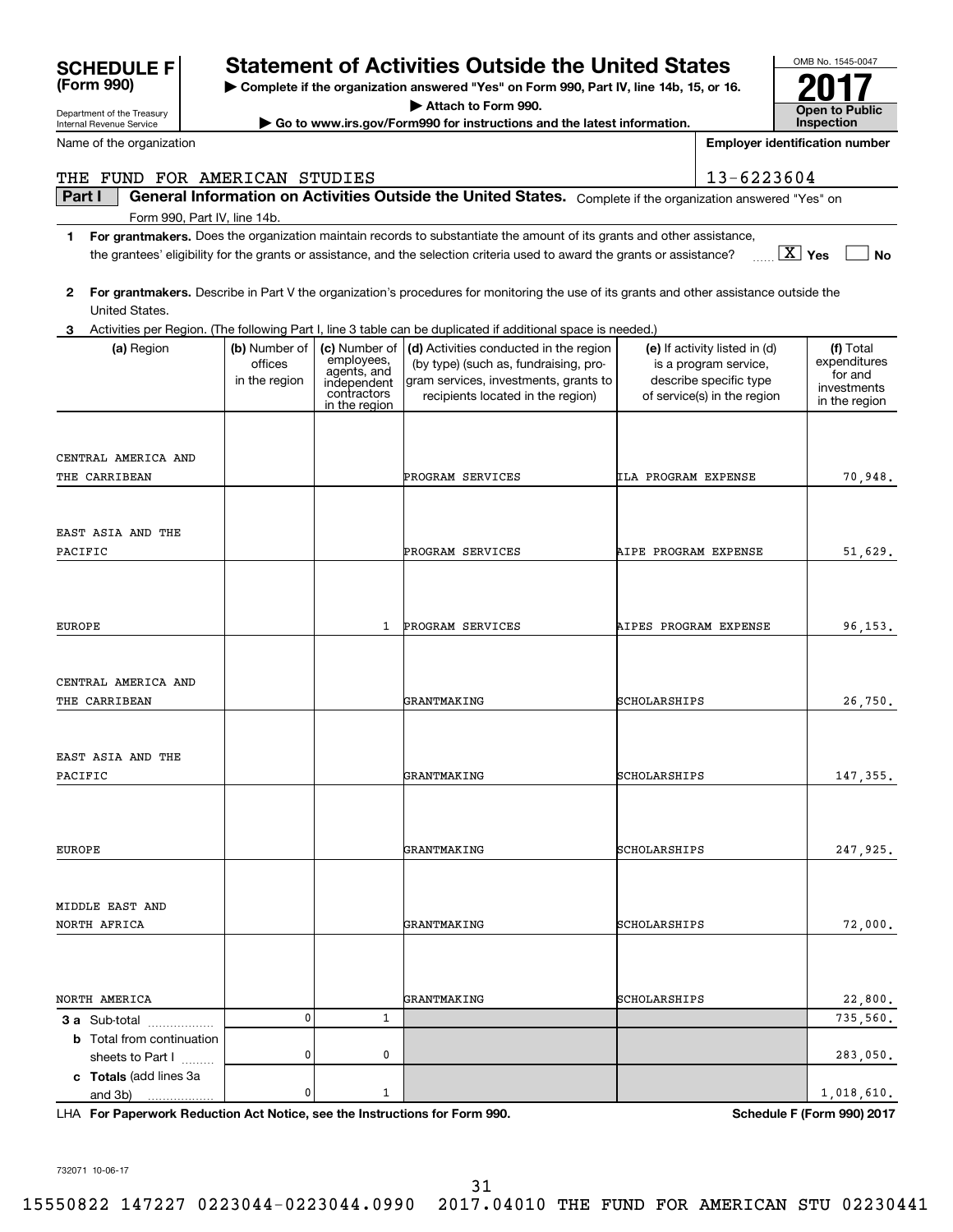| Schedule F (Form 990) |                                           |                                                      | THE FUND FOR AMERICAN STUDIES                                                                                                           | 13-6223604                                                                                                  | Page 1                                  |
|-----------------------|-------------------------------------------|------------------------------------------------------|-----------------------------------------------------------------------------------------------------------------------------------------|-------------------------------------------------------------------------------------------------------------|-----------------------------------------|
| <b>Part I</b>         |                                           |                                                      | Continuation of Activities per Region. (Schedule F (Form 990), Part I, line 3)                                                          |                                                                                                             |                                         |
| (a) Region            | (b) Number of<br>offices<br>in the region | (c) Number of<br>employees or<br>agents in<br>region | (d) Activities conducted in region<br>(by type) (i.e., fundraising,<br>program services, grants to<br>recipients located in the region) | (e) If activity listed in (d)<br>is a program service,<br>describe specific type<br>of service(s) in region | (f) Total<br>expenditures<br>for region |
|                       |                                           |                                                      |                                                                                                                                         |                                                                                                             |                                         |
| RUSSIA AND            |                                           |                                                      |                                                                                                                                         |                                                                                                             |                                         |
| NEIGHBORING STATES    |                                           |                                                      | GRANTMAKING                                                                                                                             | SCHOLARSHIPS                                                                                                | 119,250.                                |
|                       |                                           |                                                      |                                                                                                                                         |                                                                                                             |                                         |
|                       |                                           |                                                      |                                                                                                                                         |                                                                                                             |                                         |
| SOUTH AMERICA         |                                           |                                                      | GRANTMAKING                                                                                                                             | SCHOLARSHIPS                                                                                                |                                         |
|                       |                                           |                                                      |                                                                                                                                         |                                                                                                             | 109, 150.                               |
|                       |                                           |                                                      |                                                                                                                                         |                                                                                                             |                                         |
|                       |                                           |                                                      |                                                                                                                                         |                                                                                                             |                                         |
| SOUTH ASIA            |                                           |                                                      | GRANTMAKING                                                                                                                             | SCHOLARSHIPS                                                                                                | 40,150.                                 |
|                       |                                           |                                                      |                                                                                                                                         |                                                                                                             |                                         |
|                       |                                           |                                                      |                                                                                                                                         |                                                                                                             |                                         |
| SUB-SAHARAN AFRICA    |                                           |                                                      | GRANTMAKING                                                                                                                             | SCHOLARSHIPS                                                                                                | 14,500.                                 |
|                       |                                           |                                                      |                                                                                                                                         |                                                                                                             |                                         |
|                       |                                           |                                                      |                                                                                                                                         |                                                                                                             |                                         |
|                       |                                           |                                                      |                                                                                                                                         |                                                                                                             |                                         |
|                       |                                           |                                                      |                                                                                                                                         |                                                                                                             |                                         |
|                       |                                           |                                                      |                                                                                                                                         |                                                                                                             |                                         |
|                       |                                           |                                                      |                                                                                                                                         |                                                                                                             |                                         |
|                       |                                           |                                                      |                                                                                                                                         |                                                                                                             |                                         |
|                       |                                           |                                                      |                                                                                                                                         |                                                                                                             |                                         |
|                       |                                           |                                                      |                                                                                                                                         |                                                                                                             |                                         |
|                       |                                           |                                                      |                                                                                                                                         |                                                                                                             |                                         |
|                       |                                           |                                                      |                                                                                                                                         |                                                                                                             |                                         |
|                       |                                           |                                                      |                                                                                                                                         |                                                                                                             |                                         |
|                       |                                           |                                                      |                                                                                                                                         |                                                                                                             |                                         |
|                       |                                           |                                                      |                                                                                                                                         |                                                                                                             |                                         |
|                       |                                           |                                                      |                                                                                                                                         |                                                                                                             |                                         |
|                       |                                           |                                                      |                                                                                                                                         |                                                                                                             |                                         |
|                       |                                           |                                                      |                                                                                                                                         |                                                                                                             |                                         |
|                       |                                           |                                                      |                                                                                                                                         |                                                                                                             |                                         |
|                       |                                           |                                                      |                                                                                                                                         |                                                                                                             |                                         |
|                       |                                           |                                                      |                                                                                                                                         |                                                                                                             |                                         |
|                       |                                           |                                                      |                                                                                                                                         |                                                                                                             |                                         |
| <b>Totals</b>         |                                           |                                                      |                                                                                                                                         |                                                                                                             | 283,050.                                |
|                       |                                           |                                                      |                                                                                                                                         |                                                                                                             |                                         |

732181 04-01-17 732181 04-01-17

15550822 147227 0223044-0223044.0990 2017.04010 THE FUND FOR AMERICAN STU 02230441 15550822 147227 0223044-0223044.0990 2017.04010 THE FUND FOR AMERICAN STU 02230441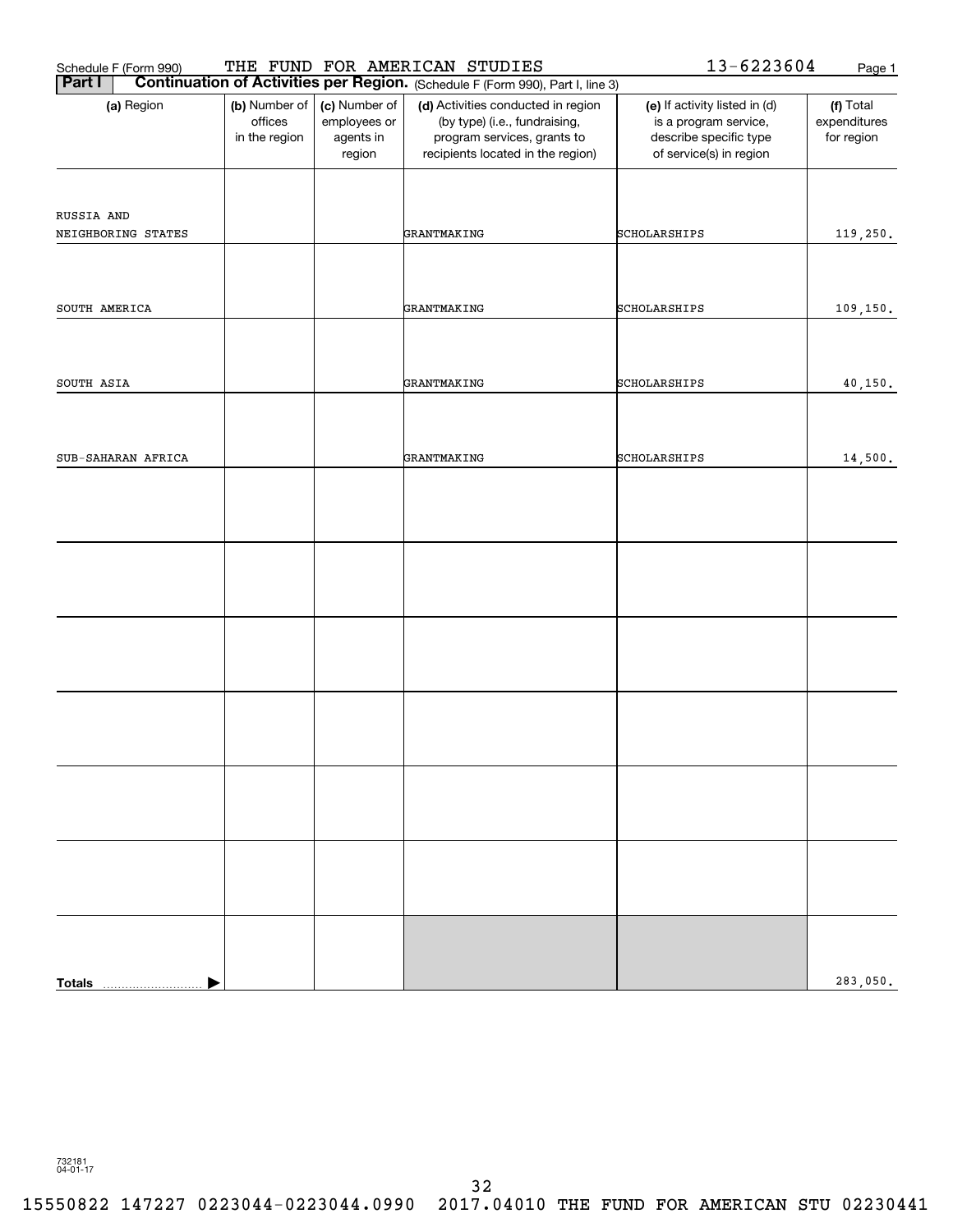## Schedule F (Form 990) 2017 THE FUND FOR AMERICAN STUDIES 23-6223604 Page 2

#### **Part II** Grants and Other Assistance to Organizations or Entities Outside the United States. Complete if the organization answered "Yes" on Form 990, Part IV, line 15, for any recipient who received more than \$5 , <sup>000</sup>. Part II can be duplicated if additional space is needed. recipient who received more than \$5,000. Part II can be duplicated if additional space is needed.

| 1<br>(a) Name of organization                                        | (b) IRS code section<br>and EIN (if applicable)                                                                                                | (c) Region | (d) Purpose of<br>grant | (e) Amount<br>of cash grant | (f) Manner of<br>cash disbursement | (g) Amount of<br>noncash<br>assistance | (h) Description<br>of noncash<br>assistance | (i) Method of<br>valuation (book, FMV,<br>appraisal, other) |  |  |
|----------------------------------------------------------------------|------------------------------------------------------------------------------------------------------------------------------------------------|------------|-------------------------|-----------------------------|------------------------------------|----------------------------------------|---------------------------------------------|-------------------------------------------------------------|--|--|
|                                                                      |                                                                                                                                                |            |                         |                             |                                    |                                        |                                             |                                                             |  |  |
|                                                                      |                                                                                                                                                |            |                         |                             |                                    |                                        |                                             |                                                             |  |  |
|                                                                      |                                                                                                                                                |            |                         |                             |                                    |                                        |                                             |                                                             |  |  |
|                                                                      |                                                                                                                                                |            |                         |                             |                                    |                                        |                                             |                                                             |  |  |
|                                                                      |                                                                                                                                                |            |                         |                             |                                    |                                        |                                             |                                                             |  |  |
|                                                                      |                                                                                                                                                |            |                         |                             |                                    |                                        |                                             |                                                             |  |  |
|                                                                      |                                                                                                                                                |            |                         |                             |                                    |                                        |                                             |                                                             |  |  |
|                                                                      |                                                                                                                                                |            |                         |                             |                                    |                                        |                                             |                                                             |  |  |
|                                                                      |                                                                                                                                                |            |                         |                             |                                    |                                        |                                             |                                                             |  |  |
|                                                                      |                                                                                                                                                |            |                         |                             |                                    |                                        |                                             |                                                             |  |  |
|                                                                      |                                                                                                                                                |            |                         |                             |                                    |                                        |                                             |                                                             |  |  |
|                                                                      |                                                                                                                                                |            |                         |                             |                                    |                                        |                                             |                                                             |  |  |
|                                                                      |                                                                                                                                                |            |                         |                             |                                    |                                        |                                             |                                                             |  |  |
|                                                                      |                                                                                                                                                |            |                         |                             |                                    |                                        |                                             |                                                             |  |  |
|                                                                      |                                                                                                                                                |            |                         |                             |                                    |                                        |                                             |                                                             |  |  |
|                                                                      |                                                                                                                                                |            |                         |                             |                                    |                                        |                                             |                                                             |  |  |
|                                                                      | 2 Enter total number of recipient organizations listed above that are recognized as charities by the foreign country, recognized as tax-exempt |            |                         |                             |                                    |                                        |                                             |                                                             |  |  |
| Enter total number of other organizations or entities<br>$3^{\circ}$ |                                                                                                                                                |            |                         |                             |                                    |                                        |                                             |                                                             |  |  |
|                                                                      |                                                                                                                                                |            |                         |                             |                                    |                                        |                                             | Schedule F (Form 990) 2017                                  |  |  |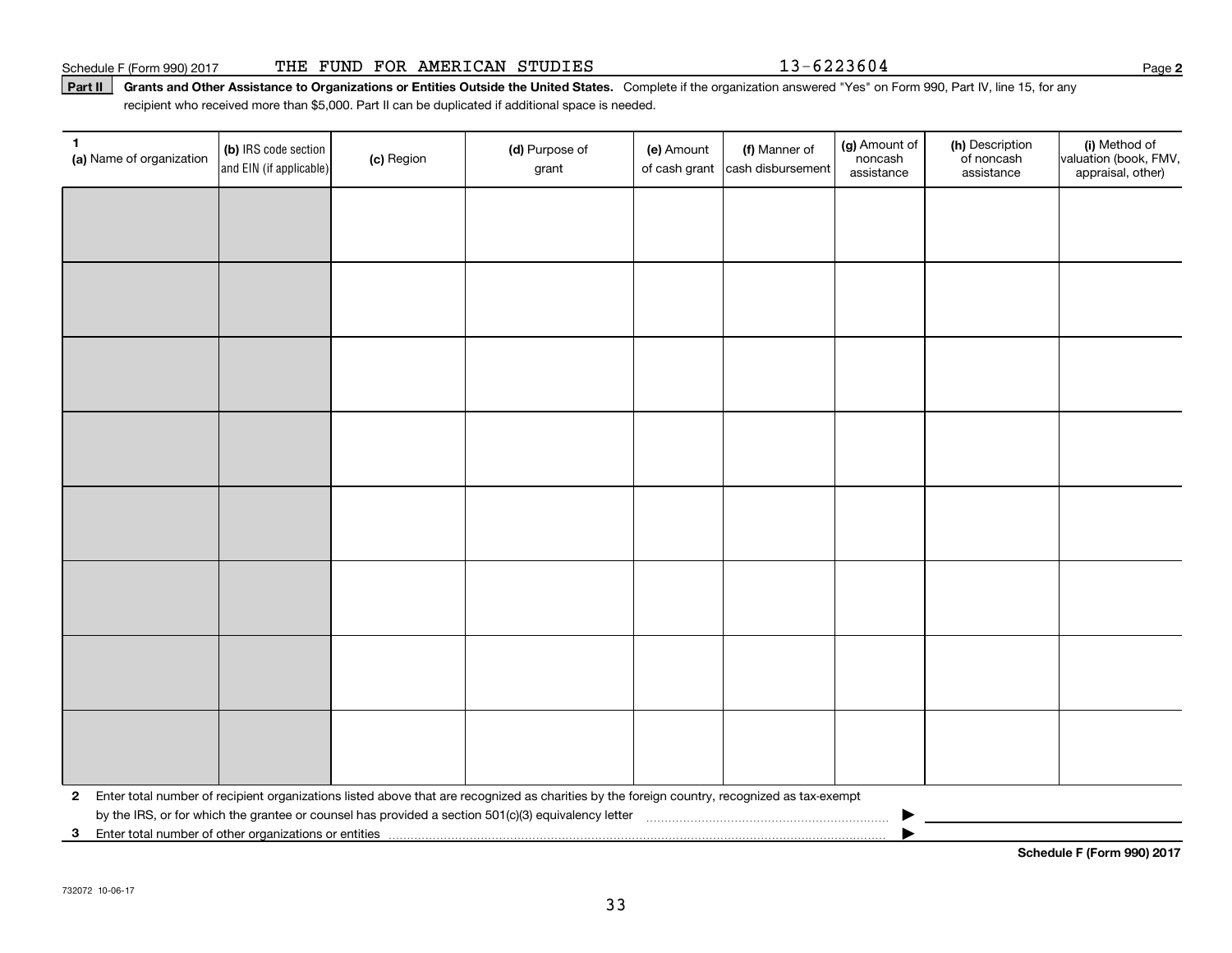Part III Grants and Other Assistance to Individuals Outside the United States. Complete if the organization answered "Yes" on Form 990, Part IV, line 16.

| Part III can be duplicated if additional space is needed. |                              |                             |                             |                                    |                                        |                                          |                                                                |
|-----------------------------------------------------------|------------------------------|-----------------------------|-----------------------------|------------------------------------|----------------------------------------|------------------------------------------|----------------------------------------------------------------|
| (a) Type of grant or assistance                           | (b) Region                   | (c) Number of<br>recipients | (d) Amount of<br>cash grant | (e) Manner of<br>cash disbursement | (f) Amount of<br>noncash<br>assistance | (g) Description of<br>noncash assistance | (h) Method of<br>valuation<br>(book, FMV,<br>appraisal, other) |
|                                                           |                              |                             |                             |                                    |                                        |                                          |                                                                |
|                                                           | CENTRAL AMERICAN             |                             |                             |                                    |                                        |                                          |                                                                |
| SCHOLARSHIPS                                              | AND THE CARRIBEAN            | 8                           | $\mathfrak o$ .             |                                    |                                        | 26,750. SCHOLARSHIPS                     | FMV                                                            |
|                                                           |                              |                             |                             |                                    |                                        |                                          |                                                                |
|                                                           |                              |                             |                             |                                    |                                        |                                          |                                                                |
|                                                           | EAST ASIA AND THE            |                             |                             |                                    |                                        |                                          |                                                                |
| SCHOLARSHIPS                                              | PACIFIC                      | 51                          | $\mathfrak o$ .             |                                    |                                        | 147, 355. SCHOLARSHIPS                   | FMV                                                            |
|                                                           |                              |                             |                             |                                    |                                        |                                          |                                                                |
|                                                           |                              |                             |                             |                                    |                                        |                                          |                                                                |
| SCHOLARSHIPS                                              | <b>EUROPE</b>                | 49                          | 0.                          |                                    |                                        | 247, 925. SCHOLARSHIPS                   | FMV                                                            |
|                                                           |                              |                             |                             |                                    |                                        |                                          |                                                                |
|                                                           |                              |                             |                             |                                    |                                        |                                          |                                                                |
|                                                           | MIDDLE EAST AND              |                             |                             |                                    |                                        |                                          |                                                                |
| SCHOLARSHIPS                                              | NORTH AFRICA                 | 24                          | $\mathbf 0$ .               |                                    |                                        | 72,000. SCHOLARSHIPS                     | FMV                                                            |
|                                                           |                              |                             |                             |                                    |                                        |                                          |                                                                |
|                                                           |                              |                             |                             |                                    |                                        |                                          |                                                                |
| SCHOLARSHIPS                                              | NORTH AMERICA                | 6                           | $\mathfrak o$ .             |                                    |                                        | 22,800. SCHOLARSHIPS                     | FMV                                                            |
|                                                           |                              |                             |                             |                                    |                                        |                                          |                                                                |
|                                                           | RUSSIA AND                   |                             |                             |                                    |                                        |                                          |                                                                |
| SCHOLARSHIPS                                              | NEIGHBORING<br><b>STATES</b> | 37                          | 0.                          |                                    |                                        | 119,250. SCHOLARSHIPS                    | FMV                                                            |
|                                                           |                              |                             |                             |                                    |                                        |                                          |                                                                |
|                                                           |                              |                             |                             |                                    |                                        |                                          |                                                                |
|                                                           |                              |                             |                             |                                    |                                        |                                          |                                                                |
| SCHOLARSHIPS                                              | SOUTH AMERICA                | 45                          | $\mathbf{0}$ .              |                                    |                                        | 109,150. SCHOLARSHIPS                    | FMV                                                            |
|                                                           |                              |                             |                             |                                    |                                        |                                          |                                                                |
|                                                           |                              |                             |                             |                                    |                                        |                                          |                                                                |
| SCHOLARSHIPS                                              | SOUTH ASIA                   | 13                          | $\mathbf{0}$ .              |                                    |                                        | 40,150. SCHOLARSHIPS                     | FMV                                                            |
|                                                           |                              |                             |                             |                                    |                                        |                                          |                                                                |
|                                                           |                              |                             |                             |                                    |                                        |                                          |                                                                |
|                                                           | <b>SUB-SAHARAN</b>           |                             |                             |                                    |                                        |                                          |                                                                |
| SCHOLARSHIPS                                              | AFRICA                       | $\overline{4}$              | $\mathfrak o$ .             |                                    |                                        | 14,500. SCHOLARSHIPS                     | FMV                                                            |

**Schedule F (Form 990) <sup>2017</sup> Schedule F (Form 990) 2017**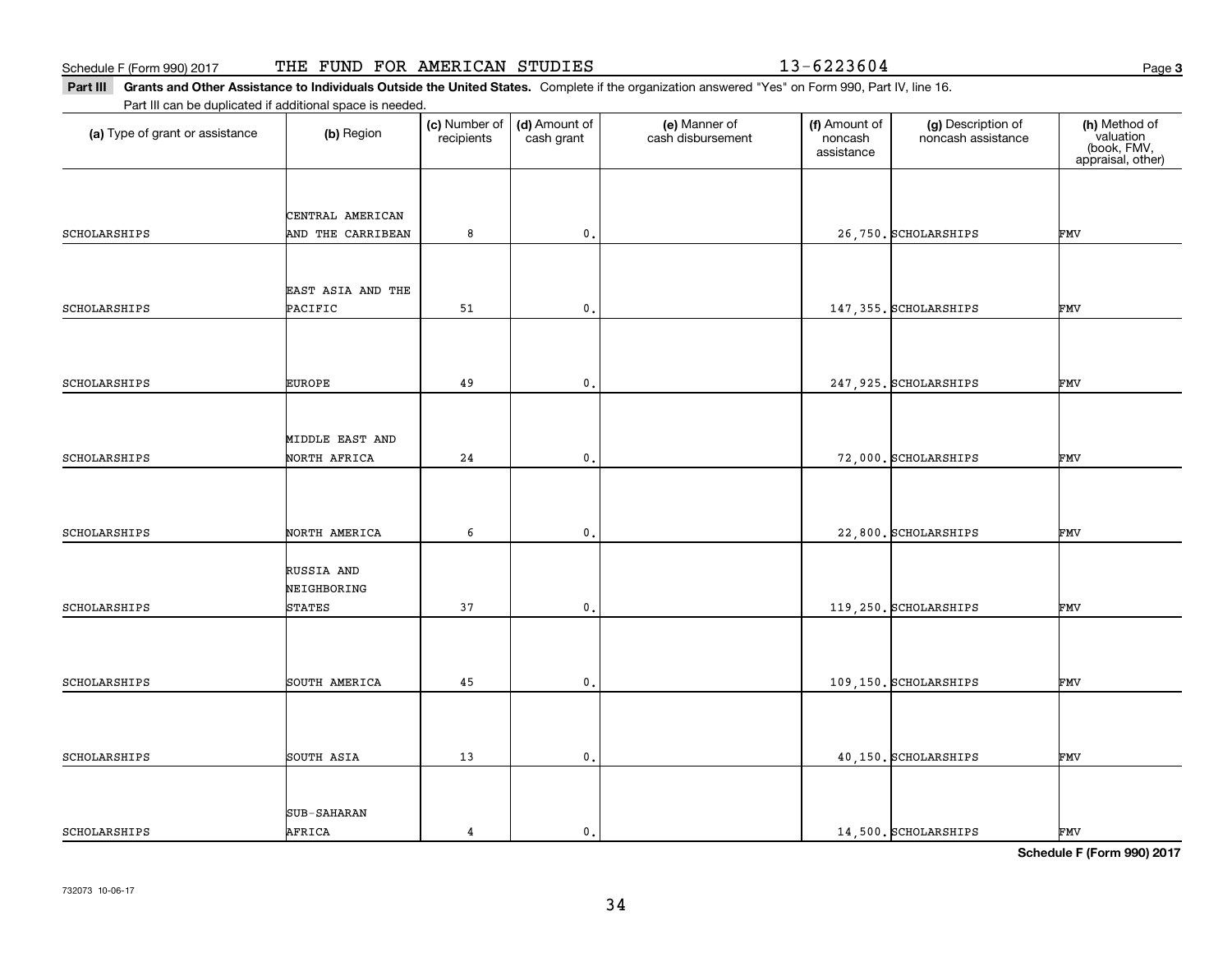| 1            | Was the organization a U.S. transferor of property to a foreign corporation during the tax year? If "Yes." the<br>organization may be required to file Form 926, Return by a U.S. Transferor of Property to a Foreign<br>Corporation (see Instructions for Form 926)                                                                                           | Yes | X   No              |
|--------------|----------------------------------------------------------------------------------------------------------------------------------------------------------------------------------------------------------------------------------------------------------------------------------------------------------------------------------------------------------------|-----|---------------------|
| $\mathbf{2}$ | Did the organization have an interest in a foreign trust during the tax year? If "Yes." the organization<br>may be required to separately file Form 3520, Annual Return To Report Transactions With Foreign<br>Trusts and Receipt of Certain Foreign Gifts, and/or Form 3520-A, Annual Information Return of Foreign                                           | Yes | $X _{N0}$           |
| 3            | Did the organization have an ownership interest in a foreign corporation during the tax year? If "Yes."<br>the organization may be required to file Form 5471, Information Return of U.S. Persons With Respect To                                                                                                                                              | Yes | $X \mid N_{\Omega}$ |
| 4            | Was the organization a direct or indirect shareholder of a passive foreign investment company or a<br>qualified electing fund during the tax year? If "Yes," the organization may be required to file Form 8621,<br>Information Return by a Shareholder of a Passive Foreign Investment Company or Qualified Electing Fund<br>(see Instructions for Form 8621) | Yes | $X _{N0}$           |
| 5            | Did the organization have an ownership interest in a foreign partnership during the tax year? If "Yes."<br>the organization may be required to file Form 8865, Return of U.S. Persons With Respect to Certain<br>Foreign Partnerships (see Instructions for Form 8865)                                                                                         | Yes | $X \mid N_{\Omega}$ |
| 6            | Did the organization have any operations in or related to any boycotting countries during the tax year? If<br>"Yes," the organization may be required to separately file Form 5713, International Boycott Report (see                                                                                                                                          | Yes | No                  |

**Schedule F (Form 990) <sup>2017</sup> Schedule F (Form 990) 2017**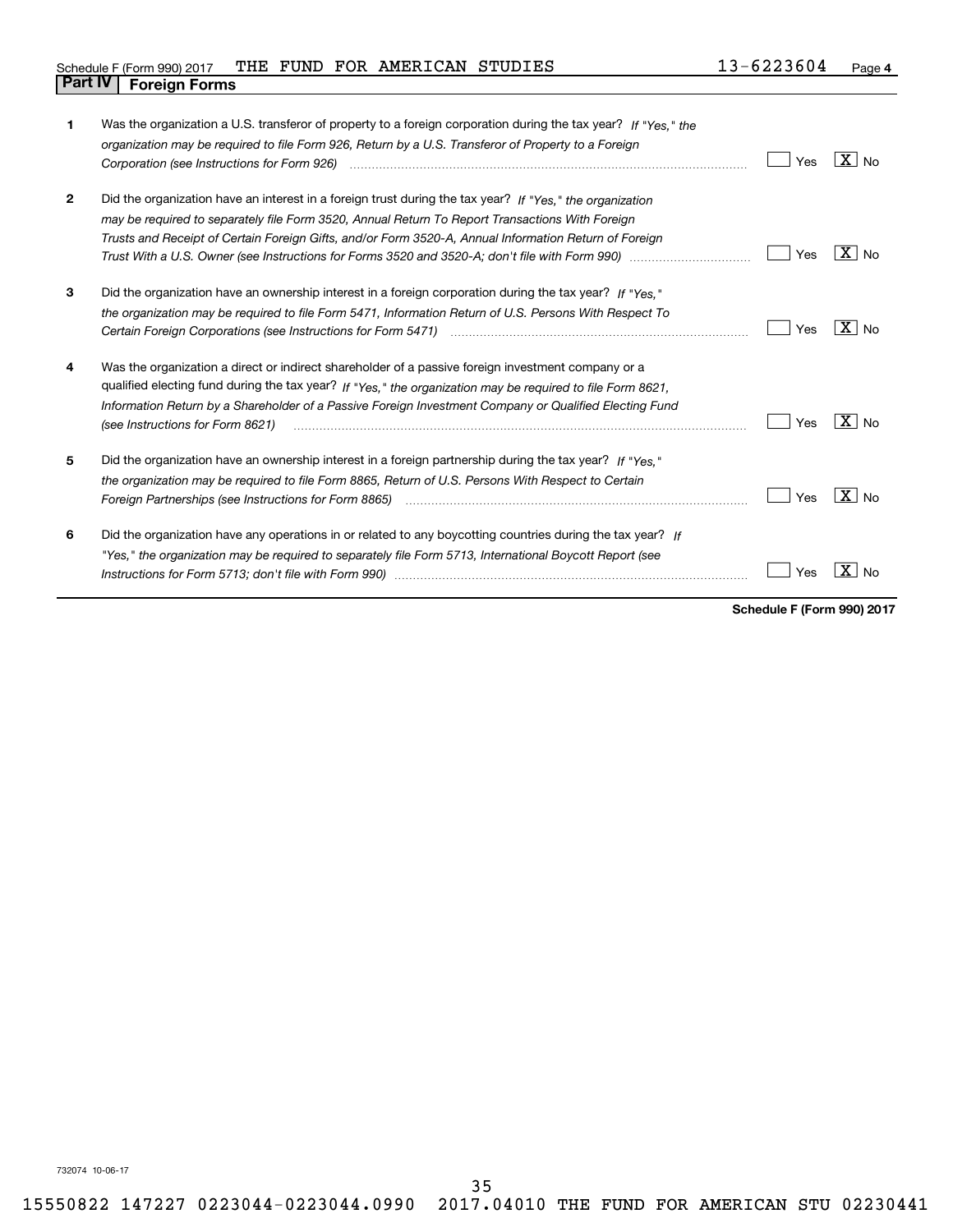|               | Schedule F (Form 990) 2017                                                                                                            |  |  |  | THE FUND FOR AMERICAN STUDIES |  | 13-6223604                                                                                                                        | Page 5 |
|---------------|---------------------------------------------------------------------------------------------------------------------------------------|--|--|--|-------------------------------|--|-----------------------------------------------------------------------------------------------------------------------------------|--------|
| <b>Part V</b> | <b>Supplemental Information</b>                                                                                                       |  |  |  |                               |  |                                                                                                                                   |        |
|               | Provide the information required by Part I, line 2 (monitoring of funds); Part I, line 3, column (f) (accounting method; amounts of   |  |  |  |                               |  |                                                                                                                                   |        |
|               | investments vs. expenditures per region); Part II, line 1 (accounting method); Part III (accounting method); and Part III, column (c) |  |  |  |                               |  |                                                                                                                                   |        |
|               |                                                                                                                                       |  |  |  |                               |  | (estimated number of recipients), as applicable. Also complete this part to provide any additional information. See instructions. |        |

PART I, LINE 2:

AMOUNTS PAID TO OVERSEAS ORGANIZATIONS ARE FOR PROGRAM SERVICES PROVIDED AMOUNTS PAID TO OVERSEAS ORGANIZATIONS ARE FOR PROGRAM SERVICES PROVIDED

BY THEM TO THE FUND. THE AMOUNTS ARE BILLED TO THE FUND BY INVOICE WITH

DETAILED EXPLANATION OF EACH EXPENDITURE. DETAILED EXPLANATION OF EACH EXPENDITURE.

732075 10-06-17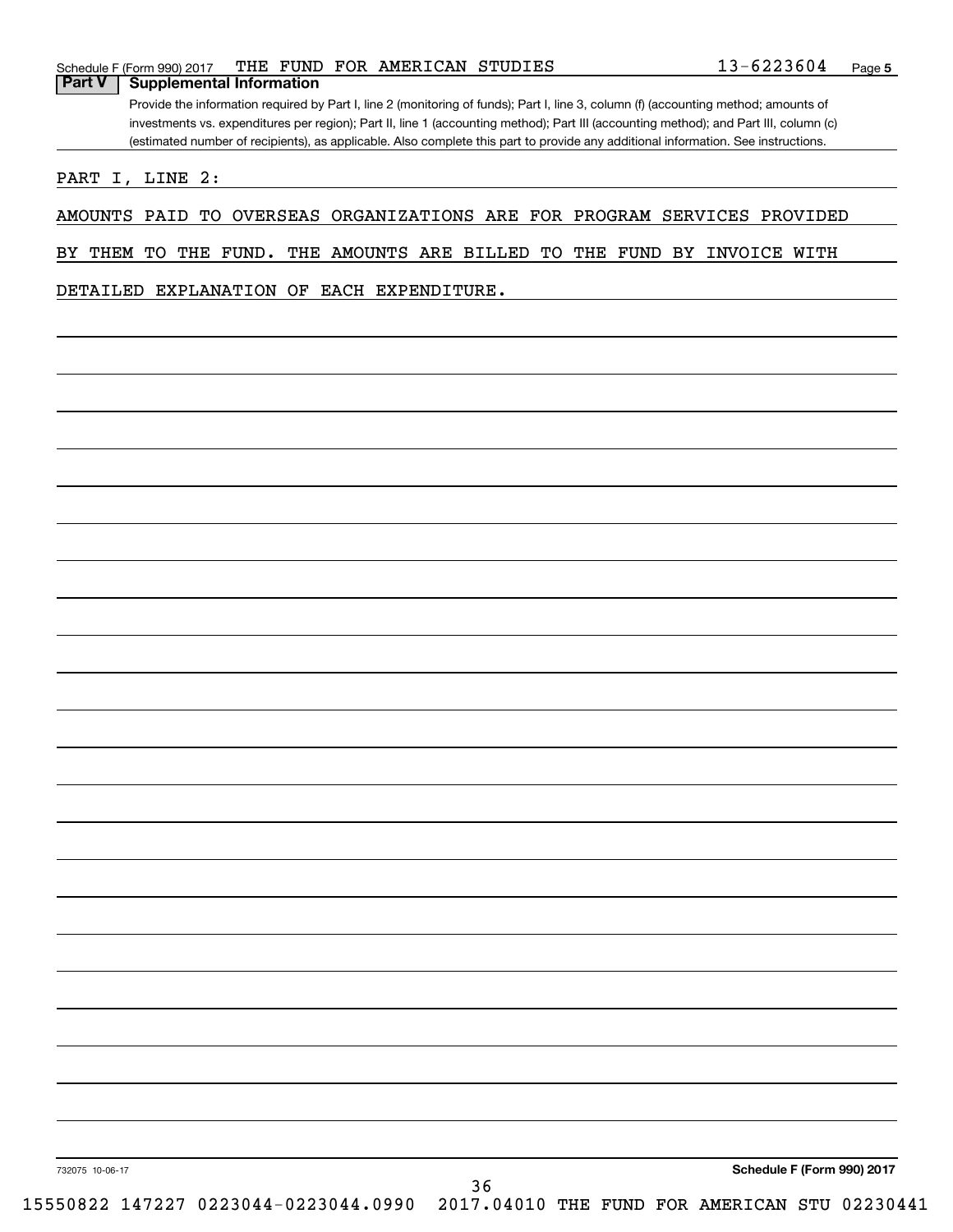| <b>SCHEDULE G</b>                                                                                                                                                   | <b>Supplemental Information Regarding Fundraising or Gaming Activities</b>                                                                                       |                            |                                 |                                                              |                                   |           | OMB No. 1545-0047                           |  |  |
|---------------------------------------------------------------------------------------------------------------------------------------------------------------------|------------------------------------------------------------------------------------------------------------------------------------------------------------------|----------------------------|---------------------------------|--------------------------------------------------------------|-----------------------------------|-----------|---------------------------------------------|--|--|
| (Form 990 or 990-EZ)                                                                                                                                                | Complete if the organization answered "Yes" on Form 990, Part IV, line 17, 18, or 19, or if the                                                                  |                            |                                 |                                                              |                                   |           | 2017<br><b>Open to Public</b><br>Inspection |  |  |
| Department of the Treasury<br>Internal Revenue Service                                                                                                              | organization entered more than \$15,000 on Form 990-EZ, line 6a.<br>Attach to Form 990 or Form 990-EZ.<br>Go to www.irs.gov/Form990 for the latest instructions. |                            |                                 |                                                              |                                   |           |                                             |  |  |
| Name of the organization                                                                                                                                            |                                                                                                                                                                  |                            |                                 |                                                              |                                   |           | <b>Employer identification number</b>       |  |  |
|                                                                                                                                                                     | THE FUND FOR AMERICAN STUDIES                                                                                                                                    |                            |                                 |                                                              | 13-6223604                        |           |                                             |  |  |
| Part I                                                                                                                                                              | Fundraising Activities. Complete if the organization answered "Yes" on Form 990, Part IV, line 17. Form 990-EZ filers are not                                    |                            |                                 |                                                              |                                   |           |                                             |  |  |
| required to complete this part.                                                                                                                                     |                                                                                                                                                                  |                            |                                 |                                                              |                                   |           |                                             |  |  |
| 1 Indicate whether the organization raised funds through any of the following activities. Check all that apply.<br>$\overline{X}$ Mail solicitations<br>a           |                                                                                                                                                                  |                            |                                 | $e$ $\boxed{\text{X}}$ Solicitation of non-government grants |                                   |           |                                             |  |  |
| $\boxed{\text{X}}$ Internet and email solicitations<br>b                                                                                                            | f                                                                                                                                                                |                            |                                 | Solicitation of government grants                            |                                   |           |                                             |  |  |
| $\boxed{\textbf{X}}$ Phone solicitations<br>C                                                                                                                       | g                                                                                                                                                                | Special fundraising events |                                 |                                                              |                                   |           |                                             |  |  |
| $\boxed{\mathbf{X}}$ In-person solicitations<br>d                                                                                                                   |                                                                                                                                                                  |                            |                                 |                                                              |                                   |           |                                             |  |  |
| 2 a Did the organization have a written or oral agreement with any individual (including officers, directors, trustees, or                                          |                                                                                                                                                                  |                            |                                 |                                                              |                                   |           |                                             |  |  |
|                                                                                                                                                                     | key employees listed in Form 990, Part VII) or entity in connection with professional fundraising services?                                                      |                            |                                 |                                                              |                                   | $ X $ Yes | No                                          |  |  |
|                                                                                                                                                                     | <b>b</b> If "Yes," list the 10 highest paid individuals or entities (fundraisers) pursuant to agreements under which the fundraiser is to be                     |                            |                                 |                                                              |                                   |           |                                             |  |  |
| compensated at least \$5,000 by the organization.                                                                                                                   |                                                                                                                                                                  |                            |                                 |                                                              |                                   |           |                                             |  |  |
|                                                                                                                                                                     |                                                                                                                                                                  |                            | (iii) Did                       |                                                              | (v) Amount paid                   |           | (vi) Amount paid                            |  |  |
| (i) Name and address of individual                                                                                                                                  | (ii) Activity                                                                                                                                                    |                            | fundraiser<br>have custody      | (iv) Gross receipts                                          | to (or retained by)<br>fundraiser |           | to (or retained by)                         |  |  |
| or entity (fundraiser)                                                                                                                                              |                                                                                                                                                                  |                            | or control of<br>contributions? | from activity                                                | listed in col. (i)                |           | organization                                |  |  |
| BCC & ASSOCIATES - 7625                                                                                                                                             |                                                                                                                                                                  | Yes                        | <b>No</b>                       |                                                              |                                   |           |                                             |  |  |
| WISCONSIN AVE, BETHESDA, MD                                                                                                                                         | CONSULTING                                                                                                                                                       |                            | X                               | 0.                                                           |                                   | 125,000.  | 0.                                          |  |  |
| ELIZABETH DOBBINS - 8517                                                                                                                                            |                                                                                                                                                                  |                            |                                 |                                                              |                                   |           |                                             |  |  |
| MILFORD AVENUE, SILVER                                                                                                                                              | CONSULTING                                                                                                                                                       |                            | x                               | 0.                                                           |                                   | 59,262.   | 0.                                          |  |  |
|                                                                                                                                                                     |                                                                                                                                                                  |                            |                                 |                                                              |                                   |           |                                             |  |  |
|                                                                                                                                                                     |                                                                                                                                                                  |                            |                                 |                                                              |                                   |           |                                             |  |  |
|                                                                                                                                                                     |                                                                                                                                                                  |                            |                                 |                                                              |                                   |           |                                             |  |  |
|                                                                                                                                                                     |                                                                                                                                                                  |                            |                                 |                                                              |                                   |           |                                             |  |  |
|                                                                                                                                                                     |                                                                                                                                                                  |                            |                                 |                                                              |                                   |           |                                             |  |  |
|                                                                                                                                                                     |                                                                                                                                                                  |                            |                                 |                                                              |                                   |           |                                             |  |  |
|                                                                                                                                                                     |                                                                                                                                                                  |                            |                                 |                                                              |                                   |           |                                             |  |  |
|                                                                                                                                                                     |                                                                                                                                                                  |                            |                                 |                                                              |                                   |           |                                             |  |  |
|                                                                                                                                                                     |                                                                                                                                                                  |                            |                                 |                                                              |                                   |           |                                             |  |  |
|                                                                                                                                                                     |                                                                                                                                                                  |                            |                                 |                                                              |                                   |           |                                             |  |  |
|                                                                                                                                                                     |                                                                                                                                                                  |                            |                                 |                                                              |                                   |           |                                             |  |  |
|                                                                                                                                                                     |                                                                                                                                                                  |                            |                                 |                                                              |                                   |           |                                             |  |  |
|                                                                                                                                                                     |                                                                                                                                                                  |                            |                                 |                                                              |                                   |           |                                             |  |  |
|                                                                                                                                                                     |                                                                                                                                                                  |                            |                                 |                                                              |                                   |           |                                             |  |  |
|                                                                                                                                                                     |                                                                                                                                                                  |                            |                                 |                                                              |                                   |           |                                             |  |  |
|                                                                                                                                                                     |                                                                                                                                                                  |                            |                                 |                                                              |                                   |           |                                             |  |  |
| Total                                                                                                                                                               |                                                                                                                                                                  |                            |                                 |                                                              |                                   | 184,262.  |                                             |  |  |
| 3 List all states in which the organization is registered or licensed to solicit contributions or has been notified it is exempt from registration<br>or licensing. |                                                                                                                                                                  |                            |                                 |                                                              |                                   |           |                                             |  |  |
| AL, AK, AR, CA, CO, CT, DC, HI, FL, GA, IL, KS, KY, LA, ME, MD, MA, MI, MN, MS, MO, NH, NJ, NM, NY                                                                  |                                                                                                                                                                  |                            |                                 |                                                              |                                   |           |                                             |  |  |
| NC, ND, OH, OK, OR, PA, RI, TN, UT, VA, WA, WV, SC, WI                                                                                                              |                                                                                                                                                                  |                            |                                 |                                                              |                                   |           |                                             |  |  |
|                                                                                                                                                                     |                                                                                                                                                                  |                            |                                 |                                                              |                                   |           |                                             |  |  |
|                                                                                                                                                                     |                                                                                                                                                                  |                            |                                 |                                                              |                                   |           |                                             |  |  |
|                                                                                                                                                                     |                                                                                                                                                                  |                            |                                 |                                                              |                                   |           |                                             |  |  |

LHA For Paperwork Reduction Act Notice, see the Instructions for Form 990 or 990-EZ. Schedule G (Form 990 or 990-EZ) 2017 SEE PART IV FOR CONTINUATIONS SEE PART IV FOR CONTINUATIONS

732081 09-13-17 732081 09-13-17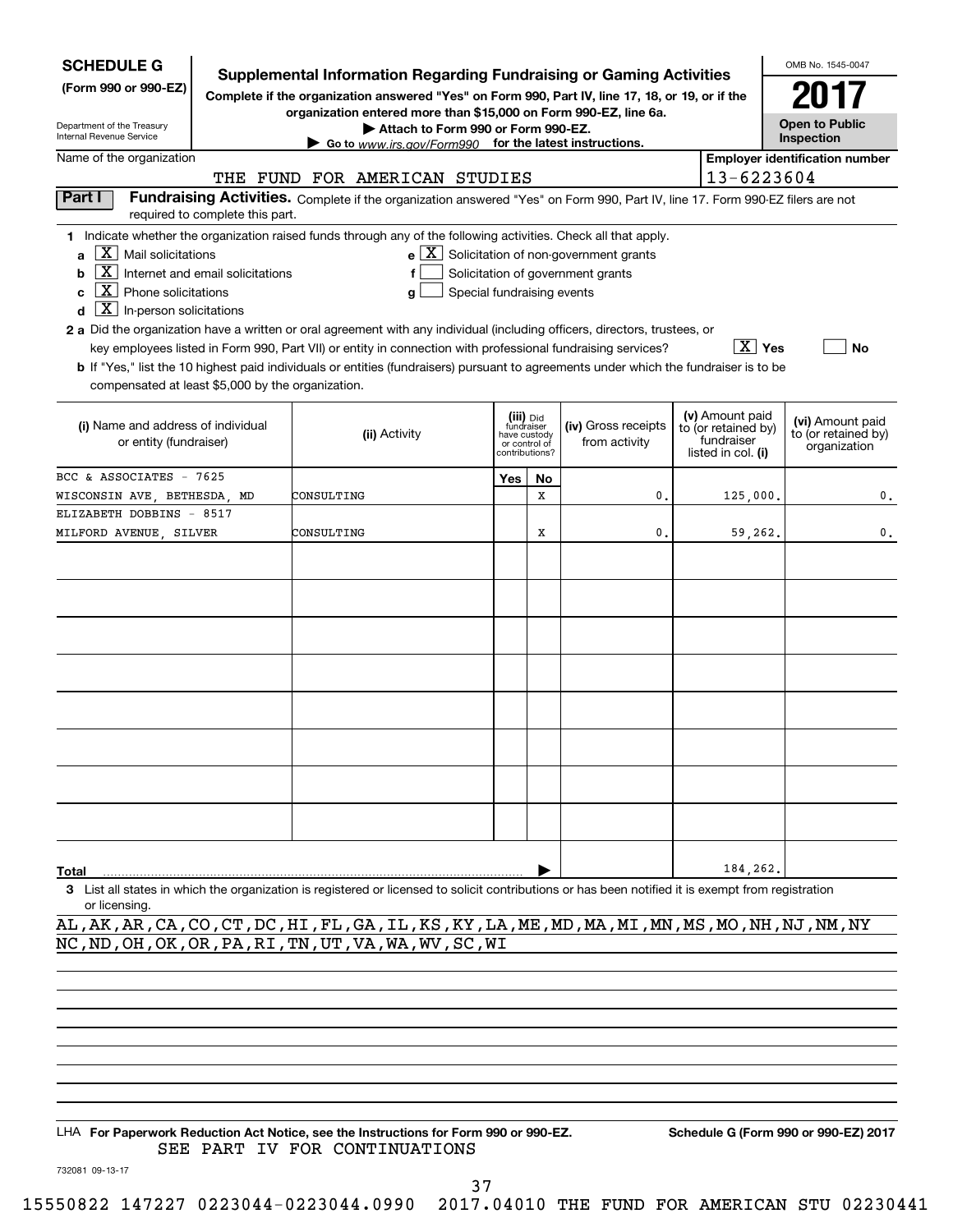| Schedule G (Form 990 or 990-EZ) 2017 THE FUND FOR AMERICAN STUDIES |  | 13-6223604 | Page 2 |
|--------------------------------------------------------------------|--|------------|--------|
| -- -                                                               |  |            |        |

Part II Fundraising Events. Complete if the organization answered "Yes" on Form 990, Part IV, line 18, or reported more than \$15,000 of fundraising event contributions and gross income on Form 990-EZ, lines 1 and 6b. List events with gross receipts greater than \$5,000.

|                 |    | Under continuations and gross informer on From over EE, informately and obt. Else events when gross recorped groater enam voltoo                                            |                |                         |                  |                                                        |
|-----------------|----|-----------------------------------------------------------------------------------------------------------------------------------------------------------------------------|----------------|-------------------------|------------------|--------------------------------------------------------|
|                 |    |                                                                                                                                                                             | (a) Event $#1$ | $(b)$ Event #2          | (c) Other events | (d) Total events<br>(add col. (a) through<br>col. (c)) |
|                 |    |                                                                                                                                                                             | (event type)   | (event type)            | (total number)   |                                                        |
| Revenue         |    |                                                                                                                                                                             |                |                         |                  |                                                        |
|                 |    |                                                                                                                                                                             |                |                         |                  |                                                        |
|                 |    |                                                                                                                                                                             |                |                         |                  |                                                        |
|                 |    | 3 Gross income (line 1 minus line 2)                                                                                                                                        |                |                         |                  |                                                        |
|                 |    |                                                                                                                                                                             |                |                         |                  |                                                        |
|                 | 5  |                                                                                                                                                                             |                |                         |                  |                                                        |
|                 | 6  |                                                                                                                                                                             |                |                         |                  |                                                        |
| Direct Expenses |    | 7 Food and beverages                                                                                                                                                        |                |                         |                  |                                                        |
|                 | 8  |                                                                                                                                                                             |                |                         |                  |                                                        |
|                 | 9  |                                                                                                                                                                             |                |                         |                  |                                                        |
|                 | 10 | Direct expense summary. Add lines 4 through 9 in column (d)                                                                                                                 |                |                         | ▶                |                                                        |
| Part III        |    | 11 Net income summary. Subtract line 10 from line 3, column (d)<br>Gaming. Complete if the organization answered "Yes" on Form 990, Part IV, line 19, or reported more than |                |                         |                  |                                                        |
|                 |    | \$15,000 on Form 990-EZ, line 6a.                                                                                                                                           |                |                         |                  |                                                        |
|                 |    |                                                                                                                                                                             |                | (b) Pull tabs/instant   |                  | (d) Total gaming (add                                  |
| Revenue         |    |                                                                                                                                                                             | (a) Bingo      | bingo/progressive bingo | (c) Other gaming | col. (a) through col. (c))                             |
|                 |    |                                                                                                                                                                             |                |                         |                  |                                                        |
|                 |    |                                                                                                                                                                             |                |                         |                  |                                                        |
| Direct Expenses |    |                                                                                                                                                                             |                |                         |                  |                                                        |
|                 |    |                                                                                                                                                                             |                |                         |                  |                                                        |
|                 |    |                                                                                                                                                                             |                |                         |                  |                                                        |
|                 | 6  | Volunteer labor                                                                                                                                                             | Yes<br>%<br>No | Yes<br>%<br>No          | Yes<br>%<br>No   |                                                        |
|                 | 7  | Direct expense summary. Add lines 2 through 5 in column (d)                                                                                                                 |                |                         |                  |                                                        |
|                 | 8  |                                                                                                                                                                             |                |                         |                  |                                                        |
|                 |    | 9 Enter the state(s) in which the organization conducts gaming activities:<br><b>b</b> If "No," explain:                                                                    |                |                         |                  | Yes<br>No                                              |
|                 |    |                                                                                                                                                                             |                |                         |                  |                                                        |
|                 |    | <b>b</b> If "Yes," explain:                                                                                                                                                 |                |                         |                  | Yes<br>No                                              |
|                 |    |                                                                                                                                                                             |                |                         |                  |                                                        |
|                 |    |                                                                                                                                                                             |                |                         |                  |                                                        |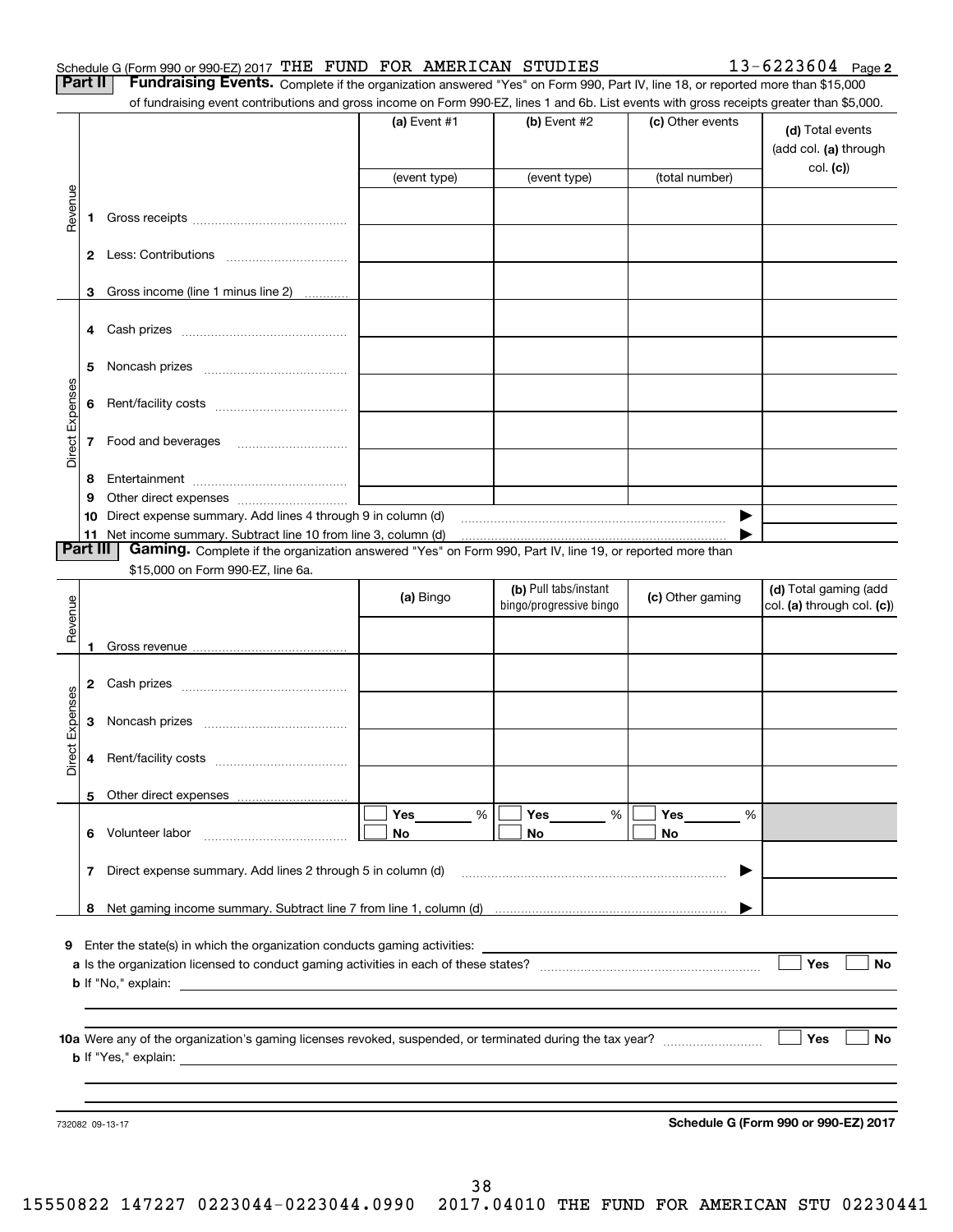| Schedule G (Form 990 or 990-EZ) 2017 THE FUND FOR AMERICAN STUDIES                                                                                                                                                                         | 13-6223604<br>Page 3                 |
|--------------------------------------------------------------------------------------------------------------------------------------------------------------------------------------------------------------------------------------------|--------------------------------------|
| 11<br>12 Is the organization a grantor, beneficiary or trustee of a trust, or a member of a partnership or other entity formed                                                                                                             | Yes<br>No                            |
| 13 Indicate the percentage of gaming activity conducted in:                                                                                                                                                                                | Yes<br>No                            |
|                                                                                                                                                                                                                                            | 13а<br>%                             |
| <b>b</b> An outside facility <i>www.communicality www.communicality.communicality www.communicality www.communicality.com</i>                                                                                                              | %<br>  13b                           |
| 14 Enter the name and address of the person who prepares the organization's gaming/special events books and records:                                                                                                                       |                                      |
|                                                                                                                                                                                                                                            |                                      |
|                                                                                                                                                                                                                                            |                                      |
|                                                                                                                                                                                                                                            | Yes<br>No                            |
|                                                                                                                                                                                                                                            |                                      |
| c If "Yes," enter name and address of the third party:                                                                                                                                                                                     |                                      |
|                                                                                                                                                                                                                                            |                                      |
|                                                                                                                                                                                                                                            |                                      |
| 16 Gaming manager information:                                                                                                                                                                                                             |                                      |
|                                                                                                                                                                                                                                            |                                      |
| Gaming manager compensation > \$                                                                                                                                                                                                           |                                      |
|                                                                                                                                                                                                                                            |                                      |
|                                                                                                                                                                                                                                            |                                      |
| Employee<br>Director/officer<br>Independent contractor                                                                                                                                                                                     |                                      |
| 17 Mandatory distributions:                                                                                                                                                                                                                |                                      |
| a Is the organization required under state law to make charitable distributions from the gaming proceeds to                                                                                                                                | $\Box$ Yes $\Box$ No                 |
| <b>b</b> Enter the amount of distributions required under state law to be distributed to other exempt organizations or spent in the                                                                                                        |                                      |
| organization's own exempt activities during the tax year $\triangleright$ \$<br><b>Part IV</b>                                                                                                                                             |                                      |
| Supplemental Information. Provide the explanations required by Part I, line 2b, columns (iii) and (v); and Part III, lines 9, 9b, 10b, 15b,<br>15c, 16, and 17b, as applicable. Also provide any additional information. See instructions. |                                      |
| SCHEDULE G, PART I, LINE 2B, LIST OF TEN HIGHEST PAID FUNDRAISERS:                                                                                                                                                                         |                                      |
|                                                                                                                                                                                                                                            |                                      |
| NAME OF FUNDRAISER: BCC & ASSOCIATES<br>( I )                                                                                                                                                                                              |                                      |
| ADDRESS OF FUNDRAISER: 7625 WISCONSIN AVE, BETHESDA, MD<br>( I )                                                                                                                                                                           | 20814                                |
| NAME OF FUNDRAISER: ELIZABETH DOBBINS<br>( I )                                                                                                                                                                                             |                                      |
| ADDRESS OF FUNDRAISER: 8517 MILFORD AVENUE, SILVER SPRING, MD<br>( I )                                                                                                                                                                     | 20910                                |
|                                                                                                                                                                                                                                            |                                      |
| 732083 09-13-17                                                                                                                                                                                                                            | Schedule G (Form 990 or 990-EZ) 2017 |
| 39                                                                                                                                                                                                                                         |                                      |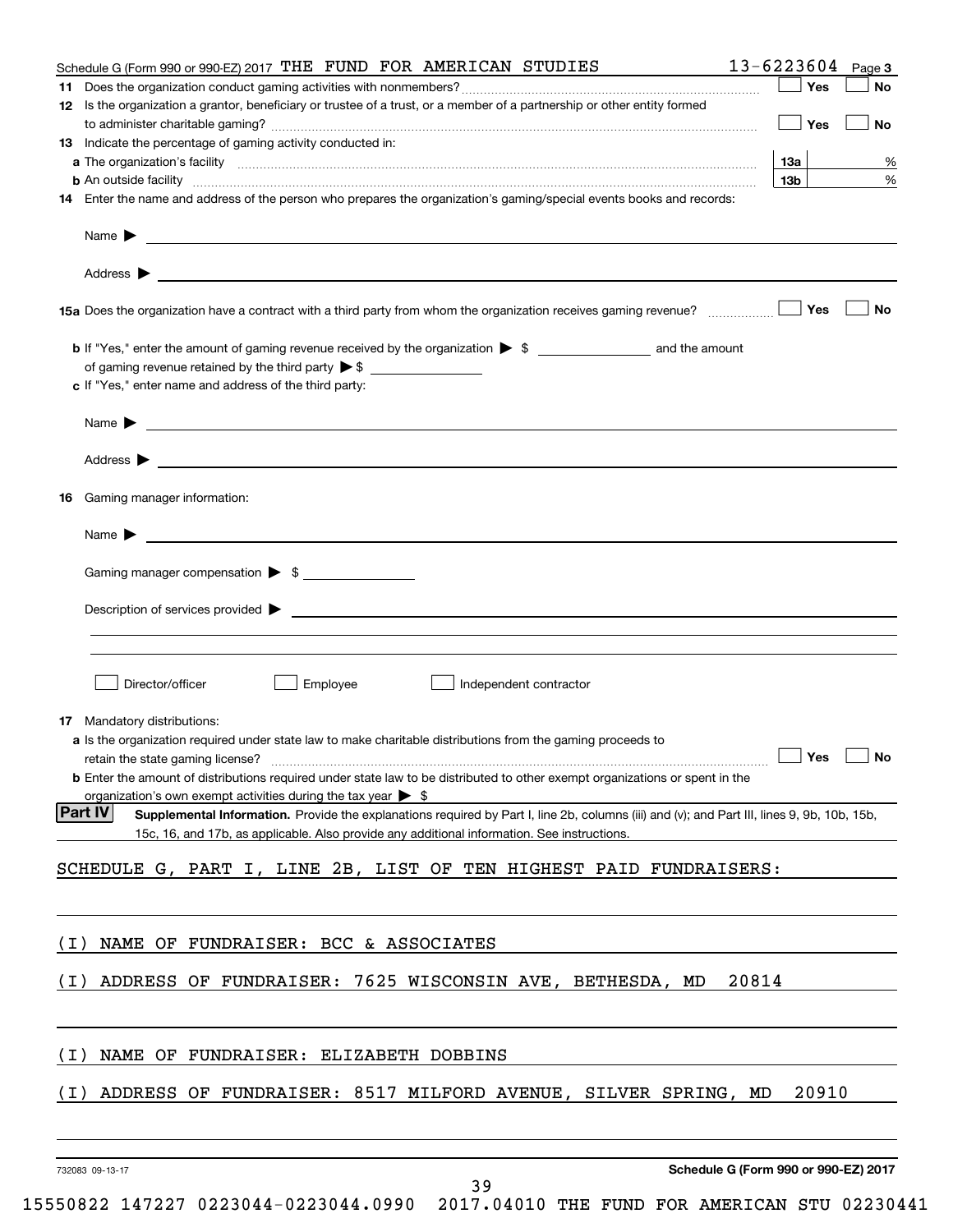|                 |        | Schedule G (Form 990 or 990-EZ) |
|-----------------|--------|---------------------------------|
| 732084 04-01-17 |        |                                 |
|                 | $4\,0$ |                                 |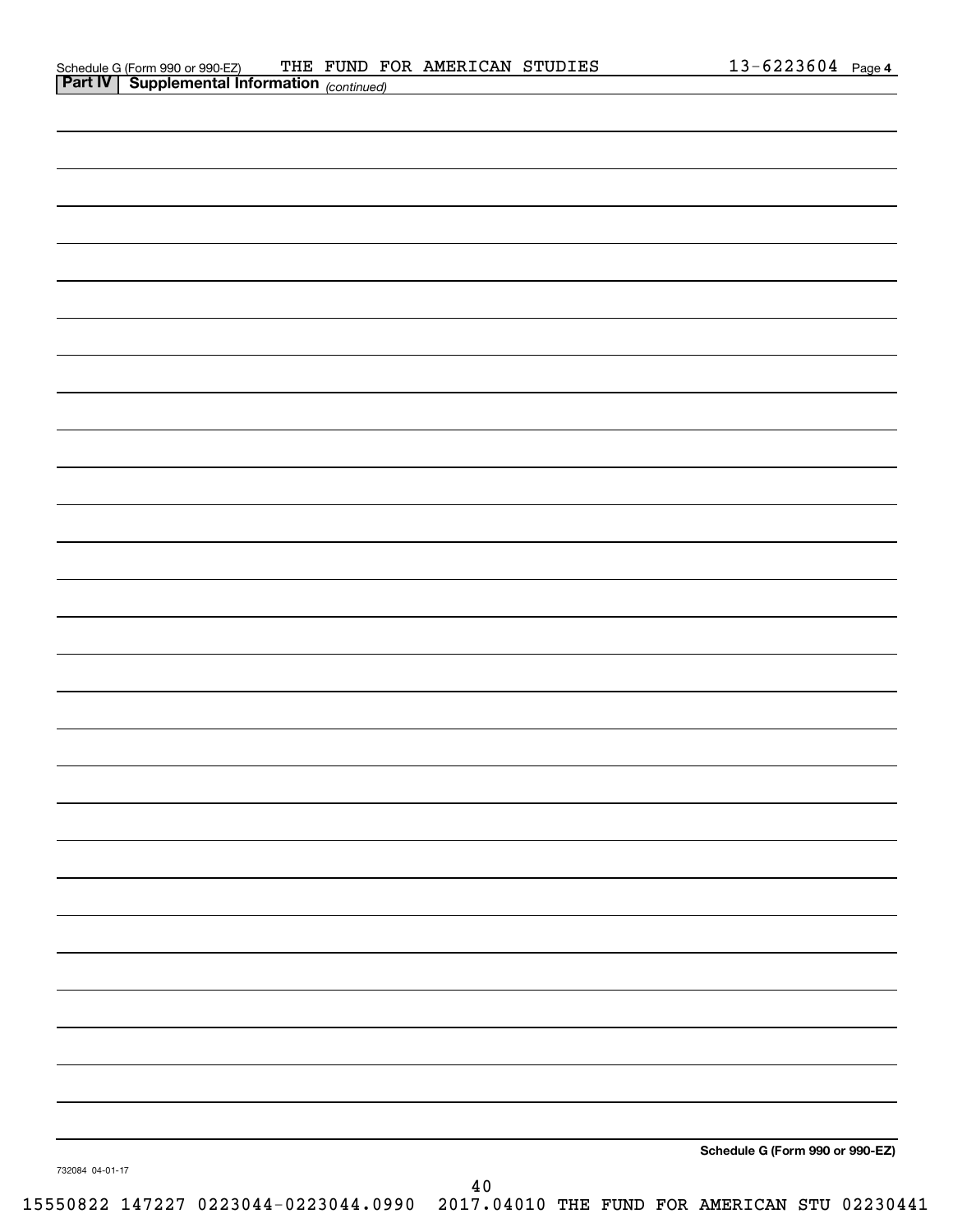| <b>SCHEDULE I</b><br>(Form 990)                        |                                                                                                                                                                                                                                                                                     | OMB No. 1545-0047<br>2017 |                                                                                  |                             |                                         |                                                                |                                          |                                                     |  |  |
|--------------------------------------------------------|-------------------------------------------------------------------------------------------------------------------------------------------------------------------------------------------------------------------------------------------------------------------------------------|---------------------------|----------------------------------------------------------------------------------|-----------------------------|-----------------------------------------|----------------------------------------------------------------|------------------------------------------|-----------------------------------------------------|--|--|
|                                                        |                                                                                                                                                                                                                                                                                     |                           | Complete if the organization answered "Yes" on Form 990, Part IV, line 21 or 22. | Attach to Form 990.         |                                         |                                                                |                                          | <b>Open to Public</b>                               |  |  |
| Department of the Treasury<br>Internal Revenue Service | Go to www.irs.gov/Form990 for the latest information.                                                                                                                                                                                                                               |                           |                                                                                  |                             |                                         |                                                                |                                          |                                                     |  |  |
| Name of the organization                               |                                                                                                                                                                                                                                                                                     |                           | THE FUND FOR AMERICAN STUDIES                                                    |                             |                                         |                                                                |                                          | <b>Employer identification number</b><br>13-6223604 |  |  |
| Part I                                                 | <b>General Information on Grants and Assistance</b>                                                                                                                                                                                                                                 |                           |                                                                                  |                             |                                         |                                                                |                                          |                                                     |  |  |
| $\mathbf{1}$                                           | Does the organization maintain records to substantiate the amount of the grants or assistance, the grantees' eligibility for the grants or assistance, and the selection                                                                                                            |                           |                                                                                  |                             |                                         |                                                                |                                          | $\boxed{\text{X}}$ Yes                              |  |  |
|                                                        | criteria used to award the grants or assistance?                                                                                                                                                                                                                                    |                           |                                                                                  |                             |                                         |                                                                |                                          | No                                                  |  |  |
| $\mathbf{2}$<br>Part II                                | Describe in Part IV the organization's procedures for monitoring the use of grant funds in the United States.<br>Grants and Other Assistance to Domestic Organizations and Domestic Governments. Complete if the organization answered "Yes" on Form 990, Part IV, line 21, for any |                           |                                                                                  |                             |                                         |                                                                |                                          |                                                     |  |  |
|                                                        | recipient that received more than \$5,000. Part II can be duplicated if additional space is needed.                                                                                                                                                                                 |                           |                                                                                  |                             |                                         |                                                                |                                          |                                                     |  |  |
|                                                        | 1 (a) Name and address of organization<br>or government                                                                                                                                                                                                                             | $(b)$ EIN                 | (c) IRC section<br>(if applicable)                                               | (d) Amount of<br>cash grant | (e) Amount of<br>non-cash<br>assistance | (f) Method of<br>valuation (book,<br>FMV, appraisal,<br>other) | (g) Description of<br>noncash assistance | (h) Purpose of grant<br>or assistance               |  |  |
|                                                        |                                                                                                                                                                                                                                                                                     |                           |                                                                                  |                             |                                         |                                                                |                                          |                                                     |  |  |
|                                                        |                                                                                                                                                                                                                                                                                     |                           |                                                                                  |                             |                                         |                                                                |                                          |                                                     |  |  |
|                                                        |                                                                                                                                                                                                                                                                                     |                           |                                                                                  |                             |                                         |                                                                |                                          |                                                     |  |  |
|                                                        |                                                                                                                                                                                                                                                                                     |                           |                                                                                  |                             |                                         |                                                                |                                          |                                                     |  |  |
|                                                        |                                                                                                                                                                                                                                                                                     |                           |                                                                                  |                             |                                         |                                                                |                                          |                                                     |  |  |
|                                                        |                                                                                                                                                                                                                                                                                     |                           |                                                                                  |                             |                                         |                                                                |                                          |                                                     |  |  |
|                                                        |                                                                                                                                                                                                                                                                                     |                           |                                                                                  |                             |                                         |                                                                |                                          |                                                     |  |  |
|                                                        |                                                                                                                                                                                                                                                                                     |                           |                                                                                  |                             |                                         |                                                                |                                          |                                                     |  |  |
|                                                        |                                                                                                                                                                                                                                                                                     |                           |                                                                                  |                             |                                         |                                                                |                                          |                                                     |  |  |
|                                                        |                                                                                                                                                                                                                                                                                     |                           |                                                                                  |                             |                                         |                                                                |                                          |                                                     |  |  |
|                                                        |                                                                                                                                                                                                                                                                                     |                           |                                                                                  |                             |                                         |                                                                |                                          |                                                     |  |  |
| 2                                                      | Enter total number of section 501(c)(3) and government organizations listed in the line 1 table                                                                                                                                                                                     |                           |                                                                                  |                             |                                         |                                                                |                                          |                                                     |  |  |
| 3                                                      | Enter total number of other organizations listed in the line 1 table                                                                                                                                                                                                                |                           |                                                                                  |                             |                                         |                                                                |                                          |                                                     |  |  |
| LHA                                                    | For Paperwork Reduction Act Notice, see the Instructions for Form 990.                                                                                                                                                                                                              |                           |                                                                                  |                             |                                         |                                                                |                                          | Schedule I (Form 990) (2017)                        |  |  |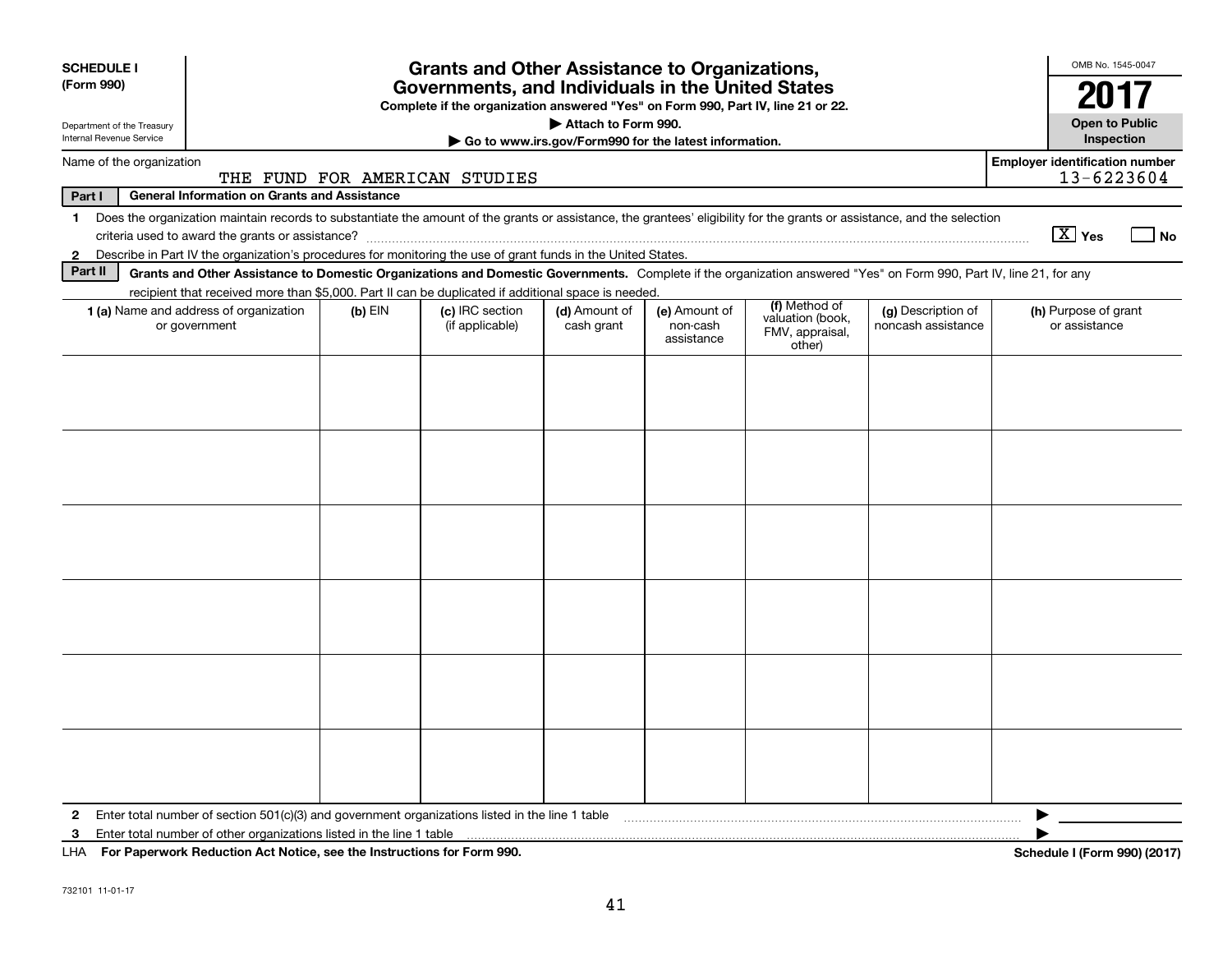| Schedule | THE<br>(2017)<br>(Form 990 | FUND | <b>AMERICAN</b><br>FOR | STUDIES | <b>JUU4</b> | Page 2 |
|----------|----------------------------|------|------------------------|---------|-------------|--------|
|          |                            |      |                        |         |             |        |

Part III Grants and Other Assistance to Domestic Individuals. Complete if the organization answered "Yes" on Form 990, Part IV, line 22. Part III can be duplicated if additional space is needed. Part III can be duplicated if additional space is needed.

| (a) Type of grant or assistance     | (b) Number of<br>recipients | (c) Amount of<br>cash grant | (d) Amount of non-<br>cash assistance | (e) Method of valuation<br>(book, FMV, appraisal, other) | (f) Description of noncash assistance |
|-------------------------------------|-----------------------------|-----------------------------|---------------------------------------|----------------------------------------------------------|---------------------------------------|
|                                     |                             |                             |                                       |                                                          |                                       |
| SCHOLARSHIPS                        | 309                         | 0.                          |                                       | 1,162,720. FMV OF SCHOLARSHIPS                           | TUITION SCHOLARSHIP                   |
|                                     |                             |                             |                                       |                                                          |                                       |
| ROBERT NOVAK JOURNALISM FELLOWSHIPS | 12                          | 136,500.                    | 0.                                    |                                                          |                                       |
|                                     |                             |                             |                                       |                                                          |                                       |
|                                     |                             |                             |                                       |                                                          |                                       |
|                                     |                             |                             |                                       |                                                          |                                       |
|                                     |                             |                             |                                       |                                                          |                                       |
|                                     |                             |                             |                                       |                                                          |                                       |
|                                     |                             |                             |                                       |                                                          |                                       |

Part IV | Supplemental Information. Provide the information required in Part I, line 2; Part III, column (b); and any other additional information.

PART I, LINE 2:

A GRANTS COMMITTEE OF THE BOARD OF TRUSTEES WORKS WITH THE PRESIDENT AND A GRANTS COMMITTEE OF THE BOARD OF TRUSTEES WORKS WITH THE PRESIDENT AND

CHAIRMAN OF THE BOARD TO SELECT AND APPROVE GRANTS TO ORGANIZATIONS, BASED CHAIRMAN OF THE BOARD TO SELECT AND APPROVE GRANTS TO ORGANIZATIONS, BASED

ON KNOWLEDGE AND RESEARCH BY TRUSTEES OR MANAGEMENT. SINCE THE ORGANIZATION ON KNOWLEDGE AND RESEARCH BY TRUSTEES OR MANAGEMENT. SINCE THE ORGANIZATION

IS NOT PRIMARILY A GRANT-MAKING ORGANIZATION, THESE GRANTS ARE NORMALLY IS NOT PRIMARILY A GRANT-MAKING ORGANIZATION, THESE GRANTS ARE NORMALLY

VERY SMALL AND LESS THAN \$10 ,000 IS BUDGETED FOR SUCH GRANTS EACH YEAR. VERY SMALL AND LESS THAN \$10,000 IS BUDGETED FOR SUCH GRANTS EACH YEAR.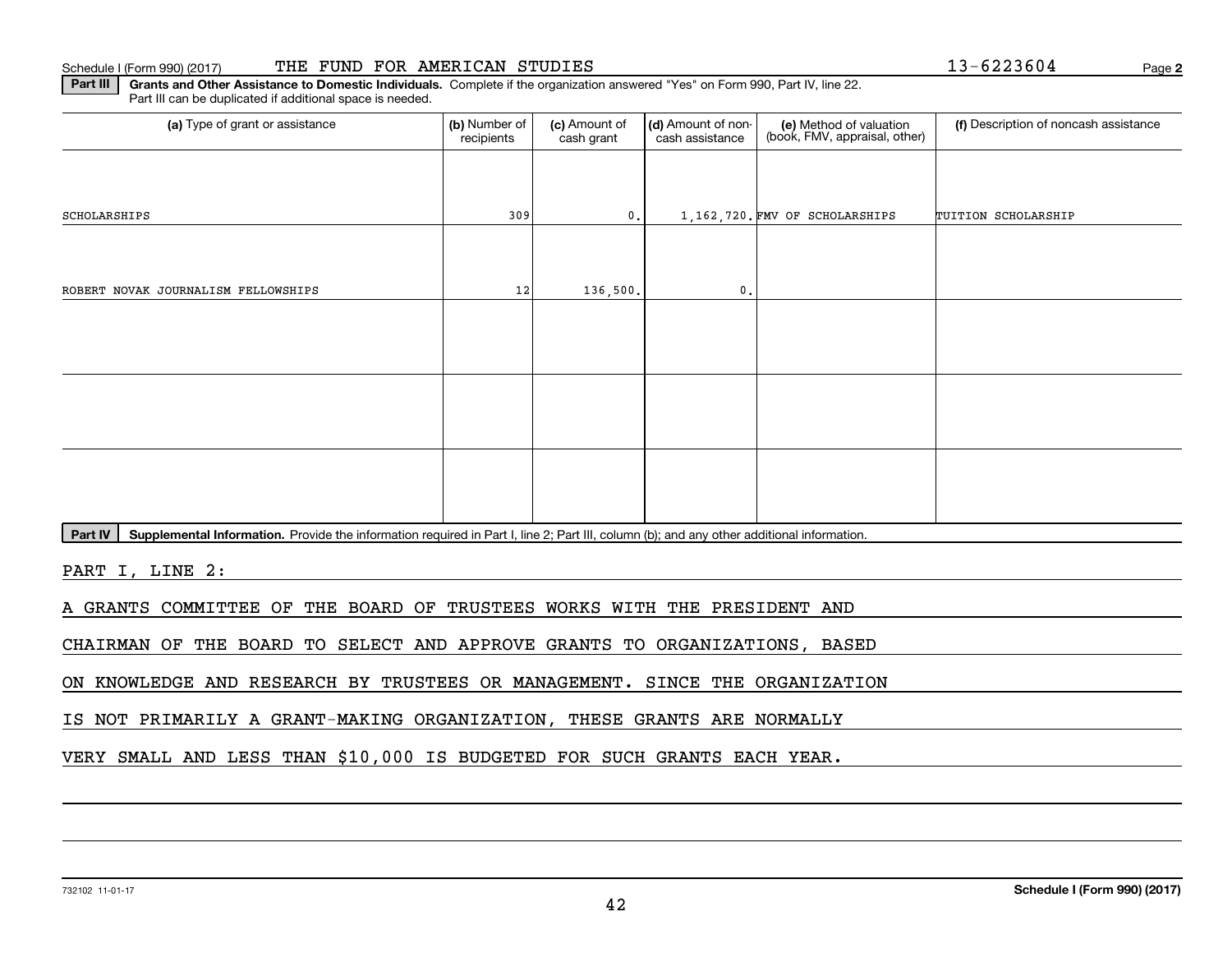|   | <b>SCHEDULE J</b>                              |                                                                                                                                                                                                                                                 | <b>Compensation Information</b>                                                                                                                                                     |                                       | OMB No. 1545-0047     |     |                  |
|---|------------------------------------------------|-------------------------------------------------------------------------------------------------------------------------------------------------------------------------------------------------------------------------------------------------|-------------------------------------------------------------------------------------------------------------------------------------------------------------------------------------|---------------------------------------|-----------------------|-----|------------------|
|   | (Form 990)                                     |                                                                                                                                                                                                                                                 |                                                                                                                                                                                     |                                       |                       |     |                  |
|   |                                                |                                                                                                                                                                                                                                                 | For certain Officers, Directors, Trustees, Key Employees, and Highest<br><b>Compensated Employees</b><br>Complete if the organization answered "Yes" on Form 990, Part IV, line 23. |                                       | 2017                  |     |                  |
|   | Department of the Treasury                     |                                                                                                                                                                                                                                                 | Attach to Form 990.                                                                                                                                                                 |                                       | <b>Open to Public</b> |     |                  |
|   | Internal Revenue Service                       |                                                                                                                                                                                                                                                 | ► Go to www.irs.gov/Form990 for instructions and the latest information.                                                                                                            |                                       | Inspection            |     |                  |
|   | Name of the organization                       |                                                                                                                                                                                                                                                 |                                                                                                                                                                                     | <b>Employer identification number</b> |                       |     |                  |
|   | Part I                                         | THE FUND FOR AMERICAN STUDIES<br><b>Questions Regarding Compensation</b>                                                                                                                                                                        |                                                                                                                                                                                     | 13-6223604                            |                       |     |                  |
|   |                                                |                                                                                                                                                                                                                                                 |                                                                                                                                                                                     |                                       |                       |     |                  |
|   |                                                | 1a Check the appropriate box(es) if the organization provided any of the following to or for a person listed on Form 990,                                                                                                                       |                                                                                                                                                                                     |                                       |                       | Yes | No               |
|   |                                                | Part VII, Section A, line 1a. Complete Part III to provide any relevant information regarding these items.                                                                                                                                      |                                                                                                                                                                                     |                                       |                       |     |                  |
|   | First-class or charter travel                  |                                                                                                                                                                                                                                                 | Housing allowance or residence for personal use                                                                                                                                     |                                       |                       |     |                  |
|   | Travel for companions                          |                                                                                                                                                                                                                                                 | Payments for business use of personal residence                                                                                                                                     |                                       |                       |     |                  |
|   |                                                | Tax indemnification and gross-up payments                                                                                                                                                                                                       | Health or social club dues or initiation fees                                                                                                                                       |                                       |                       |     |                  |
|   |                                                | Discretionary spending account                                                                                                                                                                                                                  | Personal services (such as, maid, chauffeur, chef)                                                                                                                                  |                                       |                       |     |                  |
|   |                                                |                                                                                                                                                                                                                                                 |                                                                                                                                                                                     |                                       |                       |     |                  |
|   |                                                | <b>b</b> If any of the boxes on line 1a are checked, did the organization follow a written policy regarding payment or                                                                                                                          |                                                                                                                                                                                     |                                       |                       |     |                  |
|   |                                                |                                                                                                                                                                                                                                                 |                                                                                                                                                                                     |                                       | 1b                    |     |                  |
| 2 |                                                | Did the organization require substantiation prior to reimbursing or allowing expenses incurred by all directors,                                                                                                                                |                                                                                                                                                                                     |                                       |                       |     |                  |
|   |                                                |                                                                                                                                                                                                                                                 |                                                                                                                                                                                     |                                       | $\mathbf{2}$          |     |                  |
|   |                                                |                                                                                                                                                                                                                                                 |                                                                                                                                                                                     |                                       |                       |     |                  |
| з |                                                | Indicate which, if any, of the following the filing organization used to establish the compensation of the organization's<br>CEO/Executive Director. Check all that apply. Do not check any boxes for methods used by a related organization to |                                                                                                                                                                                     |                                       |                       |     |                  |
|   |                                                | establish compensation of the CEO/Executive Director, but explain in Part III.                                                                                                                                                                  |                                                                                                                                                                                     |                                       |                       |     |                  |
|   | ΧI<br>Compensation committee                   |                                                                                                                                                                                                                                                 | Written employment contract                                                                                                                                                         |                                       |                       |     |                  |
|   |                                                | Independent compensation consultant                                                                                                                                                                                                             | Compensation survey or study                                                                                                                                                        |                                       |                       |     |                  |
|   | $ \mathbf{X} $ Form 990 of other organizations | X                                                                                                                                                                                                                                               | Approval by the board or compensation committee                                                                                                                                     |                                       |                       |     |                  |
|   |                                                |                                                                                                                                                                                                                                                 |                                                                                                                                                                                     |                                       |                       |     |                  |
| 4 |                                                | During the year, did any person listed on Form 990, Part VII, Section A, line 1a, with respect to the filing                                                                                                                                    |                                                                                                                                                                                     |                                       |                       |     |                  |
|   | organization or a related organization:        |                                                                                                                                                                                                                                                 |                                                                                                                                                                                     |                                       |                       |     |                  |
|   |                                                | Receive a severance payment or change-of-control payment?                                                                                                                                                                                       |                                                                                                                                                                                     |                                       | 4a                    |     | х<br>$\bf{X}$    |
|   |                                                | Participate in, or receive payment from, a supplemental nonqualified retirement plan?                                                                                                                                                           |                                                                                                                                                                                     |                                       | 4b                    |     | $\mathbf X$      |
|   |                                                | If "Yes" to any of lines 4a-c, list the persons and provide the applicable amounts for each item in Part III.                                                                                                                                   |                                                                                                                                                                                     |                                       | 4c                    |     |                  |
|   |                                                |                                                                                                                                                                                                                                                 |                                                                                                                                                                                     |                                       |                       |     |                  |
|   |                                                | Only section 501(c)(3), 501(c)(4), and 501(c)(29) organizations must complete lines 5-9.                                                                                                                                                        |                                                                                                                                                                                     |                                       |                       |     |                  |
| 5 |                                                | For persons listed on Form 990, Part VII, Section A, line 1a, did the organization pay or accrue any compensation                                                                                                                               |                                                                                                                                                                                     |                                       |                       |     |                  |
|   | contingent on the revenues of:                 |                                                                                                                                                                                                                                                 |                                                                                                                                                                                     |                                       |                       |     |                  |
| а |                                                |                                                                                                                                                                                                                                                 |                                                                                                                                                                                     |                                       | 5a                    |     | х                |
|   |                                                |                                                                                                                                                                                                                                                 |                                                                                                                                                                                     |                                       | 5b                    |     | $\mathbf X$      |
|   |                                                | If "Yes" on line 5a or 5b, describe in Part III.                                                                                                                                                                                                |                                                                                                                                                                                     |                                       |                       |     |                  |
| 6 |                                                | For persons listed on Form 990, Part VII, Section A, line 1a, did the organization pay or accrue any compensation                                                                                                                               |                                                                                                                                                                                     |                                       |                       |     |                  |
|   | contingent on the net earnings of:             |                                                                                                                                                                                                                                                 |                                                                                                                                                                                     |                                       |                       |     |                  |
| а |                                                |                                                                                                                                                                                                                                                 |                                                                                                                                                                                     |                                       | 6а                    |     | х<br>$\mathbf X$ |
|   |                                                |                                                                                                                                                                                                                                                 |                                                                                                                                                                                     |                                       | 6b                    |     |                  |
|   |                                                | If "Yes" on line 6a or 6b, describe in Part III.                                                                                                                                                                                                |                                                                                                                                                                                     |                                       |                       |     |                  |
|   |                                                | 7 For persons listed on Form 990, Part VII, Section A, line 1a, did the organization provide any nonfixed payments                                                                                                                              |                                                                                                                                                                                     |                                       | 7                     |     | х                |
| 8 |                                                | Were any amounts reported on Form 990, Part VII, paid or accrued pursuant to a contract that was subject to the                                                                                                                                 |                                                                                                                                                                                     |                                       |                       |     |                  |
|   |                                                | initial contract exception described in Regulations section 53.4958-4(a)(3)? If "Yes," describe in Part III                                                                                                                                     |                                                                                                                                                                                     |                                       | 8                     |     | х                |
| 9 |                                                | If "Yes" on line 8, did the organization also follow the rebuttable presumption procedure described in                                                                                                                                          |                                                                                                                                                                                     |                                       |                       |     |                  |
|   | Regulations section 53.4958-6(c)?              |                                                                                                                                                                                                                                                 |                                                                                                                                                                                     |                                       | 9                     |     |                  |
|   |                                                | LHA For Paperwork Reduction Act Notice, see the Instructions for Form 990.                                                                                                                                                                      |                                                                                                                                                                                     | Schedule J (Form 990) 2017            |                       |     |                  |

732111 10-17-17 732111 10-17-17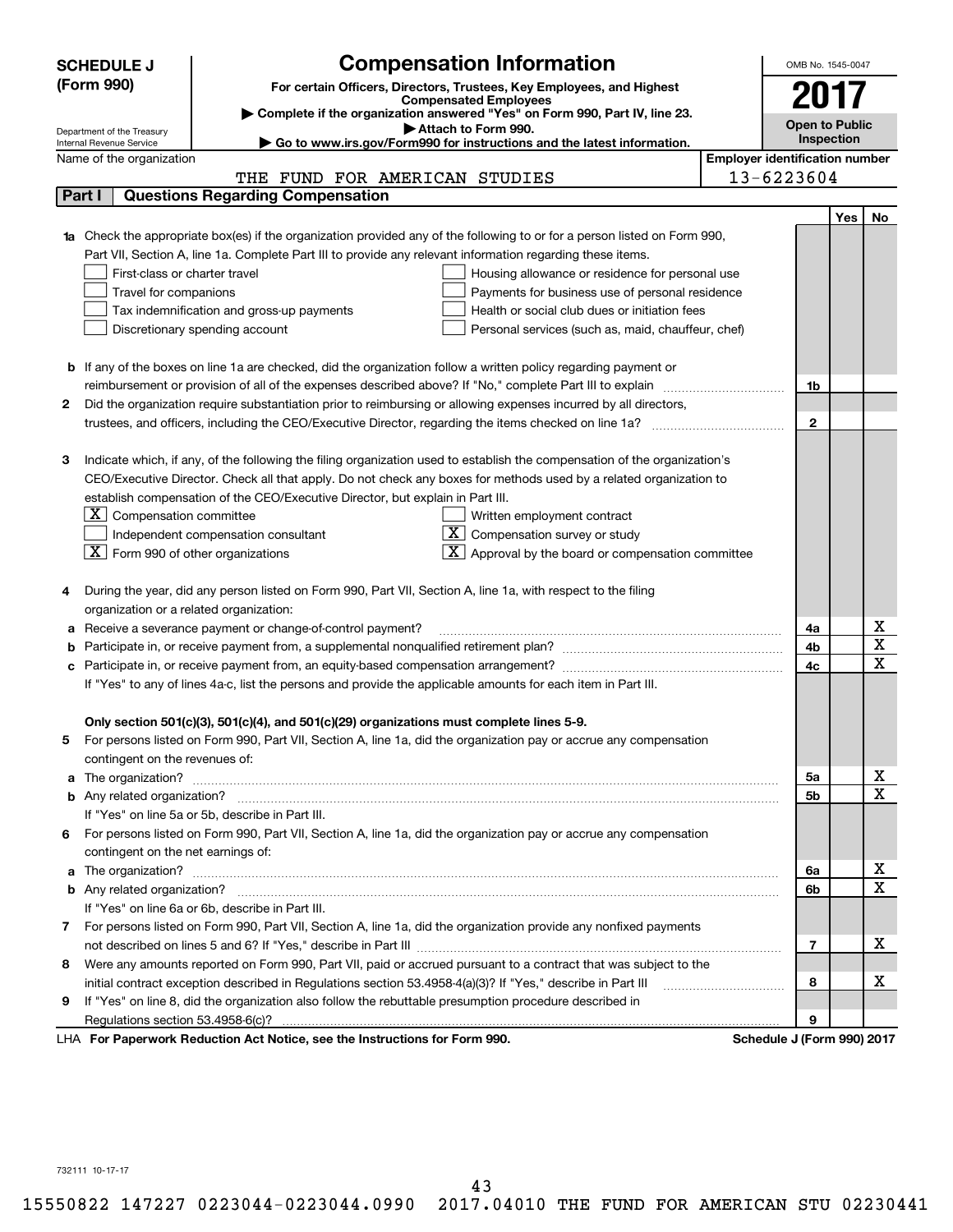13-6223604

# Schedule J (Form 990) 2017 THE FUND FOR AMERICAN STUDIES<br>Part II Officers, Directors, Trustees, Key Employees, and Highest Compensated Employees. Use duplicate copies if additional space is needed.

For each individual whose compensation must be reported on Schedule J, report compensation from the organization on row (i) and from related organizations, described in the instructions, on row (ii). Do not list any individuals that aren't listed on Form 990, Part VII. Do not list any individuals that aren't listed on Form 990, Part VII.

Note: The sum of columns (B)(i)-(iii) for each listed individual must equal the total amount of Form 990, Part VII, Section A, line 1a, applicable column (D) and (E) amounts for that individual.

| (A) Name and Title          |      |                          | (B) Breakdown of W-2 and/or 1099-MISC compensation |                                           | (C) Retirement and<br>other deferred | (D) Nontaxable<br>benefits | (E) Total of columns<br>$(B)(i)-(D)$ | (F) Compensation<br>in column (B)         |  |
|-----------------------------|------|--------------------------|----------------------------------------------------|-------------------------------------------|--------------------------------------|----------------------------|--------------------------------------|-------------------------------------------|--|
|                             |      | (i) Base<br>compensation | (ii) Bonus &<br>incentive<br>compensation          | (iii) Other<br>reportable<br>compensation | compensation                         |                            |                                      | reported as deferred<br>on prior Form 990 |  |
| ROGER R. REAM<br>(1)        | (i)  | 302, 465.                | 0.                                                 | 1,140.                                    | 10,600.                              | 10,958.                    | 325, 163.                            | 0.                                        |  |
| PRESIDENT                   | (ii) | 35,000.                  | 0.                                                 | $\overline{0}$ .                          | $\overline{0}$ .                     | 0.                         | 35,000.                              | $\overline{0}$ .                          |  |
| ROBERT J. CALLAHAN<br>(2)   | (i)  | 98,447.                  | $\overline{0}$ .                                   | 1,128.                                    | 6,158.                               | 15,306.                    | $1\overline{21,039}$ .               | $\overline{0}$ .                          |  |
| CHIEF FINANCIAL OFFICER     | (ii) | 56,000.                  | $\overline{0}$ .                                   | 0.                                        | 0.                                   | 0.                         | 56,000.                              | $\overline{0}$ .                          |  |
| STEVE SLATTERY<br>(3)       | (i)  | 145,195.                 | 0.                                                 | 1,140.                                    | 6,396.                               | 10,431.                    | 163,162.                             | $\overline{0}$ .                          |  |
| EXECUTIVE VICE PRESIDENT    | (ii) | 19,000.                  | 0.                                                 | 0.                                        | 0.                                   | 0.                         | 19,000.                              | 0.                                        |  |
| EDWARD TURNER<br>(4)        | (i)  | 165,659.                 | 0.                                                 | 1,140.                                    | 6, 367.                              | 7,034.                     | 180,200.                             | 0.                                        |  |
| VICE PRESIDENT, DEVELOPMENT | (ii) | 0.                       | 0.                                                 | 0.                                        | 0.                                   | 0.                         | 0.                                   | $\overline{0}$ .                          |  |
|                             | (i)  |                          |                                                    |                                           |                                      |                            |                                      |                                           |  |
|                             | (ii) |                          |                                                    |                                           |                                      |                            |                                      |                                           |  |
|                             | (i)  |                          |                                                    |                                           |                                      |                            |                                      |                                           |  |
|                             | (ii) |                          |                                                    |                                           |                                      |                            |                                      |                                           |  |
|                             | (i)  |                          |                                                    |                                           |                                      |                            |                                      |                                           |  |
|                             | (ii) |                          |                                                    |                                           |                                      |                            |                                      |                                           |  |
|                             | (i)  |                          |                                                    |                                           |                                      |                            |                                      |                                           |  |
|                             | (ii) |                          |                                                    |                                           |                                      |                            |                                      |                                           |  |
|                             | (i)  |                          |                                                    |                                           |                                      |                            |                                      |                                           |  |
|                             | (ii) |                          |                                                    |                                           |                                      |                            |                                      |                                           |  |
|                             | (i)  |                          |                                                    |                                           |                                      |                            |                                      |                                           |  |
|                             | (ii) |                          |                                                    |                                           |                                      |                            |                                      |                                           |  |
|                             | (i)  |                          |                                                    |                                           |                                      |                            |                                      |                                           |  |
|                             | (ii) |                          |                                                    |                                           |                                      |                            |                                      |                                           |  |
|                             | (i)  |                          |                                                    |                                           |                                      |                            |                                      |                                           |  |
|                             | (ii) |                          |                                                    |                                           |                                      |                            |                                      |                                           |  |
|                             | (i)  |                          |                                                    |                                           |                                      |                            |                                      |                                           |  |
|                             | (ii) |                          |                                                    |                                           |                                      |                            |                                      |                                           |  |
|                             | (i)  |                          |                                                    |                                           |                                      |                            |                                      |                                           |  |
|                             | (ii) |                          |                                                    |                                           |                                      |                            |                                      |                                           |  |
|                             | (i)  |                          |                                                    |                                           |                                      |                            |                                      |                                           |  |
|                             | (ii) |                          |                                                    |                                           |                                      |                            |                                      |                                           |  |
|                             | (i)  |                          |                                                    |                                           |                                      |                            |                                      |                                           |  |
|                             | (ii) |                          |                                                    |                                           |                                      |                            |                                      |                                           |  |

**Schedule J (Form 990) <sup>2017</sup> Schedule J (Form 990) 2017**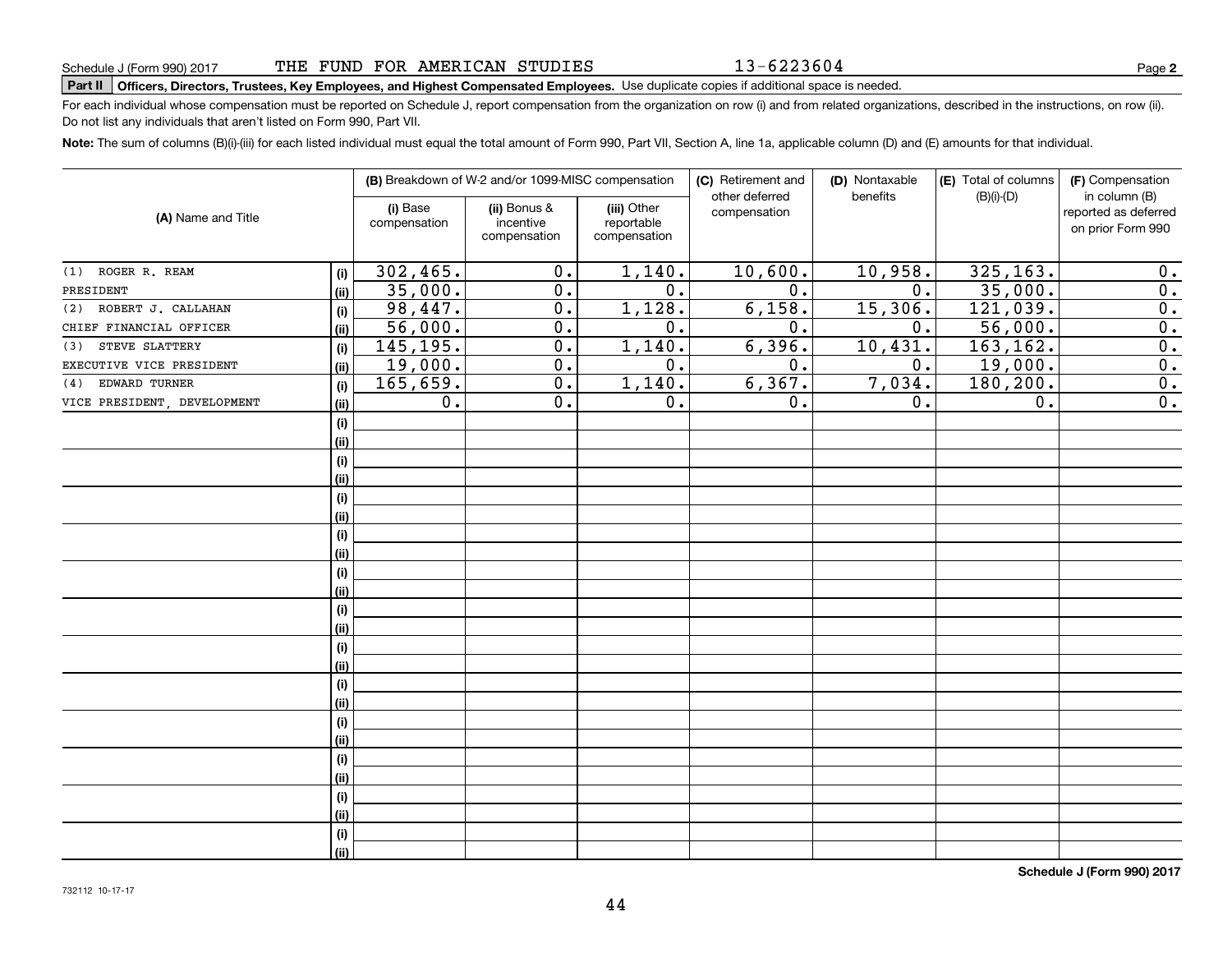**<sup>I</sup>Part III I Supplemental Information Part III Supplemental Information**

**Schedule J (Form 990) <sup>2017</sup> Schedule J (Form 990) 2017**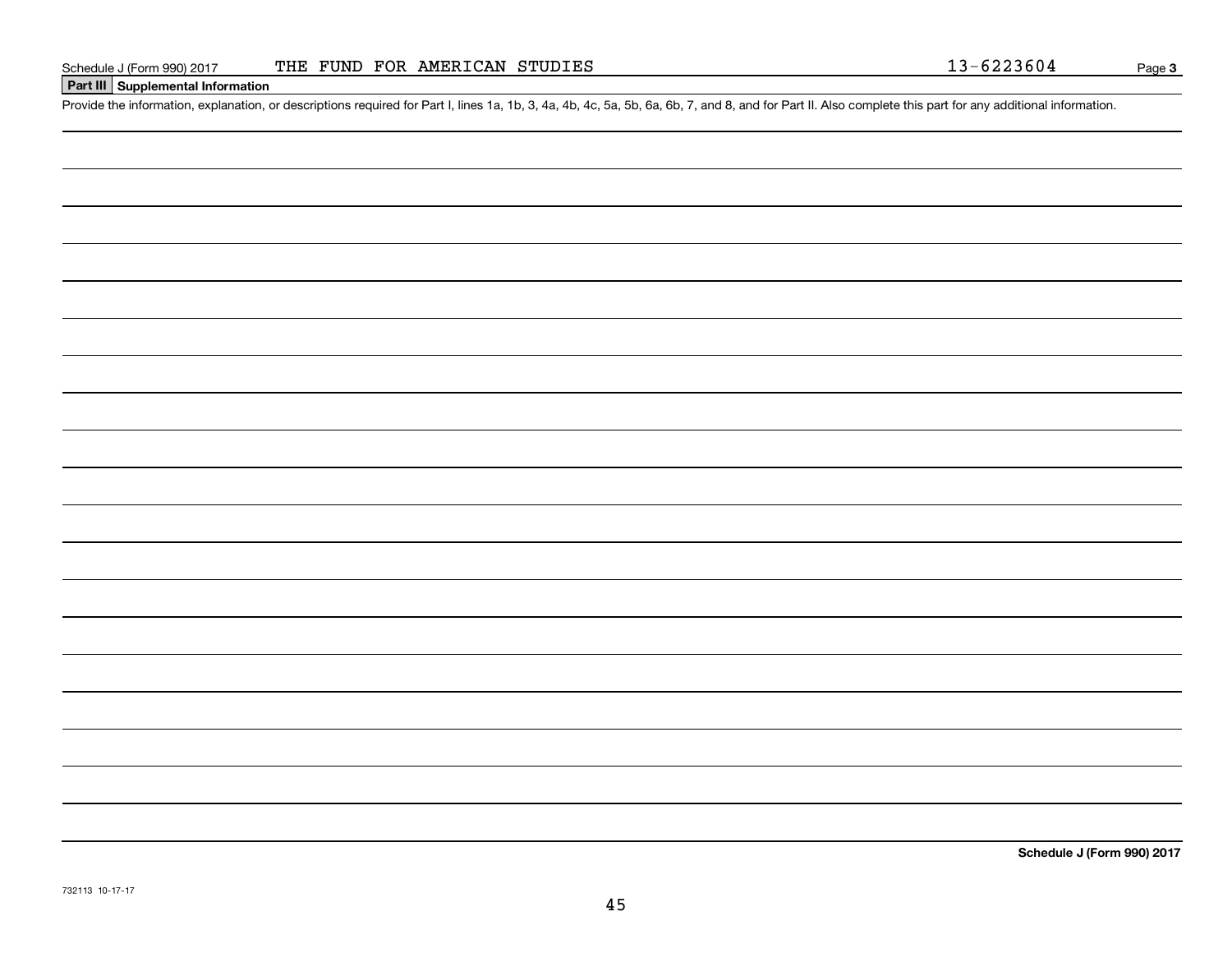| <b>SCHEDULE M</b> |  |
|-------------------|--|
| (Form 990)        |  |

# **Noncash Contributions Noncash Contributions**

OMB No. 1545-0047 OMB No. 1545-0047

| Department of the Treasury      |  |
|---------------------------------|--|
| <b>Internal Revenue Service</b> |  |

 $\blacktriangleright$  Complete if the organizations answered "Yes" on Form 990, Part IV, lines 29 or 30. 2017 ■ **Complete in the orgal**<br>■ Attach to Form 990.



**Employer identification number Employer identification number**

13-6223604

Name of the organization

J **Go to www.irs.gov/Form990 for the latest information. Go to www.irs.gov/Form990 for the latest information.** J

## THE FUND FOR AMERICAN STUDIES  $\vert$  13-6223604

| Part I |       | <b>Types of Property</b>                                                                                                       |                               |                                      |                                                                                                      |                                                              |     |     |    |
|--------|-------|--------------------------------------------------------------------------------------------------------------------------------|-------------------------------|--------------------------------------|------------------------------------------------------------------------------------------------------|--------------------------------------------------------------|-----|-----|----|
|        |       |                                                                                                                                | (a)<br>Check if<br>applicable | (b)<br>Number of<br>contributions or | (c)<br>Noncash contribution<br>amounts reported on<br>items contributed Form 990, Part VIII, line 1q | (d)<br>Method of determining<br>noncash contribution amounts |     |     |    |
| 1.     |       |                                                                                                                                |                               |                                      |                                                                                                      |                                                              |     |     |    |
| 2      |       |                                                                                                                                |                               |                                      |                                                                                                      |                                                              |     |     |    |
| з      |       | Art - Fractional interests                                                                                                     |                               |                                      |                                                                                                      |                                                              |     |     |    |
| 4      |       | Books and publications                                                                                                         |                               |                                      |                                                                                                      |                                                              |     |     |    |
| 5      |       |                                                                                                                                |                               |                                      |                                                                                                      |                                                              |     |     |    |
| 6      |       | Clothing and household goods                                                                                                   |                               |                                      |                                                                                                      |                                                              |     |     |    |
|        |       |                                                                                                                                |                               |                                      |                                                                                                      |                                                              |     |     |    |
| 7      |       |                                                                                                                                |                               |                                      |                                                                                                      |                                                              |     |     |    |
| 8      |       | Intellectual property                                                                                                          | $\mathbf X$                   | $\overline{1}3$                      | 179,043.FMV                                                                                          |                                                              |     |     |    |
| 9      |       | Securities - Publicly traded                                                                                                   |                               |                                      |                                                                                                      |                                                              |     |     |    |
| 10     |       | Securities - Closely held stock                                                                                                |                               |                                      |                                                                                                      |                                                              |     |     |    |
| 11     |       | Securities - Partnership, LLC, or                                                                                              |                               |                                      |                                                                                                      |                                                              |     |     |    |
|        |       | trust interests                                                                                                                |                               |                                      |                                                                                                      |                                                              |     |     |    |
| 12     |       | Securities - Miscellaneous                                                                                                     |                               |                                      |                                                                                                      |                                                              |     |     |    |
| 13     |       | Qualified conservation contribution -                                                                                          |                               |                                      |                                                                                                      |                                                              |     |     |    |
|        |       | Historic structures                                                                                                            |                               |                                      |                                                                                                      |                                                              |     |     |    |
| 14     |       | Qualified conservation contribution - Other                                                                                    |                               |                                      |                                                                                                      |                                                              |     |     |    |
| 15     |       | Real estate - Residential                                                                                                      |                               |                                      |                                                                                                      |                                                              |     |     |    |
| 16     |       | Real estate - Commercial                                                                                                       |                               |                                      |                                                                                                      |                                                              |     |     |    |
| 17     |       |                                                                                                                                |                               |                                      |                                                                                                      |                                                              |     |     |    |
| 18     |       |                                                                                                                                |                               |                                      |                                                                                                      |                                                              |     |     |    |
| 19     |       |                                                                                                                                |                               |                                      |                                                                                                      |                                                              |     |     |    |
| 20     |       |                                                                                                                                |                               |                                      |                                                                                                      |                                                              |     |     |    |
| 21     |       |                                                                                                                                |                               |                                      |                                                                                                      |                                                              |     |     |    |
| 22     |       |                                                                                                                                |                               |                                      |                                                                                                      |                                                              |     |     |    |
| 23     |       |                                                                                                                                |                               |                                      |                                                                                                      |                                                              |     |     |    |
| 24     |       |                                                                                                                                |                               |                                      |                                                                                                      |                                                              |     |     |    |
| 25     |       | Other $\blacktriangleright$<br>$\overline{\phantom{a}}$                                                                        |                               |                                      |                                                                                                      |                                                              |     |     |    |
| 26     | Other |                                                                                                                                |                               |                                      |                                                                                                      |                                                              |     |     |    |
| 27     | Other | ▸                                                                                                                              |                               |                                      |                                                                                                      |                                                              |     |     |    |
| 28     |       | Other $\blacktriangleright$                                                                                                    |                               |                                      |                                                                                                      |                                                              |     |     |    |
| 29     |       | Number of Forms 8283 received by the organization during the tax year for contributions                                        |                               |                                      |                                                                                                      |                                                              |     |     |    |
|        |       | for which the organization completed Form 8283, Part IV, Donee Acknowledgement                                                 |                               |                                      | 29                                                                                                   |                                                              |     |     |    |
|        |       |                                                                                                                                |                               |                                      |                                                                                                      |                                                              |     | Yes | No |
|        |       | 30a During the year, did the organization receive by contribution any property reported in Part I, lines 1 through 28, that it |                               |                                      |                                                                                                      |                                                              |     |     |    |
|        |       | must hold for at least three years from the date of the initial contribution, and which isn't required to be used for          |                               |                                      |                                                                                                      |                                                              |     |     |    |
|        |       | exempt purposes for the entire holding period?                                                                                 |                               |                                      |                                                                                                      |                                                              | 30a |     | х  |
|        |       | <b>b</b> If "Yes," describe the arrangement in Part II.                                                                        |                               |                                      |                                                                                                      |                                                              |     |     |    |
| 31     |       | Does the organization have a gift acceptance policy that requires the review of any nonstandard contributions?                 |                               |                                      |                                                                                                      |                                                              | 31  | x   |    |
|        |       | 32a Does the organization hire or use third parties or related organizations to solicit, process, or sell noncash              |                               |                                      |                                                                                                      |                                                              |     |     |    |

**b** If "Yes," describe in Part II. 33 If the organization didn't report an amount in column (c) for a type of property for which column (a) is checked, describe in Part II.

 $\textsf{contributions?}\quad \rule{2.2ex}{0.4ex}$   $\rule{2.2ex}{0.4ex}$   $\rule{2.2ex}{0.4ex}$   $\rule{2.2ex}{0.4ex}$   $\rule{2.2ex}{0.4ex}$   $\rule{2.2ex}{0.4ex}$   $\rule{2.2ex}{0.4ex}$   $\rule{2.2ex}{0.4ex}$   $\rule{2.2ex}{0.4ex}$   $\rule{2.2ex}{0.4ex}$   $\rule{2.2ex}{0.4ex}$   $\rule{2.2ex}{0.4ex}$   $\rule{2.2ex}{0.4ex}$   $\rule{$ 

LHA **For Paperwork Reduction Act Notice, see the Instructions for Form 990 For Paperwork Reduction Act Notice, see the Instructions for Form 990. Schedule M (Form 990) 2017** LHA

**. Schedule M (Form 990) 2017** 

**32a** X **32a**

X

732141 09-07-17 732141 09-07-17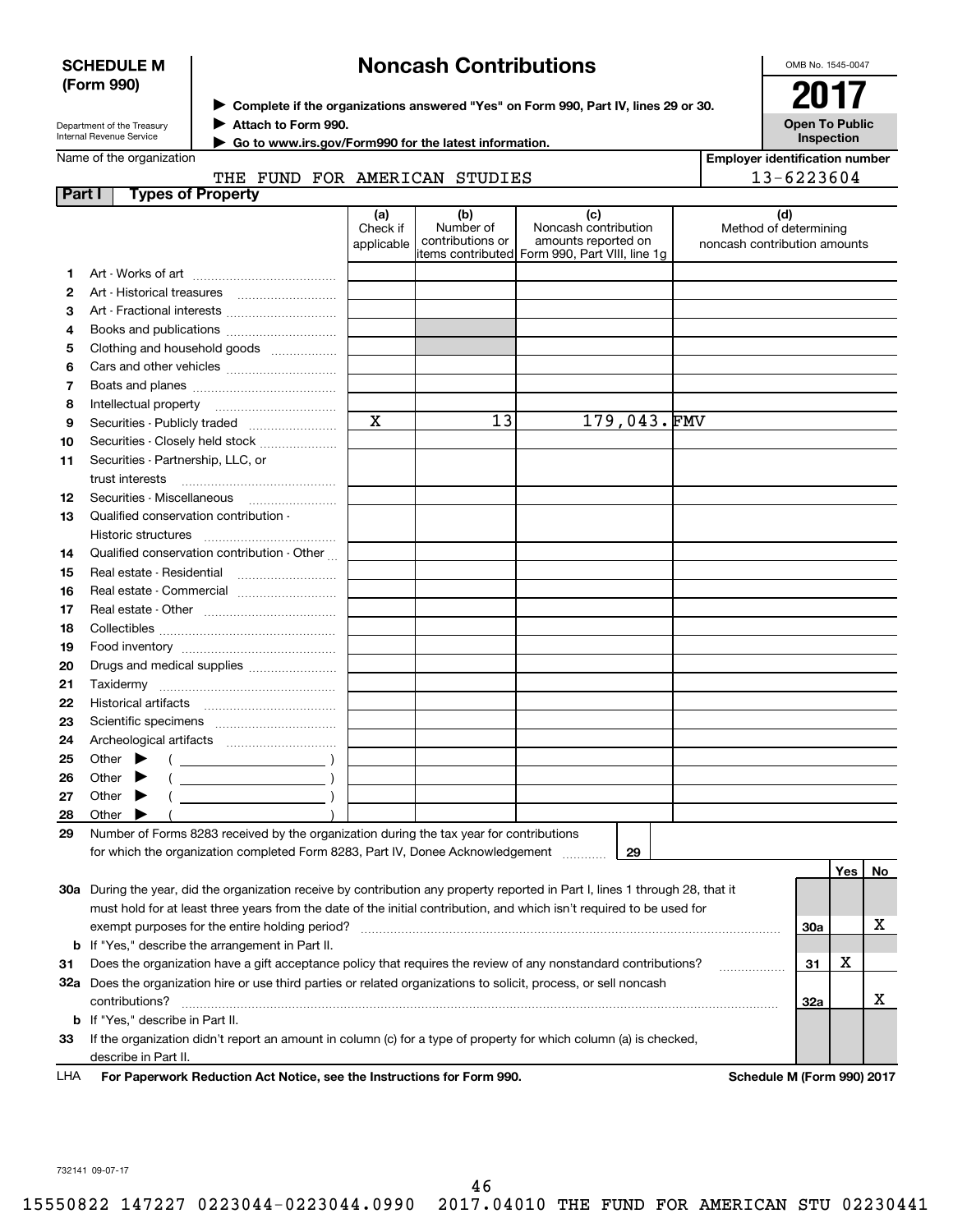| 732142 09-07-17 | Schedule M (Form 990) 2017 |
|-----------------|----------------------------|

**Part II** Supplemental Information. Provide the information required by Part I, lines 30b, 32b, and 33, and whether the organization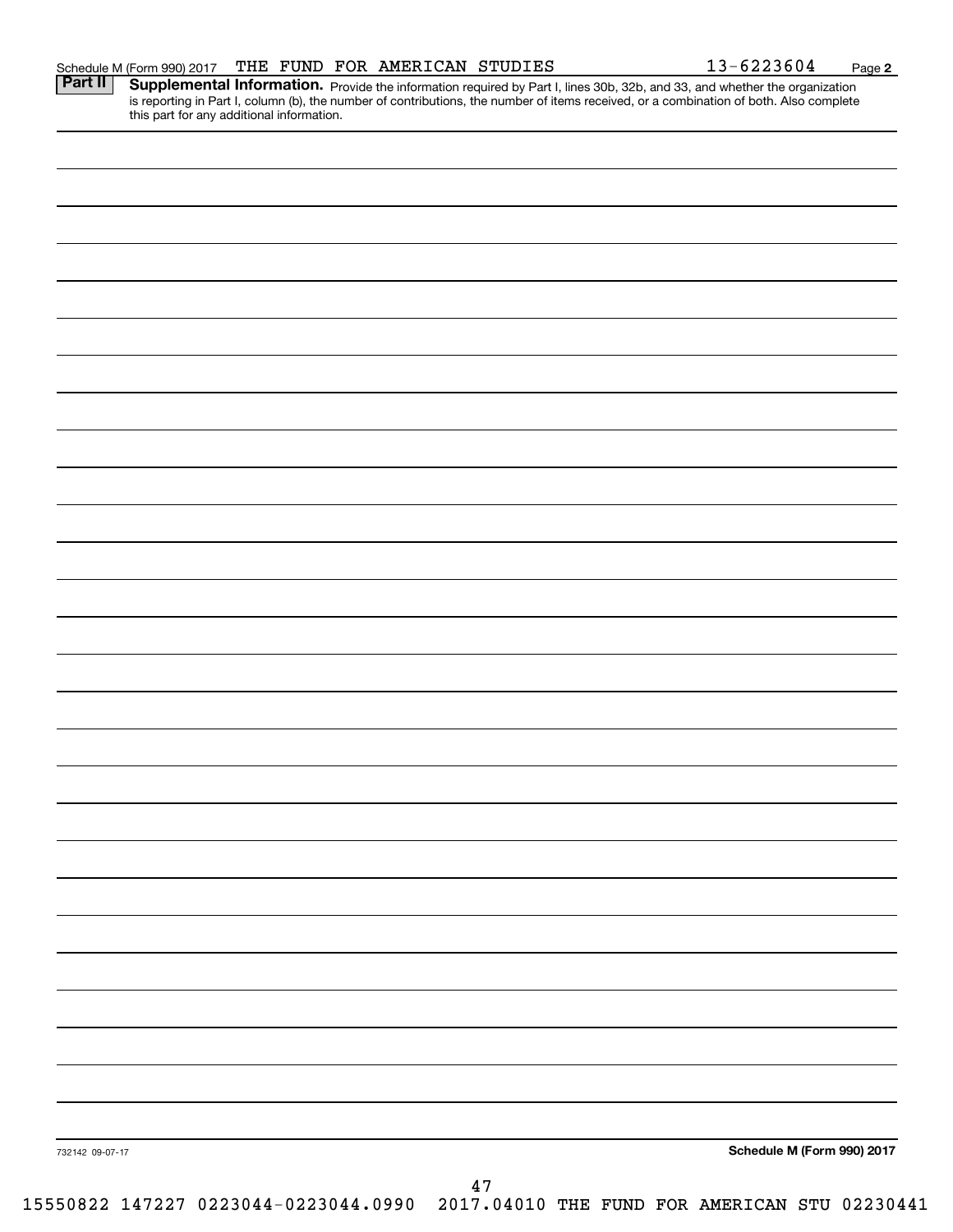**(Form 990 or 990-EZ)**

Department of the Treasi<br>Internal Revenue Service Department of the Treasury Name of the organization

**SCHEDULE O Supplemental Information to Form 990 or 990-EZ SCHEDULE O Supplemental Information to Form 990 or 990-EZ**

**(Form 990 or 990-EZ) Complete to provide information for responses to specific questions on Complete to provide information for responses to specific questions on Form 990 or 990-EZ or to provide any additional information. Form 990 or 990-EZ or to provide any additional information.** Department of the Treasury **and Personal Property of the Treasury <b>Attach to Form 990 or 990-EZ. CONSERVISION CONSERVER SUPPLEMENTAL INTERNATION COMPLETE CONSERVANCE CONSERVANCE CONSERVATION CONSERVER THE FILMD FOR AMPLETED FOR A** Attach to Form 990 or 990-EZ.<br>Go to www.irs.gov/Form990 for the latest information.

**2017 Open to Public Open to Public Inspection2017**

OMB No. 1545-0047 OMB No. 1545-0047

THE FUND FOR AMERICAN STUDIES | 13-6223604

Name of the organization **Employer identification number Employer identification number**

FORM 990, PART I, LINE 1, DESCRIPTION OF ORGANIZATION MISSION: FORM 990, PART I, LINE 1, DESCRIPTION OF ORGANIZATION MISSION:

THE MISSION IS TO CHANGE THE WORLD BY DEVELOPING LEADERS FOR A FREE THE MISSION IS TO CHANGE THE WORLD BY DEVELOPING LEADERS FOR A FREE

SOCIETY. TFAS WORKS WITH HIGH SCHOOL STUDENTS AND TEACHERS, COLLEGE SOCIETY. TFAS WORKS WITH HIGH SCHOOL STUDENTS AND TEACHERS, COLLEGE

STUDENTS, AND YOUNG PROFESSIONALS, INCLUDING BUT NOT LIMITED TO STUDENTS, AND YOUNG PROFESSIONALS, INCLUDING BUT NOT LIMITED TO

SPONSORING PROGRAMS IN JOURNALISM. TFAS HAS PROGRAMS IN THE U.S. , SPONSORING PROGRAMS IN JOURNALISM. TFAS HAS PROGRAMS IN THE U.S.,

EUROPE, ASIA, AND SOUTH AMERICA. EUROPE, ASIA, AND SOUTH AMERICA.

FORM 990, PART III, LINE 4A, PROGRAM SERVICE ACCOMPLISHMENTS: FORM 990, PART III, LINE 4A, PROGRAM SERVICE ACCOMPLISHMENTS:

STUDENTS DEFINE AND STRENGTHEN THEIR LEADERSHIP SKILLS AND LEARN STUDENTS DEFINE AND STRENGTHEN THEIR LEADERSHIP SKILLS AND LEARN

LESSONS FROM THE AMERICAN PRESIDENCY, ALL WHILE GIVING THEM AN LESSONS FROM THE AMERICAN PRESIDENCY, ALL WHILE GIVING THEM AN

INSIDER'S VIEW OF WASHINGTON. THE INTENSIVE SCHEDULE IS DESIGNED TO INSIDER'S VIEW OF WASHINGTON. THE INTENSIVE SCHEDULE IS DESIGNED TO

MAXIMIZE THEIR TIME IN WASHINGTON BY COMBINING LEARNING IN THE MAXIMIZE THEIR TIME IN WASHINGTON BY COMBINING LEARNING IN THE

CLASSROOM WITH PRACTICAL INTERNSHIP EXPERIENCE AS WELL AS SPECIAL CLASSROOM WITH PRACTICAL INTERNSHIP EXPERIENCE AS WELL AS SPECIAL

EVENTS AND BRIEFINGS. EVENTS AND BRIEFINGS.

IN ADDITION, THE FUND FOR AMERICAN STUDIES (TFAS) HAS ORGANIZED IN ADDITION, THE FUND FOR AMERICAN STUDIES (TFAS) HAS ORGANIZED

INTERNATIONAL ACADEMIC INSTITUTES FOR MORE THAN 25 YEARS, WITH AN INTERNATIONAL ACADEMIC INSTITUTES FOR MORE THAN 25 YEARS, WITH AN

OBJECTIVE TO PROVIDE A RIGOROUS ACADEMIC EXPERIENCE, FOSTER DIALOGUES OBJECTIVE TO PROVIDE A RIGOROUS ACADEMIC EXPERIENCE, FOSTER DIALOGUES

THAT CROSS BORDERS, AND CREATE A GLOBAL NETWORK OF RESPONSIBLE FUTURE THAT CROSS BORDERS, AND CREATE A GLOBAL NETWORK OF RESPONSIBLE FUTURE

LEADERS. THESE PROGRAMS ARE CURRENTLY HELD IN HONG KONG, CHILE, AND LEADERS. THESE PROGRAMS ARE CURRENTLY HELD IN HONG KONG, CHILE, AND

THE CZECH REPUBLIC.

FORM 990, PART III, LINE 4B, PROGRAM SERVICE ACCOMPLISHMENTS: FORM 990, PART III, LINE 4B, PROGRAM SERVICE ACCOMPLISHMENTS:

ACTIVITIES, AND INTERACTIVE SESSIONS INTRODUCE PARTICIPANTS TO THE ACTIVITIES, AND INTERACTIVE SESSIONS INTRODUCE PARTICIPANTS TO THE

"ECONOMIC WAY OF THINKING." AFTERNOON SESSIONS BUILD AN UNDERSTANDING "ECONOMIC WAY OF THINKING." AFTERNOON SESSIONS BUILD AN UNDERSTANDING

OF LEADERSHIP AND PARTICIPANTS PRACTICE LEADERSHIP SKILLS IN A OF LEADERSHIP AND PARTICIPANTS PRACTICE LEADERSHIP SKILLS IN A

LHA For Paperwork Reduction Act Notice, see the Instructions for Form 990 or 990-EZ. Schedule O (Form 990 or 990-EZ) (2017) 732211 09-07-17 732211 09-07-17

48 48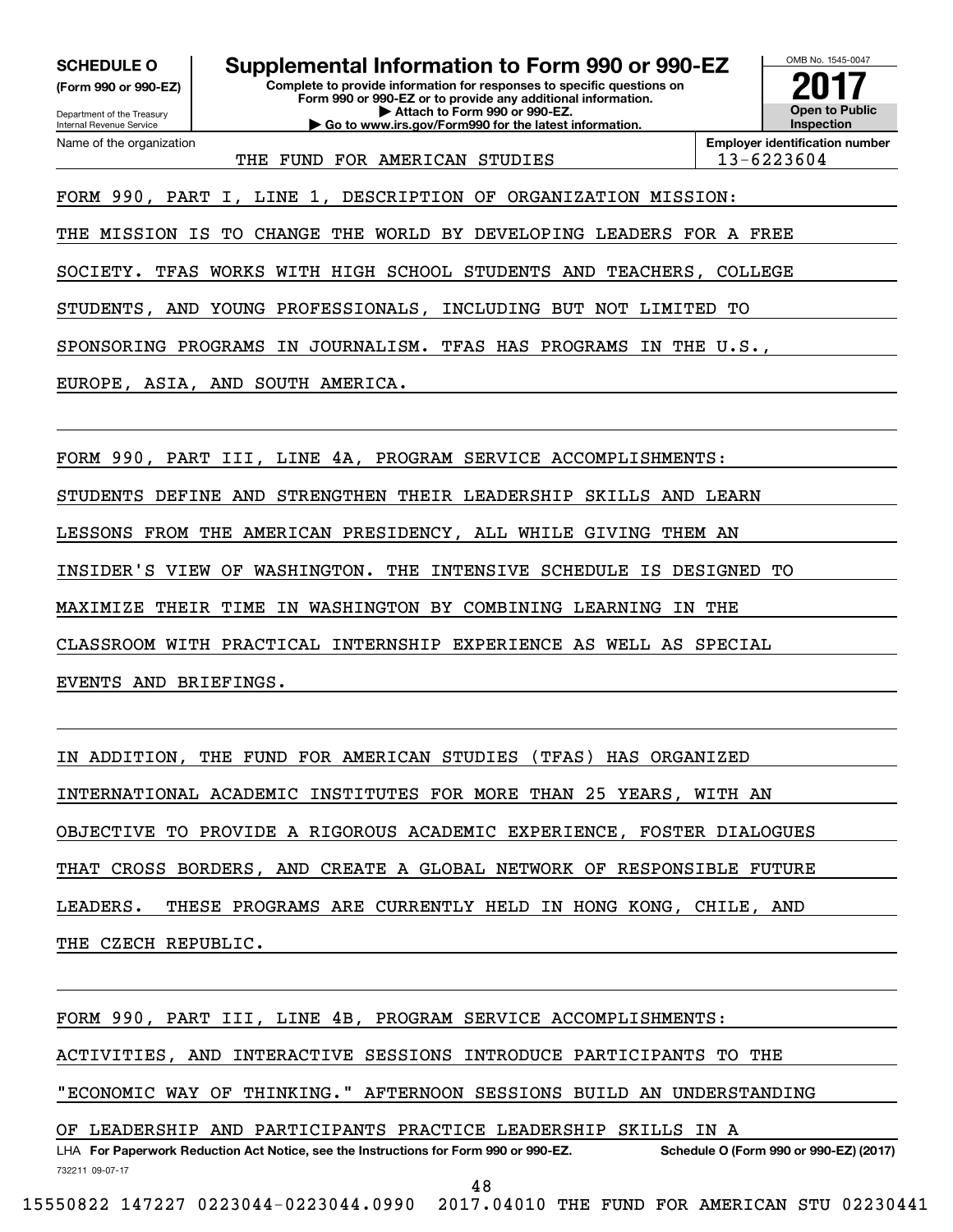| Schedule O (Form 990 or 990-EZ) (2017)                                  | Page 2                                              |
|-------------------------------------------------------------------------|-----------------------------------------------------|
| Name of the organization<br>THE FUND FOR AMERICAN STUDIES               | <b>Employer identification number</b><br>13-6223604 |
| FUN-FILLED SERIES OF TASKS AND DILEMMAS. STUDENTS ALSO ENGAGE IN A      |                                                     |
| CREATIVE DECISION-MAKING CHALLENGE IN WHICH THEY APPLY AND DEMONSTRATE  |                                                     |
| THE SKILLS AND KNOWLEDGE THEY HAVE GAINED DURING THE WEEK. IN THE       |                                                     |
| WEEK-LONG TEACHER PROGRAMS, HIGH SCHOOL TEACHERS "GO BACK TO SCHOOL"    |                                                     |
| AND ARE TAUGHT BY UNIVERSITY PROFESSORS AND MENTOR TEACHERS. WHAT'S     |                                                     |
| UNIQUE ARE THE GAMES AND SIMULATIONS: INSTRUCTORS RUN THE ACTIVITIES    |                                                     |
| WITH REAL STUDENTS SO THE TEACHERS CAN OBSERVE THE STUDENTS'            |                                                     |
| INTERACTIONS. THE TEACHERS SEE, UP CLOSE, WHY FTE-DESIGNED LESSONS ARE  |                                                     |
| SO EFFECTIVE AND LEAVE WITH A BETTER KNOWLEDGE OF ECONOMICS, NEW        |                                                     |
| CLASSROOM STRATEGIES, AND A RENEWED ENTHUSIASM FOR TEACHING.            |                                                     |
|                                                                         |                                                     |
| OTHER TEACHER PROGRAMS INCLUDE ECONOMIC ISSUES FOR TEACHERS,            |                                                     |
| ENVIRONMENT AND THE ECONOMY, AND RIGHT START IN TEACHING ECONOMICS.     |                                                     |
|                                                                         |                                                     |
| FORM 990, PART III, LINE 4C, PROGRAM SERVICE ACCOMPLISHMENTS:           |                                                     |
| CAREERS TO PURSUE PROJECTS THEY OTHERWISE WOULD BE UNABLE TO RESEARCH   |                                                     |
| AND REPORT BY PROVIDING STIPENDS AND EXPENSES UP TO \$75,000.           | THE                                                 |
| PUBLIC POLICY FELLOWS IS A YEAR-LONG NETWORKING AND EDUCATION PROGRAM   |                                                     |
| DESIGNED TO DEVELOP YOUNG LEADERS WITH A SHARED COMMITMENT TO IMPROVING |                                                     |
| PUBLIC POLICY. THE PROGRAM INCLUDES MONTHLY EVENING SESSIONS AND TWO    |                                                     |
| WEEKEND RETREATS. CURRICULUM OF LIBERTY SEMINARS ARE INVITATION-ONLY    |                                                     |
| ALUMNI CONFERENCES FOCUSED ON A VARIETY OF TOPICS RELATED TO LIBERTY.   |                                                     |
| EACH CONFERENCE IS FACILITATED BY A PROFESSOR AND IMPLEMENTS A          |                                                     |
| SOCRATIC-STYLE DISCUSSION MODEL BASED ON A SET OF ISSUES. PARTICIPANTS  |                                                     |

ARE GIVEN REQUIRED READINGS TO COMPLETE PRIOR TO THE CONFERENCE. ARE GIVEN REQUIRED READINGS TO COMPLETE PRIOR TO THE CONFERENCE.

FORM 990, PART VI , SECTION B, LINE 11B: FORM 990, PART VI, SECTION B, LINE 11B: THE BOARD OF TRUSTEES RECEIVES A COPY OF THE COMPLETED IRS FORM 990 PRIOR THE BOARD OF TRUSTEES RECEIVES A COPY OF THE COMPLETED IRS FORM 990 PRIOR 732212 09-07-17 **Schedule O (Form 990 or 990-EZ) (2017) Schedule O (Form 990 or 990-EZ) (2017)** 49 49 15550822 147227 0223044-0223044.0990 2017.04010 THE FUND FOR AMERICAN STU 02230441 15550822 147227 0223044-0223044.0990 2017.04010 THE FUND FOR AMERICAN STU 02230441 732212 09-07-17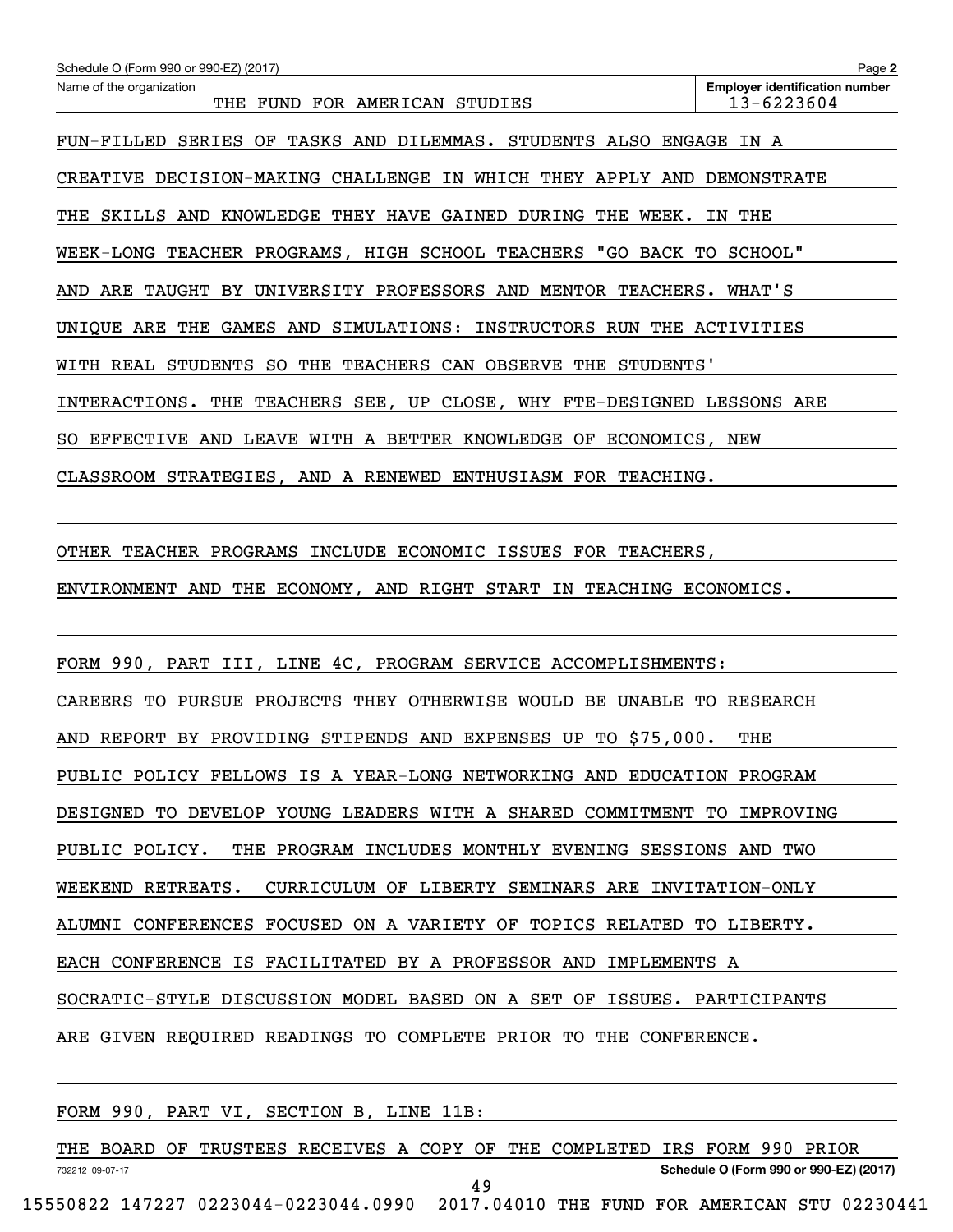| Schedule O (Form 990 or 990-EZ) (2017)                                    | Page 2                                              |
|---------------------------------------------------------------------------|-----------------------------------------------------|
| Name of the organization<br>THE FUND FOR AMERICAN STUDIES                 | <b>Employer identification number</b><br>13-6223604 |
| TO ITS FILING. A REVIEW AND COMMENT PERIOD IS PROVIDED SO QUESTIONS AND   |                                                     |
| COMMENTS CAN BE RECEIVED AND RESPONDED TO BY MANAGEMENT. THE FORM IS ALSO |                                                     |
| REVIEWED BY THE ORGANIZATION'S GENERAL COUNSEL.                           |                                                     |

FORM 990, PART VI , SECTION B, LINE 12C: FORM 990, PART VI, SECTION B, LINE 12C:

THE BOARD OF TRUSTEES COMPLETES AND SIGNS AN ANNUAL CONFLICT OF INTEREST THE BOARD OF TRUSTEES COMPLETES AND SIGNS AN ANNUAL CONFLICT OF INTEREST POLICY STATEMENT. THE STATEMENT ASKS THEM TO CERTIFY THAT THEY HAVE READ POLICY STATEMENT. THE STATEMENT ASKS THEM TO CERTIFY THAT THEY HAVE READ AND UNDERSTAND THE POLICY AND THAT THEY DO NOT HAVE ANY INTEREST THAT WOULD AND UNDERSTAND THE POLICY AND THAT THEY DO NOT HAVE ANY INTEREST THAT WOULD CONSTITUTE A CONFLICT OF INTEREST, OR KNOWINGLY TAKE ACTION THAT WOULD CONSTITUTE A CONFLICT OF INTEREST, OR KNOWINGLY TAKE ACTION THAT WOULD CONSTITUTE OR APPEAR TO CONSTITUTE A CONFLICT OF INTEREST. IT REQUIRES CONSTITUTE OR APPEAR TO CONSTITUTE A CONFLICT OF INTEREST. IT REQUIRES TRUSTEES TO DISCLOSE ANY POTENTIAL CONFLICTS TO THE PRESIDENT AND THE BOARD TRUSTEES TO DISCLOSE ANY POTENTIAL CONFLICTS TO THE PRESIDENT AND THE BOARD OF TRUSTEES, INCLUDING THOSE OF IMMEDIATE FAMILY MEMBERS. MANAGEMENT OF TRUSTEES, INCLUDING THOSE OF IMMEDIATE FAMILY MEMBERS. MANAGEMENT REVIEWS THE STATEMENTS FOR COMPLIANCE WITH THE BOARD POLICY AND WOULD REVIEWS THE STATEMENTS FOR COMPLIANCE WITH THE BOARD POLICY AND WOULD REPORT ANY DISCLOSURES TO THE BOARD TO RESOLVE, AS WELL AS RECORD IN THE REPORT ANY DISCLOSURES TO THE BOARD TO RESOLVE, AS WELL AS RECORD IN THE MINUTES OF THE MEETING. MINUTES OF THE MEETING.

FORM 990, PART VI , SECTION B, LINE 15A: FORM 990, PART VI, SECTION B, LINE 15A:

THE BOARD OF TRUSTEES' COMPENSATION COMMITTEE MEETS ANNUALLY TO DISCUSS THE BOARD OF TRUSTEES' COMPENSATION COMMITTEE MEETS ANNUALLY TO DISCUSS EXECUTIVE PAY. THE COMMITTEE USES ACTUAL SALARY DATA AND REVIEWS COMPARABLE EXECUTIVE PAY. THE COMMITTEE USES ACTUAL SALARY DATA AND REVIEWS COMPARABLE SALARY/BENEFITS DATA FROM OUTSIDE SOURCES SHOWING EXECUTIVES OF OTHER SALARY/BENEFITS DATA FROM OUTSIDE SOURCES SHOWING EXECUTIVES OF OTHER SIMILAR ORGANIZATIONS. SIMILAR ORGANIZATIONS.

FORM 990, PART VI, LINE 17, LIST OF STATES RECEIVING COPY OF FORM 990: AL,AK,AR,CA,CO,CT,DC,FL,GA,IL,KS,KY,LA,ME,MD,MA,MI,MS,NH,NJ,NM,NY,NC,OH,PA AL,AK,AR,CA,CO,CT,DC,FL,GA,IL,KS,KY,LA,ME,MD,MA,MI,MS,NH,NJ,NM,NY,NC,OH,PA RI ,SC,TN,WA,WI,UT,MN,ND,OK,OR,VA,WV RI,SC,TN,WA,WI,UT,MN,ND,OK,OR,VA,WV

FORM 990, PART VI , SECTION C, LINE 19 : FORM 990, PART VI, SECTION C, LINE 19:

THE ORGANIZATION MAKES ITS GOVERNING DOCUMENTS, CONFLICT OF INTEREST 732212 09-07-17 **Schedule O (Form 990 or 990-EZ) (2017) Schedule O (Form 990 or 990-EZ) (2017)** 50 50 732212 09-07-17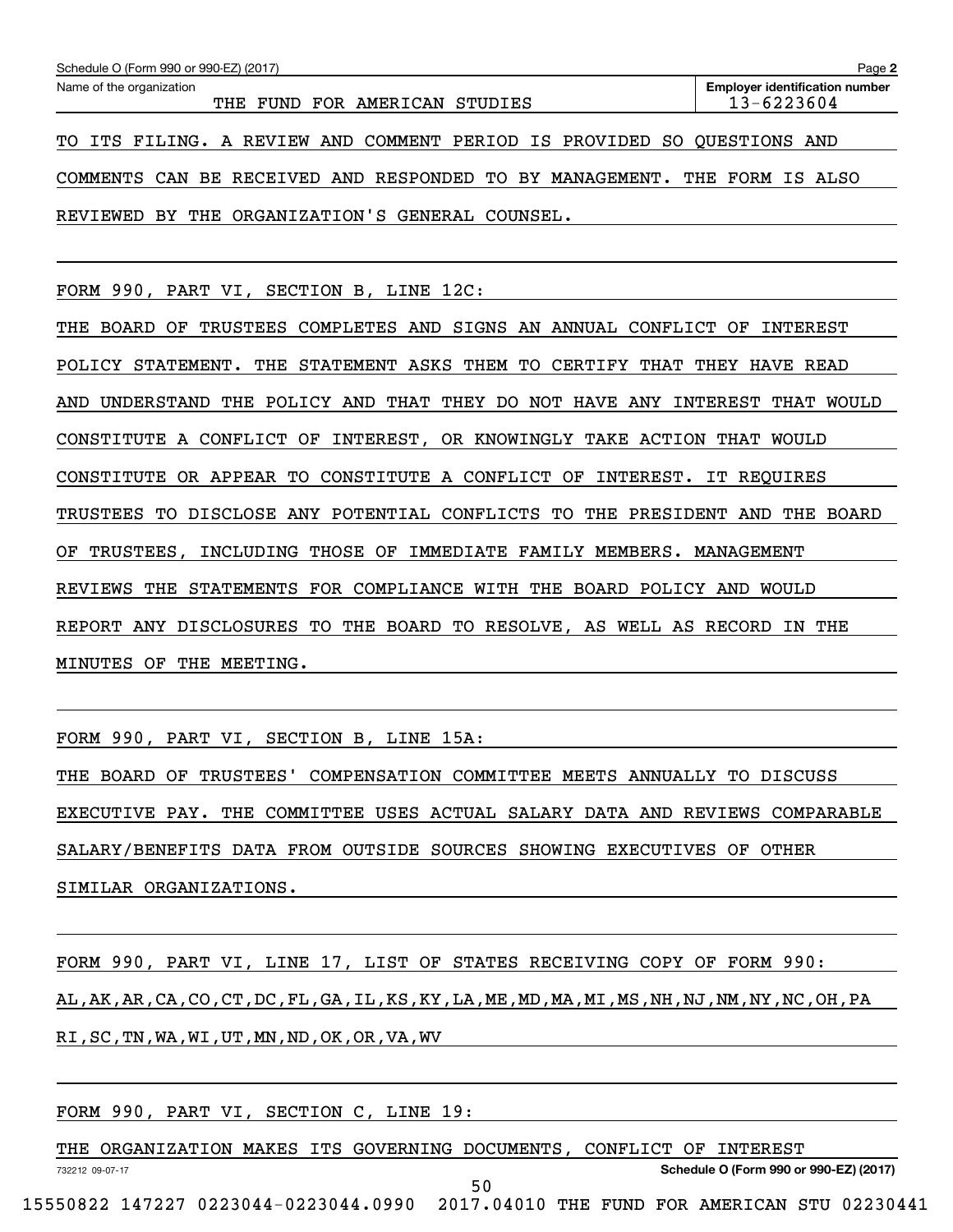732212 09-07-17

**2**

POLICY, AND AUDITED FINANCIAL STATEMENTS AVAILABLE TO THE GENERAL PUBLIC POLICY, AND AUDITED FINANCIAL STATEMENTS AVAILABLE TO THE GENERAL PUBLIC

UPON REQUEST BY PROVIDING COPIES OR INSPECTION AT OUR OFFICE. UPON REQUEST BY PROVIDING COPIES OR INSPECTION AT OUR OFFICE.

FORM 990, PART III, LINE 1 FORM 990, PART III, LINE 1

DESCRIPTION OF ORGANIZATION MISSION DESCRIPTION OF ORGANIZATION MISSION

FOUNDED IN 1967 , TFAS ORGANIZES PROGRAMS FOR COLLEGE AND UNIVERSITY FOUNDED IN 1967, TFAS ORGANIZES PROGRAMS FOR COLLEGE AND UNIVERSITY

STUDENTS FROM THE UNITED STATES, EUROPE, THE MIDDLE EAST, ASIA AND STUDENTS FROM THE UNITED STATES, EUROPE, THE MIDDLE EAST, ASIA AND

LATIN AMERICA WHO ARE ON PATHS TOWARD LEADERSHIP IN PUBLIC POLICY LATIN AMERICA WHO ARE ON PATHS TOWARD LEADERSHIP IN PUBLIC POLICY,

JOURNALISM, INTERNATIONAL AFFAIRS, BUSINESS, GOVERNMENT AND RELATED JOURNALISM, INTERNATIONAL AFFAIRS, BUSINESS, GOVERNMENT AND RELATED

FIELDS. OUR GOAL IS TO PREPARE THESE YOUNG PEOPLE TO SERVE AS HONORABLE FIELDS. OUR GOAL IS TO PREPARE THESE YOUNG PEOPLE TO SERVE AS HONORABLE

LEADERS BY EDUCATING THEM IN THE IDEAS MOST CONDUCIVE TO INDIVIDUAL LEADERS BY EDUCATING THEM IN THE IDEAS MOST CONDUCIVE TO INDIVIDUAL

FREEDOM, HUMAN ACHIEVEMENT AND PERSONAL RESPONSIBILITY. FREEDOM, HUMAN ACHIEVEMENT AND PERSONAL RESPONSIBILITY.

THE FUND FOR AMERICAN STUDIES OFFERS TRANSFORMATIONAL PROGRAMS THAT TEACH THE PRINCIPLES OF LIMITED GOVERNMENT, FREE MARKET ECONOMICS, AND TEACH THE PRINCIPLES OF LIMITED GOVERNMENT, FREE MARKET ECONOMICS, AND HONORABLE LEADERSHIP TO STUDENTS AND YOUNG PROFESSIONALS. TFAS PROGRAMS HONORABLE LEADERSHIP TO STUDENTS AND YOUNG PROFESSIONALS. TFAS PROGRAMS INSPIRE THESE FUTURE LEADERS TO MAKE A DIFFERENCE IN THEIR COMMUNITIES INSPIRE THESE FUTURE LEADERS TO MAKE A DIFFERENCE IN THEIR COMMUNITIES AND THROUGHOUT THE WORLD BY UPHOLDING THE VALUES ESSENTIAL TO THE AND THROUGHOUT THE WORLD BY UPHOLDING THE VALUES ESSENTIAL TO THE PRESERVATION OF A FREE SOCIETY. PRESERVATION OF A FREE SOCIETY.

FORM 990, PART VII, SECTION A, COMPENSATION TO TRUSTEES: FORM 990, PART VII, SECTION A, COMPENSATION TO TRUSTEES: IN ADDITION TO UNCOMPENSATED GOVERNANCE DUTIES AS CHAIRMAN OF THE BOARD IN ADDITION TO UNCOMPENSATED GOVERNANCE DUTIES AS CHAIRMAN OF THE BOARD OF TRUSTEES, RANDAL TEAGUE IS COMPENSATED FOR PROGRAM, DEVELOPMENT AND OF TRUSTEES, RANDAL TEAGUE IS COMPENSATED FOR PROGRAM, DEVELOPMENT AND RELATED ACTIVITIES. HIS TIME REQUIREMENTS ARE SUBJECT TO THE BOARD OF RELATED ACTIVITIES. HIS TIME REQUIREMENTS ARE SUBJECT TO THE BOARD OF TRUSTEES ANNUAL BUDGET ADOPTION AND APPROVAL OF MONTHLY TIME SHEETS TRUSTEES ANNUAL BUDGET ADOPTION AND APPROVAL OF MONTHLY TIME SHEETS ATTESTING TO SUCH PERFORMED ACTIVITIES. ATTESTING TO SUCH PERFORMED ACTIVITIES.

TFAS PAID \$24 ,000 TO TRUSTEE FRED BARNES FOR SERVICES (SPEAKING AND TFAS PAID \$24,000 TO TRUSTEE FRED BARNES FOR SERVICES (SPEAKING AND

51 51

732212 09-07-17 **Schedule O (Form 990 or 990-EZ) (2017) Schedule O (Form 990 or 990-EZ) (2017)**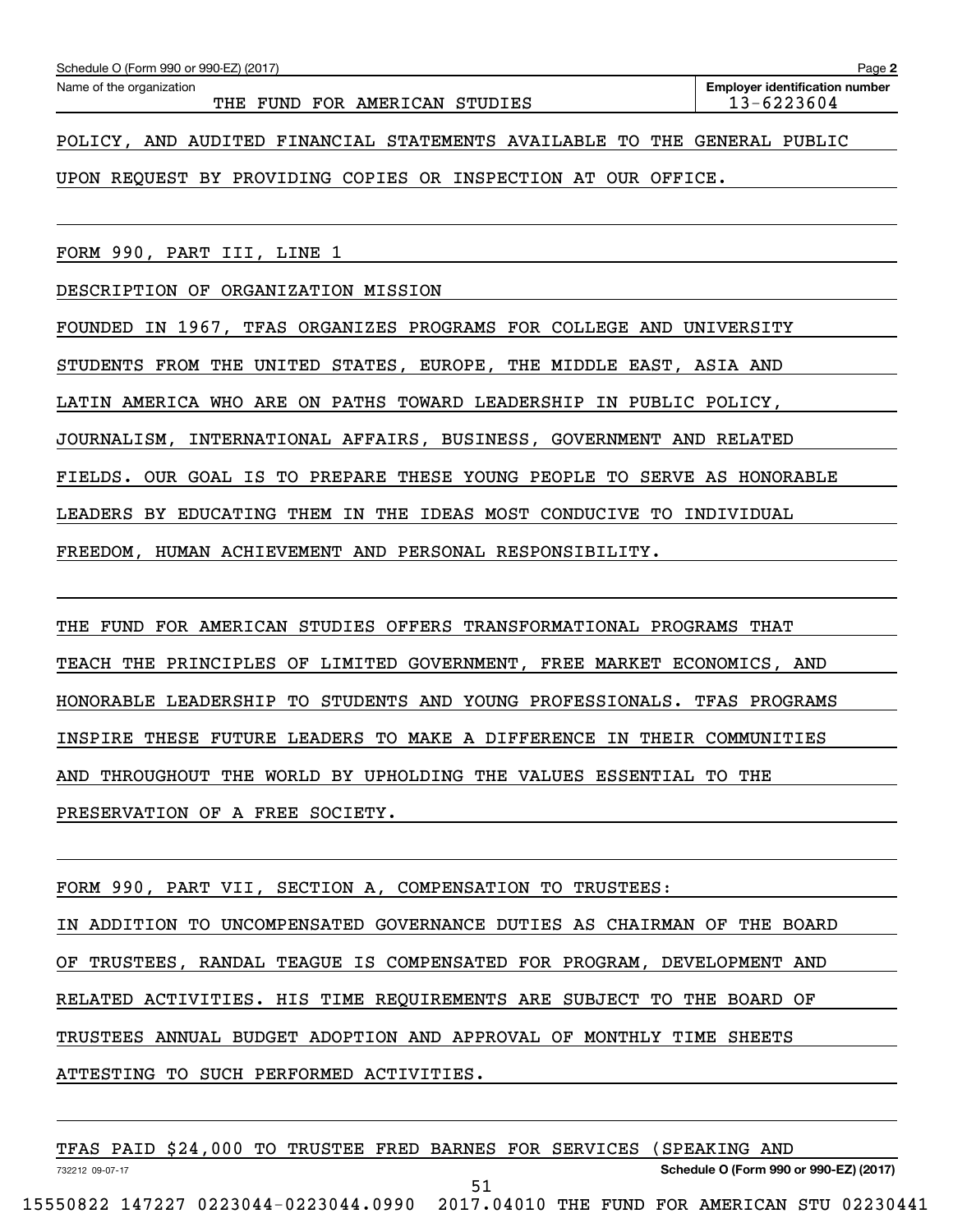| Name of the organization<br>THE FUND FOR AMERICAN STUDIES | <b>Employer identification number</b><br>$13 - 6223604$ |
|-----------------------------------------------------------|---------------------------------------------------------|
|                                                           |                                                         |
| ADVISING) OUTSIDE OF HIS ROLE AS A TRUSTEE.               |                                                         |
|                                                           |                                                         |
|                                                           |                                                         |
|                                                           |                                                         |
|                                                           |                                                         |
|                                                           |                                                         |
|                                                           |                                                         |
|                                                           |                                                         |
|                                                           |                                                         |
|                                                           |                                                         |
|                                                           |                                                         |
|                                                           |                                                         |
|                                                           |                                                         |
|                                                           |                                                         |
|                                                           |                                                         |
|                                                           |                                                         |
|                                                           |                                                         |
|                                                           |                                                         |
|                                                           |                                                         |
|                                                           |                                                         |
|                                                           |                                                         |
|                                                           |                                                         |
|                                                           |                                                         |
|                                                           |                                                         |
|                                                           |                                                         |
|                                                           |                                                         |
|                                                           |                                                         |
|                                                           |                                                         |
|                                                           |                                                         |
|                                                           |                                                         |
|                                                           |                                                         |
|                                                           |                                                         |
|                                                           |                                                         |
|                                                           |                                                         |
|                                                           |                                                         |
|                                                           |                                                         |
|                                                           |                                                         |
|                                                           |                                                         |
|                                                           |                                                         |
|                                                           |                                                         |
|                                                           |                                                         |
| 732212 09-07-17                                           | Schedule O (Form 990 or 990-EZ) (2017)                  |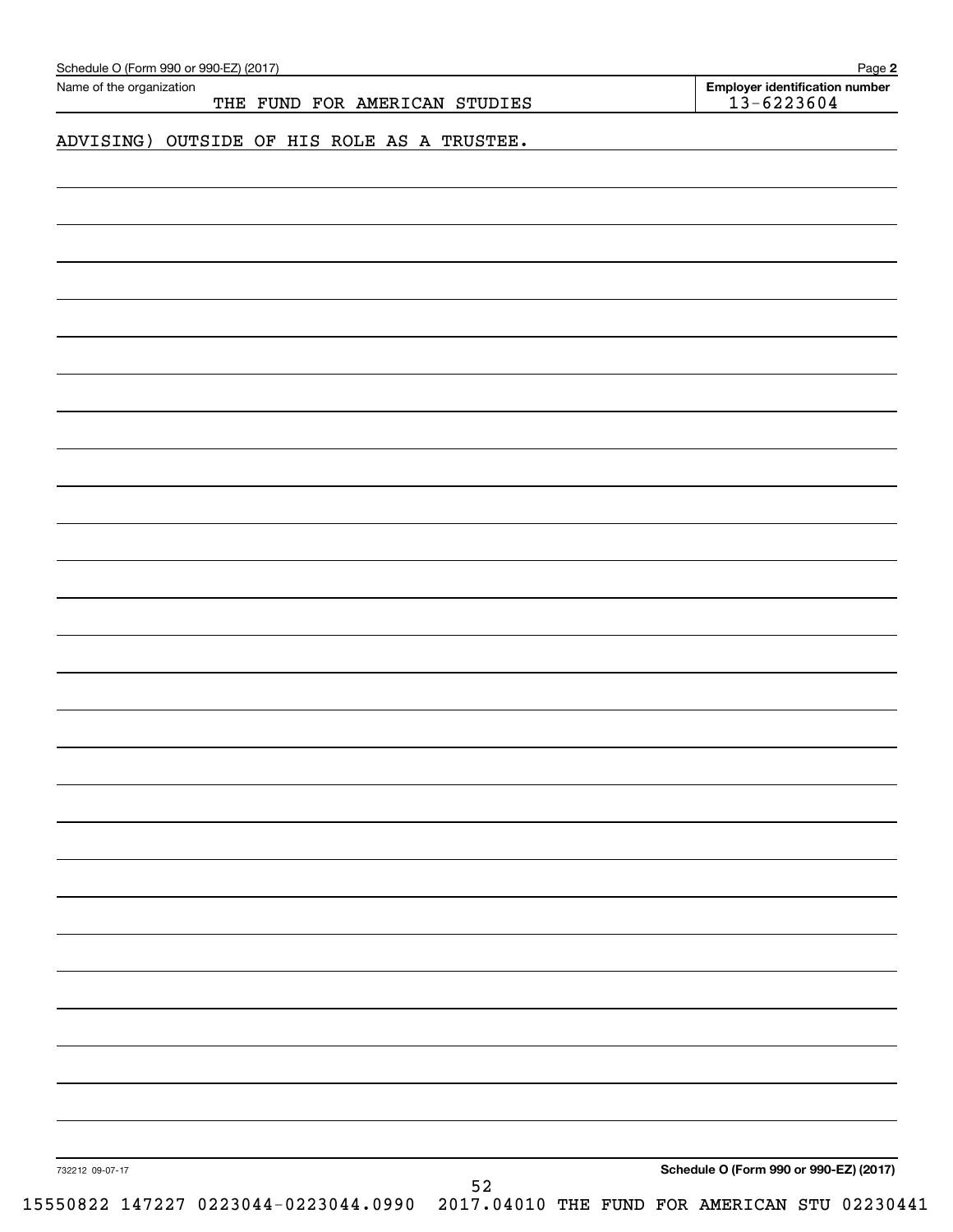| <b>SCHEDULE R</b> |
|-------------------|
| (Form 990)        |

# **Related Organizations and Unrelated Partnerships Related Organizations and Unrelated Partnerships Examplement Follow Related Organizations and Unrelated Partner<br>
► Complete if the organization answered "Yes" on Form 990, Part IV, line 33<br>
► Go to www.irs.gov/Form990 for instructions and the latest informed the latest Frame School School**<br>| **Attach to Form 990**<br>■ Attach to Form 990<br>| m990 for instructions

**, 34 , 35b, 36, or <sup>37</sup> . Complete if the organization answered "Yes" on Form 990, Part IV, line 33, 34, 35b, 36, or 37.** |

**. Attach to Form 990.**  |

OMB No. 1545-0047 OMB No. 1545-0047

**2017 2017p en to Public Open to Public**

**Employer identification number Employer identification number** 13- 62 23 604 13-6223604

Department of the Treasury Internal Revenue Service Department of the Treasury Internal Revenue Service

**| Go to www.irs.gov/Form990 for instructions and the latest information. Inspection**

Name of the organization Name of the organization

#### THE FUND FOR AMERICAN STUDIES THE FUND FOR AMERICAN STUDIES

Part I Identification of Disregarded Entities. Complete if the organization answered "Yes" on Form 990, Part IV, line 33.

| (a)<br>Name, address, and EIN (if applicable)<br>of disregarded entity | (b)<br>Primary activity | (c)<br>Legal domicile (state or<br>foreign country) | (d)<br>Total income | (e)<br>End-of-year assets | (f)<br>Direct controlling<br>entity |
|------------------------------------------------------------------------|-------------------------|-----------------------------------------------------|---------------------|---------------------------|-------------------------------------|
|                                                                        |                         |                                                     |                     |                           |                                     |
|                                                                        |                         |                                                     |                     |                           |                                     |
|                                                                        |                         |                                                     |                     |                           |                                     |
|                                                                        |                         |                                                     |                     |                           |                                     |

#### **Part II** Identification of Related Tax-Exempt Organizations. Complete if the organization answered "Yes" on Form 990, Part IV, line 34, because it had one or more related tax-exempt<br>organizations during the tax year. **Part II** organizations during the tax year.

| (a)<br>Name, address, and EIN<br>of related organization | (b)<br>Primary activity | (c)<br>Legal domicile (state or<br>foreign country) | (d)<br><b>Exempt Code</b><br>section | (e)<br>Public charity<br>status (if section | (f)<br>Direct controlling<br>entity |     | $(g)$<br>Section 512(b)(13)<br>controlled<br>entity? |
|----------------------------------------------------------|-------------------------|-----------------------------------------------------|--------------------------------------|---------------------------------------------|-------------------------------------|-----|------------------------------------------------------|
|                                                          |                         |                                                     |                                      | 501(c)(3))                                  |                                     | Yes | No                                                   |
| FOUNDATION FOR TEACHING ECONOMICS -                      |                         |                                                     |                                      |                                             |                                     |     |                                                      |
| 51-0183347, 260 RUSSELL BLVD, DAVIS, CA                  |                         |                                                     |                                      |                                             |                                     |     |                                                      |
| 95616                                                    | <b>EDUCATION</b>        | CALIFORNIA                                          | 501(C)(3)                            | LINE 7                                      | THE FUND                            | X   |                                                      |
|                                                          |                         |                                                     |                                      |                                             |                                     |     |                                                      |
|                                                          |                         |                                                     |                                      |                                             |                                     |     |                                                      |
|                                                          |                         |                                                     |                                      |                                             |                                     |     |                                                      |

**For Paperwork Reduction Act Notice, see the Instructions for Form 990 For Paperwork Reduction Act Notice, see the Instructions for Form 990. Schedule R (Form 990) 2017**

**. Schedule R (Form 990) <sup>2017</sup>**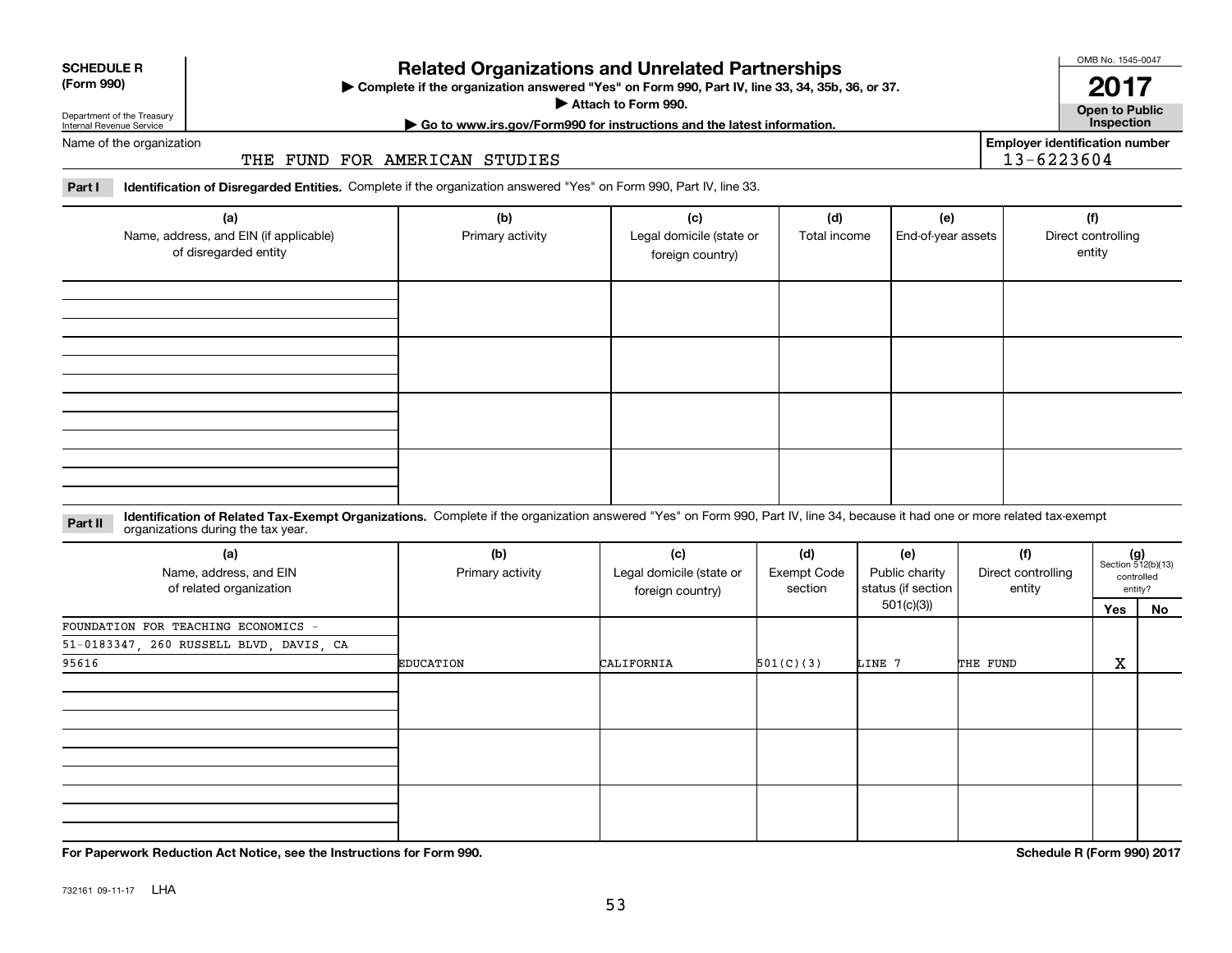## Schedule R (Form 990) 2017 THE FUND FOR AMERICAN STUDIES 13-6223604 Page 2

**2**

| Identification of Related Organizations Taxable as a Partnership. Complete if the organization answered "Yes" on Form 990, Part IV, line 34, because it had one or more related<br>Part III<br>organizations treated as a partnership during the tax year. |                  |                                           |                              |                                                                       |                          |                                   |                                  |    |                                               |     |                                             |
|------------------------------------------------------------------------------------------------------------------------------------------------------------------------------------------------------------------------------------------------------------|------------------|-------------------------------------------|------------------------------|-----------------------------------------------------------------------|--------------------------|-----------------------------------|----------------------------------|----|-----------------------------------------------|-----|---------------------------------------------|
| (a)                                                                                                                                                                                                                                                        | (b)              | (c)                                       | (d)                          | (e)                                                                   | (f)                      | (g)                               | (h)                              |    | (i)                                           | (j) | (k)                                         |
| Name, address, and EIN<br>of related organization                                                                                                                                                                                                          | Primary activity | Legal<br>domicile<br>(state or<br>foreign | Direct controlling<br>entity | Predominant income<br>related, unrelated,<br> excluded from tax under | Share of total<br>income | Share of<br>end-of-year<br>assets | Disproportionate<br>allocations? |    | Code V-UBI<br>amount in box<br>20 of Schedule |     | General or Percentage<br>managing ownership |
|                                                                                                                                                                                                                                                            |                  | country)                                  |                              | sections 512-514)                                                     |                          |                                   | Yes $ $                          | No | K-1 (Form 1065) Yes No                        |     |                                             |
|                                                                                                                                                                                                                                                            |                  |                                           |                              |                                                                       |                          |                                   |                                  |    |                                               |     |                                             |
|                                                                                                                                                                                                                                                            |                  |                                           |                              |                                                                       |                          |                                   |                                  |    |                                               |     |                                             |
|                                                                                                                                                                                                                                                            |                  |                                           |                              |                                                                       |                          |                                   |                                  |    |                                               |     |                                             |
|                                                                                                                                                                                                                                                            |                  |                                           |                              |                                                                       |                          |                                   |                                  |    |                                               |     |                                             |

Part IV Identification of Related Organizations Taxable as a Corporation or Trust. Complete if the organization answered "Yes" on Form 990, Part IV, line 34, because it had one or more related<br>organizations treated as a co **Identification of Related Organizations Taxable as a Corporation or Trust.** Complete if the organization answered "Yes" on Form 990, Part IV, line 34, because it had one or more related **Part IV** organizations treated as a corporation or trust during the tax year.

| (a)<br>Name, address, and EIN<br>of related organization | (b)<br>Primary activity | (d)<br>(c)<br>Direct controlling<br>Legal domicile<br>(state or<br>entity<br>foreign |  | (e)<br>Type of entity<br>(C corp, S corp,<br>or trust) | (f)<br>Share of total<br>income | (g)<br>Share of<br>end-of-year<br>assets | (h)<br> Percentage <br>ownership | $\begin{array}{c} \textbf{(i)}\\ \text{Section}\\ 512 \text{(b)} \text{(13)}\\ \text{controlled}\\ \text{entity?} \end{array}$ |        |
|----------------------------------------------------------|-------------------------|--------------------------------------------------------------------------------------|--|--------------------------------------------------------|---------------------------------|------------------------------------------|----------------------------------|--------------------------------------------------------------------------------------------------------------------------------|--------|
|                                                          |                         | country)                                                                             |  |                                                        |                                 |                                          |                                  |                                                                                                                                | Yes No |
|                                                          |                         |                                                                                      |  |                                                        |                                 |                                          |                                  |                                                                                                                                |        |
|                                                          |                         |                                                                                      |  |                                                        |                                 |                                          |                                  |                                                                                                                                |        |
|                                                          |                         |                                                                                      |  |                                                        |                                 |                                          |                                  |                                                                                                                                |        |
|                                                          |                         |                                                                                      |  |                                                        |                                 |                                          |                                  |                                                                                                                                |        |
|                                                          |                         |                                                                                      |  |                                                        |                                 |                                          |                                  |                                                                                                                                |        |
|                                                          |                         |                                                                                      |  |                                                        |                                 |                                          |                                  |                                                                                                                                |        |
|                                                          |                         |                                                                                      |  |                                                        |                                 |                                          |                                  |                                                                                                                                |        |
|                                                          |                         |                                                                                      |  |                                                        |                                 |                                          |                                  |                                                                                                                                |        |
|                                                          |                         |                                                                                      |  |                                                        |                                 |                                          |                                  |                                                                                                                                |        |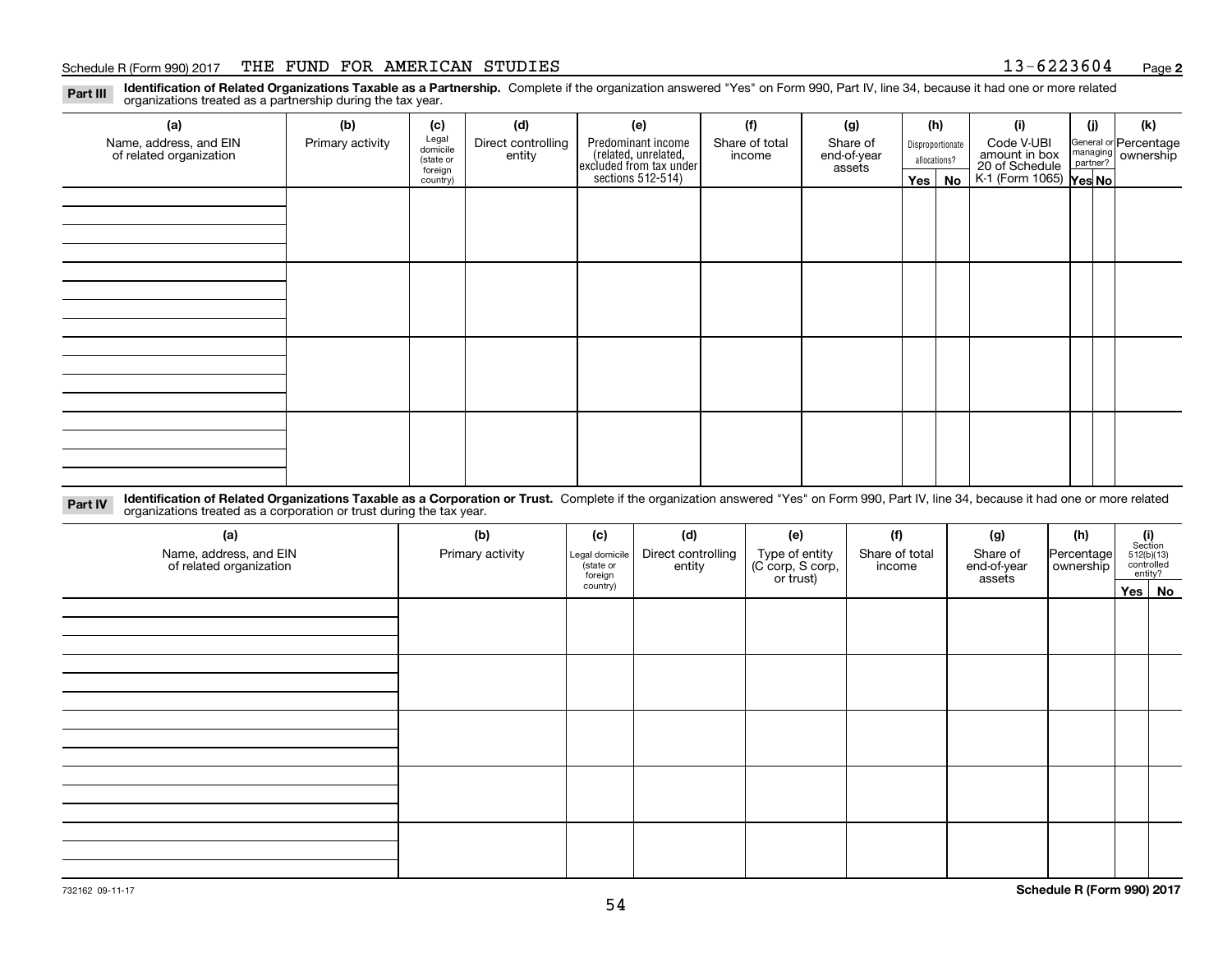## Schedule R (Form 990) 2017 THE FUND FOR AMERICAN STUDIES 13-6223604 Page 3

|  |  |  | Part V Transactions With Related Organizations. Complete if the organization answered "Yes" on Form 990, Part IV, line 34, 35b, or 36. |
|--|--|--|----------------------------------------------------------------------------------------------------------------------------------------|
|--|--|--|----------------------------------------------------------------------------------------------------------------------------------------|

| Note: Complete line 1 if any entity is listed in Parts II, III, or IV of this schedule.                                                             |                                                                                                                                                                                                                                       | Yes | No.                     |
|-----------------------------------------------------------------------------------------------------------------------------------------------------|---------------------------------------------------------------------------------------------------------------------------------------------------------------------------------------------------------------------------------------|-----|-------------------------|
| During the tax year, did the organization engage in any of the following transactions with one or more related organizations listed in Parts II-IV? |                                                                                                                                                                                                                                       |     |                         |
|                                                                                                                                                     | 1a                                                                                                                                                                                                                                    |     | $\mathbf X$             |
| <b>b</b> Gift, grant, or capital contribution to related organization(s)                                                                            | 1b                                                                                                                                                                                                                                    |     | X                       |
|                                                                                                                                                     | c Gift, grant, or capital contribution from related organization(s) material contents and contribution from related organization(s) material contents and content of the content of the content of content of content of the c<br>1c  |     | $\overline{\mathbf{X}}$ |
|                                                                                                                                                     | d Loans or loan guarantees to or for related organization(s) mature material content to consume the content of the content of the content of the content of the content of the content of the content of the content of the co<br>1d  |     | $\mathbf X$             |
|                                                                                                                                                     | 1e                                                                                                                                                                                                                                    |     | $\mathbf x$             |
|                                                                                                                                                     | f Dividends from related organization(s) www.assession.com/www.assession.com/www.assession.com/www.assession.com/www.assession.com/www.assession.com/www.assession.com/www.assession.com/www.assession.com/www.assession.com/w<br>1f  |     | Х                       |
|                                                                                                                                                     | 1g                                                                                                                                                                                                                                    |     | $\overline{\textbf{x}}$ |
|                                                                                                                                                     | h Purchase of assets from related organization(s) manufactured contains and contains and contains a set of assets from related organization(s)<br>1h                                                                                  |     | $\overline{\mathbf{x}}$ |
|                                                                                                                                                     | Exchange of assets with related organization(s) www.andron.com/www.andron.com/www.andron.com/www.andron.com/www.andron.com/www.andron.com/www.andron.com/www.andron.com/www.andron.com/www.andron.com/www.andron.com/www.andro<br>1i. |     | $\overline{\mathbf{x}}$ |
|                                                                                                                                                     | Lease of facilities, equipment, or other assets to related organization(s) [11] manufactured manufactured manufactured manufactured manufactured manufactured manufactured manufactured manufactured manufactured manufactured<br>1i. |     | X                       |
|                                                                                                                                                     | 1k                                                                                                                                                                                                                                    |     | х                       |
|                                                                                                                                                     | 11                                                                                                                                                                                                                                    |     | $\mathbf X$             |
| m Performance of services or membership or fundraising solicitations by related organization(s)                                                     | 1m                                                                                                                                                                                                                                    |     | $\overline{\text{x}}$   |
|                                                                                                                                                     | 1n                                                                                                                                                                                                                                    |     | $\overline{\mathbf{x}}$ |
| <b>o</b> Sharing of paid employees with related organization(s)                                                                                     | 10                                                                                                                                                                                                                                    |     | $\mathbf{x}$            |
|                                                                                                                                                     | 1p                                                                                                                                                                                                                                    |     | x                       |
|                                                                                                                                                     | 1q                                                                                                                                                                                                                                    | X   |                         |
|                                                                                                                                                     | r Other transfer of cash or property to related organization(s) manufactured content to the content of the content of the content of the content of the content of the content of the content of the content of the content of<br>1r  |     | X                       |
|                                                                                                                                                     | 1s                                                                                                                                                                                                                                    |     | X                       |

| (a)<br>Name of related organization   | (b)<br>Transaction<br>type (a-s) | (c)<br>Amount involved | (d)<br>Method of determining amount involved |
|---------------------------------------|----------------------------------|------------------------|----------------------------------------------|
| (1) FOUNDATION FOR TEACHING ECONOMICS |                                  | 209,017. COST          |                                              |
| (2)                                   |                                  |                        |                                              |
| (3)                                   |                                  |                        |                                              |
| (4)                                   |                                  |                        |                                              |
| (5)                                   |                                  |                        |                                              |
| (6)                                   |                                  |                        |                                              |
| 732163 09-11-17                       |                                  |                        | Schedule R (Form 990) 2017                   |

 $\overline{\phantom{a}}$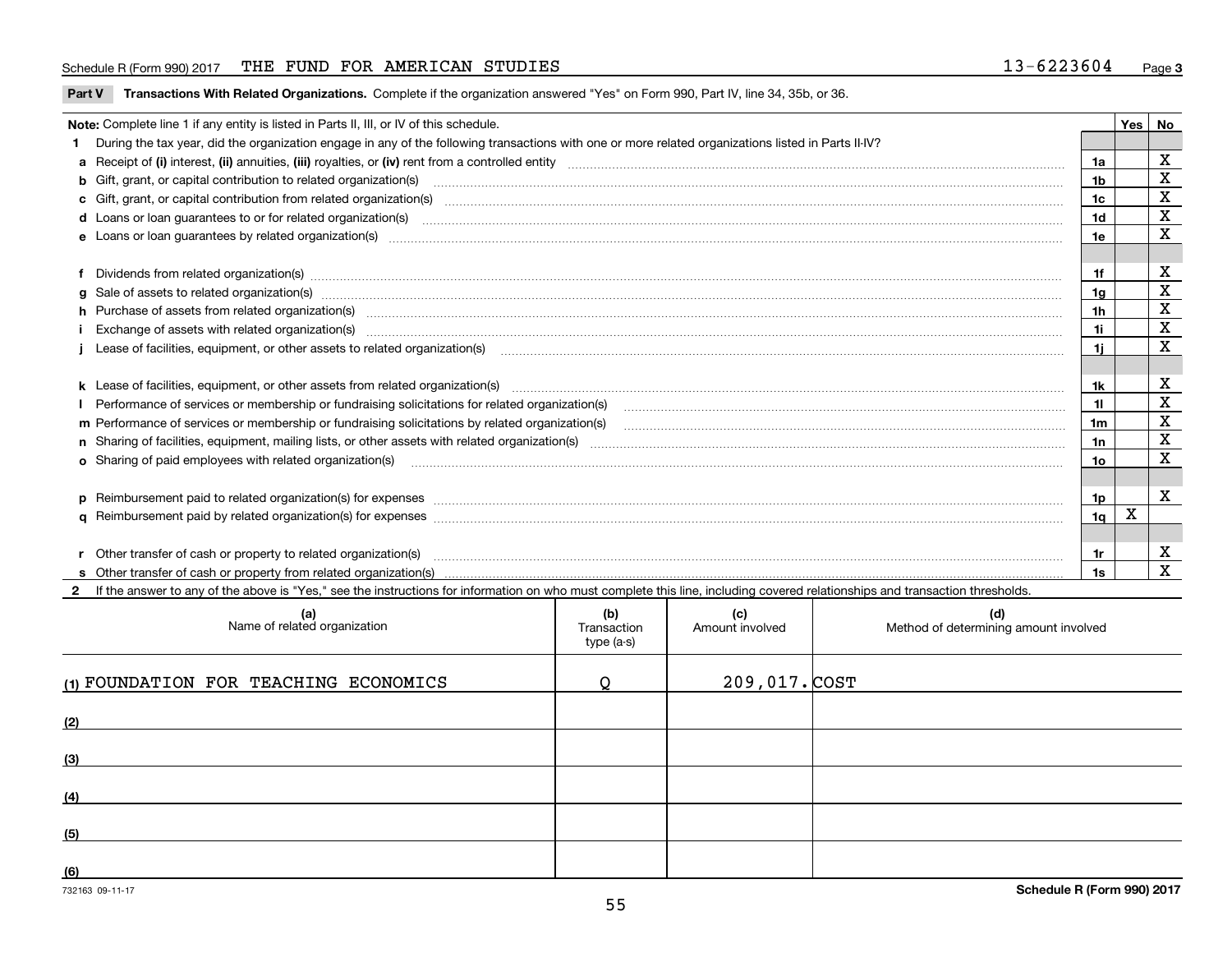## Schedule R (Form 990) 2017 THE FUND FOR AMERICAN STUDIES 13-6223604 Page 4

Part VI Unrelated Organizations Taxable as a Partnership. Complete if the organization answered "Yes" on Form 990, Part IV, line 37.

Provide the following information for each entity taxed as a partnership through which the organization conducted more than five percent of its activities (measured by total assets or gross revenue) that was not a related organization. See instructions regarding exclusion for certain investment partnerships. that was not a related organization. See instructions regarding exclusion for certain investment partnerships.

| that was not a related organization. See instructions regarding exclusion for certain investment partnerships. |                  |                   |                                                                                            |        |  |                                                                                                                  |             |                                  |          |     |     |                                                                                                  |  |  |
|----------------------------------------------------------------------------------------------------------------|------------------|-------------------|--------------------------------------------------------------------------------------------|--------|--|------------------------------------------------------------------------------------------------------------------|-------------|----------------------------------|----------|-----|-----|--------------------------------------------------------------------------------------------------|--|--|
| (a)                                                                                                            | (b)              | (c)               | (d)                                                                                        |        |  | (f)                                                                                                              | (g)         | (h)                              |          | (i) | (i) | (k)                                                                                              |  |  |
| Name, address, and EIN                                                                                         | Primary activity | Legal domicile    | Predominant income<br>(related, unrelated,<br>excluded from tax under<br>sections 512-514) |        |  | $\begin{array}{c} \textbf{(e)}\\ \text{Are all} \\ \text{partners sec.}\\ 501(c)(3)\\ \text{orgs.?} \end{array}$ |             | Share of                         | Share of |     |     | Code V-UBI<br>amount in box 20 managing<br>of Schedule K-1<br>(Form 1065)<br>$\overline{Yes}$ No |  |  |
| of entity                                                                                                      |                  | (state or foreign |                                                                                            |        |  | total                                                                                                            | end-of-year | Disproportionate<br>allocations? |          |     |     |                                                                                                  |  |  |
|                                                                                                                |                  | country)          |                                                                                            | Yes No |  | income                                                                                                           | assets      | Yes No                           |          |     |     |                                                                                                  |  |  |
|                                                                                                                |                  |                   |                                                                                            |        |  |                                                                                                                  |             |                                  |          |     |     |                                                                                                  |  |  |
|                                                                                                                |                  |                   |                                                                                            |        |  |                                                                                                                  |             |                                  |          |     |     |                                                                                                  |  |  |
|                                                                                                                |                  |                   |                                                                                            |        |  |                                                                                                                  |             |                                  |          |     |     |                                                                                                  |  |  |
|                                                                                                                |                  |                   |                                                                                            |        |  |                                                                                                                  |             |                                  |          |     |     |                                                                                                  |  |  |
|                                                                                                                |                  |                   |                                                                                            |        |  |                                                                                                                  |             |                                  |          |     |     |                                                                                                  |  |  |
|                                                                                                                |                  |                   |                                                                                            |        |  |                                                                                                                  |             |                                  |          |     |     |                                                                                                  |  |  |
|                                                                                                                |                  |                   |                                                                                            |        |  |                                                                                                                  |             |                                  |          |     |     |                                                                                                  |  |  |
|                                                                                                                |                  |                   |                                                                                            |        |  |                                                                                                                  |             |                                  |          |     |     |                                                                                                  |  |  |
|                                                                                                                |                  |                   |                                                                                            |        |  |                                                                                                                  |             |                                  |          |     |     |                                                                                                  |  |  |
|                                                                                                                |                  |                   |                                                                                            |        |  |                                                                                                                  |             |                                  |          |     |     |                                                                                                  |  |  |
|                                                                                                                |                  |                   |                                                                                            |        |  |                                                                                                                  |             |                                  |          |     |     |                                                                                                  |  |  |
|                                                                                                                |                  |                   |                                                                                            |        |  |                                                                                                                  |             |                                  |          |     |     |                                                                                                  |  |  |
|                                                                                                                |                  |                   |                                                                                            |        |  |                                                                                                                  |             |                                  |          |     |     |                                                                                                  |  |  |
|                                                                                                                |                  |                   |                                                                                            |        |  |                                                                                                                  |             |                                  |          |     |     |                                                                                                  |  |  |
|                                                                                                                |                  |                   |                                                                                            |        |  |                                                                                                                  |             |                                  |          |     |     |                                                                                                  |  |  |
|                                                                                                                |                  |                   |                                                                                            |        |  |                                                                                                                  |             |                                  |          |     |     |                                                                                                  |  |  |
|                                                                                                                |                  |                   |                                                                                            |        |  |                                                                                                                  |             |                                  |          |     |     |                                                                                                  |  |  |
|                                                                                                                |                  |                   |                                                                                            |        |  |                                                                                                                  |             |                                  |          |     |     |                                                                                                  |  |  |
|                                                                                                                |                  |                   |                                                                                            |        |  |                                                                                                                  |             |                                  |          |     |     |                                                                                                  |  |  |
|                                                                                                                |                  |                   |                                                                                            |        |  |                                                                                                                  |             |                                  |          |     |     |                                                                                                  |  |  |
|                                                                                                                |                  |                   |                                                                                            |        |  |                                                                                                                  |             |                                  |          |     |     |                                                                                                  |  |  |
|                                                                                                                |                  |                   |                                                                                            |        |  |                                                                                                                  |             |                                  |          |     |     |                                                                                                  |  |  |
|                                                                                                                |                  |                   |                                                                                            |        |  |                                                                                                                  |             |                                  |          |     |     |                                                                                                  |  |  |
|                                                                                                                |                  |                   |                                                                                            |        |  |                                                                                                                  |             |                                  |          |     |     |                                                                                                  |  |  |
|                                                                                                                |                  |                   |                                                                                            |        |  |                                                                                                                  |             |                                  |          |     |     |                                                                                                  |  |  |
|                                                                                                                |                  |                   |                                                                                            |        |  |                                                                                                                  |             |                                  |          |     |     |                                                                                                  |  |  |
|                                                                                                                |                  |                   |                                                                                            |        |  |                                                                                                                  |             |                                  |          |     |     |                                                                                                  |  |  |
|                                                                                                                |                  |                   |                                                                                            |        |  |                                                                                                                  |             |                                  |          |     |     |                                                                                                  |  |  |
|                                                                                                                |                  |                   |                                                                                            |        |  |                                                                                                                  |             |                                  |          |     |     |                                                                                                  |  |  |
|                                                                                                                |                  |                   |                                                                                            |        |  |                                                                                                                  |             |                                  |          |     |     |                                                                                                  |  |  |
|                                                                                                                |                  |                   |                                                                                            |        |  |                                                                                                                  |             |                                  |          |     |     |                                                                                                  |  |  |
|                                                                                                                |                  |                   |                                                                                            |        |  |                                                                                                                  |             |                                  |          |     |     |                                                                                                  |  |  |
|                                                                                                                |                  |                   |                                                                                            |        |  |                                                                                                                  |             |                                  |          |     |     |                                                                                                  |  |  |
|                                                                                                                |                  |                   |                                                                                            |        |  |                                                                                                                  |             |                                  |          |     |     |                                                                                                  |  |  |
|                                                                                                                |                  |                   |                                                                                            |        |  |                                                                                                                  |             |                                  |          |     |     |                                                                                                  |  |  |
|                                                                                                                |                  |                   |                                                                                            |        |  |                                                                                                                  |             |                                  |          |     |     |                                                                                                  |  |  |
|                                                                                                                |                  |                   |                                                                                            |        |  |                                                                                                                  |             |                                  |          |     |     |                                                                                                  |  |  |
|                                                                                                                |                  |                   |                                                                                            |        |  |                                                                                                                  |             |                                  |          |     |     |                                                                                                  |  |  |

**Schedule R (Form 990) <sup>2017</sup> Schedule R (Form 990) 2017**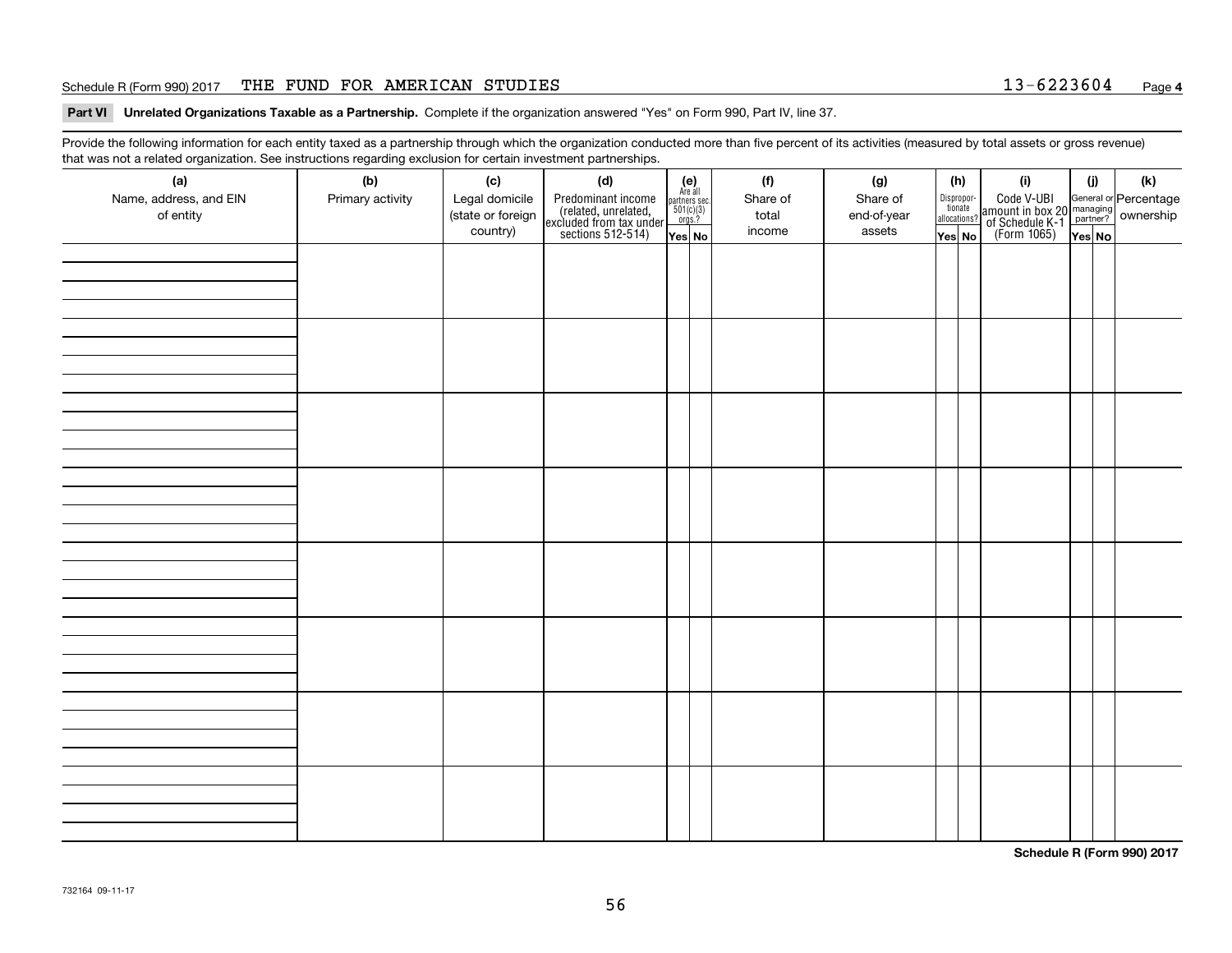| Part VII   Supplemental Information. |  |
|--------------------------------------|--|
|--------------------------------------|--|

Provide additional information for responses to questions on Schedule R. See instructions. Provide additional information for responses to questions on Schedule R. See instructions.

732165 09-11-17